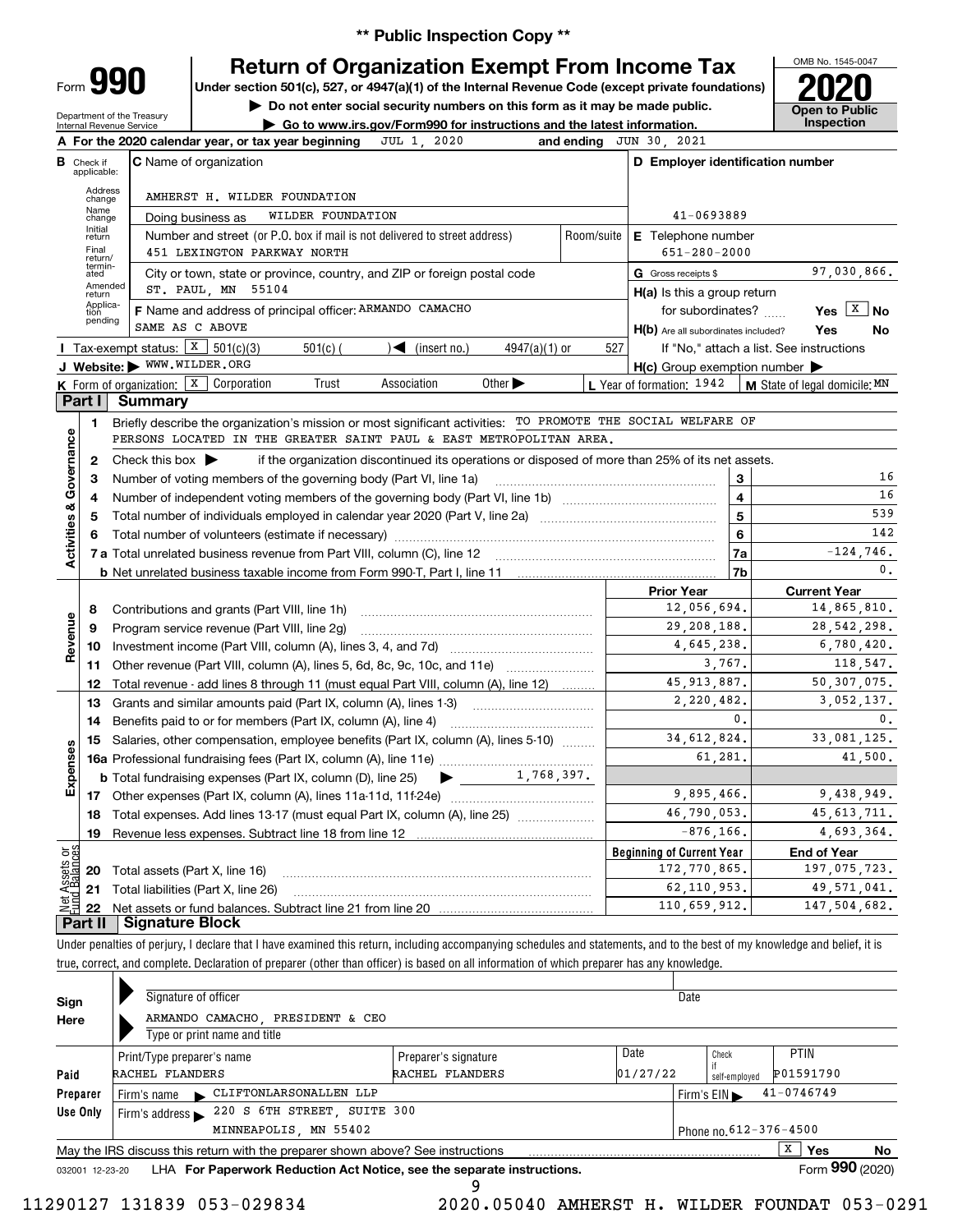|              | AMHERST H. WILDER FOUNDATION<br>Form 990 (2020)                                                                                              | 41-0693889                     | Page 2          |
|--------------|----------------------------------------------------------------------------------------------------------------------------------------------|--------------------------------|-----------------|
|              | <b>Part III Statement of Program Service Accomplishments</b>                                                                                 |                                |                 |
|              |                                                                                                                                              |                                | $\overline{X}$  |
| $\mathbf{1}$ | Briefly describe the organization's mission:                                                                                                 |                                |                 |
|              | TO PROMOTE THE SOCIAL WELFARE OF PERSONS RESIDENT OR LOCATED IN THE<br>GREATER SAINT PAUL METROPOLITAN AREA BY ALL APPROPRIATE MEANS WITHOUT |                                |                 |
|              | REGARD TO NATIONALITY, SEX, COLOR, RELIGIOUS SCRUPLES OR PREJUDICES.                                                                         |                                |                 |
|              |                                                                                                                                              |                                |                 |
| $\mathbf{2}$ | Did the organization undertake any significant program services during the year which were not listed on the                                 |                                |                 |
|              |                                                                                                                                              | $\sqrt{}$ Yes $\sqrt{X}$ No    |                 |
|              | If "Yes," describe these new services on Schedule O.                                                                                         |                                |                 |
| 3            |                                                                                                                                              |                                |                 |
|              | If "Yes," describe these changes on Schedule O.                                                                                              |                                |                 |
| 4            | Describe the organization's program service accomplishments for each of its three largest program services, as measured by expenses.         |                                |                 |
|              | Section 501(c)(3) and 501(c)(4) organizations are required to report the amount of grants and allocations to others, the total expenses, and |                                |                 |
|              | revenue, if any, for each program service reported.                                                                                          |                                |                 |
| 4a           | (Code: 13, 052, 137. ) (Expenses \$1, 243, 492. ) (Expenses \$23, 243, 492. ) (Revenue \$23, 243, 492. )                                     |                                |                 |
|              | WILDER PROGRAMS:                                                                                                                             |                                |                 |
|              |                                                                                                                                              |                                |                 |
|              | WILDER PROGRAMS OFFERS HOPE AND SUPPORT TO HELP PEOPLE REACH THEIR FULL                                                                      |                                |                 |
|              | POTENTIAL. WILDER PROGRAMS PROVIDES MENTAL & CHEMICAL HEALTH SERVICES,                                                                       |                                |                 |
|              | SUPPORTIVE HOUSING SERVICES, CHILD CARE AND EARLY CHILDHOOD EDUCATION,                                                                       |                                |                 |
|              | HEALTHY AGING AND CAREGIVING SERVICES, AND CULTURALLY SPECIFIC                                                                               |                                |                 |
|              | SERVICES. SOME KEY METRICS IN FISCAL YEAR 2021, 2,074 INDIVIDUALS                                                                            |                                |                 |
|              | RECEIVED MENTAL HEALTH AND WELLNESS SERVICE, 1,705 INDIVIDUALS WERE                                                                          |                                |                 |
|              | AIDED BY FAMILY SUPPORTIVE HOUSING SERVICES, 500+ STUDENTS SERVED VIA                                                                        |                                |                 |
|              | ST PAUL PROMISE NEIGHBORHOOD SUMMER LEARNING LOSS PREVENTION PROGRAMS,                                                                       |                                |                 |
|              | 84,807 MEALS SERVED THROUGH MEALS ON WHEELS, 462 OLDER ADULTS AND                                                                            |                                |                 |
|              | CAREGIVERS WERE SERVED THROUGH HEALTHY AGING AND CAREGIVER SERVICES,                                                                         |                                |                 |
| 4b           | $\left(\text{Code:}\right)$ $\left(\text{Expenses $}\right)$ $\left(5,703,496\right)$ including grants of \$                                 | $0.$ ) (Revenue \$ 5,135,958.) |                 |
|              | WILDER RESEARCH:                                                                                                                             |                                |                 |
|              |                                                                                                                                              |                                |                 |
|              | WILDER RESEARCH HELPS COMMUNITIES THRIVE BY TURNING INFORMATION INTO                                                                         |                                |                 |
|              | IMPACT. THROUGH RESEARCH AND EVALUATION SERVICES, THEY HELP                                                                                  |                                |                 |
|              | ORGANIZATIONS THROUGHOUT MINNESOTA AND THE COUNTRY MEASURE AND IMPROVE                                                                       |                                |                 |
|              | THEIR EFFECTIVENESS, IDENTIFY NEEDS AND SOLUTIONS, AND DRIVE ACTION                                                                          |                                |                 |
|              | THAT IMPROVES LIVES. IN FISCAL YEAR 2021 WILDER RESEARCH PRODUCED 256                                                                        |                                |                 |
|              | REPORTS, SERVED 156 ORGANIZATIONS, AND HOSTED 954 INDIVIDUALS IN                                                                             |                                |                 |
|              | PRESENTATIONS AND TRAININGS.                                                                                                                 |                                |                 |
|              |                                                                                                                                              |                                |                 |
|              |                                                                                                                                              |                                |                 |
| 4c           |                                                                                                                                              | $0.$ ) (Revenue \$             | 162,848.        |
|              | WILDER CENTER FOR COMMUNITIES:                                                                                                               |                                |                 |
|              |                                                                                                                                              |                                |                 |
|              | WILDER CENTER FOR COMMUNITIES CONTINUED TO TRANSITION IN FY21. FOUR                                                                          |                                |                 |
|              | PROGRAMS, ST. PAUL PROMISE NEIGHBORHOOD, COMMUNITY EQUITY PROGRAM,                                                                           |                                |                 |
|              | AFRICAN AMERICAN BABIES COALITION AND PUBLIC POLICY WERE INTEGRATED TO                                                                       |                                |                 |
|              | OTHER PARTS OF THE ORGANIZATION AND COMPLETED TRANSITION IN JUNE OF                                                                          |                                |                 |
|              | 2020. YOUTH LEADERSHIP INSTITUTE, SHANNON LEADERSHIP INSTITUTE, AND                                                                          |                                |                 |
|              | COMMUNITY INITIATIVES WORKED WITH MANAGEMENT TO ESTABLISH THEMSELVES AS                                                                      |                                |                 |
|              | THEIR OWN 501C3 OR PRACTICE. THE LATINO LEADERSHIP PROGRAM, THE DEI                                                                          |                                |                 |
|              | COLLABORATIVE, AND NEIGHBORHOOD LEADERSHIP PROGRAM, FOUND HOMES WITH                                                                         |                                |                 |
|              | NEW ORGANIZATIONS. WILDER ADVOCATES FOR SYSTEMIC EQUITY AND SOCIAL AND                                                                       |                                |                 |
|              | ECONOMIC OPPORTUNITIES THROUGH PUBLIC POLICY EFFORTS, AND HOSTS A                                                                            |                                |                 |
|              | 4d Other program services (Describe on Schedule O.)                                                                                          |                                |                 |
|              | (Expenses \$<br>(Revenue \$<br>including grants of \$                                                                                        |                                |                 |
|              | 33, 275, 425.<br>4e Total program service expenses $\blacktriangleright$                                                                     |                                |                 |
|              |                                                                                                                                              |                                | Form 990 (2020) |
|              | SEE SCHEDULE O FOR CONTINUATION(S)<br>032002 12-23-20                                                                                        |                                |                 |
|              | 10                                                                                                                                           |                                |                 |

 <sup>11290127 131839 053-029834 2020.05040</sup> AMHERST H. WILDER FOUNDAT 053-0291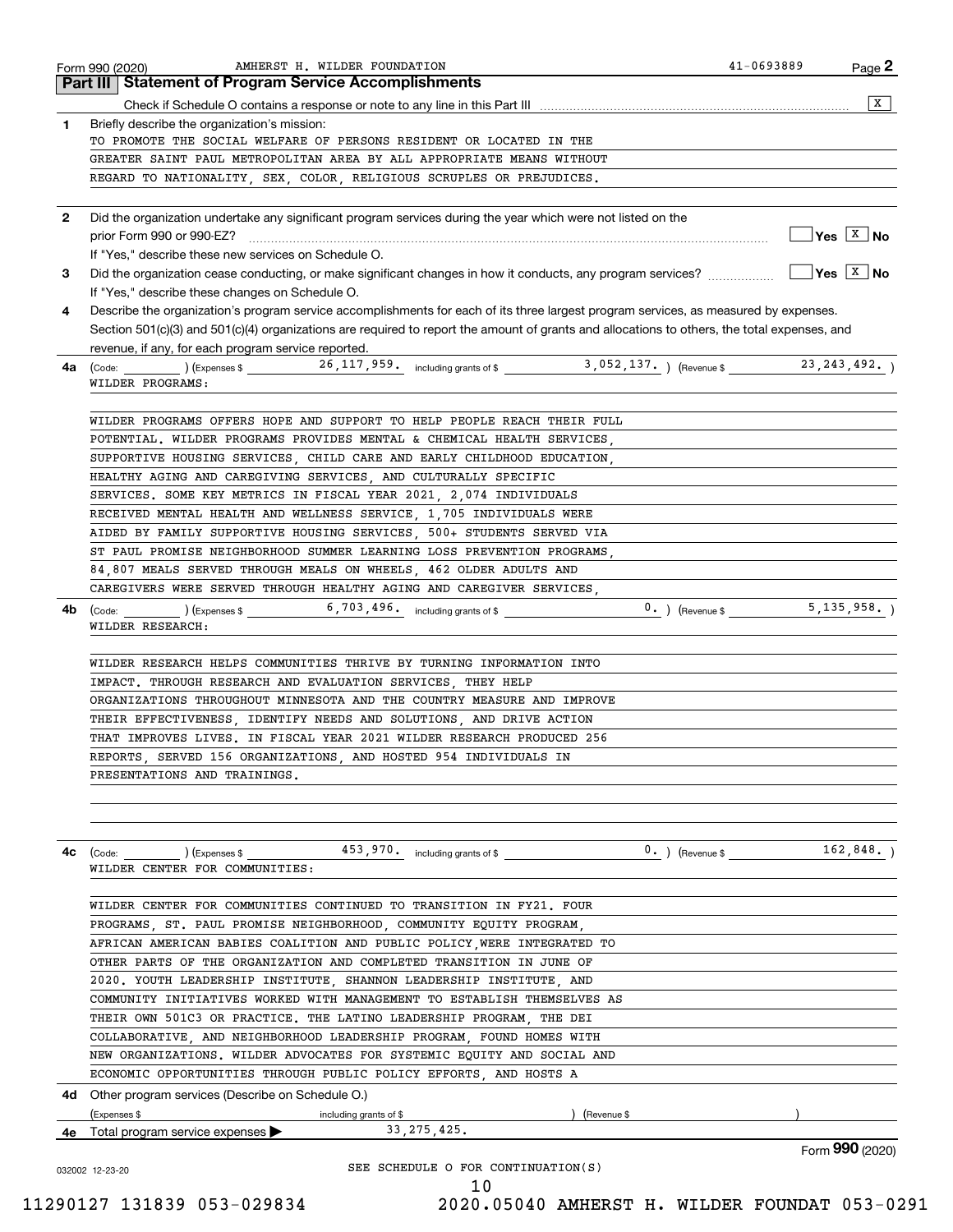Form 990 (2020) Page **3Part IV Checklist of Required Schedules** AMHERST H. WILDER FOUNDATION  $41-0693889$ 

|     |                                                                                                                                  |                 | Yes             | No |  |  |  |
|-----|----------------------------------------------------------------------------------------------------------------------------------|-----------------|-----------------|----|--|--|--|
| 1   | Is the organization described in section $501(c)(3)$ or $4947(a)(1)$ (other than a private foundation)?                          |                 |                 |    |  |  |  |
|     |                                                                                                                                  | 1.              | х               |    |  |  |  |
| 2   |                                                                                                                                  | $\overline{2}$  | х               |    |  |  |  |
| 3   | Did the organization engage in direct or indirect political campaign activities on behalf of or in opposition to candidates for  |                 |                 |    |  |  |  |
|     |                                                                                                                                  |                 |                 |    |  |  |  |
|     | Section 501(c)(3) organizations. Did the organization engage in lobbying activities, or have a section 501(h) election in effect |                 |                 |    |  |  |  |
|     |                                                                                                                                  |                 |                 |    |  |  |  |
| 5   | Is the organization a section 501(c)(4), 501(c)(5), or 501(c)(6) organization that receives membership dues, assessments, or     |                 |                 |    |  |  |  |
|     |                                                                                                                                  | 5               |                 | x  |  |  |  |
| 6   | Did the organization maintain any donor advised funds or any similar funds or accounts for which donors have the right to        |                 |                 |    |  |  |  |
|     | provide advice on the distribution or investment of amounts in such funds or accounts? If "Yes," complete Schedule D, Part I     | 6               |                 | х  |  |  |  |
| 7   | Did the organization receive or hold a conservation easement, including easements to preserve open space,                        |                 |                 |    |  |  |  |
|     |                                                                                                                                  | $\overline{7}$  |                 | х  |  |  |  |
| 8   | Did the organization maintain collections of works of art, historical treasures, or other similar assets? If "Yes," complete     |                 |                 |    |  |  |  |
|     |                                                                                                                                  | 8               |                 | х  |  |  |  |
| 9   | Did the organization report an amount in Part X, line 21, for escrow or custodial account liability, serve as a custodian for    |                 |                 |    |  |  |  |
|     | amounts not listed in Part X; or provide credit counseling, debt management, credit repair, or debt negotiation services?        |                 |                 |    |  |  |  |
|     |                                                                                                                                  | 9               |                 | х  |  |  |  |
| 10  | Did the organization, directly or through a related organization, hold assets in donor-restricted endowments                     |                 |                 |    |  |  |  |
|     |                                                                                                                                  | 10              | х               |    |  |  |  |
| 11  | If the organization's answer to any of the following questions is "Yes," then complete Schedule D, Parts VI, VII, VIII, IX, or X |                 |                 |    |  |  |  |
|     | as applicable.                                                                                                                   |                 |                 |    |  |  |  |
|     | a Did the organization report an amount for land, buildings, and equipment in Part X, line 10? If "Yes," complete Schedule D,    |                 |                 |    |  |  |  |
|     |                                                                                                                                  | 11a             | х               |    |  |  |  |
|     | b Did the organization report an amount for investments - other securities in Part X, line 12, that is 5% or more of its total   |                 |                 |    |  |  |  |
|     |                                                                                                                                  | 11 <sub>b</sub> | х               |    |  |  |  |
| c   | Did the organization report an amount for investments - program related in Part X, line 13, that is 5% or more of its total      |                 |                 |    |  |  |  |
|     |                                                                                                                                  | 11c             |                 | x  |  |  |  |
|     | d Did the organization report an amount for other assets in Part X, line 15, that is 5% or more of its total assets reported in  |                 |                 |    |  |  |  |
|     |                                                                                                                                  | 11d             |                 | х  |  |  |  |
|     | e Did the organization report an amount for other liabilities in Part X, line 25? If "Yes," complete Schedule D, Part X          | <b>11e</b>      | х               |    |  |  |  |
| f   | Did the organization's separate or consolidated financial statements for the tax year include a footnote that addresses          |                 |                 |    |  |  |  |
|     | the organization's liability for uncertain tax positions under FIN 48 (ASC 740)? If "Yes," complete Schedule D, Part X           | 11f             | х               |    |  |  |  |
|     | 12a Did the organization obtain separate, independent audited financial statements for the tax year? If "Yes," complete          |                 |                 |    |  |  |  |
|     |                                                                                                                                  | 12a             |                 | x  |  |  |  |
|     | <b>b</b> Was the organization included in consolidated, independent audited financial statements for the tax year?               |                 |                 |    |  |  |  |
|     | If "Yes," and if the organization answered "No" to line 12a, then completing Schedule D, Parts XI and XII is optional manum      | 12b             | x               |    |  |  |  |
| 13  |                                                                                                                                  | 13              |                 | х  |  |  |  |
| 14a | Did the organization maintain an office, employees, or agents outside of the United States?                                      | 14a             |                 | х  |  |  |  |
| b   | Did the organization have aggregate revenues or expenses of more than \$10,000 from grantmaking, fundraising, business,          |                 |                 |    |  |  |  |
|     | investment, and program service activities outside the United States, or aggregate foreign investments valued at \$100,000       |                 |                 |    |  |  |  |
|     |                                                                                                                                  | 14b             | х               |    |  |  |  |
| 15  | Did the organization report on Part IX, column (A), line 3, more than \$5,000 of grants or other assistance to or for any        |                 |                 |    |  |  |  |
|     |                                                                                                                                  | 15              |                 | х  |  |  |  |
| 16  | Did the organization report on Part IX, column (A), line 3, more than \$5,000 of aggregate grants or other assistance to         |                 |                 |    |  |  |  |
|     |                                                                                                                                  | 16              |                 | x  |  |  |  |
| 17  | Did the organization report a total of more than \$15,000 of expenses for professional fundraising services on Part IX,          |                 |                 |    |  |  |  |
|     |                                                                                                                                  | 17              | х               |    |  |  |  |
| 18  | Did the organization report more than \$15,000 total of fundraising event gross income and contributions on Part VIII, lines     |                 |                 |    |  |  |  |
|     |                                                                                                                                  | 18              | х               |    |  |  |  |
| 19  | Did the organization report more than \$15,000 of gross income from gaming activities on Part VIII, line 9a? If "Yes."           |                 |                 |    |  |  |  |
|     |                                                                                                                                  | 19              |                 | х  |  |  |  |
| 20a |                                                                                                                                  | <b>20a</b>      |                 | х  |  |  |  |
| b   | If "Yes" to line 20a, did the organization attach a copy of its audited financial statements to this return?                     | 20 <sub>b</sub> |                 |    |  |  |  |
| 21  | Did the organization report more than \$5,000 of grants or other assistance to any domestic organization or                      |                 |                 |    |  |  |  |
|     |                                                                                                                                  | 21              |                 | x  |  |  |  |
|     | 032003 12-23-20                                                                                                                  |                 | Form 990 (2020) |    |  |  |  |

11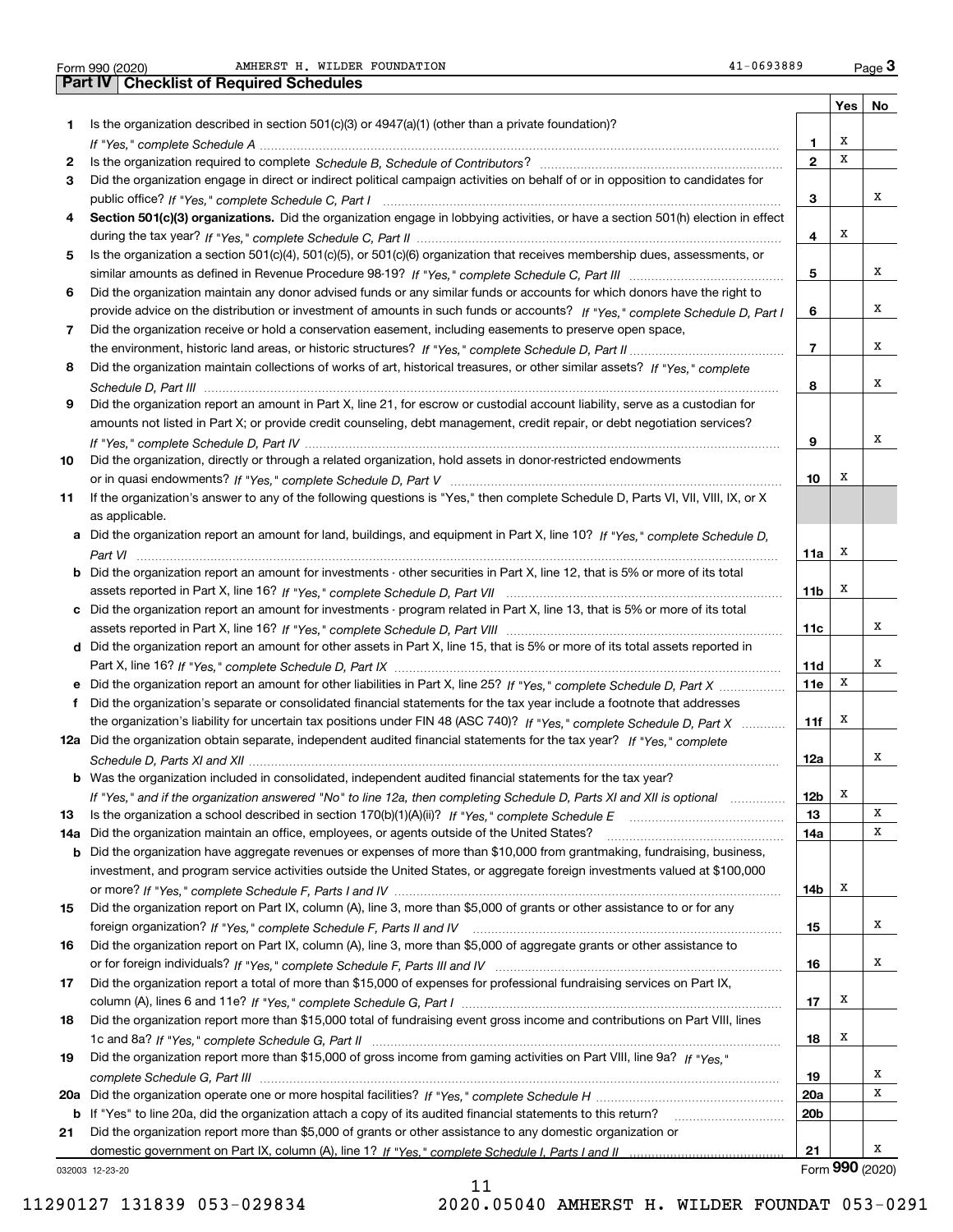*(continued)* **4Part IV Checklist of Required Schedules** Form 990 (2020) AMHERST H.WILDER FOUNDATION 41-0693889 Page

|               |                                                                                                                              |            | Yes             | No |
|---------------|------------------------------------------------------------------------------------------------------------------------------|------------|-----------------|----|
| 22            | Did the organization report more than \$5,000 of grants or other assistance to or for domestic individuals on                |            |                 |    |
|               |                                                                                                                              | 22         | х               |    |
| 23            | Did the organization answer "Yes" to Part VII, Section A, line 3, 4, or 5 about compensation of the organization's current   |            |                 |    |
|               | and former officers, directors, trustees, key employees, and highest compensated employees? If "Yes," complete               |            |                 |    |
|               |                                                                                                                              | 23         | х               |    |
| 24 a          | Did the organization have a tax-exempt bond issue with an outstanding principal amount of more than \$100,000 as of the      |            |                 |    |
|               | last day of the year, that was issued after December 31, 2002? If "Yes," answer lines 24b through 24d and complete           |            | х               |    |
|               |                                                                                                                              | 24a        |                 | х  |
| b             | Did the organization invest any proceeds of tax-exempt bonds beyond a temporary period exception?                            | 24b        |                 |    |
|               | c Did the organization maintain an escrow account other than a refunding escrow at any time during the year to defease       | 24c        |                 | х  |
|               |                                                                                                                              | 24d        |                 | x  |
|               | 25a Section 501(c)(3), 501(c)(4), and 501(c)(29) organizations. Did the organization engage in an excess benefit             |            |                 |    |
|               |                                                                                                                              | 25a        |                 | x  |
|               | b Is the organization aware that it engaged in an excess benefit transaction with a disqualified person in a prior year, and |            |                 |    |
|               | that the transaction has not been reported on any of the organization's prior Forms 990 or 990-EZ? If "Yes," complete        |            |                 |    |
|               | Schedule L, Part I                                                                                                           | 25b        |                 | x  |
| 26            | Did the organization report any amount on Part X, line 5 or 22, for receivables from or payables to any current              |            |                 |    |
|               | or former officer, director, trustee, key employee, creator or founder, substantial contributor, or 35%                      |            |                 |    |
|               |                                                                                                                              | 26         |                 | x  |
| 27            | Did the organization provide a grant or other assistance to any current or former officer, director, trustee, key employee,  |            |                 |    |
|               | creator or founder, substantial contributor or employee thereof, a grant selection committee member, or to a 35% controlled  |            |                 |    |
|               | entity (including an employee thereof) or family member of any of these persons? If "Yes," complete Schedule L, Part III     | 27         |                 | x  |
| 28            | Was the organization a party to a business transaction with one of the following parties (see Schedule L, Part IV            |            |                 |    |
|               | instructions, for applicable filing thresholds, conditions, and exceptions):                                                 |            |                 |    |
|               | a A current or former officer, director, trustee, key employee, creator or founder, or substantial contributor? If           |            |                 | х  |
|               |                                                                                                                              | 28a<br>28b |                 | X  |
|               | c A 35% controlled entity of one or more individuals and/or organizations described in lines 28a or 28b? If                  |            |                 |    |
|               |                                                                                                                              | 28c        |                 | X  |
| 29            |                                                                                                                              | 29         | х               |    |
| 30            | Did the organization receive contributions of art, historical treasures, or other similar assets, or qualified conservation  |            |                 |    |
|               |                                                                                                                              | 30         |                 | х  |
| 31            | Did the organization liquidate, terminate, or dissolve and cease operations? If "Yes," complete Schedule N, Part I           | 31         |                 | x  |
| 32            | Did the organization sell, exchange, dispose of, or transfer more than 25% of its net assets? If "Yes," complete             |            |                 |    |
|               |                                                                                                                              | 32         |                 | х  |
| 33            | Did the organization own 100% of an entity disregarded as separate from the organization under Regulations                   |            |                 |    |
|               |                                                                                                                              | 33         | х               |    |
| 34            | Was the organization related to any tax-exempt or taxable entity? If "Yes," complete Schedule R, Part II, III, or IV, and    |            |                 |    |
|               |                                                                                                                              | 34         | х               |    |
|               | 35a Did the organization have a controlled entity within the meaning of section 512(b)(13)?                                  | 35a        | х               |    |
|               | b If "Yes" to line 35a, did the organization receive any payment from or engage in any transaction with a controlled entity  |            |                 |    |
|               |                                                                                                                              | 35b        |                 | x  |
| 36            | Section 501(c)(3) organizations. Did the organization make any transfers to an exempt non-charitable related organization?   |            |                 | x  |
| 37            | Did the organization conduct more than 5% of its activities through an entity that is not a related organization             | 36         |                 |    |
|               |                                                                                                                              | 37         |                 | x  |
| 38            | Did the organization complete Schedule O and provide explanations in Schedule O for Part VI, lines 11b and 19?               |            |                 |    |
|               | Note: All Form 990 filers are required to complete Schedule O                                                                | 38         | x               |    |
| <b>Part V</b> | <b>Statements Regarding Other IRS Filings and Tax Compliance</b>                                                             |            |                 |    |
|               | Check if Schedule O contains a response or note to any line in this Part V                                                   |            |                 |    |
|               |                                                                                                                              |            | Yes             | No |
|               | 381<br>1a                                                                                                                    |            |                 |    |
| b             | 0<br>Enter the number of Forms W-2G included in line 1a. Enter -0- if not applicable<br>1b                                   |            |                 |    |
| c             | Did the organization comply with backup withholding rules for reportable payments to vendors and reportable gaming           |            |                 |    |
|               | (gambling) winnings to prize winners?                                                                                        | 1c         | х               |    |
|               | 032004 12-23-20                                                                                                              |            | Form 990 (2020) |    |
|               | 12                                                                                                                           |            |                 |    |

 <sup>11290127 131839 053-029834 2020.05040</sup> AMHERST H. WILDER FOUNDAT 053-0291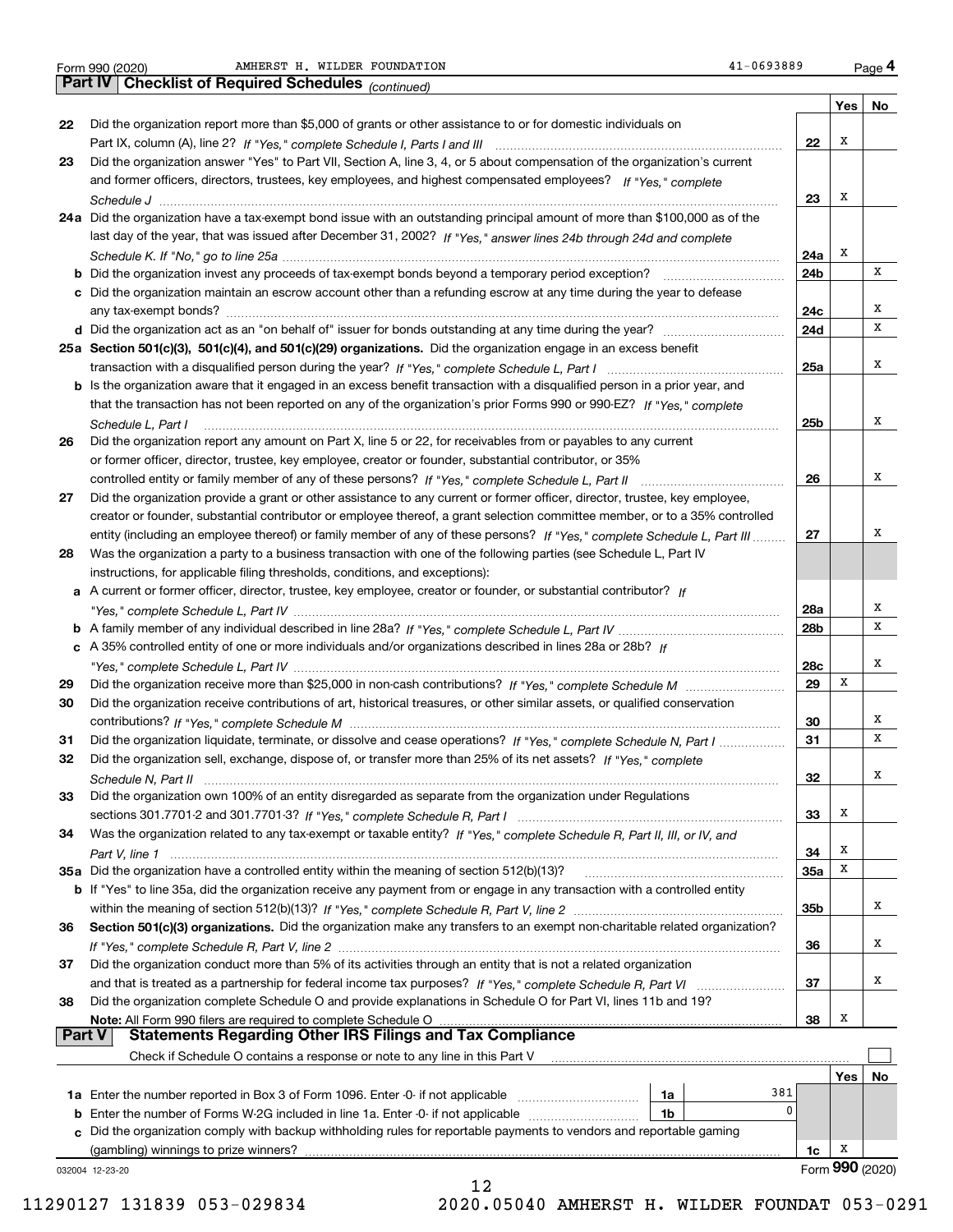|     | AMHERST H. WILDER FOUNDATION<br>Form 990 (2020)                                                                                                 | 41-0693889     |                             | Page 5 |  |  |  |  |  |  |
|-----|-------------------------------------------------------------------------------------------------------------------------------------------------|----------------|-----------------------------|--------|--|--|--|--|--|--|
|     | Part V<br>Statements Regarding Other IRS Filings and Tax Compliance (continued)                                                                 |                |                             |        |  |  |  |  |  |  |
|     |                                                                                                                                                 |                | Yes                         | No     |  |  |  |  |  |  |
|     | 2a Enter the number of employees reported on Form W-3, Transmittal of Wage and Tax Statements,                                                  |                |                             |        |  |  |  |  |  |  |
|     | 539<br>filed for the calendar year ending with or within the year covered by this return<br>2a                                                  |                |                             |        |  |  |  |  |  |  |
|     |                                                                                                                                                 | 2 <sub>b</sub> | х                           |        |  |  |  |  |  |  |
|     |                                                                                                                                                 |                |                             |        |  |  |  |  |  |  |
|     | 3a Did the organization have unrelated business gross income of \$1,000 or more during the year?                                                | 3a             | х                           |        |  |  |  |  |  |  |
|     |                                                                                                                                                 | 3b             | х                           |        |  |  |  |  |  |  |
|     | 4a At any time during the calendar year, did the organization have an interest in, or a signature or other authority over, a                    |                |                             |        |  |  |  |  |  |  |
|     | financial account in a foreign country (such as a bank account, securities account, or other financial account)?                                | 4a             |                             | х      |  |  |  |  |  |  |
|     | <b>b</b> If "Yes," enter the name of the foreign country $\blacktriangleright$                                                                  |                |                             |        |  |  |  |  |  |  |
|     | See instructions for filing requirements for FinCEN Form 114, Report of Foreign Bank and Financial Accounts (FBAR).                             |                |                             |        |  |  |  |  |  |  |
| 5a  | Was the organization a party to a prohibited tax shelter transaction at any time during the tax year?                                           | 5а             |                             | х      |  |  |  |  |  |  |
| b   |                                                                                                                                                 | 5b             |                             | х      |  |  |  |  |  |  |
| с   |                                                                                                                                                 | 5c             |                             |        |  |  |  |  |  |  |
|     | 6a Does the organization have annual gross receipts that are normally greater than \$100,000, and did the organization solicit                  |                |                             |        |  |  |  |  |  |  |
|     | any contributions that were not tax deductible as charitable contributions?                                                                     | 6a             |                             | х      |  |  |  |  |  |  |
|     | <b>b</b> If "Yes," did the organization include with every solicitation an express statement that such contributions or gifts                   |                |                             |        |  |  |  |  |  |  |
|     | were not tax deductible?                                                                                                                        | 6b             |                             |        |  |  |  |  |  |  |
| 7   | Organizations that may receive deductible contributions under section 170(c).                                                                   |                |                             |        |  |  |  |  |  |  |
| a   | Did the organization receive a payment in excess of \$75 made partly as a contribution and partly for goods and services provided to the payor? | 7a             |                             | х      |  |  |  |  |  |  |
| b   | If "Yes," did the organization notify the donor of the value of the goods or services provided?                                                 | 7b             |                             |        |  |  |  |  |  |  |
| c   | Did the organization sell, exchange, or otherwise dispose of tangible personal property for which it was required                               |                |                             |        |  |  |  |  |  |  |
|     |                                                                                                                                                 | 7c             |                             | Х      |  |  |  |  |  |  |
|     | 7d                                                                                                                                              |                |                             |        |  |  |  |  |  |  |
| е   | Did the organization receive any funds, directly or indirectly, to pay premiums on a personal benefit contract?                                 | 7e             |                             | х      |  |  |  |  |  |  |
| f   | Did the organization, during the year, pay premiums, directly or indirectly, on a personal benefit contract?                                    | 7f             |                             | х      |  |  |  |  |  |  |
| g   | If the organization received a contribution of qualified intellectual property, did the organization file Form 8899 as required?                | 7g             |                             |        |  |  |  |  |  |  |
| h.  | If the organization received a contribution of cars, boats, airplanes, or other vehicles, did the organization file a Form 1098-C?              | 7h             |                             |        |  |  |  |  |  |  |
| 8   | Sponsoring organizations maintaining donor advised funds. Did a donor advised fund maintained by the                                            |                |                             |        |  |  |  |  |  |  |
|     | sponsoring organization have excess business holdings at any time during the year?                                                              | 8              |                             |        |  |  |  |  |  |  |
| 9   | Sponsoring organizations maintaining donor advised funds.                                                                                       |                |                             |        |  |  |  |  |  |  |
| а   | Did the sponsoring organization make any taxable distributions under section 4966?                                                              | 9а             |                             |        |  |  |  |  |  |  |
| b   | Did the sponsoring organization make a distribution to a donor, donor advisor, or related person?                                               | 9b             |                             |        |  |  |  |  |  |  |
| 10  | Section 501(c)(7) organizations. Enter:                                                                                                         |                |                             |        |  |  |  |  |  |  |
|     | 10a                                                                                                                                             |                |                             |        |  |  |  |  |  |  |
|     | 10 <sub>b</sub><br>Gross receipts, included on Form 990, Part VIII, line 12, for public use of club facilities                                  |                |                             |        |  |  |  |  |  |  |
| 11  | Section 501(c)(12) organizations. Enter:                                                                                                        |                |                             |        |  |  |  |  |  |  |
| a   | Gross income from members or shareholders<br>11a                                                                                                |                |                             |        |  |  |  |  |  |  |
| b   | Gross income from other sources (Do not net amounts due or paid to other sources against                                                        |                |                             |        |  |  |  |  |  |  |
|     | 11b                                                                                                                                             |                |                             |        |  |  |  |  |  |  |
|     | 12a Section 4947(a)(1) non-exempt charitable trusts. Is the organization filing Form 990 in lieu of Form 1041?                                  | 12a            |                             |        |  |  |  |  |  |  |
|     | 12b<br><b>b</b> If "Yes," enter the amount of tax-exempt interest received or accrued during the year                                           |                |                             |        |  |  |  |  |  |  |
| 13  | Section 501(c)(29) qualified nonprofit health insurance issuers.                                                                                |                |                             |        |  |  |  |  |  |  |
|     | a Is the organization licensed to issue qualified health plans in more than one state?                                                          | 13а            |                             |        |  |  |  |  |  |  |
|     | Note: See the instructions for additional information the organization must report on Schedule O.                                               |                |                             |        |  |  |  |  |  |  |
| b   | Enter the amount of reserves the organization is required to maintain by the states in which the                                                |                |                             |        |  |  |  |  |  |  |
|     | 13 <sub>b</sub>                                                                                                                                 |                |                             |        |  |  |  |  |  |  |
| c   | 13c                                                                                                                                             |                |                             |        |  |  |  |  |  |  |
| 14a | Did the organization receive any payments for indoor tanning services during the tax year?                                                      | 14a            |                             | x      |  |  |  |  |  |  |
|     | <b>b</b> If "Yes," has it filed a Form 720 to report these payments? If "No," provide an explanation on Schedule O                              | 14b            |                             |        |  |  |  |  |  |  |
| 15  | Is the organization subject to the section 4960 tax on payment(s) of more than \$1,000,000 in remuneration or                                   |                |                             |        |  |  |  |  |  |  |
|     |                                                                                                                                                 | 15             |                             | х      |  |  |  |  |  |  |
|     | If "Yes," see instructions and file Form 4720, Schedule N.                                                                                      |                |                             |        |  |  |  |  |  |  |
| 16  | Is the organization an educational institution subject to the section 4968 excise tax on net investment income?                                 | 16             |                             | Х      |  |  |  |  |  |  |
|     | If "Yes," complete Form 4720, Schedule O.                                                                                                       |                | $F_{\text{arm}}$ 990 (2020) |        |  |  |  |  |  |  |
|     |                                                                                                                                                 |                |                             |        |  |  |  |  |  |  |

Form (2020) **990**

032005 12-23-20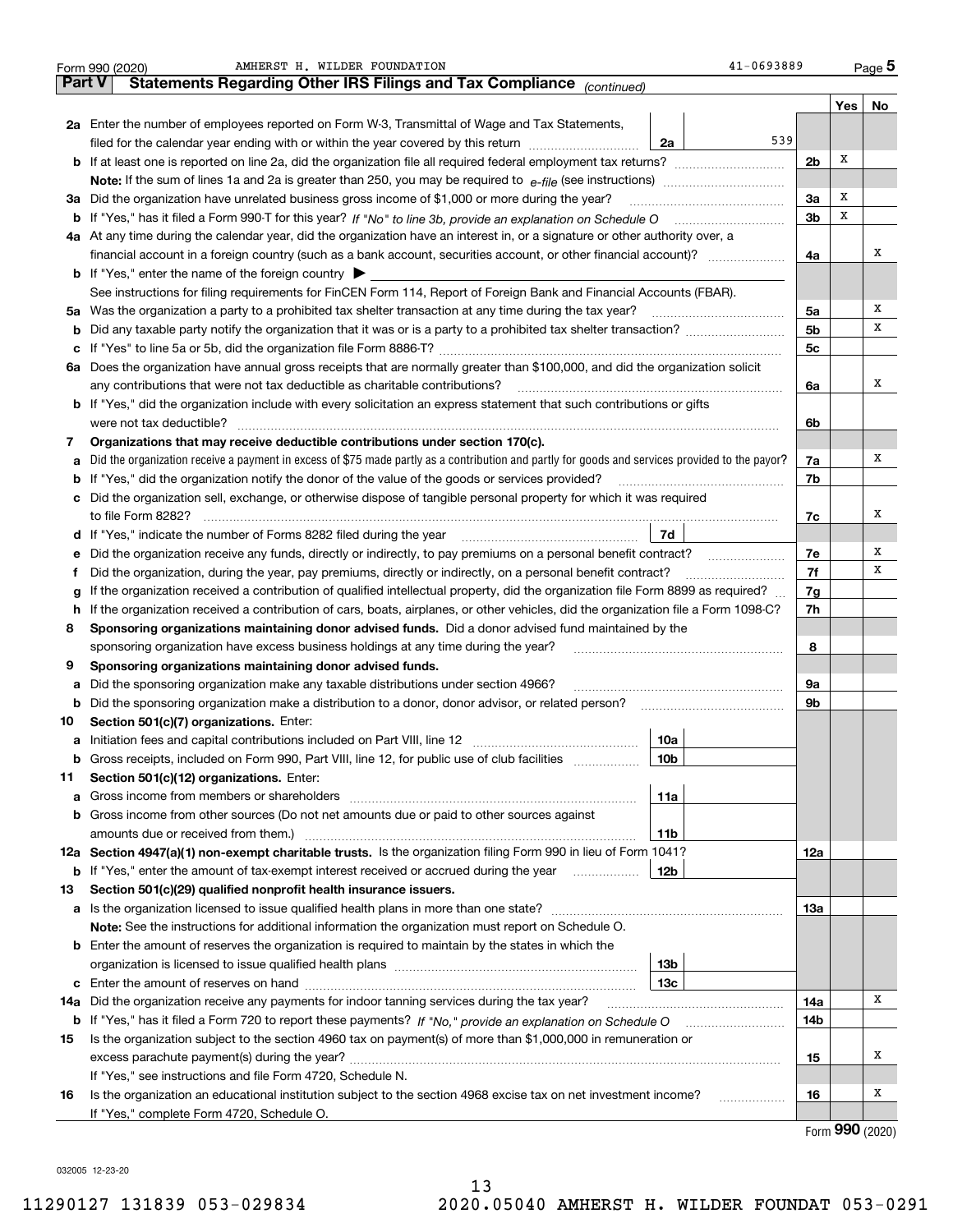|    | to line 8a, 8b, or 10b below, describe the circumstances, processes, or changes on Schedule O. See instructions.                                                           |    |    |                 |             | $\overline{X}$ |
|----|----------------------------------------------------------------------------------------------------------------------------------------------------------------------------|----|----|-----------------|-------------|----------------|
|    | <b>Section A. Governing Body and Management</b>                                                                                                                            |    |    |                 |             |                |
|    |                                                                                                                                                                            |    |    |                 | Yes         | No             |
|    | <b>1a</b> Enter the number of voting members of the governing body at the end of the tax year                                                                              | 1a | 16 |                 |             |                |
|    | If there are material differences in voting rights among members of the governing body, or if the governing                                                                |    |    |                 |             |                |
|    | body delegated broad authority to an executive committee or similar committee, explain on Schedule O.                                                                      |    |    |                 |             |                |
| b  | Enter the number of voting members included on line 1a, above, who are independent                                                                                         | 1b | 16 |                 |             |                |
| 2  | Did any officer, director, trustee, or key employee have a family relationship or a business relationship with any other                                                   |    |    |                 |             |                |
|    | officer, director, trustee, or key employee?                                                                                                                               |    |    | $\mathbf{2}$    |             | x              |
| 3  | Did the organization delegate control over management duties customarily performed by or under the direct supervision                                                      |    |    |                 |             |                |
|    | of officers, directors, trustees, or key employees to a management company or other person?                                                                                |    |    | 3               |             | x              |
| 4  | Did the organization make any significant changes to its governing documents since the prior Form 990 was filed?                                                           |    |    | 4               |             | х              |
| 5  |                                                                                                                                                                            |    |    | 5               |             | х              |
| 6  | Did the organization have members or stockholders?                                                                                                                         |    |    | 6               |             | х              |
| 7a | Did the organization have members, stockholders, or other persons who had the power to elect or appoint one or                                                             |    |    |                 |             |                |
|    |                                                                                                                                                                            |    |    | 7a              |             | x              |
|    | b Are any governance decisions of the organization reserved to (or subject to approval by) members, stockholders, or                                                       |    |    |                 |             |                |
|    | persons other than the governing body?                                                                                                                                     |    |    | 7b              |             | х              |
| 8  | Did the organization contemporaneously document the meetings held or written actions undertaken during the year by the following:                                          |    |    |                 |             |                |
| a  |                                                                                                                                                                            |    |    | 8а              | x           |                |
| b  |                                                                                                                                                                            |    |    | 8b              | x           |                |
| 9  | Is there any officer, director, trustee, or key employee listed in Part VII, Section A, who cannot be reached at the                                                       |    |    |                 |             |                |
|    |                                                                                                                                                                            |    |    | 9               |             | x              |
|    | Section B. Policies (This Section B requests information about policies not required by the Internal Revenue Code.)                                                        |    |    |                 |             |                |
|    |                                                                                                                                                                            |    |    |                 | <b>Yes</b>  | No             |
|    |                                                                                                                                                                            |    |    | 10a             |             | х              |
|    | <b>b</b> If "Yes," did the organization have written policies and procedures governing the activities of such chapters, affiliates,                                        |    |    |                 |             |                |
|    |                                                                                                                                                                            |    |    | 10b             |             |                |
|    | 11a Has the organization provided a complete copy of this Form 990 to all members of its governing body before filing the form?                                            |    |    | 11a             | х           |                |
|    | <b>b</b> Describe in Schedule O the process, if any, used by the organization to review this Form 990.                                                                     |    |    |                 |             |                |
|    |                                                                                                                                                                            |    |    | 12a             | x           |                |
|    |                                                                                                                                                                            |    |    | 12 <sub>b</sub> | x           |                |
|    | c Did the organization regularly and consistently monitor and enforce compliance with the policy? If "Yes," describe                                                       |    |    |                 |             |                |
|    | in Schedule O how this was done manufactured and continuum control of the state of the state of the state of t                                                             |    |    | 12c             | X           |                |
| 13 |                                                                                                                                                                            |    |    | 13              | $\mathbf X$ |                |
| 14 | Did the organization have a written document retention and destruction policy? manufactured and the organization have a written document retention and destruction policy? |    |    | 14              | x           |                |
| 15 | Did the process for determining compensation of the following persons include a review and approval by independent                                                         |    |    |                 |             |                |
|    | persons, comparability data, and contemporaneous substantiation of the deliberation and decision?                                                                          |    |    |                 |             |                |
|    |                                                                                                                                                                            |    |    | 15a             | x           |                |
|    | <b>b</b> Other officers or key employees of the organization                                                                                                               |    |    | 15 <sub>b</sub> | х           |                |
|    | If "Yes" to line 15a or 15b, describe the process in Schedule O (see instructions).                                                                                        |    |    |                 |             |                |
|    | 16a Did the organization invest in, contribute assets to, or participate in a joint venture or similar arrangement with a                                                  |    |    |                 |             |                |
|    | taxable entity during the year?                                                                                                                                            |    |    | 16a             |             | х              |
|    | b If "Yes," did the organization follow a written policy or procedure requiring the organization to evaluate its participation                                             |    |    |                 |             |                |
|    | in joint venture arrangements under applicable federal tax law, and take steps to safeguard the organization's                                                             |    |    |                 |             |                |
|    | exempt status with respect to such arrangements?                                                                                                                           |    |    | 16b             |             |                |
|    | <b>Section C. Disclosure</b>                                                                                                                                               |    |    |                 |             |                |
| 17 | List the states with which a copy of this Form 990 is required to be filed ▶ CA, CO, FL, IL, MN, NY, NC, OH, OR, WI                                                        |    |    |                 |             |                |
| 18 | Section 6104 requires an organization to make its Forms 1023 (1024 or 1024-A, if applicable), 990, and 990-T (Section 501(c)(3)s only) available                           |    |    |                 |             |                |
|    | for public inspection. Indicate how you made these available. Check all that apply.                                                                                        |    |    |                 |             |                |
|    | $X$ Own website<br>$X$ Upon request<br>Another's website<br>Other (explain on Schedule O)                                                                                  |    |    |                 |             |                |
|    | Describe on Schedule O whether (and if so, how) the organization made its governing documents, conflict of interest policy, and financial                                  |    |    |                 |             |                |
| 19 | statements available to the public during the tax year.                                                                                                                    |    |    |                 |             |                |
|    |                                                                                                                                                                            |    |    |                 |             |                |
| 20 | State the name, address, and telephone number of the person who possesses the organization's books and records                                                             |    |    |                 |             |                |
|    | DAWN MUELLER - 651-280-2419                                                                                                                                                |    |    |                 |             |                |
|    | 451 LEXINGTON PARKWAY NORTH, ST. PAUL, MN 55104                                                                                                                            |    |    |                 |             |                |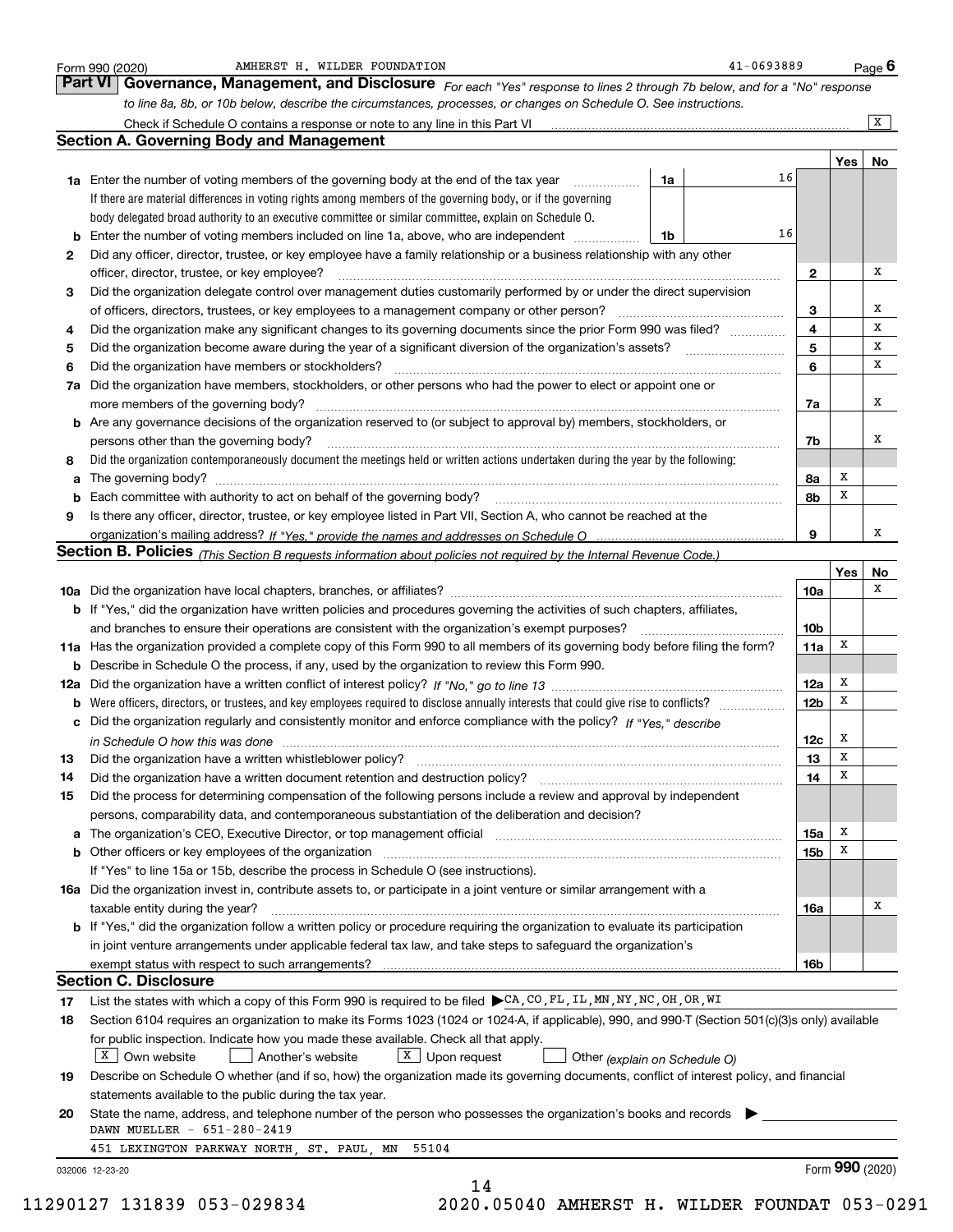| Form 990 (2020)                                                                                                                                            | AMHERST H. WILDER FOUNDATION                                                               | $41 - 0693889$<br>Page. |  |  |  |  |  |  |  |  |
|------------------------------------------------------------------------------------------------------------------------------------------------------------|--------------------------------------------------------------------------------------------|-------------------------|--|--|--|--|--|--|--|--|
|                                                                                                                                                            | Part VII Compensation of Officers, Directors, Trustees, Key Employees, Highest Compensated |                         |  |  |  |  |  |  |  |  |
| <b>Employees, and Independent Contractors</b>                                                                                                              |                                                                                            |                         |  |  |  |  |  |  |  |  |
| Check if Schedule O contains a response or note to any line in this Part VII                                                                               |                                                                                            |                         |  |  |  |  |  |  |  |  |
| Section A.                                                                                                                                                 | Officers, Directors, Trustees, Key Employees, and Highest Compensated Employees            |                         |  |  |  |  |  |  |  |  |
| 1a Complete this table for all persons required to be listed. Report compensation for the calendar year ending with or within the organization's tax year. |                                                                                            |                         |  |  |  |  |  |  |  |  |

AMHERST H. WILDER FOUNDATION 41-0693889

**•** List all of the organization's current officers, directors, trustees (whether individuals or organizations), regardless of amount of compensation. Enter -0- in columns (D), (E), and (F) if no compensation was paid.

 $\bullet$  List all of the organization's  $\,$ current key employees, if any. See instructions for definition of "key employee."

**•** List the organization's five current highest compensated employees (other than an officer, director, trustee, or key employee) who received reportable compensation (Box 5 of Form W-2 and/or Box 7 of Form 1099-MISC) of more than \$100,000 from the organization and any related organizations.

**•** List all of the organization's former officers, key employees, and highest compensated employees who received more than \$100,000 of reportable compensation from the organization and any related organizations.

**former directors or trustees**  ¥ List all of the organization's that received, in the capacity as a former director or trustee of the organization, more than \$10,000 of reportable compensation from the organization and any related organizations.

See instructions for the order in which to list the persons above.

Check this box if neither the organization nor any related organization compensated any current officer, director, or trustee.  $\mathcal{L}^{\text{max}}$ 

| (A)                                  | (B)               |                                |                       | (C)      |                                                                  |                                 |        | (D)             | (E)                           | (F)                   |
|--------------------------------------|-------------------|--------------------------------|-----------------------|----------|------------------------------------------------------------------|---------------------------------|--------|-----------------|-------------------------------|-----------------------|
| Name and title                       | Average           |                                |                       | Position |                                                                  | (do not check more than one     |        | Reportable      | Reportable                    | Estimated             |
|                                      | hours per         |                                |                       |          | box, unless person is both an<br>officer and a director/trustee) |                                 |        | compensation    | compensation                  | amount of             |
|                                      | week<br>(list any |                                |                       |          |                                                                  |                                 |        | from<br>the     | from related<br>organizations | other<br>compensation |
|                                      | hours for         |                                |                       |          |                                                                  |                                 |        | organization    | (W-2/1099-MISC)               | from the              |
|                                      | related           |                                |                       |          |                                                                  | Highest compensated<br>employee |        | (W-2/1099-MISC) |                               | organization          |
|                                      | organizations     |                                |                       |          |                                                                  |                                 |        |                 |                               | and related           |
|                                      | below             | Individual trustee or director | Institutional trustee |          | Key employee                                                     |                                 | Former |                 |                               | organizations         |
|                                      | line)             |                                |                       | Officer  |                                                                  |                                 |        |                 |                               |                       |
| (1)<br>TOU YANG                      | 16.00             |                                |                       |          |                                                                  |                                 |        |                 |                               |                       |
| LEAD PSYCHIATRIST                    |                   |                                |                       |          |                                                                  | x                               |        | 263,936.        | 0.                            | 8,749.                |
| PAUL METTESSICH<br>(2)               | 40.00             |                                |                       |          |                                                                  |                                 |        |                 |                               |                       |
| EXECUTIVE DIRECTOR OF WILDER RESEARC |                   |                                |                       |          | х                                                                |                                 |        | 195,955.        | 0.                            | 22,823.               |
| <b>NONA FERGUSON</b><br>(3)          | 40.00             |                                |                       |          |                                                                  |                                 |        |                 |                               |                       |
| VP ECON STABILITY AND AGING SVC      |                   |                                |                       |          | x                                                                |                                 |        | 168,788.        | 0.                            | 28,572.               |
| PAHOUA YANG<br>(4)                   | 40.00             |                                |                       |          |                                                                  |                                 |        |                 |                               |                       |
| VP COMMUNITY MENTAL HEALTH & WELLNES |                   |                                |                       |          | x                                                                |                                 |        | 180,718.        | 0.                            | 6,654.                |
| IN-ZU TUAN<br>(5)                    | 16.00             |                                |                       |          |                                                                  |                                 |        |                 |                               |                       |
| MEDICAL DIRECTOR                     |                   |                                |                       |          |                                                                  | x                               |        | 185,890.        | 0.                            | 1,430.                |
| (6)<br>LINDSAY ANDERSON              | 40.00             |                                |                       |          |                                                                  |                                 |        |                 |                               |                       |
| SUPERVISING PMH CNS BC               |                   |                                |                       |          |                                                                  | X                               |        | 168,536.        | 0.                            | 12,845.               |
| (7)<br><b>JENNIFER HAWKINS</b>       | 40.00             |                                |                       |          |                                                                  |                                 |        |                 |                               |                       |
| CHIEF ADMIN OFFICER                  |                   |                                |                       |          |                                                                  | X                               |        | 147,432.        | 0.                            | 27,736.               |
| AMY HUERTA<br>(8)                    | 40.00             |                                |                       |          |                                                                  |                                 |        |                 |                               |                       |
| ASST TREASURER & CHIEF FINANCIAL OFF |                   |                                |                       | X        |                                                                  |                                 |        | 151,084.        | $\mathbf{0}$ .                | 14,204.               |
| MICHELLE MOREHOUSE<br>(9)            | 40.00             |                                |                       |          |                                                                  |                                 |        |                 |                               |                       |
| VP ADVANCEMENT                       |                   |                                |                       |          | X                                                                |                                 |        | 152,518.        | 0.                            | 12,343.               |
| (10) JAMES DOCKENDORF                | 40.00             |                                |                       |          |                                                                  |                                 |        |                 |                               |                       |
| IT DIRECTOR                          |                   |                                |                       |          |                                                                  | X                               |        | 147,885.        | $\mathbf{0}$ .                | 12,548.               |
| (11) DAWN MUELLER                    | 40.00             |                                |                       |          |                                                                  |                                 |        |                 |                               |                       |
| TREASURER AND CONTROLLER             |                   |                                |                       | х        |                                                                  |                                 |        | 125,007.        | 0.                            | 26,951.               |
| (12) ARMANDO CAMACHO                 | 40.00             |                                |                       |          |                                                                  |                                 |        |                 |                               |                       |
| PRESIDENT & CEO                      |                   |                                |                       | х        |                                                                  |                                 |        | 137,851.        | 0.                            | 2,206.                |
| (13) JENNIFER THAO                   | 40.00             |                                |                       |          |                                                                  |                                 |        |                 |                               |                       |
| ASST SECRETARY & EXECUTIVE SERVICES  |                   |                                |                       | х        |                                                                  |                                 |        | 116,896.        | 0.                            | 4,302.                |
| (14) BRADLEY HEWITT                  | 20,00             |                                |                       |          |                                                                  |                                 |        |                 |                               |                       |
| INTERIM PRESIDENT & CEO              |                   |                                |                       | x        |                                                                  |                                 |        | 56,536          | $\mathbf 0$ .                 | $\mathbf 0$ .         |
| (15) JULIE BRUNNER                   | 2,50              |                                |                       |          |                                                                  |                                 |        |                 |                               |                       |
| <b>CHAIR</b>                         |                   | x                              |                       | x        |                                                                  |                                 |        | $\mathbf{0}$ .  | 0.                            | 0.                    |
| (16) JUDY KISHEL                     | 2,50              |                                |                       |          |                                                                  |                                 |        |                 |                               |                       |
| VICE CHAIR                           |                   | х                              |                       | x        |                                                                  |                                 |        | $\mathbf{0}$ .  | $\mathbf 0$ .                 | $\mathbf{0}$ .        |
| (17) ALEX CIRILLO                    | 2.50              |                                |                       |          |                                                                  |                                 |        |                 |                               |                       |
| <b>SECRETARY</b>                     |                   | x                              |                       | X        |                                                                  |                                 |        | 0.              | 0.                            | 0.                    |
|                                      |                   |                                |                       |          |                                                                  |                                 |        |                 |                               |                       |

15

032007 12-23-20

Form (2020) **990**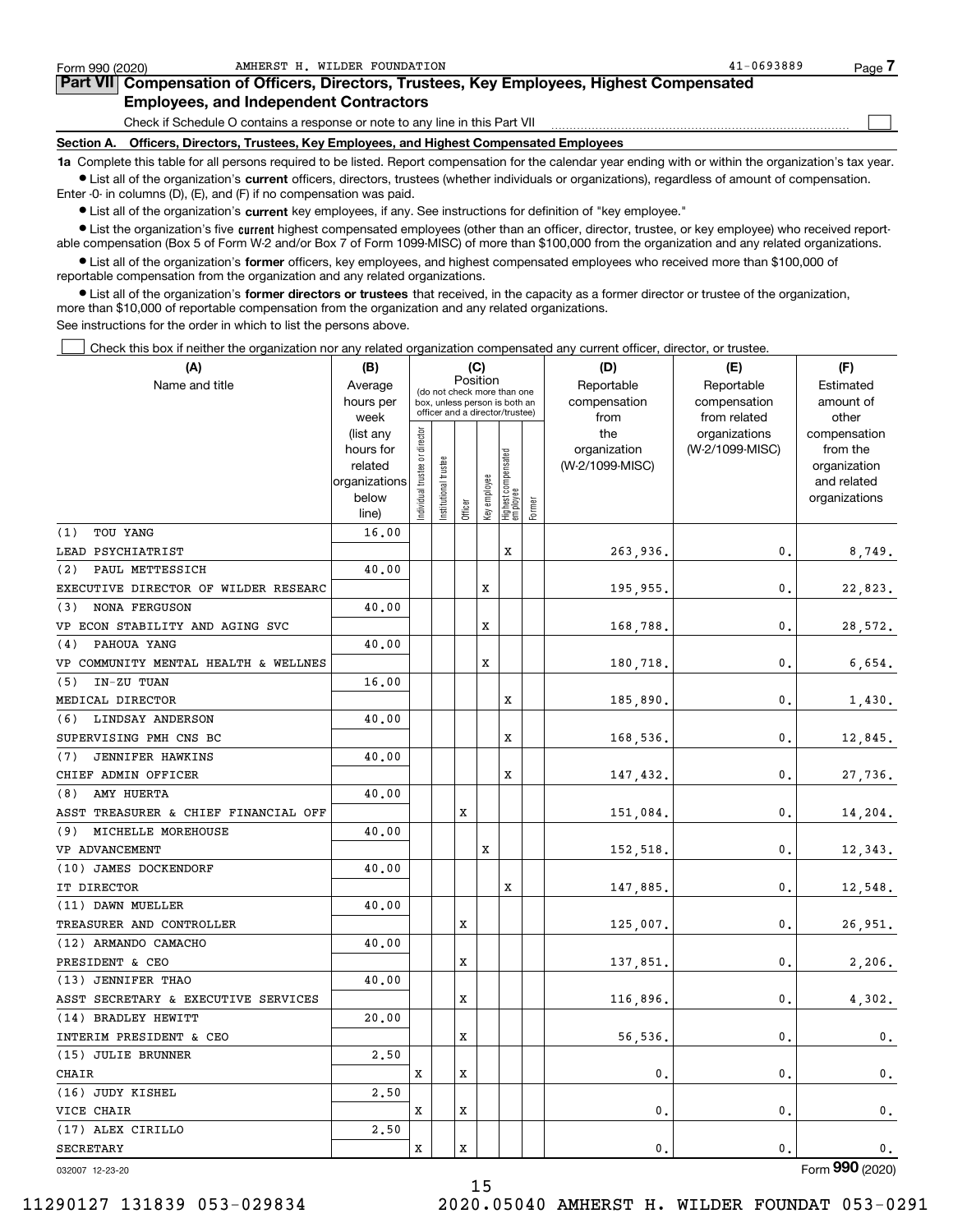| Form 990 (2020 |
|----------------|
|----------------|

**8**

| <b>Part VII</b><br>Section A. Officers, Directors, Trustees, Key Employees, and Highest Compensated Employees (continued)                 |                                                                              |                                |                       |          |              |                                                                    |        |                                                |                                                  |                |     |                                                                                   |                 |
|-------------------------------------------------------------------------------------------------------------------------------------------|------------------------------------------------------------------------------|--------------------------------|-----------------------|----------|--------------|--------------------------------------------------------------------|--------|------------------------------------------------|--------------------------------------------------|----------------|-----|-----------------------------------------------------------------------------------|-----------------|
| (A)<br>Name and title                                                                                                                     | (B)<br>Average<br>hours per                                                  |                                |                       | Position | (C)          | (do not check more than one<br>box, unless person is both an       |        | (D)<br>Reportable<br>compensation              | (E)<br>Reportable<br>compensation                |                |     | (F)<br>Estimated<br>amount of                                                     |                 |
|                                                                                                                                           | week<br>(list any<br>hours for<br>related<br>organizations<br>below<br>line) | Individual trustee or director | Institutional trustee | Officer  | Key employee | officer and a director/trustee)<br>Highest compensated<br>employee | Former | from<br>the<br>organization<br>(W-2/1099-MISC) | from related<br>organizations<br>(W-2/1099-MISC) |                |     | other<br>compensation<br>from the<br>organization<br>and related<br>organizations |                 |
| (18) ERIC NICHOLSON                                                                                                                       | 2,50                                                                         |                                |                       |          |              |                                                                    |        |                                                |                                                  |                |     |                                                                                   |                 |
| <b>DIRECTOR</b>                                                                                                                           |                                                                              | x                              |                       |          |              |                                                                    |        | 0.                                             |                                                  | 0.             |     |                                                                                   | $\mathsf{0}\,.$ |
| (19) PAT DONOVAN                                                                                                                          | 2,50                                                                         |                                |                       |          |              |                                                                    |        |                                                |                                                  |                |     |                                                                                   |                 |
| <b>DIRECTOR</b>                                                                                                                           |                                                                              | x                              |                       |          |              |                                                                    |        | 0.                                             |                                                  | 0.             |     |                                                                                   | $\mathbf 0$ .   |
| (20) KEVIN EARLEY                                                                                                                         | 2,50                                                                         |                                |                       |          |              |                                                                    |        |                                                |                                                  |                |     |                                                                                   |                 |
| <b>DIRECTOR</b>                                                                                                                           |                                                                              | x                              |                       |          |              |                                                                    |        | 0.                                             |                                                  | 0.             |     |                                                                                   | $\mathbf 0$ .   |
| (21) KONG HER                                                                                                                             | 2,50                                                                         |                                |                       |          |              |                                                                    |        |                                                |                                                  |                |     |                                                                                   |                 |
| <b>DIRECTOR</b>                                                                                                                           |                                                                              | x                              |                       |          |              |                                                                    |        | 0.                                             |                                                  | 0.             |     |                                                                                   | $\mathbf 0$ .   |
| (22) RAHUL KORANNE                                                                                                                        | 2,50                                                                         |                                |                       |          |              |                                                                    |        |                                                |                                                  |                |     |                                                                                   |                 |
| <b>DIRECTOR</b>                                                                                                                           |                                                                              | x                              |                       |          |              |                                                                    |        | 0.                                             |                                                  | 0.             |     |                                                                                   | 0.              |
| (23) CHARLES MORGAN                                                                                                                       | 2,50                                                                         |                                |                       |          |              |                                                                    |        |                                                |                                                  |                |     |                                                                                   |                 |
| <b>DIRECTOR</b>                                                                                                                           |                                                                              | x                              |                       |          |              |                                                                    |        | 0.                                             |                                                  | 0.             |     |                                                                                   | 0.              |
| (24) JAN SHIMANSKI                                                                                                                        | 2,50                                                                         |                                |                       |          |              |                                                                    |        |                                                |                                                  |                |     |                                                                                   |                 |
| <b>DIRECTOR</b>                                                                                                                           |                                                                              | х                              |                       |          |              |                                                                    |        | 0.                                             |                                                  | 0.             |     |                                                                                   | 0.              |
| (25) MARK ZESBAUGH                                                                                                                        | 2.50                                                                         |                                |                       |          |              |                                                                    |        |                                                |                                                  |                |     |                                                                                   |                 |
| <b>DIRECTOR</b>                                                                                                                           |                                                                              | x                              |                       |          |              |                                                                    |        | 0.                                             |                                                  | 0.             |     |                                                                                   | 0.              |
| (26) ANNIE ZIPFEL                                                                                                                         | 2,50                                                                         |                                |                       |          |              |                                                                    |        |                                                |                                                  |                |     |                                                                                   |                 |
| <b>DIRECTOR</b>                                                                                                                           |                                                                              | X                              |                       |          |              |                                                                    |        | 0.                                             |                                                  | 0.             |     |                                                                                   | 0.              |
|                                                                                                                                           |                                                                              |                                |                       |          |              |                                                                    |        | 2,199,032.                                     |                                                  | $\mathbf{0}$ . |     | 181, 363.                                                                         |                 |
|                                                                                                                                           |                                                                              |                                |                       |          |              |                                                                    |        | $\mathbf{0}$ .                                 |                                                  | 0.             |     |                                                                                   | $\mathbf{0}$ .  |
|                                                                                                                                           |                                                                              |                                |                       |          |              |                                                                    |        | 2,199,032.                                     |                                                  | $\mathbf{0}$ . |     | 181, 363.                                                                         |                 |
| Total number of individuals (including but not limited to those listed above) who received more than \$100,000 of reportable<br>2         |                                                                              |                                |                       |          |              |                                                                    |        |                                                |                                                  |                |     |                                                                                   |                 |
| compensation from the organization $\blacktriangleright$                                                                                  |                                                                              |                                |                       |          |              |                                                                    |        |                                                |                                                  |                |     |                                                                                   | 38              |
|                                                                                                                                           |                                                                              |                                |                       |          |              |                                                                    |        |                                                |                                                  |                |     | Yes                                                                               | No              |
| Did the organization list any former officer, director, trustee, key employee, or highest compensated employee on<br>3                    |                                                                              |                                |                       |          |              |                                                                    |        |                                                |                                                  |                |     |                                                                                   |                 |
| line 1a? If "Yes," complete Schedule J for such individual manumental content content and the succession of th                            |                                                                              |                                |                       |          |              |                                                                    |        |                                                |                                                  |                | 3   |                                                                                   | х               |
| For any individual listed on line 1a, is the sum of reportable compensation and other compensation from the organization<br>4             |                                                                              |                                |                       |          |              |                                                                    |        |                                                |                                                  |                |     |                                                                                   |                 |
|                                                                                                                                           |                                                                              |                                |                       |          |              |                                                                    |        |                                                |                                                  |                | 4   | X                                                                                 |                 |
| Did any person listed on line 1a receive or accrue compensation from any unrelated organization or individual for services<br>5           |                                                                              |                                |                       |          |              |                                                                    |        |                                                |                                                  |                |     |                                                                                   |                 |
|                                                                                                                                           |                                                                              |                                |                       |          |              |                                                                    |        |                                                |                                                  |                | 5   |                                                                                   | х               |
| <b>Section B. Independent Contractors</b>                                                                                                 |                                                                              |                                |                       |          |              |                                                                    |        |                                                |                                                  |                |     |                                                                                   |                 |
| Complete this table for your five highest compensated independent contractors that received more than \$100,000 of compensation from<br>1 |                                                                              |                                |                       |          |              |                                                                    |        |                                                |                                                  |                |     |                                                                                   |                 |
| the organization. Report compensation for the calendar year ending with or within the organization's tax year.                            |                                                                              |                                |                       |          |              |                                                                    |        |                                                |                                                  |                |     |                                                                                   |                 |
| (A)                                                                                                                                       |                                                                              |                                |                       |          |              |                                                                    |        | (B)                                            |                                                  |                | (C) |                                                                                   |                 |
| Description of services<br>Name and business address<br>Compensation                                                                      |                                                                              |                                |                       |          |              |                                                                    |        |                                                |                                                  |                |     |                                                                                   |                 |

| Name and business address                                                                                             | Description of services | Compensation    |
|-----------------------------------------------------------------------------------------------------------------------|-------------------------|-----------------|
| FAMILY INDEPENDENCE INITIATIVE                                                                                        |                         |                 |
| PO BOX 71363, OAKLAND, CA 94612                                                                                       | FII PROGRAM SUPPORT     | 477,250.        |
| CYBER ADVISORS, 7550 MERIDIAN CIRCLE N STE                                                                            |                         |                 |
| 100, MAPLE GROVE, MN 55369                                                                                            | IT SERVICES             | 431.484.        |
| HIRTLE CALLAGHAN, 300 BARR HARBOR DR,                                                                                 |                         |                 |
| #500, WEST CONSHOHOCKEN, PA 19428                                                                                     | INVEST MGMT             | 377,378.        |
| GARDNER BUILDERS, 730 SECOND AVE S STE                                                                                |                         |                 |
| 1233, MINNEAPOLIS, MN 55402                                                                                           | REMODELING              | 344.816.        |
| METRO MEALS ON WHEELS INC. 1200 WASHINGTON                                                                            | MEALS ON WHEELS PROGRAM |                 |
| AVE S #380, MINNEAPOLIS, MN 55415                                                                                     | SUPPORT                 | 256,267.        |
| Total number of independent contractors (including but not limited to those listed above) who received more than<br>2 |                         |                 |
| 15<br>$$100,000$ of compensation from the organization $\triangleright$                                               |                         |                 |
| SEE PART VII, SECTION A CONTINUATION SHEETS                                                                           |                         | Form 990 (2020) |

032008 12-23-20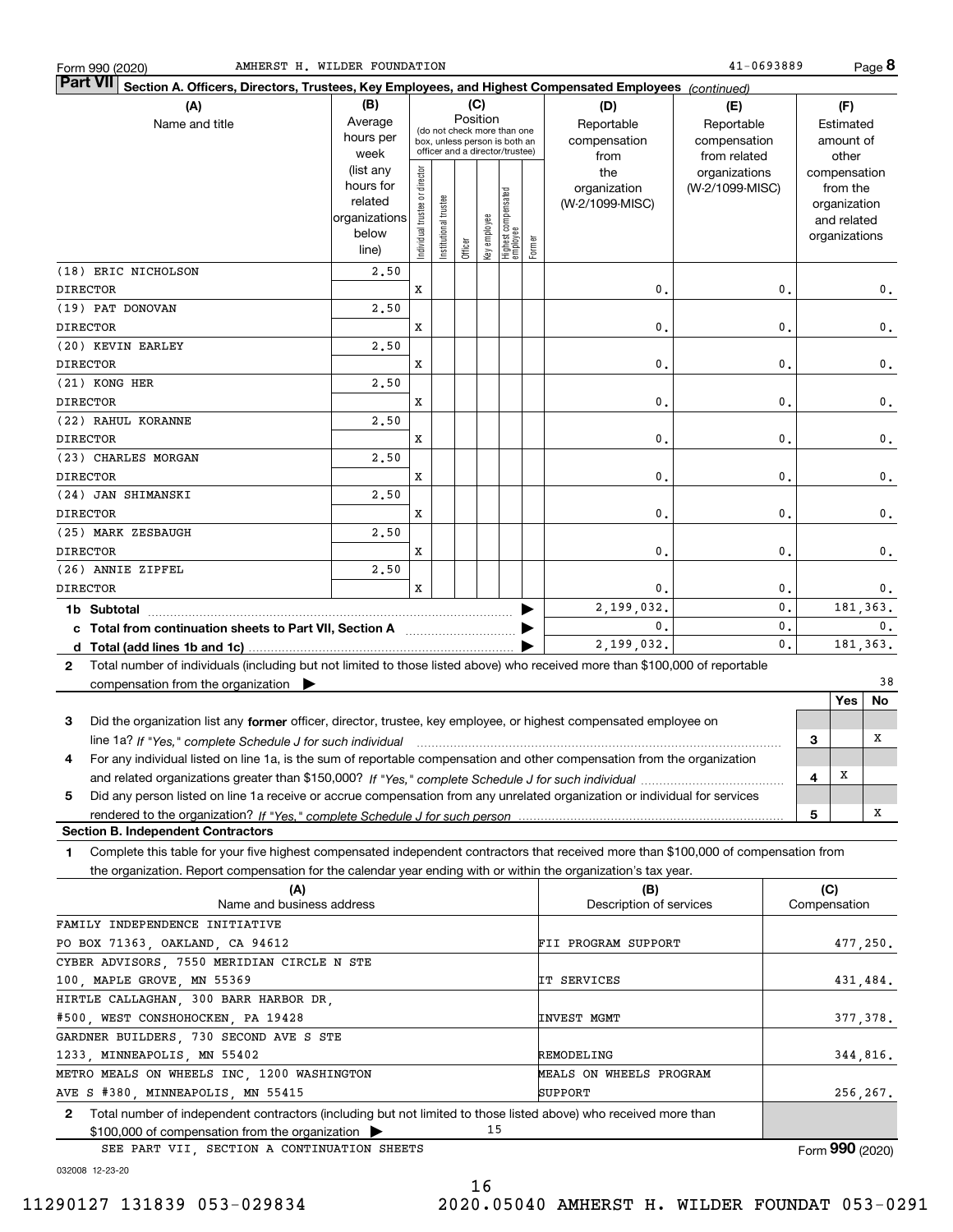| AMHERST H. WILDER FOUNDATION<br>Form 990                                                                                  |                                                                            |                                |                       |         |              |                              |        |                                                | 41-0693889                                       |                                                                                   |
|---------------------------------------------------------------------------------------------------------------------------|----------------------------------------------------------------------------|--------------------------------|-----------------------|---------|--------------|------------------------------|--------|------------------------------------------------|--------------------------------------------------|-----------------------------------------------------------------------------------|
| <b>Part VII</b><br>Section A. Officers, Directors, Trustees, Key Employees, and Highest Compensated Employees (continued) |                                                                            |                                |                       |         |              |                              |        |                                                |                                                  |                                                                                   |
| (A)                                                                                                                       | (C)<br>(B)                                                                 |                                |                       |         |              |                              |        | (D)                                            | (E)                                              | (F)                                                                               |
| Name and title                                                                                                            | Average                                                                    |                                |                       |         | Position     |                              |        | Reportable                                     | Reportable                                       | Estimated                                                                         |
|                                                                                                                           | hours                                                                      |                                |                       |         |              | (check all that apply)       |        | compensation                                   | compensation                                     | amount of                                                                         |
|                                                                                                                           | per<br>week<br>(list any<br>hours for<br>related<br>organizations<br>below | Individual trustee or director | Institutional trustee | Officer | Key employee | Highest compensated employee | Former | from<br>the<br>organization<br>(W-2/1099-MISC) | from related<br>organizations<br>(W-2/1099-MISC) | other<br>compensation<br>from the<br>organization<br>and related<br>organizations |
|                                                                                                                           | line)                                                                      |                                |                       |         |              |                              |        |                                                |                                                  |                                                                                   |
| (27) MAY HANG                                                                                                             | 2,50                                                                       |                                |                       |         |              |                              |        |                                                |                                                  |                                                                                   |
| <b>DIRECTOR</b>                                                                                                           |                                                                            | $\mathbf X$                    |                       |         |              |                              |        | $\mathbf{0}$ .                                 | $\mathbf 0$ .                                    | $\mathbf 0$ .                                                                     |
| (28) COURTNEY HENRY                                                                                                       | 2,50                                                                       |                                |                       |         |              |                              |        |                                                |                                                  |                                                                                   |
| <b>DIRECTOR</b>                                                                                                           |                                                                            | $\mathbf x$                    |                       |         |              |                              |        | $\mathfrak o$ .                                | $\mathbf 0$ .                                    | $\mathbf 0$ .                                                                     |
| (29) ROCHELLE JOHNSON                                                                                                     | 2,50                                                                       |                                |                       |         |              |                              |        |                                                |                                                  |                                                                                   |
| <b>DIRECTOR</b>                                                                                                           |                                                                            | $\mathbf x$                    |                       |         |              |                              |        | $\mathfrak o$ .                                | $\mathbf 0$ .                                    | $\mathbf 0$ .                                                                     |
| (30) JACKIE TURNER                                                                                                        | 2,50                                                                       |                                |                       |         |              |                              |        |                                                |                                                  |                                                                                   |
| <b>DIRECTOR</b>                                                                                                           |                                                                            | $\mathbf x$                    |                       |         |              |                              |        | $\mathfrak o$ .                                | $\mathbf 0$ .                                    | $\mathbf 0$ .                                                                     |
| (31) ANDREA WALSH                                                                                                         | 2,50                                                                       |                                |                       |         |              |                              |        |                                                |                                                  |                                                                                   |
| DIRECTOR-PART YEAR                                                                                                        |                                                                            | $\mathbf x$                    |                       |         |              |                              |        | $\mathfrak o$ .                                | $\mathbf 0$ .                                    | $\mathbf 0$ .                                                                     |
| (32) ANN WYNNIA<br>DIRECTOR-PART YEAR                                                                                     | 2,50                                                                       | $\mathbf x$                    |                       |         |              |                              |        | $\mathfrak o$ .                                | $\mathbf 0$ .                                    | $\mathbf 0$ .                                                                     |
|                                                                                                                           |                                                                            |                                |                       |         |              |                              |        |                                                |                                                  |                                                                                   |
|                                                                                                                           |                                                                            |                                |                       |         |              |                              |        |                                                |                                                  |                                                                                   |
| Total to Part VII, Section A, line 1c                                                                                     |                                                                            |                                |                       |         |              |                              |        |                                                |                                                  |                                                                                   |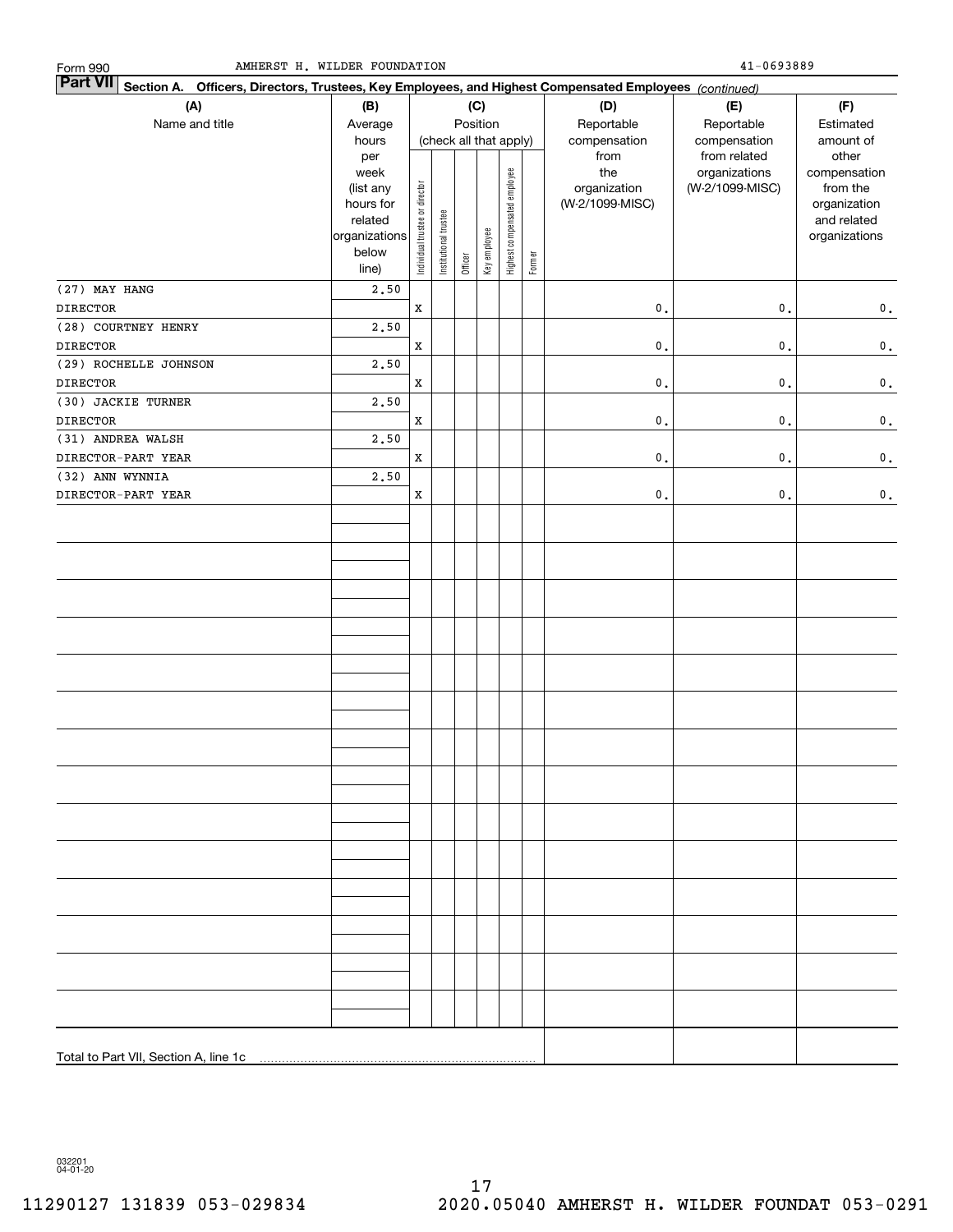|                                                           |     |   | Check if Schedule O contains a response or note to any line in this Part VIII |    |                      |                 |                      |                      |                                              |                                                 |                                                                 |
|-----------------------------------------------------------|-----|---|-------------------------------------------------------------------------------|----|----------------------|-----------------|----------------------|----------------------|----------------------------------------------|-------------------------------------------------|-----------------------------------------------------------------|
|                                                           |     |   |                                                                               |    |                      |                 |                      | (A)<br>Total revenue | (B)<br>Related or exempt<br>function revenue | $\overline{C}$<br>Unrelated<br>business revenue | (D)<br>Revenue excluded<br>from tax under<br>sections 512 - 514 |
|                                                           |     |   | <b>1 a</b> Federated campaigns                                                |    | 1a                   |                 |                      |                      |                                              |                                                 |                                                                 |
|                                                           |     |   | <b>b</b> Membership dues                                                      |    | 1 <sub>b</sub>       |                 |                      |                      |                                              |                                                 |                                                                 |
|                                                           |     |   | c Fundraising events                                                          |    | 1c                   |                 | 243,384.             |                      |                                              |                                                 |                                                                 |
| Contributions, Gifts, Grants<br>and Other Similar Amounts |     |   | d Related organizations                                                       |    | 1 <sub>d</sub>       |                 |                      |                      |                                              |                                                 |                                                                 |
|                                                           |     |   | e Government grants (contributions)                                           |    | 1e                   |                 | 9,080,128.           |                      |                                              |                                                 |                                                                 |
|                                                           |     |   | f All other contributions, gifts, grants, and                                 |    |                      |                 |                      |                      |                                              |                                                 |                                                                 |
|                                                           |     |   | similar amounts not included above                                            |    | 1f                   |                 | 5, 542, 298.         |                      |                                              |                                                 |                                                                 |
|                                                           |     |   | g Noncash contributions included in lines 1a-1f                               |    | $1g$ \$              |                 | 194,300.             |                      |                                              |                                                 |                                                                 |
|                                                           |     |   |                                                                               |    |                      |                 |                      | 14,865,810.          |                                              |                                                 |                                                                 |
|                                                           |     |   |                                                                               |    |                      |                 | <b>Business Code</b> |                      |                                              |                                                 |                                                                 |
|                                                           | 2 a |   | WILDER PROGRAMS                                                               |    |                      |                 | 624200               | 23, 243, 492.        | 23, 243, 492.                                |                                                 |                                                                 |
| Program Service                                           |     | b | WILDER RESEARCH                                                               |    |                      |                 | 624200               | 5, 135, 958.         | 5, 135, 958.                                 |                                                 |                                                                 |
|                                                           |     |   | CENTER FOR COMMUNITIES                                                        |    |                      |                 | 624200               | 162,848.             | 162,848.                                     |                                                 |                                                                 |
|                                                           |     | d |                                                                               |    |                      |                 |                      |                      |                                              |                                                 |                                                                 |
|                                                           |     | е |                                                                               |    |                      |                 |                      |                      |                                              |                                                 |                                                                 |
|                                                           |     |   | f All other program service revenue                                           |    |                      |                 |                      |                      |                                              |                                                 |                                                                 |
|                                                           |     |   |                                                                               |    |                      |                 | ►                    | 28, 542, 298.        |                                              |                                                 |                                                                 |
|                                                           | 3   |   | Investment income (including dividends, interest, and                         |    |                      |                 |                      |                      |                                              |                                                 |                                                                 |
|                                                           |     |   |                                                                               |    |                      |                 |                      | 2,091,679.           |                                              |                                                 | 2,091,679.                                                      |
|                                                           | 4   |   | Income from investment of tax-exempt bond proceeds                            |    |                      |                 |                      |                      |                                              |                                                 |                                                                 |
|                                                           | 5   |   |                                                                               |    |                      |                 |                      |                      |                                              |                                                 |                                                                 |
|                                                           |     |   |                                                                               |    | (i) Real             |                 | (ii) Personal        |                      |                                              |                                                 |                                                                 |
|                                                           |     |   | 6 a Gross rents                                                               | 6a | 330,012.             |                 |                      |                      |                                              |                                                 |                                                                 |
|                                                           |     |   | .<br><b>b</b> Less: rental expenses                                           | 6b | 408,313.             |                 |                      |                      |                                              |                                                 |                                                                 |
|                                                           |     |   | c Rental income or (loss)                                                     | 6с | $-78,301.$           |                 |                      |                      |                                              |                                                 |                                                                 |
|                                                           |     |   |                                                                               |    |                      |                 |                      | $-78,301.$           |                                              | $-124,746.$                                     | 46,445.                                                         |
|                                                           |     |   | d Net rental income or (loss)<br>7 a Gross amount from sales of               |    | (i) Securities       |                 | (ii) Other           |                      |                                              |                                                 |                                                                 |
|                                                           |     |   |                                                                               |    | $7a$ 50, 966, 838.   |                 | 12,585.              |                      |                                              |                                                 |                                                                 |
|                                                           |     |   | assets other than inventory                                                   |    |                      |                 |                      |                      |                                              |                                                 |                                                                 |
|                                                           |     |   | <b>b</b> Less: cost or other basis                                            |    |                      |                 |                      |                      |                                              |                                                 |                                                                 |
| Revenue                                                   |     |   | and sales expenses                                                            |    | $ 7b $ 46, 290, 682. |                 | $\mathsf{0}$ .       |                      |                                              |                                                 |                                                                 |
|                                                           |     |   | c Gain or (loss)                                                              |    | $ 7c $ 4, 676, 156.  |                 | 12,585.              |                      |                                              |                                                 |                                                                 |
|                                                           |     |   |                                                                               |    |                      |                 |                      | 4,688,741.           |                                              |                                                 | 4,688,741.                                                      |
| Other                                                     |     |   | 8 a Gross income from fundraising events (not                                 |    |                      |                 |                      |                      |                                              |                                                 |                                                                 |
|                                                           |     |   | $243,384.$ of<br>including $$$                                                |    |                      |                 |                      |                      |                                              |                                                 |                                                                 |
|                                                           |     |   | contributions reported on line 1c). See                                       |    |                      |                 |                      |                      |                                              |                                                 |                                                                 |
|                                                           |     |   |                                                                               |    |                      | 8a              | 16,020.              |                      |                                              |                                                 |                                                                 |
|                                                           |     |   | <b>b</b> Less: direct expenses <i>manually contained</i>                      |    |                      | 8b              | 24,796.              |                      |                                              |                                                 |                                                                 |
|                                                           |     |   | c Net income or (loss) from fundraising events                                |    |                      |                 | ▶<br>.               | $-8,776.$            |                                              |                                                 | $-8,776.$                                                       |
|                                                           |     |   | 9 a Gross income from gaming activities. See                                  |    |                      |                 |                      |                      |                                              |                                                 |                                                                 |
|                                                           |     |   |                                                                               |    |                      | 9а              |                      |                      |                                              |                                                 |                                                                 |
|                                                           |     |   | <b>b</b> Less: direct expenses                                                |    |                      | 9 <sub>b</sub>  |                      |                      |                                              |                                                 |                                                                 |
|                                                           |     |   | c Net income or (loss) from gaming activities                                 |    |                      |                 | .                    |                      |                                              |                                                 |                                                                 |
|                                                           |     |   | 10 a Gross sales of inventory, less returns                                   |    |                      |                 |                      |                      |                                              |                                                 |                                                                 |
|                                                           |     |   |                                                                               |    |                      | 10a             |                      |                      |                                              |                                                 |                                                                 |
|                                                           |     |   | <b>b</b> Less: cost of goods sold                                             |    |                      | 10 <sub>b</sub> |                      |                      |                                              |                                                 |                                                                 |
|                                                           |     |   | c Net income or (loss) from sales of inventory                                |    |                      |                 |                      |                      |                                              |                                                 |                                                                 |
|                                                           |     |   |                                                                               |    |                      |                 | <b>Business Code</b> |                      |                                              |                                                 |                                                                 |
|                                                           |     |   | 11 a MISCELLANEOUS REVENUE                                                    |    |                      |                 | 900099               | 205,624.             |                                              |                                                 | 205,624.                                                        |
|                                                           |     | b | the control of the control of the control of the control of the control of    |    |                      |                 |                      |                      |                                              |                                                 |                                                                 |
| Revenue                                                   |     | c |                                                                               |    |                      |                 |                      |                      |                                              |                                                 |                                                                 |
|                                                           |     |   |                                                                               |    |                      |                 |                      |                      |                                              |                                                 |                                                                 |
| Miscellaneous                                             |     |   |                                                                               |    |                      |                 | ▶                    | 205,624.             |                                              |                                                 |                                                                 |
|                                                           | 12  |   |                                                                               |    |                      |                 |                      | 50, 307, 075.        | 28, 542, 298.                                | $-124,746.$                                     | 7,023,713.                                                      |
|                                                           |     |   |                                                                               |    |                      |                 |                      |                      |                                              |                                                 | Form 990 (2020)                                                 |

**9**

Form 990 (2020) AMHERST H.WILDER FOUNDATION 41-0693889 Page AMHERST H. WILDER FOUNDATION  $41-0693889$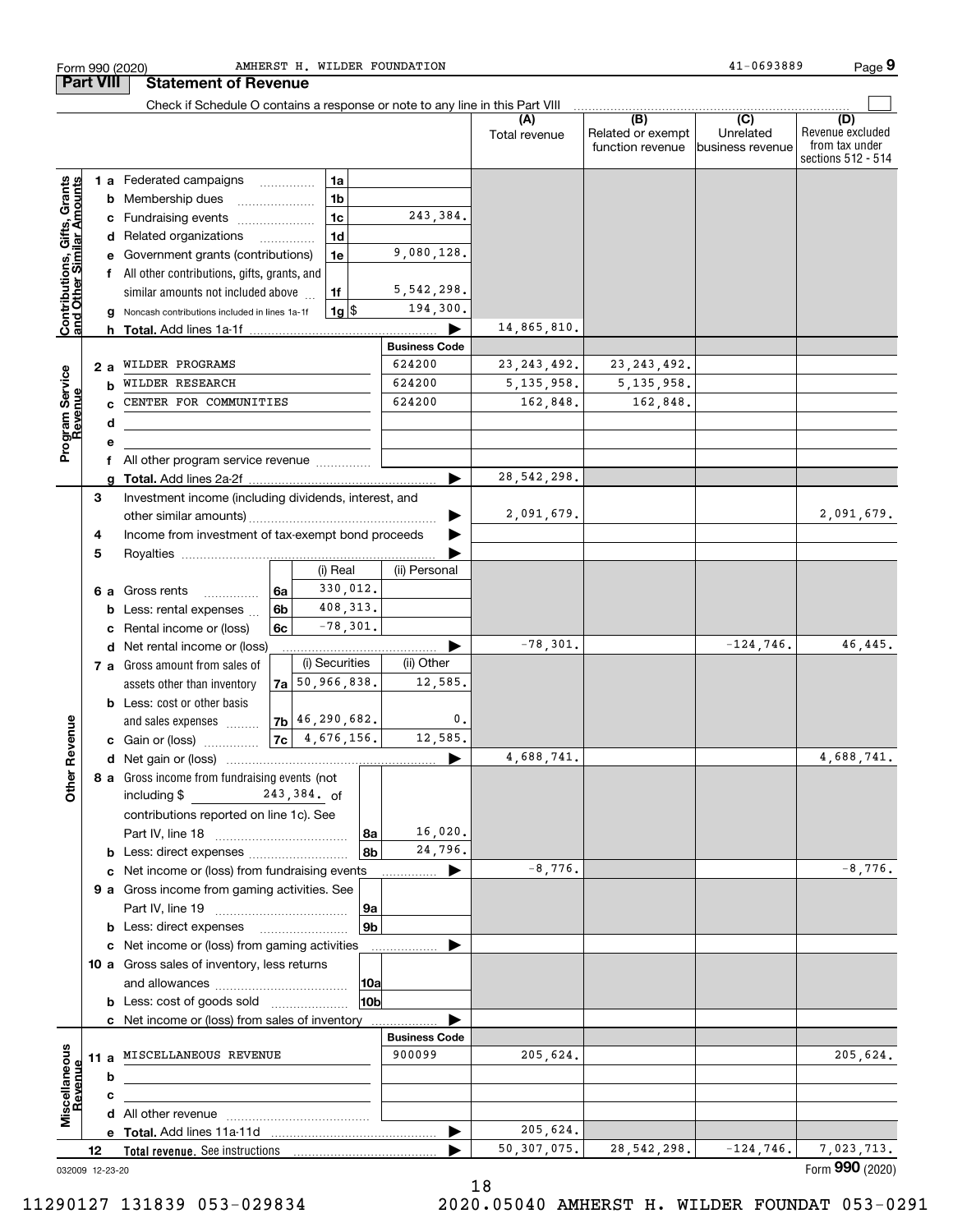Form 990 (2020) AMHERST H.WILDER FOUNDATION 41-0693889 Page

*Section 501(c)(3) and 501(c)(4) organizations must complete all columns. All other organizations must complete column (A).*

**10**

#### Check here  $\bullet$  if following SOP 98-2 (ASC 958-720) **Total functional expenses.**  Add lines 1 through 24e **Joint costs.** Complete this line only if the organization **(A)**<br>Total expenses **(B) (C) (D) 1234567891011abcdefg12131415161718192021222324abcde2526**Grants and other assistance to domestic organizations and domestic governments. See Part IV, line 21 Compensation not included above to disqualified persons (as defined under section 4958(f)(1)) and persons described in section 4958(c)(3)(B)  $\quad \ldots \ldots \ldots$ Pension plan accruals and contributions (include section 401(k) and 403(b) employer contributions) Professional fundraising services. See Part IV, line 17 Other. (If line 11g amount exceeds 10% of line 25, column (A) amount, list line 11g expenses on Sch O.) Other expenses. Itemize expenses not covered above (List miscellaneous expenses on line 24e. If line 24e amount exceeds 10% of line 25, column (A) amount, list line 24e expenses on Schedule O.) reported in column (B) joint costs from a combined educational campaign and fundraising solicitation. Check if Schedule O contains a response or note to any line in this Part IX (C) (C) (C) (C) (C) Program service expensesManagement and general expenses Fundraising expensesGrants and other assistance to domestic individuals. See Part IV, line 22 ..................... Grants and other assistance to foreign organizations, foreign governments, and foreign individuals. See Part IV, lines 15 and 16  $\ldots$ Benefits paid to or for members .................... Compensation of current officers, directors, trustees, and key employees ........................ Other salaries and wages ............................ Other employee benefits ~~~~~~~~~~ Payroll taxes ~~~~~~~~~~~~~~~~ Fees for services (nonemployees): Management ~~~~~~~~~~~~~~~~ Legal ~~~~~~~~~~~~~~~~~~~~ Accounting ~~~~~~~~~~~~~~~~~ Lobbying ~~~~~~~~~~~~~~~~~~ lnvestment management fees ....................... Advertising and promotion www.communication Office expenses ~~~~~~~~~~~~~~~ Information technology ~~~~~~~~~~~ Royalties ~~~~~~~~~~~~~~~~~~ Occupancy ~~~~~~~~~~~~~~~~~ Travel ……………………………………………… Payments of travel or entertainment expenses for any federal, state, or local public officials ... Conferences, conventions, and meetings InterestPayments to affiliates ~~~~~~~~~~~~ ~~~~~~~~~~~~~~~~~~Depreciation, depletion, and amortization  $\,\,\ldots\,\,$ Insurance~~~~~~~~~~~~~~~~~All other expenses Check here  $\blacktriangleright$ *Do not include amounts reported on lines 6b, 7b, 8b, 9b, and 10b of Part VIII.*  $\mathcal{L}^{\text{max}}$ 3,052,137. 1,705,007. 24,919,352. 809,617. 3,807,170. 1,839,979. 60,877. 57,725. 41,500. 1,619,957. 198,339. 471,684. 968,987. 79,555. 1,478,620. 1,461,785. 373,808. 1,655,470. 193,577. 175,867. 147,812. 45,613,711. 494,886. 3,052,137. 1,017,104. 497,457. 190,446. 17,452,765. 6,517,367. 949,220. 577,220. 214,353. 18,044. 2,469,786. 1,238,063. 99,321. 1,491,048. 223,171. 125,760. 60,877. 57,725. 41,500. 494,886. 1,258,776. 343,775. 17,406. 97,536. 100,803. 147,223. 291,262. 33,199.  $326,754.$  642,225. 8. 65,026. 14,529. 227,463. 1,230,392. 20,765. 901,913. 558,373. 1,499. 206,144. 162,462. 5,202. 1,572,836. 76,437. 6,197. 119,975. 73,040. 562. 20,983. 61,553. 93,331. 56,289.  $2,214,447.$   $-2,288,861.$  74,414.  $33,275,425.$  10,569,889. 1,768,397. DIRECT PROGRAM EXPENSE STAFF DEVELOPMENT MISCELLANEOUSBAD DEBT EXPENSE

19

032010 12-23-20

11290127 131839 053-029834 2020.05040 AMHERST H. WILDER FOUNDAT 053-0291

Form (2020) **990**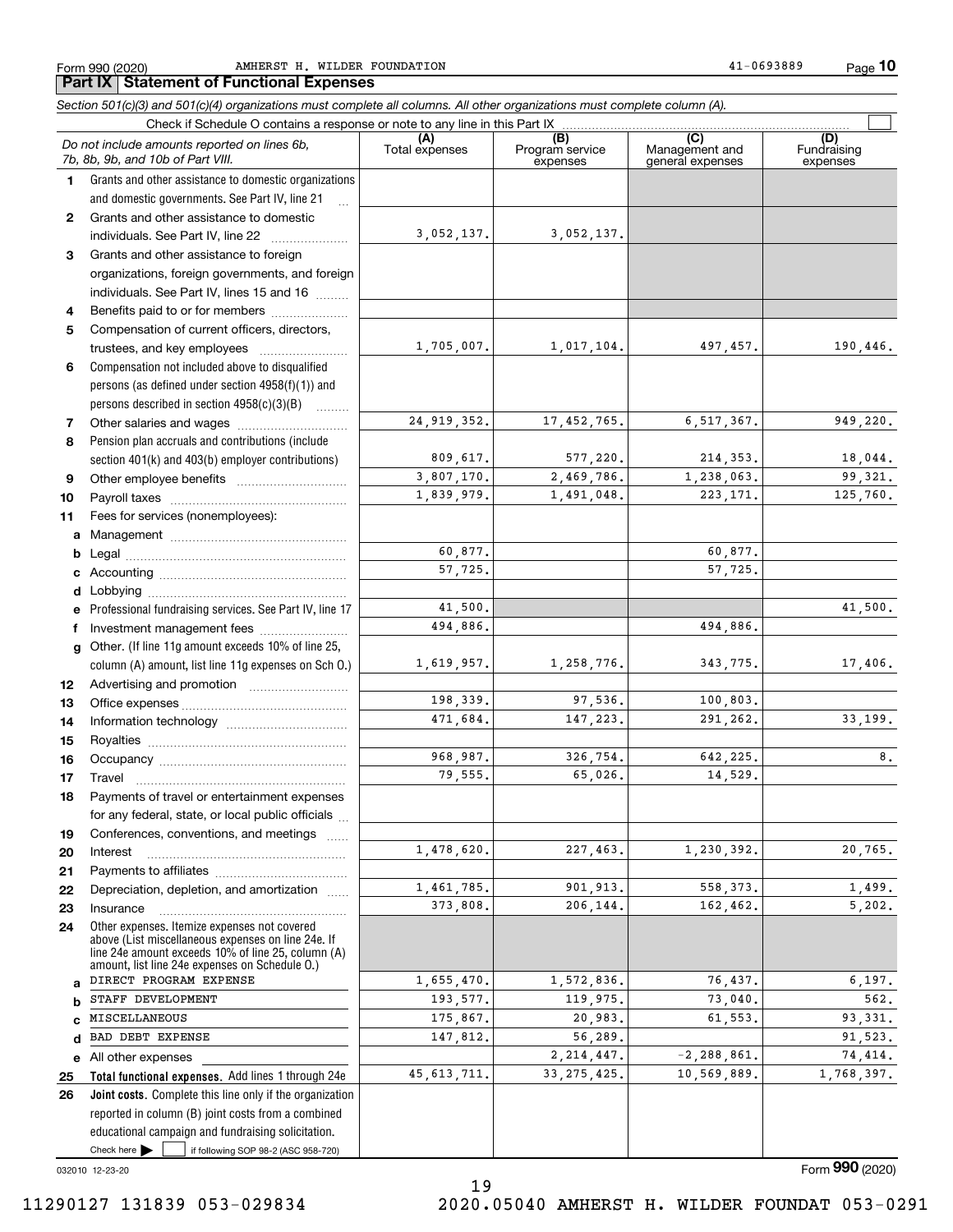Form 990 (2020) AMHERST H.WILDER FOUNDATION 41-0693889 Page

|                             |    |                                                                                                                                                                                                                                |                 |                   | (A)<br>Beginning of year |                | (B)<br>End of year |
|-----------------------------|----|--------------------------------------------------------------------------------------------------------------------------------------------------------------------------------------------------------------------------------|-----------------|-------------------|--------------------------|----------------|--------------------|
|                             | 1. | Cash - non-interest-bearing                                                                                                                                                                                                    |                 |                   | 2,225,490.               | $\mathbf 1$    | 3, 281, 315.       |
|                             | 2  |                                                                                                                                                                                                                                |                 |                   | 13,508,716.              | $\mathbf{2}$   | 6,995,538.         |
|                             | з  |                                                                                                                                                                                                                                |                 | 6, 124, 163.      | 3                        | 3, 316, 780.   |                    |
|                             | 4  |                                                                                                                                                                                                                                |                 |                   | 6, 122, 627.             | 4              | 7,052,871.         |
|                             | 5  | Loans and other receivables from any current or former officer, director,                                                                                                                                                      |                 |                   |                          |                |                    |
|                             |    | trustee, key employee, creator or founder, substantial contributor, or 35%                                                                                                                                                     |                 |                   |                          |                |                    |
|                             |    | controlled entity or family member of any of these persons                                                                                                                                                                     |                 |                   |                          | 5              |                    |
|                             | 6  | Loans and other receivables from other disqualified persons (as defined                                                                                                                                                        |                 |                   |                          |                |                    |
|                             |    | under section $4958(f)(1)$ , and persons described in section $4958(c)(3)(B)$                                                                                                                                                  |                 | 1.1.1.1.1         |                          | 6              |                    |
|                             | 7  |                                                                                                                                                                                                                                |                 |                   |                          | $\overline{7}$ |                    |
| Assets                      | 8  |                                                                                                                                                                                                                                |                 |                   |                          | 8              |                    |
|                             | 9  | Prepaid expenses and deferred charges                                                                                                                                                                                          |                 |                   | 382,532.                 | 9              | 588,882.           |
|                             |    | <b>10a</b> Land, buildings, and equipment: cost or other                                                                                                                                                                       |                 |                   |                          |                |                    |
|                             |    | basis. Complete Part VI of Schedule D                                                                                                                                                                                          | 10a             | 48, 358, 705.     |                          |                |                    |
|                             |    | <b>b</b> Less: accumulated depreciation                                                                                                                                                                                        | 10 <sub>b</sub> | 21, 104, 208.     | 28,036,336.              | 10c            | 27, 254, 497.      |
|                             | 11 |                                                                                                                                                                                                                                |                 | 74,509,969.       | 11                       | 93,678,832.    |                    |
|                             | 12 |                                                                                                                                                                                                                                |                 | 38,426,376.       | 12                       | 47,691,658.    |                    |
|                             | 13 | Investments - program-related. See Part IV, line 11                                                                                                                                                                            |                 |                   | 13                       |                |                    |
|                             | 14 |                                                                                                                                                                                                                                |                 | 14                |                          |                |                    |
|                             | 15 |                                                                                                                                                                                                                                | 3,434,656.      | 15                | 7,215,350.               |                |                    |
|                             | 16 |                                                                                                                                                                                                                                |                 |                   | 172,770,865.             | 16             | 197,075,723.       |
|                             | 17 |                                                                                                                                                                                                                                |                 | 4,305,201.        | 17                       | 4,756,804.     |                    |
|                             | 18 |                                                                                                                                                                                                                                |                 |                   |                          | 18             |                    |
|                             | 19 | Deferred revenue manual contracts and contracts are contracted and contract and contract are contracted and contract are contracted and contract are contracted and contract are contracted and contract are contracted and co |                 |                   | 1,071,413.               | 19             | 1,643,511.         |
|                             | 20 |                                                                                                                                                                                                                                |                 |                   | 22, 142, 395.            | 20             | 22,675,549.        |
|                             | 21 | Escrow or custodial account liability. Complete Part IV of Schedule D                                                                                                                                                          |                 | 1.1.1.1.1.1.1.1.1 |                          | 21             |                    |
|                             | 22 | Loans and other payables to any current or former officer, director,                                                                                                                                                           |                 |                   |                          |                |                    |
| Liabilities                 |    | trustee, key employee, creator or founder, substantial contributor, or 35%                                                                                                                                                     |                 |                   |                          |                |                    |
|                             |    | controlled entity or family member of any of these persons                                                                                                                                                                     |                 |                   |                          | 22             |                    |
|                             | 23 | Secured mortgages and notes payable to unrelated third parties                                                                                                                                                                 |                 | .                 | 12,340,854.              | 23             | 5,630,267.         |
|                             | 24 |                                                                                                                                                                                                                                |                 |                   |                          | 24             |                    |
|                             | 25 | Other liabilities (including federal income tax, payables to related third                                                                                                                                                     |                 |                   |                          |                |                    |
|                             |    | parties, and other liabilities not included on lines 17-24). Complete Part X                                                                                                                                                   |                 |                   |                          |                |                    |
|                             |    | of Schedule D                                                                                                                                                                                                                  |                 |                   | 22, 251, 090.            | 25             | 14,864,910.        |
|                             | 26 | Total liabilities. Add lines 17 through 25                                                                                                                                                                                     |                 |                   | 62, 110, 953.            | 26             | 49,571,041.        |
|                             |    | Organizations that follow FASB ASC 958, check here $\triangleright \lfloor x \rfloor$                                                                                                                                          |                 |                   |                          |                |                    |
|                             |    | and complete lines 27, 28, 32, and 33.                                                                                                                                                                                         |                 |                   |                          |                |                    |
|                             | 27 | Net assets without donor restrictions                                                                                                                                                                                          | 7,553,293.      | 27                | 20,841,308.              |                |                    |
|                             | 28 |                                                                                                                                                                                                                                |                 | 103,106,619.      | 28                       | 126,663,374.   |                    |
|                             |    | Organizations that do not follow FASB ASC 958, check here $\blacktriangleright$                                                                                                                                                |                 |                   |                          |                |                    |
| Net Assets or Fund Balances |    | and complete lines 29 through 33.                                                                                                                                                                                              |                 |                   |                          |                |                    |
|                             | 29 |                                                                                                                                                                                                                                |                 |                   |                          | 29             |                    |
|                             | 30 | Paid-in or capital surplus, or land, building, or equipment fund                                                                                                                                                               |                 |                   |                          | 30             |                    |
|                             | 31 | Retained earnings, endowment, accumulated income, or other funds                                                                                                                                                               |                 | .                 |                          | 31             |                    |
|                             | 32 |                                                                                                                                                                                                                                |                 |                   | 110,659,912.             | 32             | 147,504,682.       |
|                             | 33 |                                                                                                                                                                                                                                | 172,770,865.    | 33                | 197,075,723.             |                |                    |

Form (2020) **990**

032011 12-23-20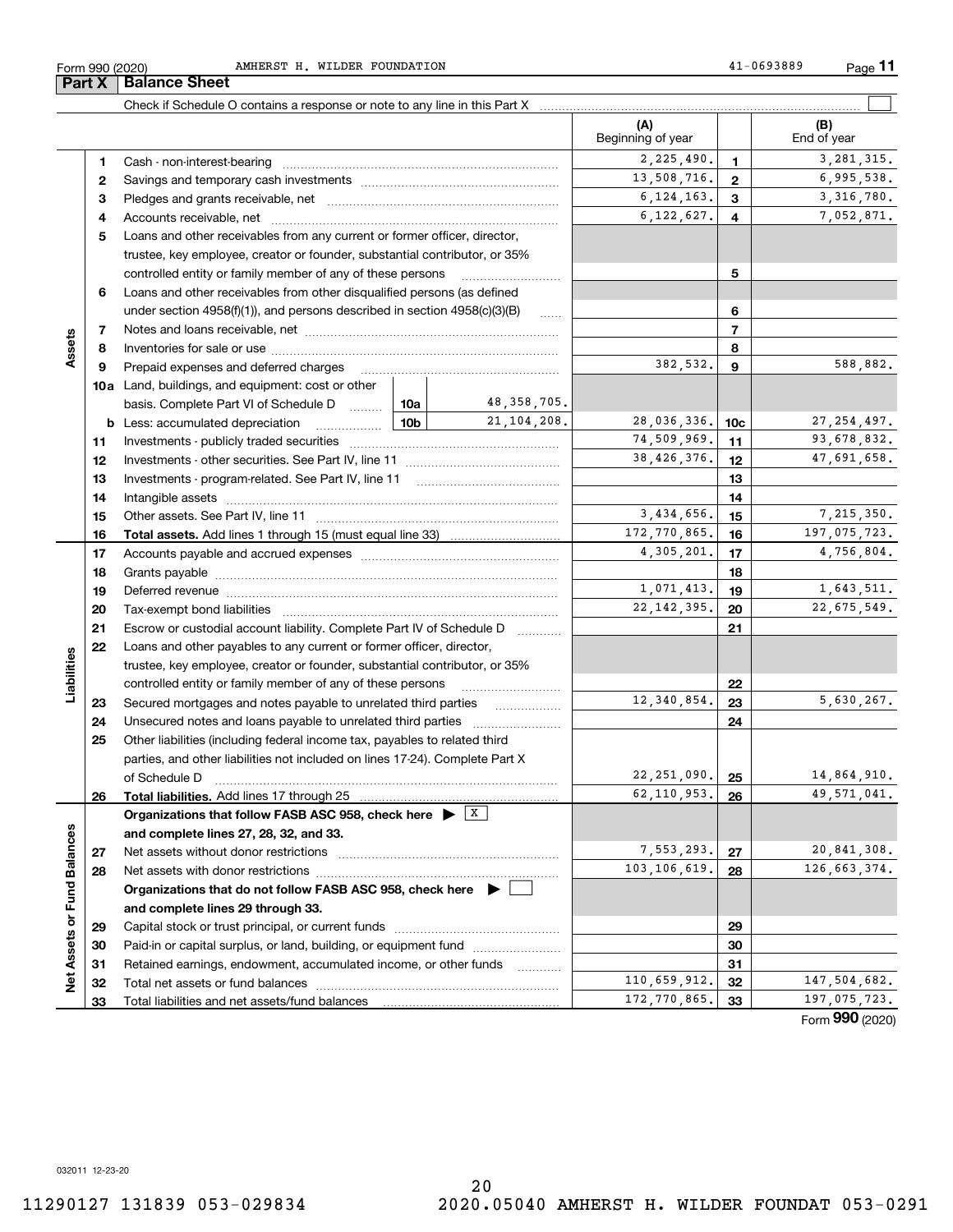|    | AMHERST H. WILDER FOUNDATION<br>Form 990 (2020)                                                                                                                                                                                                                                                                                                                                                                                                        | 41-0693889     |                |               | Page $12$ |
|----|--------------------------------------------------------------------------------------------------------------------------------------------------------------------------------------------------------------------------------------------------------------------------------------------------------------------------------------------------------------------------------------------------------------------------------------------------------|----------------|----------------|---------------|-----------|
|    | Part XI   Reconciliation of Net Assets                                                                                                                                                                                                                                                                                                                                                                                                                 |                |                |               |           |
|    |                                                                                                                                                                                                                                                                                                                                                                                                                                                        |                |                |               | X         |
|    |                                                                                                                                                                                                                                                                                                                                                                                                                                                        |                |                |               |           |
| 1  | Total revenue (must equal Part VIII, column (A), line 12)                                                                                                                                                                                                                                                                                                                                                                                              | 1              |                | 50, 307, 075. |           |
| 2  |                                                                                                                                                                                                                                                                                                                                                                                                                                                        | $\mathbf{2}$   |                | 45, 613, 711. |           |
| з  | Revenue less expenses. Subtract line 2 from line 1                                                                                                                                                                                                                                                                                                                                                                                                     | 3              |                | 4,693,364.    |           |
| 4  |                                                                                                                                                                                                                                                                                                                                                                                                                                                        | 4              |                | 110,659,912.  |           |
| 5  | Net unrealized gains (losses) on investments                                                                                                                                                                                                                                                                                                                                                                                                           | 5              |                | 26, 145, 470. |           |
| 6  | Donated services and use of facilities [111] matter contracts and the service of facilities [11] matter contracts and use of facilities [11] matter contracts and the service of facilities [11] matter contracts and the serv                                                                                                                                                                                                                         | 6              |                |               | 2,045.    |
| 7  | Investment expenses www.communication.com/multiple/expenses www.communications.com/multiple/expenses                                                                                                                                                                                                                                                                                                                                                   | $\overline{7}$ |                |               |           |
| 8  | Prior period adjustments<br>$\overline{a_1, \ldots, a_n, \ldots, a_n, \ldots, a_n, \ldots, a_n, \ldots, a_n, \ldots, a_n, \ldots, a_n, \ldots, a_n, \ldots, a_n, \ldots, a_n, \ldots, a_n, \ldots, a_n, \ldots, a_n, \ldots, a_n, \ldots, a_n, \ldots, a_n, \ldots, a_n, \ldots, a_n, \ldots, a_n, \ldots, a_n, \ldots, a_n, \ldots, a_n, \ldots, a_n, \ldots, a_n, \ldots, a_n, \ldots, a_n, \ldots, a_n, \ldots, a_n, \ldots, a_n, \ldots, a_n, \ld$ | 8              |                |               |           |
| 9  | Other changes in net assets or fund balances (explain on Schedule O)                                                                                                                                                                                                                                                                                                                                                                                   | 9              |                | 6,003,891.    |           |
| 10 | Net assets or fund balances at end of year. Combine lines 3 through 9 (must equal Part X, line 32,                                                                                                                                                                                                                                                                                                                                                     |                |                |               |           |
|    |                                                                                                                                                                                                                                                                                                                                                                                                                                                        | 10             |                | 147,504,682.  |           |
|    | Part XII Financial Statements and Reporting                                                                                                                                                                                                                                                                                                                                                                                                            |                |                |               |           |
|    |                                                                                                                                                                                                                                                                                                                                                                                                                                                        |                |                |               | X         |
|    |                                                                                                                                                                                                                                                                                                                                                                                                                                                        |                |                | Yes           | <b>No</b> |
| 1  | $\vert X \vert$ Accrual<br>Accounting method used to prepare the Form 990: <u>I</u> Cash<br>Other                                                                                                                                                                                                                                                                                                                                                      |                |                |               |           |
|    | If the organization changed its method of accounting from a prior year or checked "Other," explain in Schedule O.                                                                                                                                                                                                                                                                                                                                      |                |                |               |           |
|    | 2a Were the organization's financial statements compiled or reviewed by an independent accountant?                                                                                                                                                                                                                                                                                                                                                     |                | 2a             |               | x         |
|    | If "Yes," check a box below to indicate whether the financial statements for the year were compiled or reviewed on a                                                                                                                                                                                                                                                                                                                                   |                |                |               |           |
|    | separate basis, consolidated basis, or both:                                                                                                                                                                                                                                                                                                                                                                                                           |                |                |               |           |
|    | Separate basis<br><b>Consolidated basis</b><br>Both consolidated and separate basis                                                                                                                                                                                                                                                                                                                                                                    |                |                |               |           |
|    | <b>b</b> Were the organization's financial statements audited by an independent accountant?                                                                                                                                                                                                                                                                                                                                                            |                | 2 <sub>b</sub> | х             |           |
|    | If "Yes," check a box below to indicate whether the financial statements for the year were audited on a separate basis,                                                                                                                                                                                                                                                                                                                                |                |                |               |           |
|    | consolidated basis, or both:                                                                                                                                                                                                                                                                                                                                                                                                                           |                |                |               |           |
|    | X  <br>Consolidated basis<br>Separate basis<br>Both consolidated and separate basis                                                                                                                                                                                                                                                                                                                                                                    |                |                |               |           |
| c  | If "Yes" to line 2a or 2b, does the organization have a committee that assumes responsibility for oversight of the audit,                                                                                                                                                                                                                                                                                                                              |                |                |               |           |
|    |                                                                                                                                                                                                                                                                                                                                                                                                                                                        |                | 2c             | х             |           |
|    | If the organization changed either its oversight process or selection process during the tax year, explain on Schedule O.                                                                                                                                                                                                                                                                                                                              |                |                |               |           |
|    | 3a As a result of a federal award, was the organization required to undergo an audit or audits as set forth in the Single Audit                                                                                                                                                                                                                                                                                                                        |                |                |               |           |
|    |                                                                                                                                                                                                                                                                                                                                                                                                                                                        |                | Зa             | x             |           |
|    | b If "Yes," did the organization undergo the required audit or audits? If the organization did not undergo the required audit                                                                                                                                                                                                                                                                                                                          |                |                |               |           |
|    | or audits, explain why on Schedule O and describe any steps taken to undergo such audits [11] contains the school of audits [11] or audits [11] or audits [11] or audits [11] or audits [11] or audits [11] or audits [11] or                                                                                                                                                                                                                          |                | 3b             | х<br>ההי      |           |

Form (2020) **990**

032012 12-23-20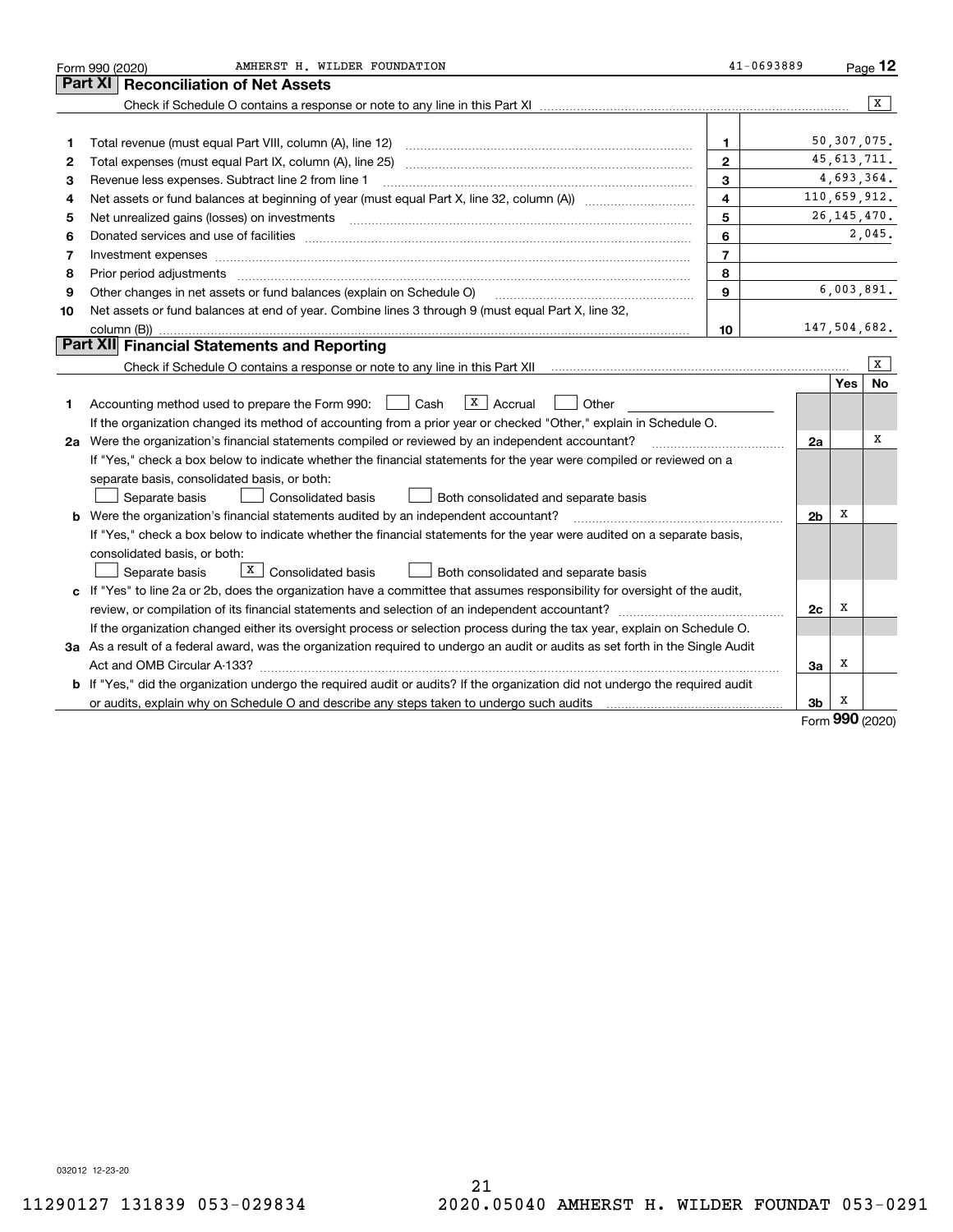Department of the Treasury

**(Form 990 or 990-EZ)**

# **Public Charity Status and Public Support**

**Complete if the organization is a section 501(c)(3) organization or a section 4947(a)(1) nonexempt charitable trust. | Attach to Form 990 or Form 990-EZ.** 

| OMB No. 1545-0047                   |
|-------------------------------------|
|                                     |
| <b>Open to Public</b><br>Inspection |

|  | Name of the organization |
|--|--------------------------|
|--|--------------------------|

| Internal Revenue Service |        |                          |                                               | Go to www.irs.gov/Form990 for instructions and the latest information.                           |                                                                                                                                              | Inspection                         |                                 |                            |  |                            |
|--------------------------|--------|--------------------------|-----------------------------------------------|--------------------------------------------------------------------------------------------------|----------------------------------------------------------------------------------------------------------------------------------------------|------------------------------------|---------------------------------|----------------------------|--|----------------------------|
|                          |        | Name of the organization |                                               |                                                                                                  | <b>Employer identification number</b>                                                                                                        |                                    |                                 |                            |  |                            |
|                          |        |                          |                                               | AMHERST H. WILDER FOUNDATION                                                                     |                                                                                                                                              |                                    |                                 |                            |  | 41-0693889                 |
|                          | Part I |                          |                                               | Reason for Public Charity Status. (All organizations must complete this part.) See instructions. |                                                                                                                                              |                                    |                                 |                            |  |                            |
|                          |        |                          |                                               |                                                                                                  | The organization is not a private foundation because it is: (For lines 1 through 12, check only one box.)                                    |                                    |                                 |                            |  |                            |
| 1                        |        |                          |                                               |                                                                                                  | A church, convention of churches, or association of churches described in section 170(b)(1)(A)(i).                                           |                                    |                                 |                            |  |                            |
| 2                        |        |                          |                                               |                                                                                                  | A school described in section 170(b)(1)(A)(ii). (Attach Schedule E (Form 990 or 990-EZ).)                                                    |                                    |                                 |                            |  |                            |
| 3                        |        |                          |                                               |                                                                                                  | A hospital or a cooperative hospital service organization described in section 170(b)(1)(A)(iii).                                            |                                    |                                 |                            |  |                            |
| 4                        |        |                          |                                               |                                                                                                  | A medical research organization operated in conjunction with a hospital described in section 170(b)(1)(A)(iii). Enter the hospital's name,   |                                    |                                 |                            |  |                            |
|                          |        | city, and state:         |                                               |                                                                                                  |                                                                                                                                              |                                    |                                 |                            |  |                            |
| 5                        |        |                          |                                               | section 170(b)(1)(A)(iv). (Complete Part II.)                                                    | An organization operated for the benefit of a college or university owned or operated by a governmental unit described in                    |                                    |                                 |                            |  |                            |
| 6                        |        |                          |                                               |                                                                                                  | A federal, state, or local government or governmental unit described in section 170(b)(1)(A)(v).                                             |                                    |                                 |                            |  |                            |
| 7                        | X      |                          |                                               |                                                                                                  | An organization that normally receives a substantial part of its support from a governmental unit or from the general public described in    |                                    |                                 |                            |  |                            |
|                          |        |                          |                                               | section 170(b)(1)(A)(vi). (Complete Part II.)                                                    |                                                                                                                                              |                                    |                                 |                            |  |                            |
| 8                        |        |                          |                                               |                                                                                                  | A community trust described in section 170(b)(1)(A)(vi). (Complete Part II.)                                                                 |                                    |                                 |                            |  |                            |
| 9                        |        |                          |                                               |                                                                                                  | An agricultural research organization described in section 170(b)(1)(A)(ix) operated in conjunction with a land-grant college                |                                    |                                 |                            |  |                            |
|                          |        |                          |                                               |                                                                                                  | or university or a non-land-grant college of agriculture (see instructions). Enter the name, city, and state of the college or               |                                    |                                 |                            |  |                            |
|                          |        | university:              |                                               |                                                                                                  |                                                                                                                                              |                                    |                                 |                            |  |                            |
| 10                       |        |                          |                                               |                                                                                                  | An organization that normally receives (1) more than 33 1/3% of its support from contributions, membership fees, and gross receipts from     |                                    |                                 |                            |  |                            |
|                          |        |                          |                                               |                                                                                                  | activities related to its exempt functions, subject to certain exceptions; and (2) no more than 33 1/3% of its support from gross investment |                                    |                                 |                            |  |                            |
|                          |        |                          |                                               |                                                                                                  | income and unrelated business taxable income (less section 511 tax) from businesses acquired by the organization after June 30, 1975.        |                                    |                                 |                            |  |                            |
|                          |        |                          |                                               | See section 509(a)(2). (Complete Part III.)                                                      |                                                                                                                                              |                                    |                                 |                            |  |                            |
| 11                       |        |                          |                                               |                                                                                                  | An organization organized and operated exclusively to test for public safety. See section 509(a)(4).                                         |                                    |                                 |                            |  |                            |
| 12                       |        |                          |                                               |                                                                                                  | An organization organized and operated exclusively for the benefit of, to perform the functions of, or to carry out the purposes of one or   |                                    |                                 |                            |  |                            |
|                          |        |                          |                                               |                                                                                                  | more publicly supported organizations described in section 509(a)(1) or section 509(a)(2). See section 509(a)(3). Check the box in           |                                    |                                 |                            |  |                            |
|                          |        |                          |                                               |                                                                                                  | lines 12a through 12d that describes the type of supporting organization and complete lines 12e, 12f, and 12g.                               |                                    |                                 |                            |  |                            |
| а                        |        |                          |                                               |                                                                                                  | Type I. A supporting organization operated, supervised, or controlled by its supported organization(s), typically by giving                  |                                    |                                 |                            |  |                            |
|                          |        |                          |                                               |                                                                                                  | the supported organization(s) the power to regularly appoint or elect a majority of the directors or trustees of the supporting              |                                    |                                 |                            |  |                            |
|                          |        |                          |                                               | organization. You must complete Part IV, Sections A and B.                                       |                                                                                                                                              |                                    |                                 |                            |  |                            |
| b                        |        |                          |                                               |                                                                                                  | Type II. A supporting organization supervised or controlled in connection with its supported organization(s), by having                      |                                    |                                 |                            |  |                            |
|                          |        |                          |                                               |                                                                                                  | control or management of the supporting organization vested in the same persons that control or manage the supported                         |                                    |                                 |                            |  |                            |
|                          |        |                          |                                               | organization(s). You must complete Part IV, Sections A and C.                                    |                                                                                                                                              |                                    |                                 |                            |  |                            |
| с                        |        |                          |                                               |                                                                                                  | Type III functionally integrated. A supporting organization operated in connection with, and functionally integrated with,                   |                                    |                                 |                            |  |                            |
|                          |        |                          |                                               |                                                                                                  | its supported organization(s) (see instructions). You must complete Part IV, Sections A, D, and E.                                           |                                    |                                 |                            |  |                            |
| d                        |        |                          |                                               |                                                                                                  | Type III non-functionally integrated. A supporting organization operated in connection with its supported organization(s)                    |                                    |                                 |                            |  |                            |
|                          |        |                          |                                               |                                                                                                  | that is not functionally integrated. The organization generally must satisfy a distribution requirement and an attentiveness                 |                                    |                                 |                            |  |                            |
|                          |        |                          |                                               |                                                                                                  | requirement (see instructions). You must complete Part IV, Sections A and D, and Part V.                                                     |                                    |                                 |                            |  |                            |
| е                        |        |                          |                                               |                                                                                                  | Check this box if the organization received a written determination from the IRS that it is a Type I, Type II, Type III                      |                                    |                                 |                            |  |                            |
|                          |        |                          |                                               |                                                                                                  | functionally integrated, or Type III non-functionally integrated supporting organization.                                                    |                                    |                                 |                            |  |                            |
|                          |        |                          | f Enter the number of supported organizations |                                                                                                  |                                                                                                                                              |                                    |                                 |                            |  |                            |
| g                        |        | (i) Name of supported    |                                               | Provide the following information about the supported organization(s).<br>(ii) EIN               | (iii) Type of organization                                                                                                                   |                                    | (iv) Is the organization listed | (v) Amount of monetary     |  | (vi) Amount of other       |
|                          |        | organization             |                                               |                                                                                                  | (described on lines 1-10                                                                                                                     | in your governing document?<br>Yes | No                              | support (see instructions) |  | support (see instructions) |
|                          |        |                          |                                               |                                                                                                  | above (see instructions))                                                                                                                    |                                    |                                 |                            |  |                            |
|                          |        |                          |                                               |                                                                                                  |                                                                                                                                              |                                    |                                 |                            |  |                            |
|                          |        |                          |                                               |                                                                                                  |                                                                                                                                              |                                    |                                 |                            |  |                            |
|                          |        |                          |                                               |                                                                                                  |                                                                                                                                              |                                    |                                 |                            |  |                            |
|                          |        |                          |                                               |                                                                                                  |                                                                                                                                              |                                    |                                 |                            |  |                            |
|                          |        |                          |                                               |                                                                                                  |                                                                                                                                              |                                    |                                 |                            |  |                            |
|                          |        |                          |                                               |                                                                                                  |                                                                                                                                              |                                    |                                 |                            |  |                            |
|                          |        |                          |                                               |                                                                                                  |                                                                                                                                              |                                    |                                 |                            |  |                            |
| Total                    |        |                          |                                               |                                                                                                  |                                                                                                                                              |                                    |                                 |                            |  |                            |

LHA For Paperwork Reduction Act Notice, see the Instructions for Form 990 or 990-EZ. <sub>032021</sub> o1-25-21 Schedule A (Form 990 or 990-EZ) 2020 22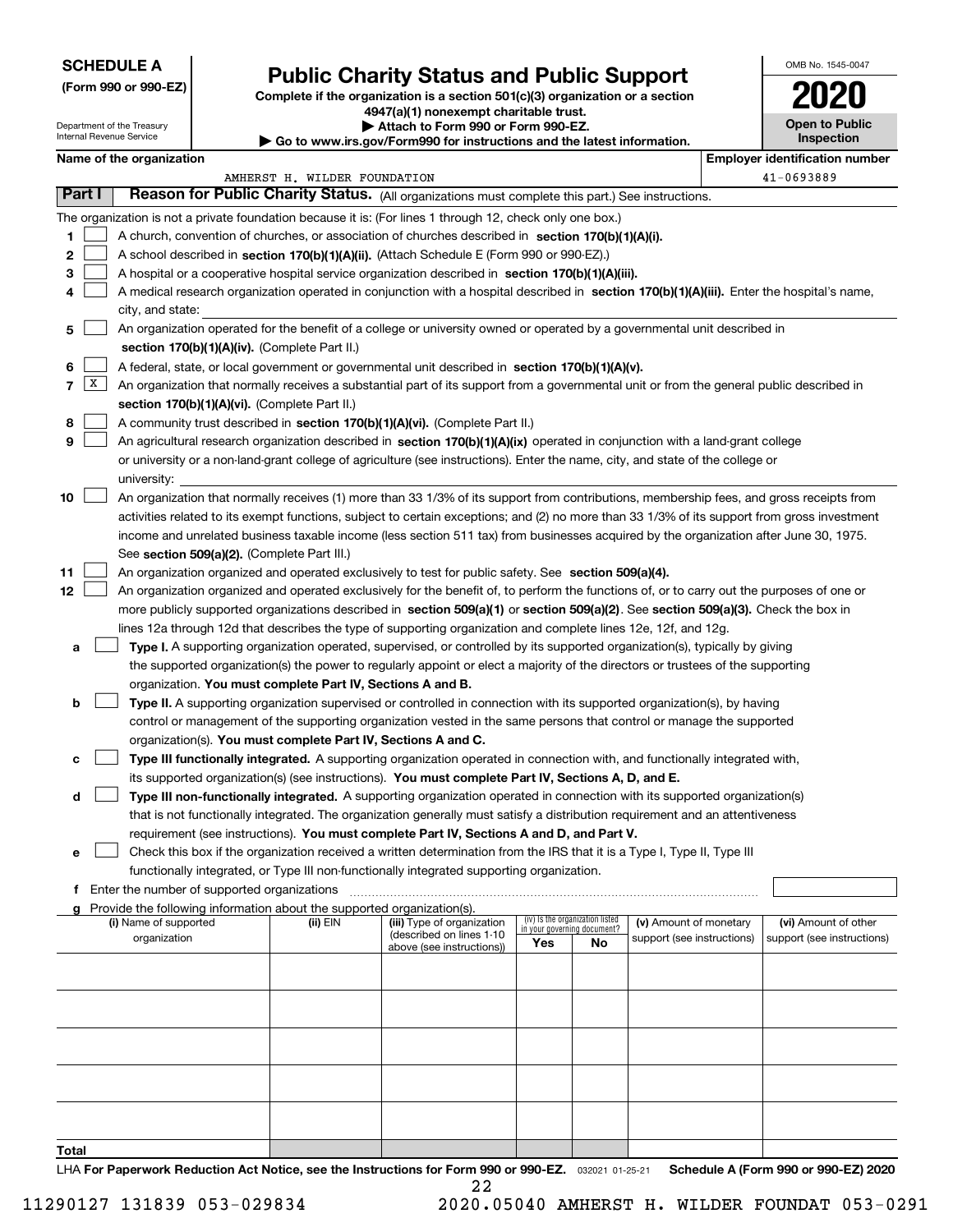#### Schedule A (Form 990 or 990-EZ) 2020 AMHERST H. WILDER FOUNDATION Page

**Part II** Support Schedule for Organizations Described in Sections 170(b)(1)(A)(iv) and 170(b)(1)(A)(vi)

(Complete only if you checked the box on line 5, 7, or 8 of Part I or if the organization failed to qualify under Part III. If the organization fails to qualify under the tests listed below, please complete Part III.)

| <b>Section A. Public Support</b>                                                                                                               |            |            |               |             |                                      |                                      |
|------------------------------------------------------------------------------------------------------------------------------------------------|------------|------------|---------------|-------------|--------------------------------------|--------------------------------------|
| Calendar year (or fiscal year beginning in)                                                                                                    | (a) 2016   | (b) 2017   | $(c)$ 2018    | $(d)$ 2019  | (e) 2020                             | (f) Total                            |
| 1 Gifts, grants, contributions, and                                                                                                            |            |            |               |             |                                      |                                      |
| membership fees received. (Do not                                                                                                              |            |            |               |             |                                      |                                      |
| include any "unusual grants.")                                                                                                                 | 6,951,588. | 7,468,542. | 15, 144, 922. | 12,056,694. | 14,871,432.                          | 56, 493, 178.                        |
| 2 Tax revenues levied for the organ-                                                                                                           |            |            |               |             |                                      |                                      |
| ization's benefit and either paid to                                                                                                           |            |            |               |             |                                      |                                      |
| or expended on its behalf                                                                                                                      |            |            |               |             |                                      |                                      |
| 3 The value of services or facilities                                                                                                          |            |            |               |             |                                      |                                      |
| furnished by a governmental unit to                                                                                                            |            |            |               |             |                                      |                                      |
| the organization without charge                                                                                                                |            |            |               |             |                                      |                                      |
| 4 Total. Add lines 1 through 3                                                                                                                 | 6,951,588. | 7,468,542. | 15, 144, 922. | 12,056,694. | 14,871,432.                          | 56, 493, 178.                        |
| 5 The portion of total contributions                                                                                                           |            |            |               |             |                                      |                                      |
| by each person (other than a                                                                                                                   |            |            |               |             |                                      |                                      |
| governmental unit or publicly                                                                                                                  |            |            |               |             |                                      |                                      |
| supported organization) included                                                                                                               |            |            |               |             |                                      |                                      |
| on line 1 that exceeds 2% of the                                                                                                               |            |            |               |             |                                      |                                      |
| amount shown on line 11,                                                                                                                       |            |            |               |             |                                      |                                      |
| column (f)                                                                                                                                     |            |            |               |             |                                      | 2,162,829.                           |
| 6 Public support. Subtract line 5 from line 4.                                                                                                 |            |            |               |             |                                      | 54, 330, 349.                        |
| <b>Section B. Total Support</b>                                                                                                                |            |            |               |             |                                      |                                      |
| Calendar year (or fiscal year beginning in)                                                                                                    | (a) 2016   | (b) 2017   | $(c)$ 2018    | $(d)$ 2019  | (e) 2020                             | (f) Total                            |
| <b>7</b> Amounts from line 4                                                                                                                   | 6,951,588. | 7,468,542. | 15, 144, 922. | 12,056,694. | 14,871,432.                          | 56, 493, 178.                        |
| 8 Gross income from interest,                                                                                                                  |            |            |               |             |                                      |                                      |
| dividends, payments received on                                                                                                                |            |            |               |             |                                      |                                      |
| securities loans, rents, royalties,                                                                                                            |            |            |               |             |                                      |                                      |
| and income from similar sources                                                                                                                | 2,681,233. | 3,615,035. | 3, 265, 272.  | 1,995,859.  | 2,091,679.                           | 13,649,078.                          |
| 9 Net income from unrelated business                                                                                                           |            |            |               |             |                                      |                                      |
| activities, whether or not the                                                                                                                 |            |            |               |             |                                      |                                      |
| business is regularly carried on                                                                                                               |            |            |               |             |                                      |                                      |
| 10 Other income. Do not include gain                                                                                                           |            |            |               |             |                                      |                                      |
| or loss from the sale of capital                                                                                                               |            |            |               |             |                                      |                                      |
| assets (Explain in Part VI.)                                                                                                                   | 149,524.   | 43,388.    | 75,207.       | 89,163.     | 205,624.                             | 562,906.                             |
| 11 Total support. Add lines 7 through 10                                                                                                       |            |            |               |             |                                      | 70, 705, 162.                        |
| <b>12</b> Gross receipts from related activities, etc. (see instructions)                                                                      |            |            |               |             | 12                                   | 134,480,994.                         |
| 13 First 5 years. If the Form 990 is for the organization's first, second, third, fourth, or fifth tax year as a section 501(c)(3)             |            |            |               |             |                                      |                                      |
| organization, check this box and stop here                                                                                                     |            |            |               |             |                                      |                                      |
| <b>Section C. Computation of Public Support Percentage</b>                                                                                     |            |            |               |             |                                      |                                      |
|                                                                                                                                                |            |            |               |             | 14                                   | 76.84<br>%                           |
|                                                                                                                                                |            |            |               |             | 15                                   | 72.42<br>%                           |
| 16a 33 1/3% support test - 2020. If the organization did not check the box on line 13, and line 14 is 33 1/3% or more, check this box and      |            |            |               |             |                                      |                                      |
| stop here. The organization qualifies as a publicly supported organization                                                                     |            |            |               |             |                                      | $\blacktriangleright$ $\overline{X}$ |
| b 33 1/3% support test - 2019. If the organization did not check a box on line 13 or 16a, and line 15 is 33 1/3% or more, check this box       |            |            |               |             |                                      |                                      |
| and stop here. The organization qualifies as a publicly supported organization                                                                 |            |            |               |             |                                      |                                      |
| 17a 10% -facts-and-circumstances test - 2020. If the organization did not check a box on line 13, 16a, or 16b, and line 14 is 10% or more,     |            |            |               |             |                                      |                                      |
| and if the organization meets the facts and circumstances test, check this box and stop here. Explain in Part VI how the organization          |            |            |               |             |                                      |                                      |
| meets the facts-and-circumstances test. The organization qualifies as a publicly supported organization                                        |            |            |               |             |                                      |                                      |
| <b>b 10% -facts-and-circumstances test - 2019.</b> If the organization did not check a box on line 13, 16a, 16b, or 17a, and line 15 is 10% or |            |            |               |             |                                      |                                      |
| more, and if the organization meets the facts-and-circumstances test, check this box and stop here. Explain in Part VI how the                 |            |            |               |             |                                      |                                      |
| organization meets the facts-and-circumstances test. The organization qualifies as a publicly supported organization                           |            |            |               |             |                                      |                                      |
| 18 Private foundation. If the organization did not check a box on line 13, 16a, 16b, 17a, or 17b, check this box and see instructions          |            |            |               |             |                                      |                                      |
|                                                                                                                                                |            |            |               |             | Schodule A (Form 000 or 000 F7) 2020 |                                      |

**Schedule A (Form 990 or 990-EZ) 2020**

032022 01-25-21

23 11290127 131839 053-029834 2020.05040 AMHERST H. WILDER FOUNDAT 053-0291

**2**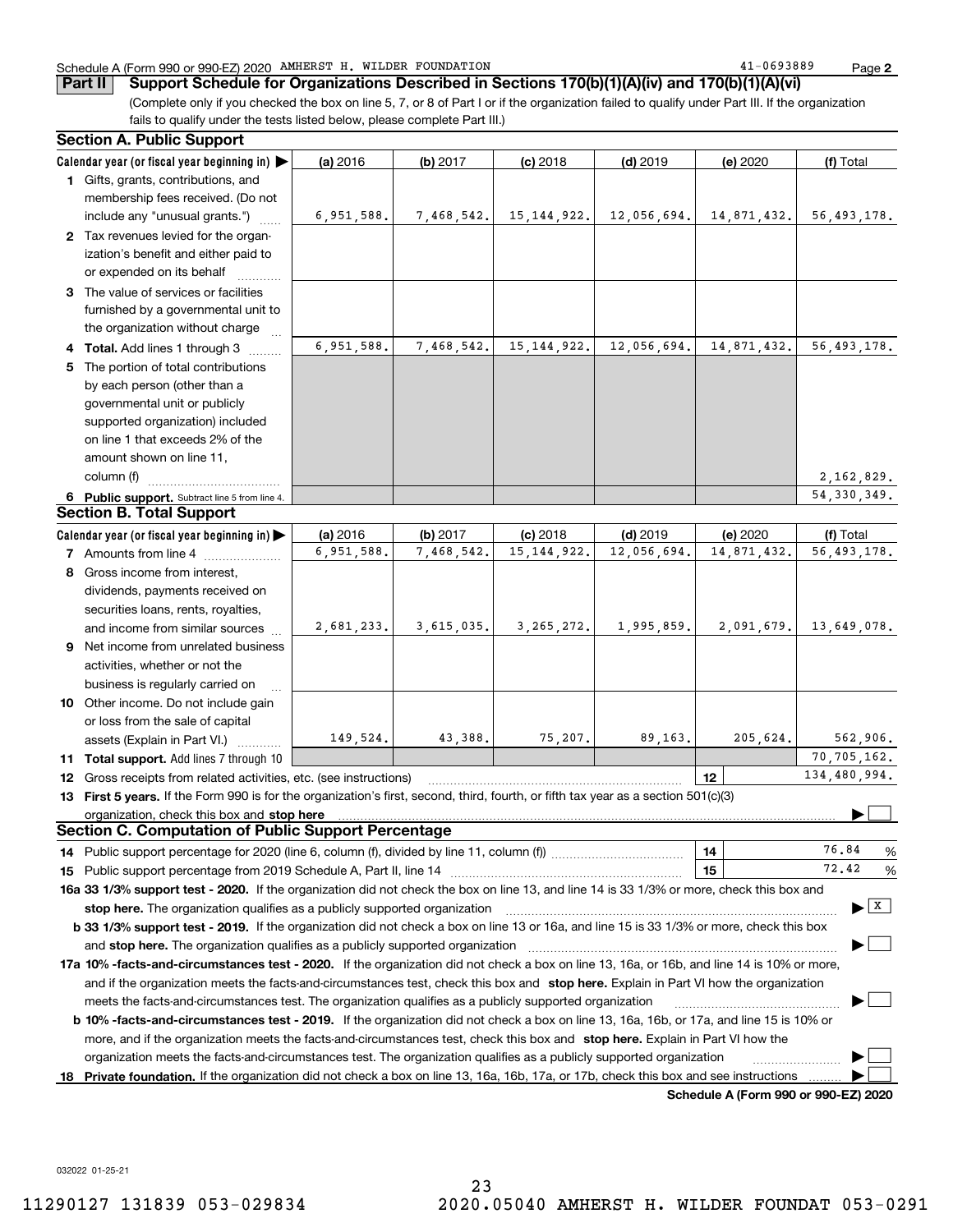#### Schedule A (Form 990 or 990-EZ) 2020 AMHERST H. WILDER FOUNDATION Page

#### **Part III Support Schedule for Organizations Described in Section 509(a)(2)**

(Complete only if you checked the box on line 10 of Part I or if the organization failed to qualify under Part II. If the organization fails to qualify under the tests listed below, please complete Part II.)

|    | <b>Section A. Public Support</b>                                                                                                                                                                |          |            |            |            |          |                                      |
|----|-------------------------------------------------------------------------------------------------------------------------------------------------------------------------------------------------|----------|------------|------------|------------|----------|--------------------------------------|
|    | Calendar year (or fiscal year beginning in) $\blacktriangleright$                                                                                                                               | (a) 2016 | (b) 2017   | $(c)$ 2018 | $(d)$ 2019 | (e) 2020 | (f) Total                            |
|    | 1 Gifts, grants, contributions, and                                                                                                                                                             |          |            |            |            |          |                                      |
|    | membership fees received. (Do not                                                                                                                                                               |          |            |            |            |          |                                      |
|    | include any "unusual grants.")                                                                                                                                                                  |          |            |            |            |          |                                      |
|    | <b>2</b> Gross receipts from admissions,<br>merchandise sold or services per-<br>formed, or facilities furnished in<br>any activity that is related to the<br>organization's tax-exempt purpose |          |            |            |            |          |                                      |
|    | 3 Gross receipts from activities that                                                                                                                                                           |          |            |            |            |          |                                      |
|    | are not an unrelated trade or bus-                                                                                                                                                              |          |            |            |            |          |                                      |
|    | iness under section 513                                                                                                                                                                         |          |            |            |            |          |                                      |
|    | 4 Tax revenues levied for the organ-                                                                                                                                                            |          |            |            |            |          |                                      |
|    | ization's benefit and either paid to                                                                                                                                                            |          |            |            |            |          |                                      |
|    | or expended on its behalf<br>.                                                                                                                                                                  |          |            |            |            |          |                                      |
|    | 5 The value of services or facilities                                                                                                                                                           |          |            |            |            |          |                                      |
|    | furnished by a governmental unit to                                                                                                                                                             |          |            |            |            |          |                                      |
|    | the organization without charge                                                                                                                                                                 |          |            |            |            |          |                                      |
|    | <b>6 Total.</b> Add lines 1 through 5                                                                                                                                                           |          |            |            |            |          |                                      |
|    | 7a Amounts included on lines 1, 2, and                                                                                                                                                          |          |            |            |            |          |                                      |
|    | 3 received from disqualified persons                                                                                                                                                            |          |            |            |            |          |                                      |
|    | <b>b</b> Amounts included on lines 2 and 3 received<br>from other than disqualified persons that<br>exceed the greater of \$5,000 or 1% of the<br>amount on line 13 for the year                |          |            |            |            |          |                                      |
|    | c Add lines 7a and 7b                                                                                                                                                                           |          |            |            |            |          |                                      |
|    | 8 Public support. (Subtract line 7c from line 6.)                                                                                                                                               |          |            |            |            |          |                                      |
|    | <b>Section B. Total Support</b>                                                                                                                                                                 |          |            |            |            |          |                                      |
|    | Calendar year (or fiscal year beginning in) $\blacktriangleright$                                                                                                                               | (a) 2016 | (b) $2017$ | $(c)$ 2018 | $(d)$ 2019 | (e) 2020 | (f) Total                            |
|    | 9 Amounts from line 6                                                                                                                                                                           |          |            |            |            |          |                                      |
|    | 10a Gross income from interest,<br>dividends, payments received on<br>securities loans, rents, royalties,<br>and income from similar sources                                                    |          |            |            |            |          |                                      |
|    | <b>b</b> Unrelated business taxable income                                                                                                                                                      |          |            |            |            |          |                                      |
|    | (less section 511 taxes) from businesses                                                                                                                                                        |          |            |            |            |          |                                      |
|    | acquired after June 30, 1975                                                                                                                                                                    |          |            |            |            |          |                                      |
|    | c Add lines 10a and 10b                                                                                                                                                                         |          |            |            |            |          |                                      |
|    | 11 Net income from unrelated business<br>activities not included in line 10b,<br>whether or not the business is<br>regularly carried on                                                         |          |            |            |            |          |                                      |
|    | 12 Other income. Do not include gain<br>or loss from the sale of capital<br>assets (Explain in Part VI.)                                                                                        |          |            |            |            |          |                                      |
|    | <b>13</b> Total support. (Add lines 9, 10c, 11, and 12.)                                                                                                                                        |          |            |            |            |          |                                      |
|    | 14 First 5 years. If the Form 990 is for the organization's first, second, third, fourth, or fifth tax year as a section 501(c)(3) organization,                                                |          |            |            |            |          |                                      |
|    | check this box and stop here <i>machine and content and stop</i> here are the change of the change of the change of the                                                                         |          |            |            |            |          |                                      |
|    | <b>Section C. Computation of Public Support Percentage</b>                                                                                                                                      |          |            |            |            |          |                                      |
|    | 15 Public support percentage for 2020 (line 8, column (f), divided by line 13, column (f))                                                                                                      |          |            |            |            | 15       | %                                    |
|    | 16 Public support percentage from 2019 Schedule A, Part III, line 15                                                                                                                            |          |            |            |            | 16       | %                                    |
|    | <b>Section D. Computation of Investment Income Percentage</b>                                                                                                                                   |          |            |            |            |          |                                      |
| 17 | Investment income percentage for 2020 (line 10c, column (f), divided by line 13, column (f) <i></i>                                                                                             |          |            |            |            | 17       | %                                    |
|    | <b>18</b> Investment income percentage from <b>2019</b> Schedule A, Part III, line 17                                                                                                           |          |            |            |            | 18       | %                                    |
|    | 19a 33 1/3% support tests - 2020. If the organization did not check the box on line 14, and line 15 is more than 33 1/3%, and line 17 is not                                                    |          |            |            |            |          |                                      |
|    | more than 33 1/3%, check this box and stop here. The organization qualifies as a publicly supported organization                                                                                |          |            |            |            |          | ▶                                    |
|    | b 33 1/3% support tests - 2019. If the organization did not check a box on line 14 or line 19a, and line 16 is more than 33 1/3%, and                                                           |          |            |            |            |          |                                      |
|    | line 18 is not more than 33 1/3%, check this box and stop here. The organization qualifies as a publicly supported organization                                                                 |          |            |            |            |          |                                      |
| 20 | <b>Private foundation.</b> If the organization did not check a box on line 14, 19a, or 19b, check this box and see instructions                                                                 |          |            |            |            |          |                                      |
|    | 032023 01-25-21                                                                                                                                                                                 |          | 24         |            |            |          | Schedule A (Form 990 or 990-EZ) 2020 |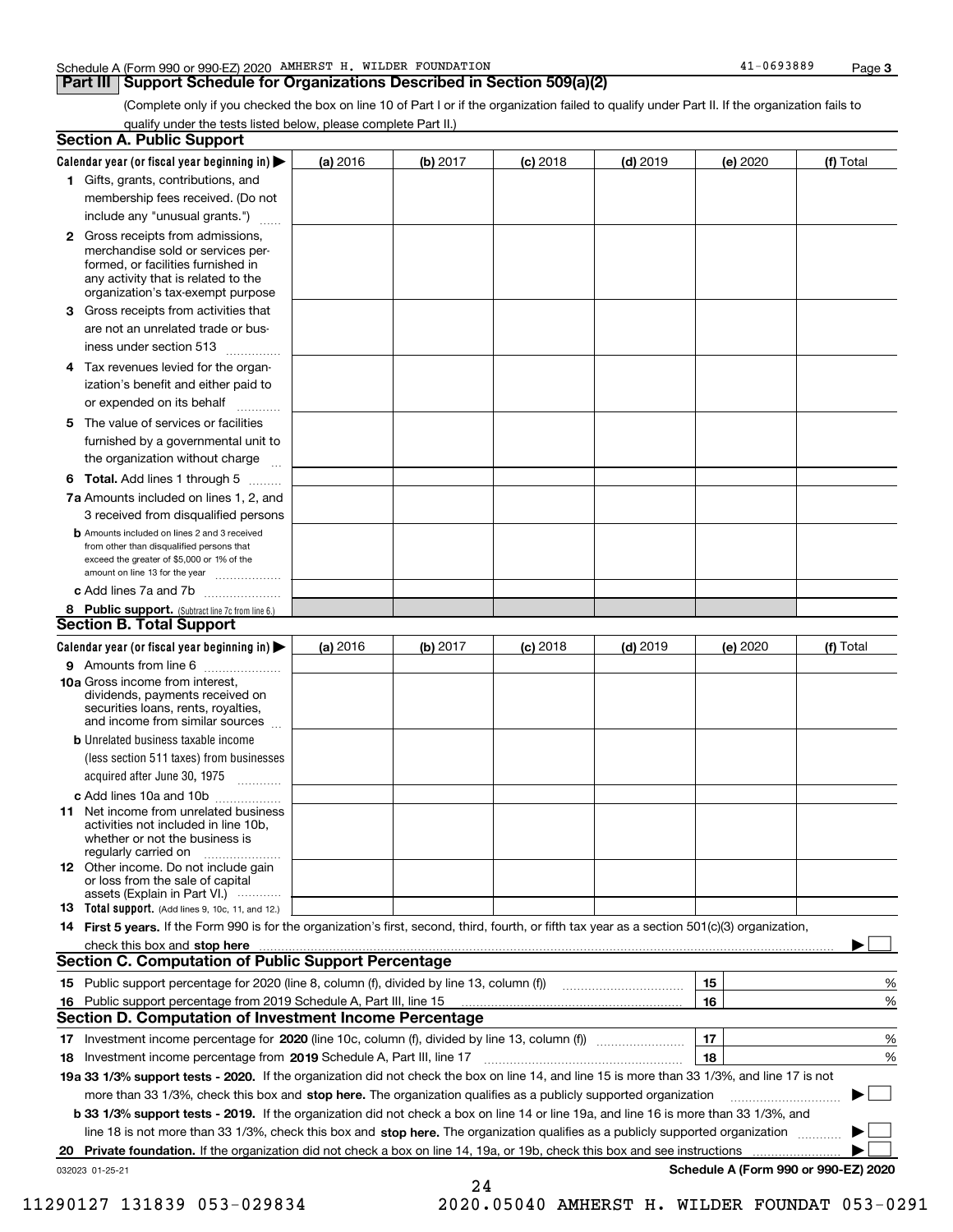**1**

**2**

**3a**

**3b**

**3c**

**4a**

**4b**

**4c**

**5a**

**5b5c**

**6**

**7**

**8**

**9a**

**9b**

**9c**

**10a**

**10b**

**YesNo**

### **Part IV Supporting Organizations**

(Complete only if you checked a box in line 12 on Part I. If you checked box 12a, Part I, complete Sections A and B. If you checked box 12b, Part I, complete Sections A and C. If you checked box 12c, Part I, complete Sections A, D, and E. If you checked box 12d, Part I, complete Sections A and D, and complete Part V.)

#### **Section A. All Supporting Organizations**

- **1** Are all of the organization's supported organizations listed by name in the organization's governing documents? If "No," describe in **Part VI** how the supported organizations are designated. If designated by *class or purpose, describe the designation. If historic and continuing relationship, explain.*
- **2** Did the organization have any supported organization that does not have an IRS determination of status under section 509(a)(1) or (2)? If "Yes," explain in Part VI how the organization determined that the supported *organization was described in section 509(a)(1) or (2).*
- **3a** Did the organization have a supported organization described in section 501(c)(4), (5), or (6)? If "Yes," answer *lines 3b and 3c below.*
- **b** Did the organization confirm that each supported organization qualified under section 501(c)(4), (5), or (6) and satisfied the public support tests under section 509(a)(2)? If "Yes," describe in **Part VI** when and how the *organization made the determination.*
- **c**Did the organization ensure that all support to such organizations was used exclusively for section 170(c)(2)(B) purposes? If "Yes," explain in **Part VI** what controls the organization put in place to ensure such use.
- **4a***If* Was any supported organization not organized in the United States ("foreign supported organization")? *"Yes," and if you checked box 12a or 12b in Part I, answer lines 4b and 4c below.*
- **b** Did the organization have ultimate control and discretion in deciding whether to make grants to the foreign supported organization? If "Yes," describe in **Part VI** how the organization had such control and discretion *despite being controlled or supervised by or in connection with its supported organizations.*
- **c** Did the organization support any foreign supported organization that does not have an IRS determination under sections 501(c)(3) and 509(a)(1) or (2)? If "Yes," explain in **Part VI** what controls the organization used *to ensure that all support to the foreign supported organization was used exclusively for section 170(c)(2)(B) purposes.*
- **5a** Did the organization add, substitute, or remove any supported organizations during the tax year? If "Yes," answer lines 5b and 5c below (if applicable). Also, provide detail in **Part VI,** including (i) the names and EIN *numbers of the supported organizations added, substituted, or removed; (ii) the reasons for each such action; (iii) the authority under the organization's organizing document authorizing such action; and (iv) how the action was accomplished (such as by amendment to the organizing document).*
- **b** Type I or Type II only. Was any added or substituted supported organization part of a class already designated in the organization's organizing document?
- **cSubstitutions only.**  Was the substitution the result of an event beyond the organization's control?
- **6** Did the organization provide support (whether in the form of grants or the provision of services or facilities) to **Part VI.** *If "Yes," provide detail in* support or benefit one or more of the filing organization's supported organizations? anyone other than (i) its supported organizations, (ii) individuals that are part of the charitable class benefited by one or more of its supported organizations, or (iii) other supporting organizations that also
- **7**Did the organization provide a grant, loan, compensation, or other similar payment to a substantial contributor *If "Yes," complete Part I of Schedule L (Form 990 or 990-EZ).* regard to a substantial contributor? (as defined in section 4958(c)(3)(C)), a family member of a substantial contributor, or a 35% controlled entity with
- **8** Did the organization make a loan to a disqualified person (as defined in section 4958) not described in line 7? *If "Yes," complete Part I of Schedule L (Form 990 or 990-EZ).*
- **9a** Was the organization controlled directly or indirectly at any time during the tax year by one or more in section 509(a)(1) or (2))? If "Yes," *provide detail in* <code>Part VI.</code> disqualified persons, as defined in section 4946 (other than foundation managers and organizations described
- **b** Did one or more disqualified persons (as defined in line 9a) hold a controlling interest in any entity in which the supporting organization had an interest? If "Yes," provide detail in P**art VI**.
- **c**Did a disqualified person (as defined in line 9a) have an ownership interest in, or derive any personal benefit from, assets in which the supporting organization also had an interest? If "Yes," provide detail in P**art VI.**
- **10a** Was the organization subject to the excess business holdings rules of section 4943 because of section supporting organizations)? If "Yes," answer line 10b below. 4943(f) (regarding certain Type II supporting organizations, and all Type III non-functionally integrated
- **b** Did the organization have any excess business holdings in the tax year? (Use Schedule C, Form 4720, to *determine whether the organization had excess business holdings.)*

25

032024 01-25-21

**Schedule A (Form 990 or 990-EZ) 2020**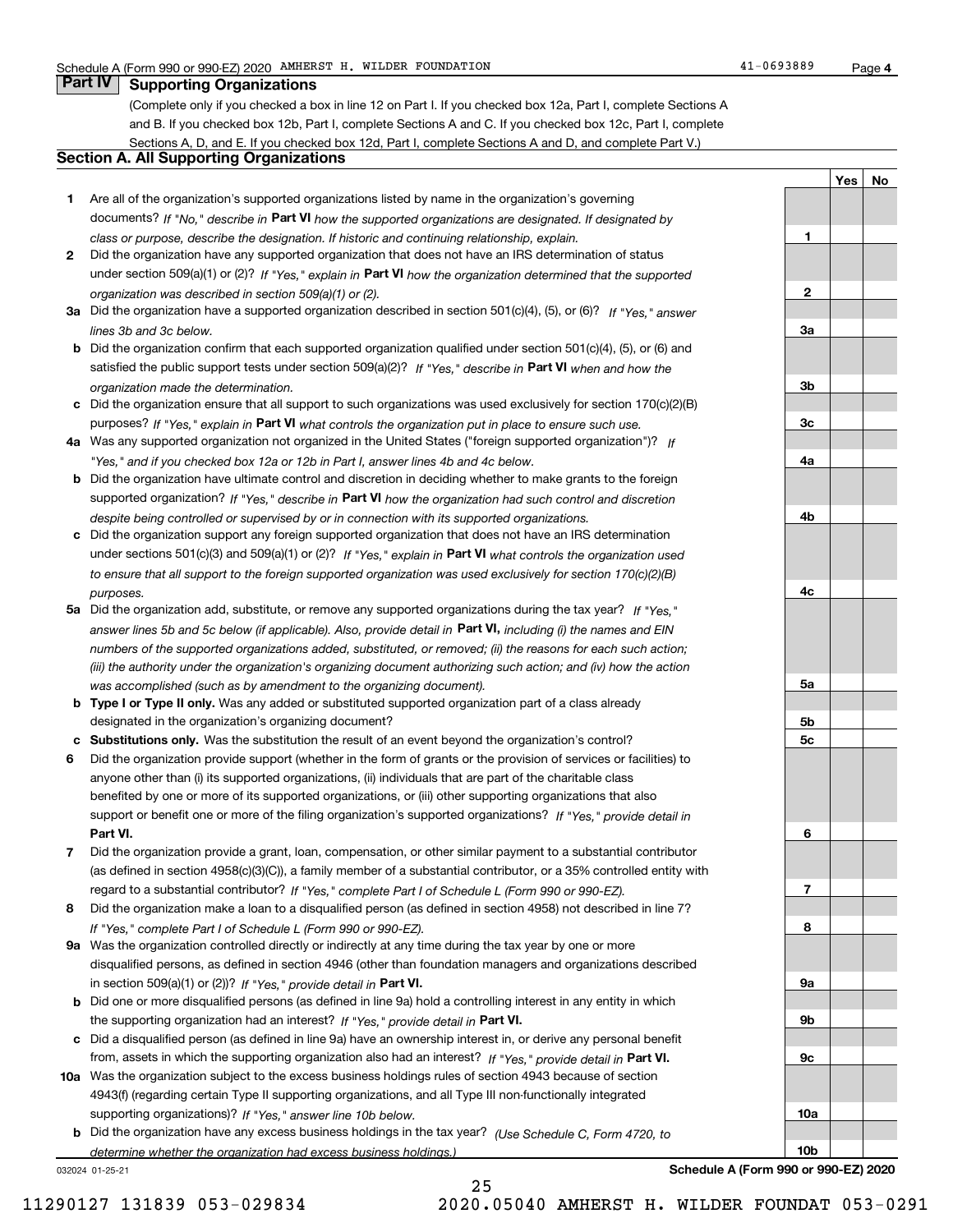**Part IV Supporting Organizations** *(continued)*

**2**

**No**

|    |                                                                                                                      |                 | Yes | No |
|----|----------------------------------------------------------------------------------------------------------------------|-----------------|-----|----|
| 11 | Has the organization accepted a gift or contribution from any of the following persons?                              |                 |     |    |
|    | a A person who directly or indirectly controls, either alone or together with persons described in lines 11b and     |                 |     |    |
|    | 11c below, the governing body of a supported organization?                                                           | 11a             |     |    |
|    | <b>b</b> A family member of a person described in line 11a above?                                                    | 11 <sub>b</sub> |     |    |
|    | c A 35% controlled entity of a person described in line 11a or 11b above? If "Yes" to line 11a, 11b, or 11c, provide |                 |     |    |
|    | detail in Part VI.                                                                                                   | 11c             |     |    |
|    | <b>Section B. Type I Supporting Organizations</b>                                                                    |                 |     |    |
|    |                                                                                                                      |                 | Yes |    |
|    |                                                                                                                      |                 |     |    |

|   | Did the governing body, members of the governing body, officers acting in their official capacity, or membership of one or<br>more supported organizations have the power to regularly appoint or elect at least a majority of the organization's officers,<br>directors, or trustees at all times during the tax year? If "No," describe in Part VI how the supported organization(s) |  |
|---|----------------------------------------------------------------------------------------------------------------------------------------------------------------------------------------------------------------------------------------------------------------------------------------------------------------------------------------------------------------------------------------|--|
|   | effectively operated, supervised, or controlled the organization's activities. If the organization had more than one supported<br>organization, describe how the powers to appoint and/or remove officers, directors, or trustees were allocated among the                                                                                                                             |  |
|   | supported organizations and what conditions or restrictions, if any, applied to such powers during the tax year.                                                                                                                                                                                                                                                                       |  |
| 2 | Did the organization operate for the benefit of any supported organization other than the supported                                                                                                                                                                                                                                                                                    |  |
|   | organization(s) that operated, supervised, or controlled the supporting organization? If "Yes," explain in                                                                                                                                                                                                                                                                             |  |

**Part VI**  *how providing such benefit carried out the purposes of the supported organization(s) that operated,*

*supervised, or controlled the supporting organization.*

|                                                    | <u>supervised, or controlled the supporting organization.</u> |  |  |
|----------------------------------------------------|---------------------------------------------------------------|--|--|
| <b>Section C. Type II Supporting Organizations</b> |                                                               |  |  |

**Yes1**or trustees of each of the organization's supported organization(s)? If "No," describe in **Part VI** how control **1***or management of the supporting organization was vested in the same persons that controlled or managed the supported organization(s).* Were a majority of the organization's directors or trustees during the tax year also a majority of the directors

|  |  |  | <b>Section D. All Type III Supporting Organizations</b> |  |
|--|--|--|---------------------------------------------------------|--|

|              |                                                                                                                        |   | Yes | No |
|--------------|------------------------------------------------------------------------------------------------------------------------|---|-----|----|
|              | Did the organization provide to each of its supported organizations, by the last day of the fifth month of the         |   |     |    |
|              | organization's tax year, (i) a written notice describing the type and amount of support provided during the prior tax  |   |     |    |
|              | year, (ii) a copy of the Form 990 that was most recently filed as of the date of notification, and (iii) copies of the |   |     |    |
|              | organization's governing documents in effect on the date of notification, to the extent not previously provided?       |   |     |    |
| $\mathbf{2}$ | Were any of the organization's officers, directors, or trustees either (i) appointed or elected by the supported       |   |     |    |
|              | organization(s) or (ii) serving on the governing body of a supported organization? If "No," explain in Part VI how     |   |     |    |
|              | the organization maintained a close and continuous working relationship with the supported organization(s).            |   |     |    |
| 3            | By reason of the relationship described in line 2, above, did the organization's supported organizations have a        |   |     |    |
|              | significant voice in the organization's investment policies and in directing the use of the organization's             |   |     |    |
|              | income or assets at all times during the tax year? If "Yes," describe in Part VI the role the organization's           |   |     |    |
|              | supported organizations played in this regard                                                                          | з |     |    |

### *supported organizations played in this regard.* **Section E. Type III Functionally Integrated Supporting Organizations**

- **1**Check the box next to the method that the organization used to satisfy the Integral Part Test during the year (see instructions).
- **alinupy** The organization satisfied the Activities Test. Complete line 2 below.
- **b**The organization is the parent of each of its supported organizations. *Complete* line 3 *below.*  $\mathcal{L}^{\text{max}}$

|  |  | <b>c</b> $\Box$ The organization supported a governmental entity. Describe in Part VI how you supported a governmental entity (see instructions). |  |  |
|--|--|---------------------------------------------------------------------------------------------------------------------------------------------------|--|--|
|--|--|---------------------------------------------------------------------------------------------------------------------------------------------------|--|--|

26

- **2Answer lines 2a and 2b below. Yes No** Activities Test.
- **a** Did substantially all of the organization's activities during the tax year directly further the exempt purposes of the supported organization(s) to which the organization was responsive? If "Yes," then in **Part VI identify those supported organizations and explain**  *how these activities directly furthered their exempt purposes, how the organization was responsive to those supported organizations, and how the organization determined that these activities constituted substantially all of its activities.*
- **b** Did the activities described in line 2a, above, constitute activities that, but for the organization's involvement, **Part VI**  *the reasons for the organization's position that its supported organization(s) would have engaged in* one or more of the organization's supported organization(s) would have been engaged in? If "Yes," e*xplain in these activities but for the organization's involvement.*
- **3** Parent of Supported Organizations. Answer lines 3a and 3b below.

**a** Did the organization have the power to regularly appoint or elect a majority of the officers, directors, or trustees of each of the supported organizations? If "Yes" or "No" provide details in **Part VI.** 

**b** Did the organization exercise a substantial degree of direction over the policies, programs, and activities of each of its supported organizations? If "Yes," describe in Part VI the role played by the organization in this regard.

**Schedule A (Form 990 or 990-EZ) 2020**

**2a**

**2b**

**3a**

**3b**

032025 01-25-21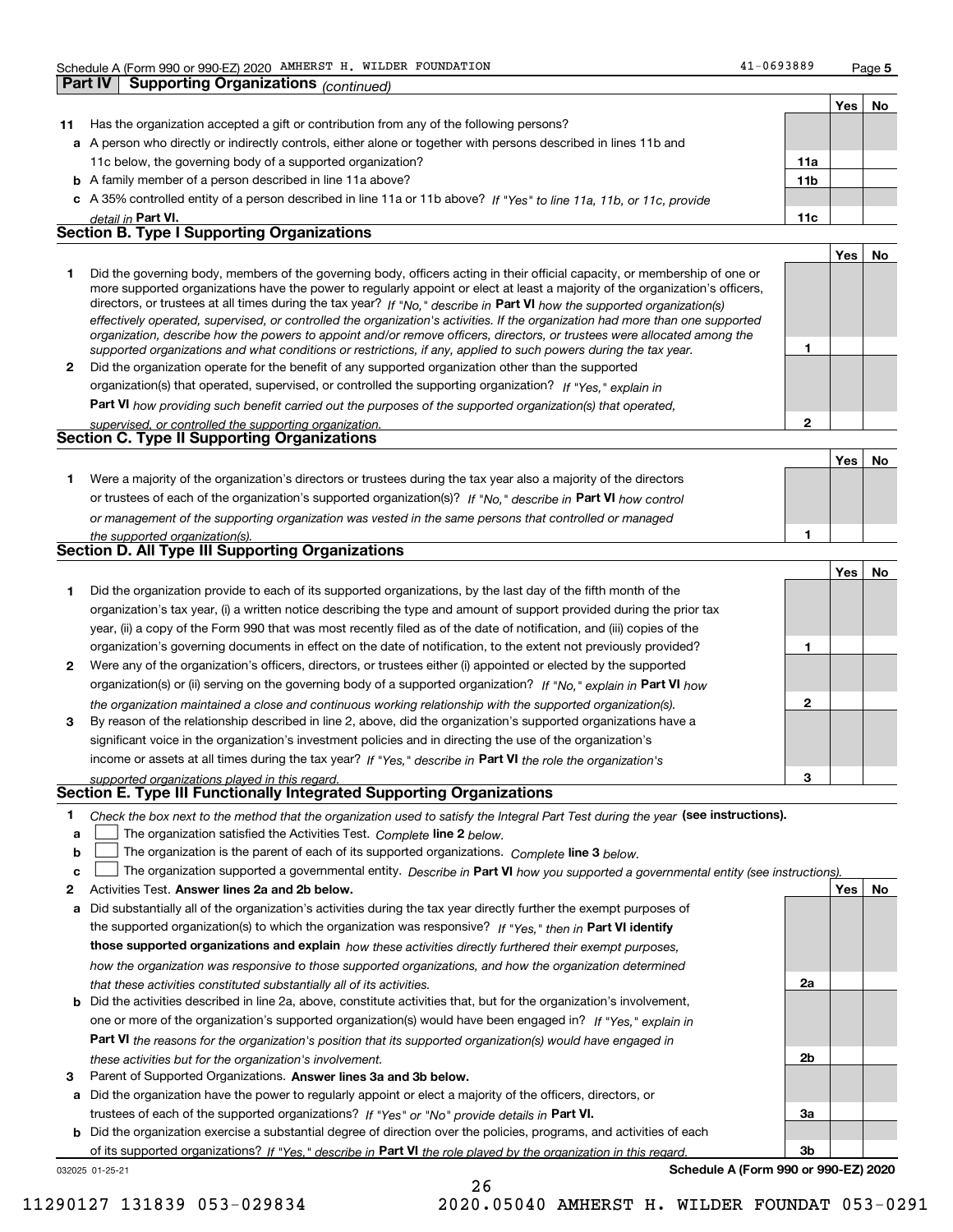**1**

#### Schedule A (Form 990 or 990-EZ) 2020 AMHERST H. WILDER FOUNDATION Page **Part V Type III Non-Functionally Integrated 509(a)(3) Supporting Organizations**

1 Check here if the organization satisfied the Integral Part Test as a qualifying trust on Nov. 20, 1970 (explain in Part VI). See instructions. All other Type III non-functionally integrated supporting organizations must complete Sections A through E.

|                | Section A - Adjusted Net Income                                             | (A) Prior Year | (B) Current Year<br>(optional) |                                |
|----------------|-----------------------------------------------------------------------------|----------------|--------------------------------|--------------------------------|
| 1              | Net short-term capital gain                                                 | 1              |                                |                                |
| $\overline{2}$ | Recoveries of prior-year distributions                                      | $\mathbf{2}$   |                                |                                |
| 3              | Other gross income (see instructions)                                       | 3              |                                |                                |
| 4              | Add lines 1 through 3.                                                      | 4              |                                |                                |
| 5              | Depreciation and depletion                                                  | 5              |                                |                                |
| 6              | Portion of operating expenses paid or incurred for production or            |                |                                |                                |
|                | collection of gross income or for management, conservation, or              |                |                                |                                |
|                | maintenance of property held for production of income (see instructions)    | 6              |                                |                                |
| 7              | Other expenses (see instructions)                                           | $\overline{7}$ |                                |                                |
| 8              | Adjusted Net Income (subtract lines 5, 6, and 7 from line 4)                | 8              |                                |                                |
|                | Section B - Minimum Asset Amount                                            |                | (A) Prior Year                 | (B) Current Year<br>(optional) |
| 1              | Aggregate fair market value of all non-exempt-use assets (see               |                |                                |                                |
|                | instructions for short tax year or assets held for part of year):           |                |                                |                                |
|                | a Average monthly value of securities                                       | 1a             |                                |                                |
|                | <b>b</b> Average monthly cash balances                                      | 1b             |                                |                                |
|                | c Fair market value of other non-exempt-use assets                          | 1c             |                                |                                |
|                | d Total (add lines 1a, 1b, and 1c)                                          | 1d             |                                |                                |
|                | <b>e</b> Discount claimed for blockage or other factors                     |                |                                |                                |
|                | (explain in detail in Part VI):                                             |                |                                |                                |
| 2              | Acquisition indebtedness applicable to non-exempt-use assets                | $\mathbf{2}$   |                                |                                |
| з              | Subtract line 2 from line 1d.                                               | 3              |                                |                                |
| 4              | Cash deemed held for exempt use. Enter 0.015 of line 3 (for greater amount, |                |                                |                                |
|                | see instructions).                                                          | 4              |                                |                                |
| 5              | Net value of non-exempt-use assets (subtract line 4 from line 3)            | 5              |                                |                                |
| 6              | Multiply line 5 by 0.035.                                                   | 6              |                                |                                |
| 7              | Recoveries of prior-year distributions                                      | 7              |                                |                                |
| 8              | Minimum Asset Amount (add line 7 to line 6)                                 | 8              |                                |                                |
|                | <b>Section C - Distributable Amount</b>                                     |                |                                | <b>Current Year</b>            |
| 1              | Adjusted net income for prior year (from Section A, line 8, column A)       | 1              |                                |                                |
| $\overline{2}$ | Enter 0.85 of line 1.                                                       | $\overline{2}$ |                                |                                |
| 3              | Minimum asset amount for prior year (from Section B, line 8, column A)      | 3              |                                |                                |
| 4              | Enter greater of line 2 or line 3.                                          | 4              |                                |                                |
| 5              | Income tax imposed in prior year                                            | 5              |                                |                                |
| 6              | <b>Distributable Amount.</b> Subtract line 5 from line 4, unless subject to |                |                                |                                |
|                | emergency temporary reduction (see instructions).                           | 6              |                                |                                |
|                |                                                                             |                |                                |                                |

**7**Check here if the current year is the organization's first as a non-functionally integrated Type III supporting organization (see instructions).

**Schedule A (Form 990 or 990-EZ) 2020**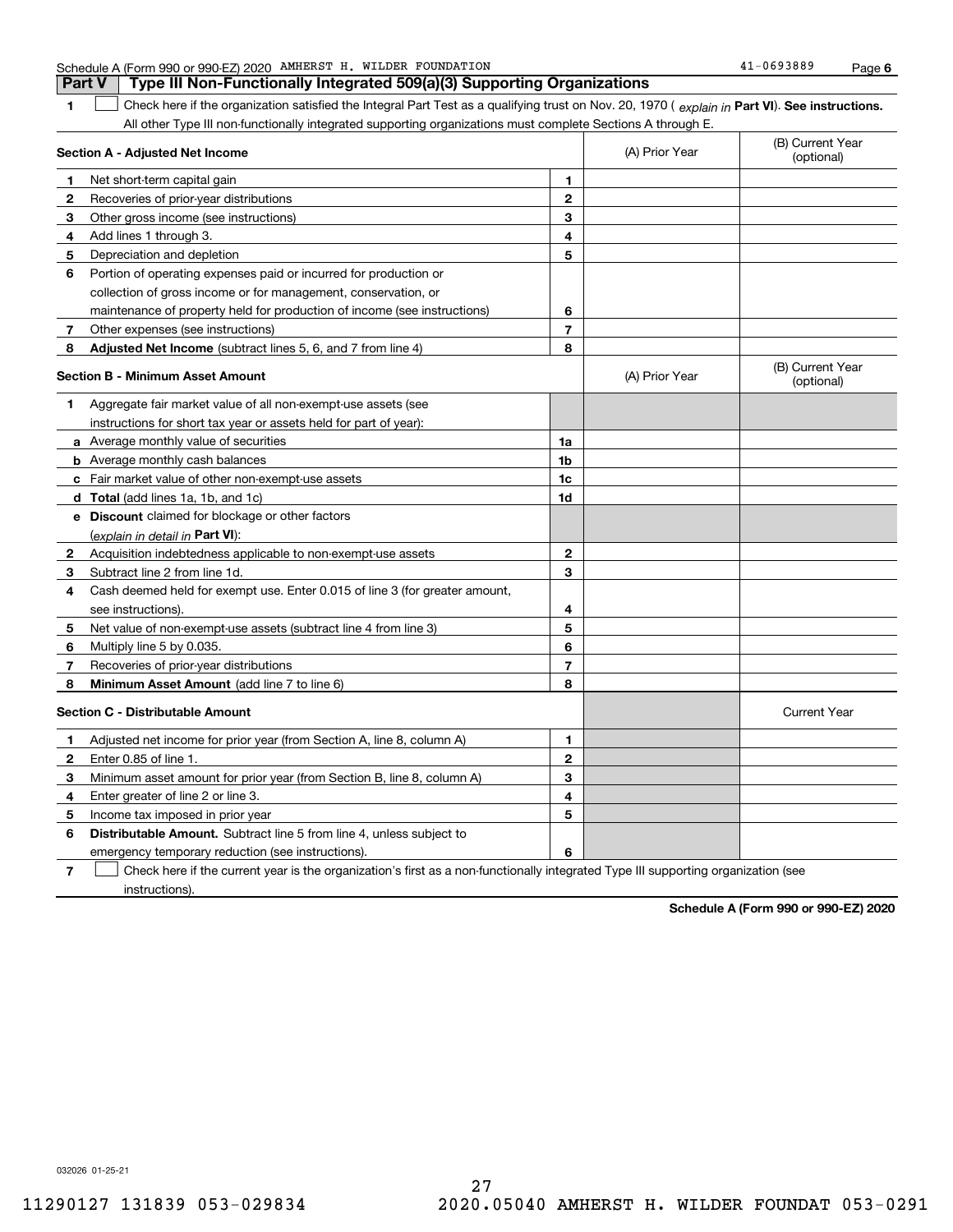|    | Type III Non-Functionally Integrated 509(a)(3) Supporting Organizations<br><b>Part V</b>   |                             | (continued)                           |    |                                         |
|----|--------------------------------------------------------------------------------------------|-----------------------------|---------------------------------------|----|-----------------------------------------|
|    | <b>Section D - Distributions</b>                                                           |                             |                                       |    | <b>Current Year</b>                     |
| 1  | Amounts paid to supported organizations to accomplish exempt purposes                      |                             | 1                                     |    |                                         |
| 2  | Amounts paid to perform activity that directly furthers exempt purposes of supported       |                             |                                       |    |                                         |
|    | organizations, in excess of income from activity                                           |                             |                                       | 2  |                                         |
| 3  | Administrative expenses paid to accomplish exempt purposes of supported organizations      |                             | 3                                     |    |                                         |
| 4  | Amounts paid to acquire exempt-use assets                                                  |                             | 4                                     |    |                                         |
| 5  | Qualified set-aside amounts (prior IRS approval required - provide details in Part VI)     |                             | 5                                     |    |                                         |
| 6  | Other distributions ( <i>describe in</i> Part VI). See instructions.                       |                             |                                       | 6  |                                         |
| 7  | Total annual distributions. Add lines 1 through 6.                                         |                             |                                       | 7  |                                         |
| 8  | Distributions to attentive supported organizations to which the organization is responsive |                             |                                       |    |                                         |
|    | (provide details in Part VI). See instructions.                                            |                             |                                       | 8  |                                         |
| 9  | Distributable amount for 2020 from Section C, line 6                                       |                             |                                       | 9  |                                         |
| 10 | Line 8 amount divided by line 9 amount                                                     |                             |                                       | 10 |                                         |
|    |                                                                                            | (i)                         | (ii)                                  |    | (iii)                                   |
|    | <b>Section E - Distribution Allocations</b> (see instructions)                             | <b>Excess Distributions</b> | <b>Underdistributions</b><br>Pre-2020 |    | <b>Distributable</b><br>Amount for 2020 |
| 1  | Distributable amount for 2020 from Section C, line 6                                       |                             |                                       |    |                                         |
| 2  | Underdistributions, if any, for years prior to 2020 (reason-                               |                             |                                       |    |                                         |
|    | able cause required $\cdot$ explain in Part VI). See instructions.                         |                             |                                       |    |                                         |
| 3  | Excess distributions carryover, if any, to 2020                                            |                             |                                       |    |                                         |
|    | a From 2015                                                                                |                             |                                       |    |                                         |
|    | <b>b</b> From 2016                                                                         |                             |                                       |    |                                         |
|    | $c$ From 2017                                                                              |                             |                                       |    |                                         |
|    | d From 2018                                                                                |                             |                                       |    |                                         |
|    | e From 2019                                                                                |                             |                                       |    |                                         |
|    | f Total of lines 3a through 3e                                                             |                             |                                       |    |                                         |
|    | g Applied to underdistributions of prior years                                             |                             |                                       |    |                                         |
|    | <b>h</b> Applied to 2020 distributable amount                                              |                             |                                       |    |                                         |
| Ť. | Carryover from 2015 not applied (see instructions)                                         |                             |                                       |    |                                         |
|    | Remainder. Subtract lines 3g, 3h, and 3i from line 3f.                                     |                             |                                       |    |                                         |
| 4  | Distributions for 2020 from Section D,                                                     |                             |                                       |    |                                         |
|    | line $7:$                                                                                  |                             |                                       |    |                                         |
|    | a Applied to underdistributions of prior years                                             |                             |                                       |    |                                         |
|    | <b>b</b> Applied to 2020 distributable amount                                              |                             |                                       |    |                                         |
|    | <b>c</b> Remainder. Subtract lines 4a and 4b from line 4.                                  |                             |                                       |    |                                         |
| 5. | Remaining underdistributions for years prior to 2020, if                                   |                             |                                       |    |                                         |
|    | any. Subtract lines 3g and 4a from line 2. For result greater                              |                             |                                       |    |                                         |
|    | than zero, explain in Part VI. See instructions.                                           |                             |                                       |    |                                         |
| 6  | Remaining underdistributions for 2020. Subtract lines 3h                                   |                             |                                       |    |                                         |
|    | and 4b from line 1. For result greater than zero, explain in                               |                             |                                       |    |                                         |
|    | Part VI. See instructions.                                                                 |                             |                                       |    |                                         |
| 7  | Excess distributions carryover to 2021. Add lines 3j                                       |                             |                                       |    |                                         |
|    | and 4c.                                                                                    |                             |                                       |    |                                         |
| 8  | Breakdown of line 7:                                                                       |                             |                                       |    |                                         |
|    | a Excess from 2016                                                                         |                             |                                       |    |                                         |
|    | <b>b</b> Excess from 2017                                                                  |                             |                                       |    |                                         |
|    | c Excess from 2018                                                                         |                             |                                       |    |                                         |
|    | d Excess from 2019                                                                         |                             |                                       |    |                                         |
|    | e Excess from 2020                                                                         |                             |                                       |    |                                         |

**Schedule A (Form 990 or 990-EZ) 2020**

032027 01-25-21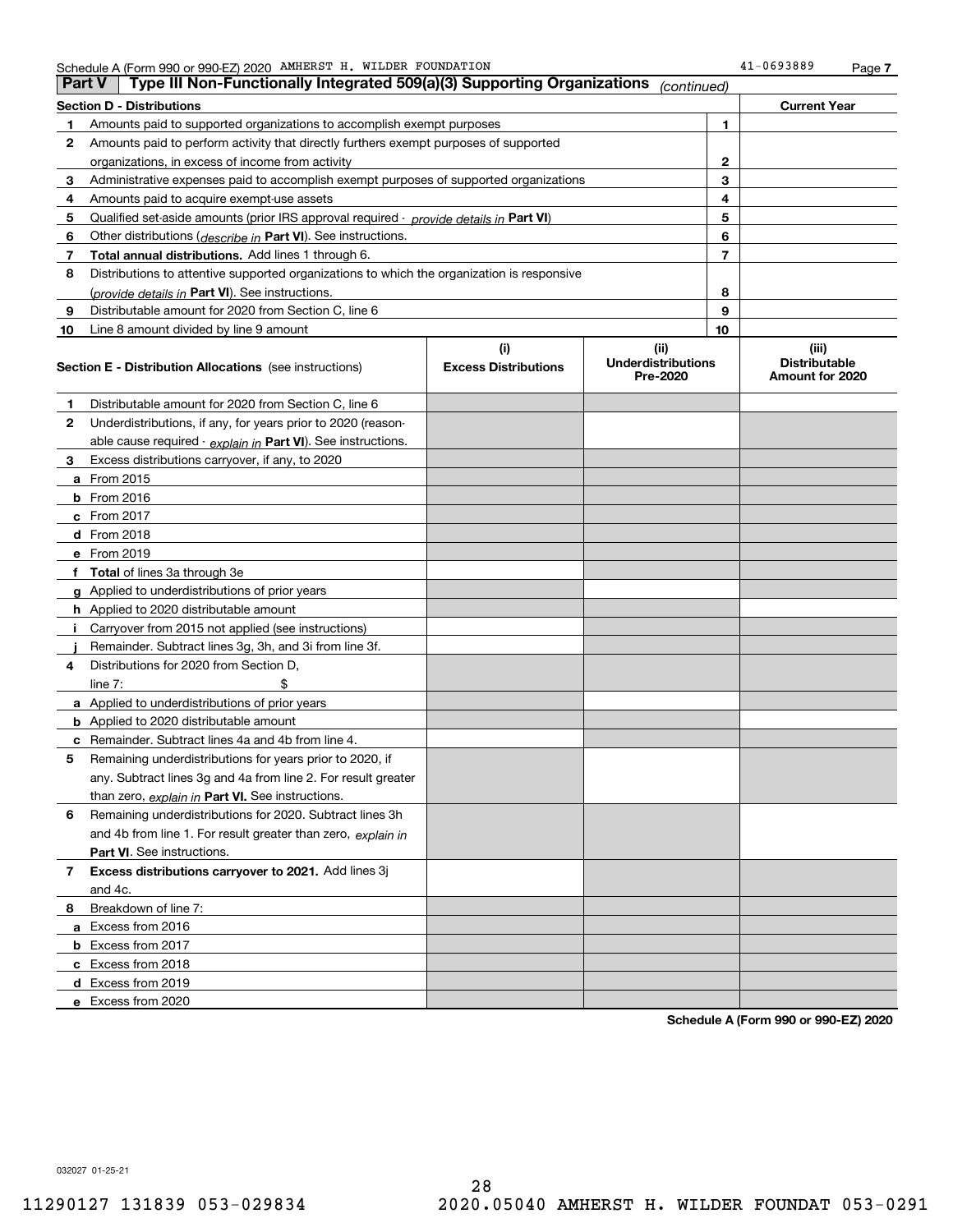Part VI | Supplemental Information. Provide the explanations required by Part II, line 10; Part II, line 17a or 17b; Part III, line 12; Part IV, Section A, lines 1, 2, 3b, 3c, 4b, 4c, 5a, 6, 9a, 9b, 9c, 11a, 11b, and 11c; Part IV, Section B, lines 1 and 2; Part IV, Section C, line 1; Part IV, Section D, lines 2 and 3; Part IV, Section E, lines 1c, 2a, 2b, 3a, and 3b; Part V, line 1; Part V, Section B, line 1e; Part V, Section D, lines 5, 6, and 8; and Part V, Section E, lines 2, 5, and 6. Also complete this part for any additional information. (See instructions.)

SCHEDULE A, PART II, LINE 10, EXPLANATION FOR OTHER INCOME:

| 2016 AMOUNT: \$ | 149,524. |    |                                      |  |
|-----------------|----------|----|--------------------------------------|--|
| 2017 AMOUNT: \$ | 43,388.  |    |                                      |  |
| 2018 AMOUNT: \$ | 75,207.  |    |                                      |  |
| 2019 AMOUNT: \$ | 89,163.  |    |                                      |  |
| 2020 AMOUNT: \$ | 205,624. |    |                                      |  |
|                 |          |    |                                      |  |
|                 |          |    |                                      |  |
|                 |          |    |                                      |  |
|                 |          |    |                                      |  |
|                 |          |    |                                      |  |
|                 |          |    |                                      |  |
|                 |          |    |                                      |  |
|                 |          |    |                                      |  |
|                 |          |    |                                      |  |
|                 |          |    |                                      |  |
|                 |          |    |                                      |  |
|                 |          |    |                                      |  |
|                 |          |    |                                      |  |
|                 |          |    |                                      |  |
|                 |          |    |                                      |  |
|                 |          |    |                                      |  |
|                 |          |    |                                      |  |
|                 |          |    |                                      |  |
|                 |          |    |                                      |  |
|                 |          |    |                                      |  |
|                 |          |    |                                      |  |
|                 |          |    |                                      |  |
|                 |          |    |                                      |  |
| 032028 01-25-21 |          | 29 | Schedule A (Form 990 or 990-EZ) 2020 |  |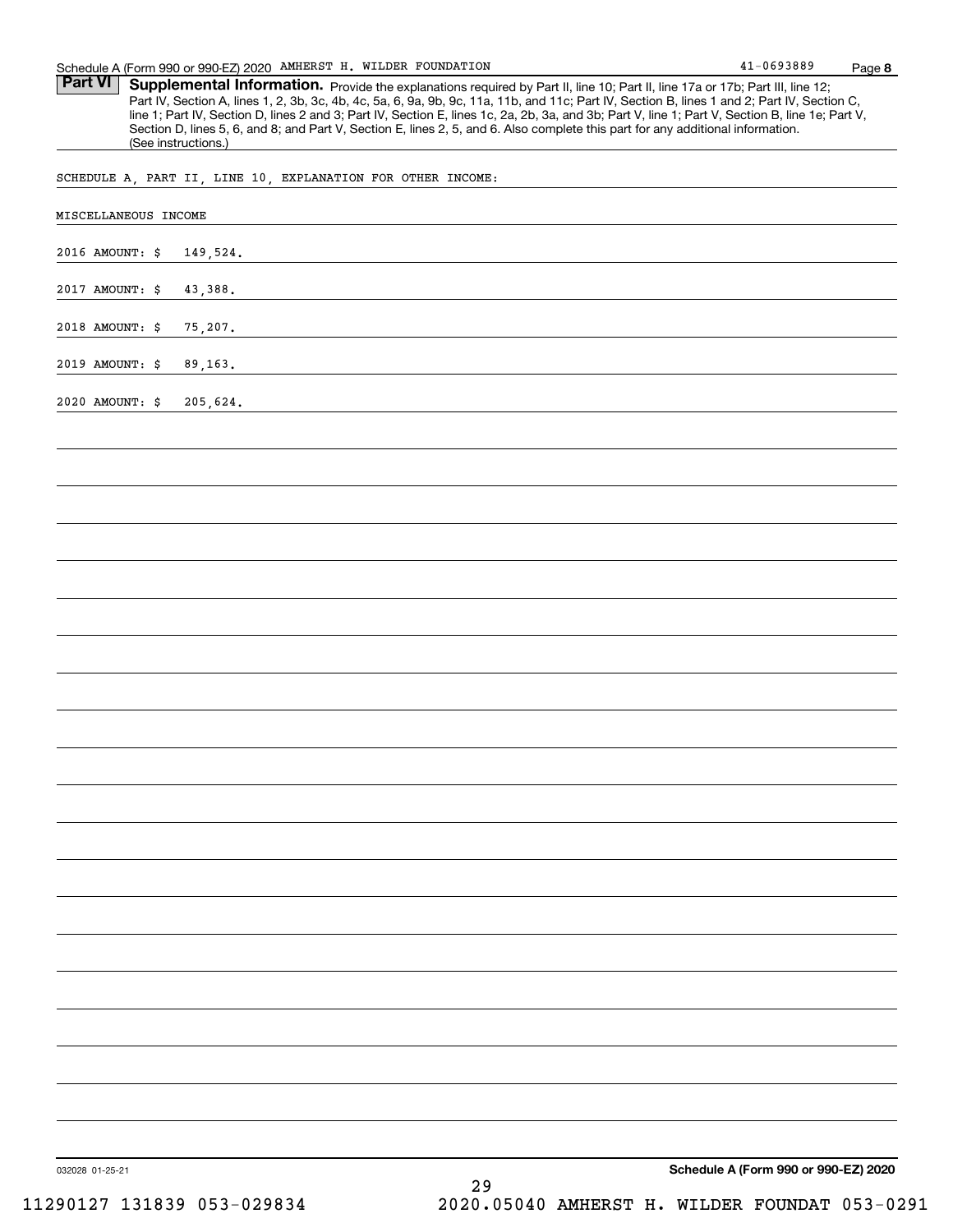Department of the Treasury Internal Revenue Service **(Form 990, 990-EZ, or 990-PF)**

Name of the organization

### **Schedule B Schedule of Contributors**

**| Attach to Form 990, Form 990-EZ, or Form 990-PF. | Go to www.irs.gov/Form990 for the latest information.** OMB No. 1545-0047

**2020**

**Employer identification number**

 $41 - 0693889$ 

| <b>Organization type (check one):</b> |                                                                                    |  |  |  |  |
|---------------------------------------|------------------------------------------------------------------------------------|--|--|--|--|
| Filers of:                            | Section:                                                                           |  |  |  |  |
| Form 990 or 990-EZ                    | X  <br>$501(c)$ ( $3$ ) (enter number) organization                                |  |  |  |  |
|                                       | $4947(a)(1)$ nonexempt charitable trust <b>not</b> treated as a private foundation |  |  |  |  |
|                                       | 527 political organization                                                         |  |  |  |  |
| Form 990-PF                           | 501(c)(3) exempt private foundation                                                |  |  |  |  |
|                                       | 4947(a)(1) nonexempt charitable trust treated as a private foundation              |  |  |  |  |
|                                       | 501(c)(3) taxable private foundation                                               |  |  |  |  |
|                                       |                                                                                    |  |  |  |  |

Check if your organization is covered by the **General Rule** or a **Special Rule. Note:**  Only a section 501(c)(7), (8), or (10) organization can check boxes for both the General Rule and a Special Rule. See instructions.

#### **General Rule**

 $\mathcal{L}^{\text{max}}$ 

For an organization filing Form 990, 990-EZ, or 990-PF that received, during the year, contributions totaling \$5,000 or more (in money or property) from any one contributor. Complete Parts I and II. See instructions for determining a contributor's total contributions.

#### **Special Rules**

any one contributor, during the year, total contributions of the greater of  $\,$  (1) \$5,000; or **(2)** 2% of the amount on (i) Form 990, Part VIII, line 1h;  $\overline{X}$  For an organization described in section 501(c)(3) filing Form 990 or 990-EZ that met the 33 1/3% support test of the regulations under sections 509(a)(1) and 170(b)(1)(A)(vi), that checked Schedule A (Form 990 or 990-EZ), Part II, line 13, 16a, or 16b, and that received from or (ii) Form 990-EZ, line 1. Complete Parts I and II.

For an organization described in section 501(c)(7), (8), or (10) filing Form 990 or 990-EZ that received from any one contributor, during the year, total contributions of more than \$1,000 exclusively for religious, charitable, scientific, literary, or educational purposes, or for the prevention of cruelty to children or animals. Complete Parts I (entering "N/A" in column (b) instead of the contributor name and address), II, and III.  $\mathcal{L}^{\text{max}}$ 

purpose. Don't complete any of the parts unless the **General Rule** applies to this organization because it received *nonexclusively* year, contributions <sub>exclusively</sub> for religious, charitable, etc., purposes, but no such contributions totaled more than \$1,000. If this box is checked, enter here the total contributions that were received during the year for an  $\;$ exclusively religious, charitable, etc., For an organization described in section 501(c)(7), (8), or (10) filing Form 990 or 990-EZ that received from any one contributor, during the religious, charitable, etc., contributions totaling \$5,000 or more during the year  $\Box$ — $\Box$ — $\Box$  $\mathcal{L}^{\text{max}}$ 

**Caution:**  An organization that isn't covered by the General Rule and/or the Special Rules doesn't file Schedule B (Form 990, 990-EZ, or 990-PF),  **must** but it answer "No" on Part IV, line 2, of its Form 990; or check the box on line H of its Form 990-EZ or on its Form 990-PF, Part I, line 2, to certify that it doesn't meet the filing requirements of Schedule B (Form 990, 990-EZ, or 990-PF).

**For Paperwork Reduction Act Notice, see the instructions for Form 990, 990-EZ, or 990-PF. Schedule B (Form 990, 990-EZ, or 990-PF) (2020)** LHA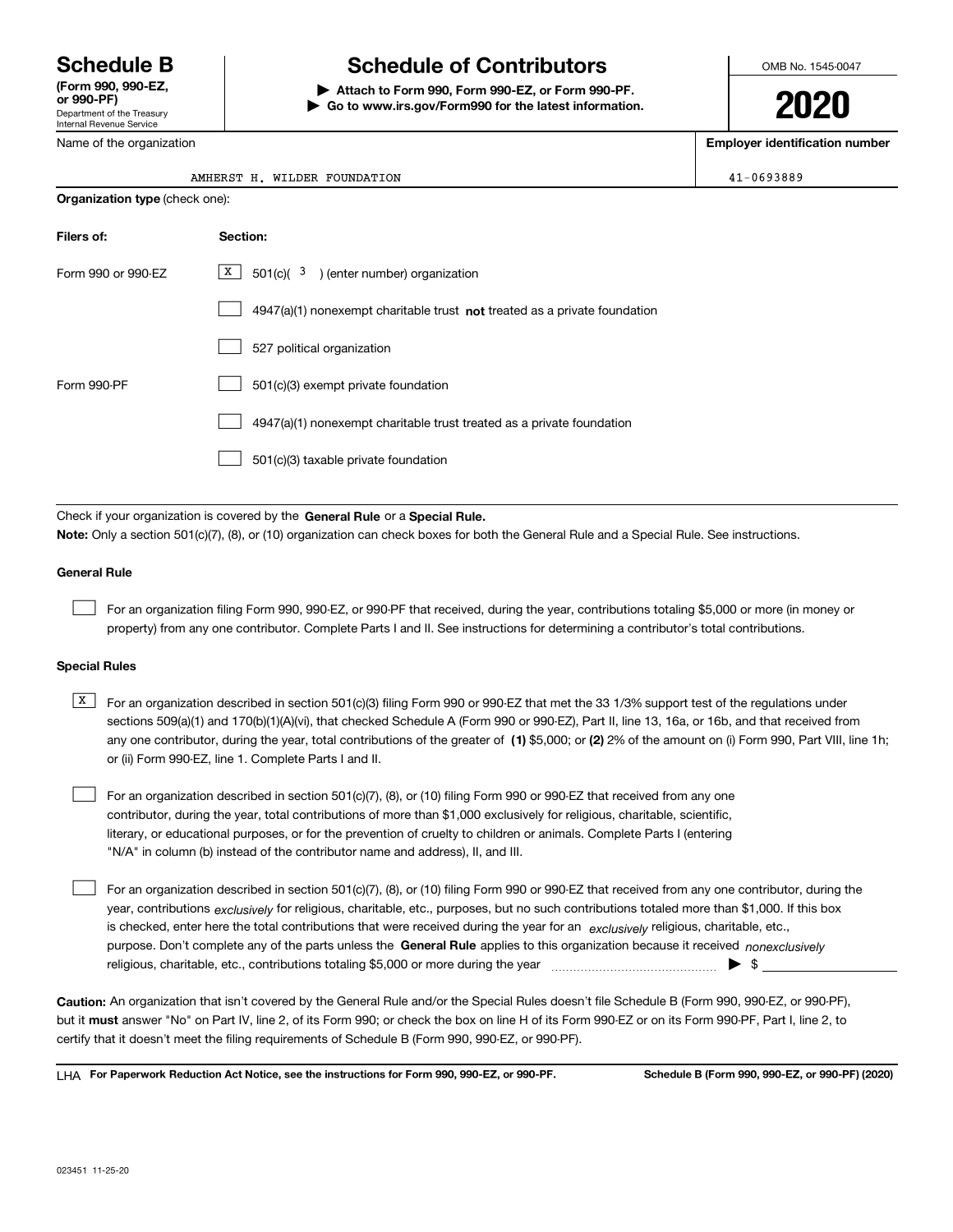### Schedule B (Form 990, 990-EZ, or 990-PF) (2020) Page 2

|                         | Schedule B (Form 990, 990-EZ, or 990-PF) (2020)                                                       |                                   |            | Page 2                                                                                                      |
|-------------------------|-------------------------------------------------------------------------------------------------------|-----------------------------------|------------|-------------------------------------------------------------------------------------------------------------|
|                         | Name of organization                                                                                  |                                   |            | <b>Employer identification number</b>                                                                       |
|                         | AMHERST H. WILDER FOUNDATION                                                                          |                                   |            | 41-0693889                                                                                                  |
| Part I                  | <b>Contributors</b> (see instructions). Use duplicate copies of Part I if additional space is needed. |                                   |            |                                                                                                             |
| (a)<br>No.              | (b)<br>Name, address, and ZIP + 4                                                                     | (c)<br><b>Total contributions</b> |            | (d)<br>Type of contribution                                                                                 |
| 1                       |                                                                                                       | \$                                | 1,000,000. | $\mathbf x$<br>Person<br>Payroll<br>Noncash<br>(Complete Part II for<br>noncash contributions.)             |
| (a)<br>No.              | (b)<br>Name, address, and ZIP + 4                                                                     | (c)<br><b>Total contributions</b> |            | (d)<br>Type of contribution                                                                                 |
| $\overline{\mathbf{c}}$ |                                                                                                       | \$                                | 345, 352.  | X<br>Person<br>Payroll<br>Noncash<br>(Complete Part II for<br>noncash contributions.)                       |
| (a)<br>No.              | (b)<br>Name, address, and ZIP + 4                                                                     | (c)<br><b>Total contributions</b> |            | (d)<br>Type of contribution                                                                                 |
| 3                       |                                                                                                       | \$                                | 492,025.   | $\mathbf x$<br>Person<br>Payroll<br>Noncash<br>(Complete Part II for<br>noncash contributions.)             |
| (a)<br>No.              | (b)<br>Name, address, and ZIP + 4                                                                     | (c)<br><b>Total contributions</b> |            | (d)<br>Type of contribution                                                                                 |
| 4                       |                                                                                                       | \$                                | 300,000.   | X<br>Person<br>Payroll<br>Noncash<br>(Complete Part II for<br>noncash contributions.)                       |
| (a)<br>No.              | (b)<br>Name, address, and ZIP + 4                                                                     | (c)<br><b>Total contributions</b> |            | (d)<br>Type of contribution                                                                                 |
| 5                       |                                                                                                       | \$                                | 5,731,317. | $\overline{\mathbf{x}}$<br>Person<br>Payroll<br>Noncash<br>(Complete Part II for<br>noncash contributions.) |
| (a)<br>No.              | (b)<br>Name, address, and ZIP + 4                                                                     | (c)<br><b>Total contributions</b> |            | (d)<br>Type of contribution                                                                                 |
|                         |                                                                                                       | \$                                |            | Person<br>Payroll<br>Noncash<br>(Complete Part II for<br>noncash contributions.)                            |

023452 11-25-20 **Schedule B (Form 990, 990-EZ, or 990-PF) (2020)**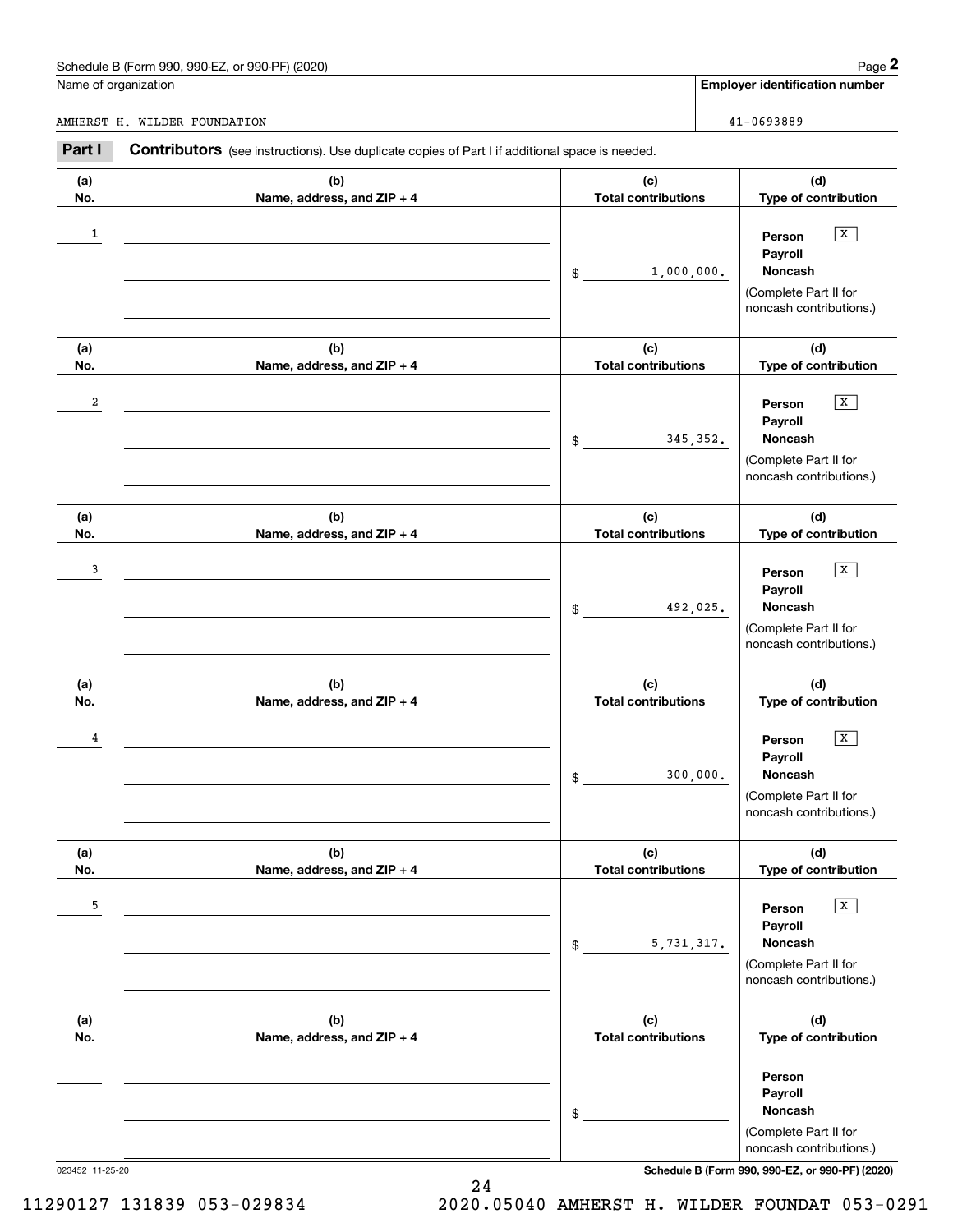| Schedule B (Form 990.<br>or 990-PF)<br>(2020)<br>990-EZ | Page |
|---------------------------------------------------------|------|
|                                                         |      |

Name of organization

AMHERST H. WILDER FOUNDATION 41-0693889

**Employer identification number**

**(a)No.fromPart I (c) FMV (or estimate) (b) Description of noncash property given (d) Date received (a)No.fromPart I (c) FMV (or estimate) (b) Description of noncash property given (d) Date received (a)No.fromPart I (c) FMV (or estimate) (b) Description of noncash property given (d) Date received (a) No.fromPart I (c) FMV (or estimate) (b) Description of noncash property given (d)Date received (a) No.fromPart I (c) FMV (or estimate) (b) Description of noncash property given (d) Date received (a) No.fromPart I (c)FMV (or estimate) (b)Description of noncash property given (d)Date received** Noncash Property (see instructions). Use duplicate copies of Part II if additional space is needed. (See instructions.) \$(See instructions.) \$(See instructions.) \$(See instructions.) \$(See instructions.) \$(See instructions.) \$Chedule B (Form 990, 990-EZ, or 990-PF) (2020)<br> **3Page 3**<br>
MIERST H. WILDER FOUNDATION 41-0693889<br> **Part II** Noncash Property (see instructions). Use duplicate copies of Part II if additional space is needed.

25

023453 11-25-20 **Schedule B (Form 990, 990-EZ, or 990-PF) (2020)**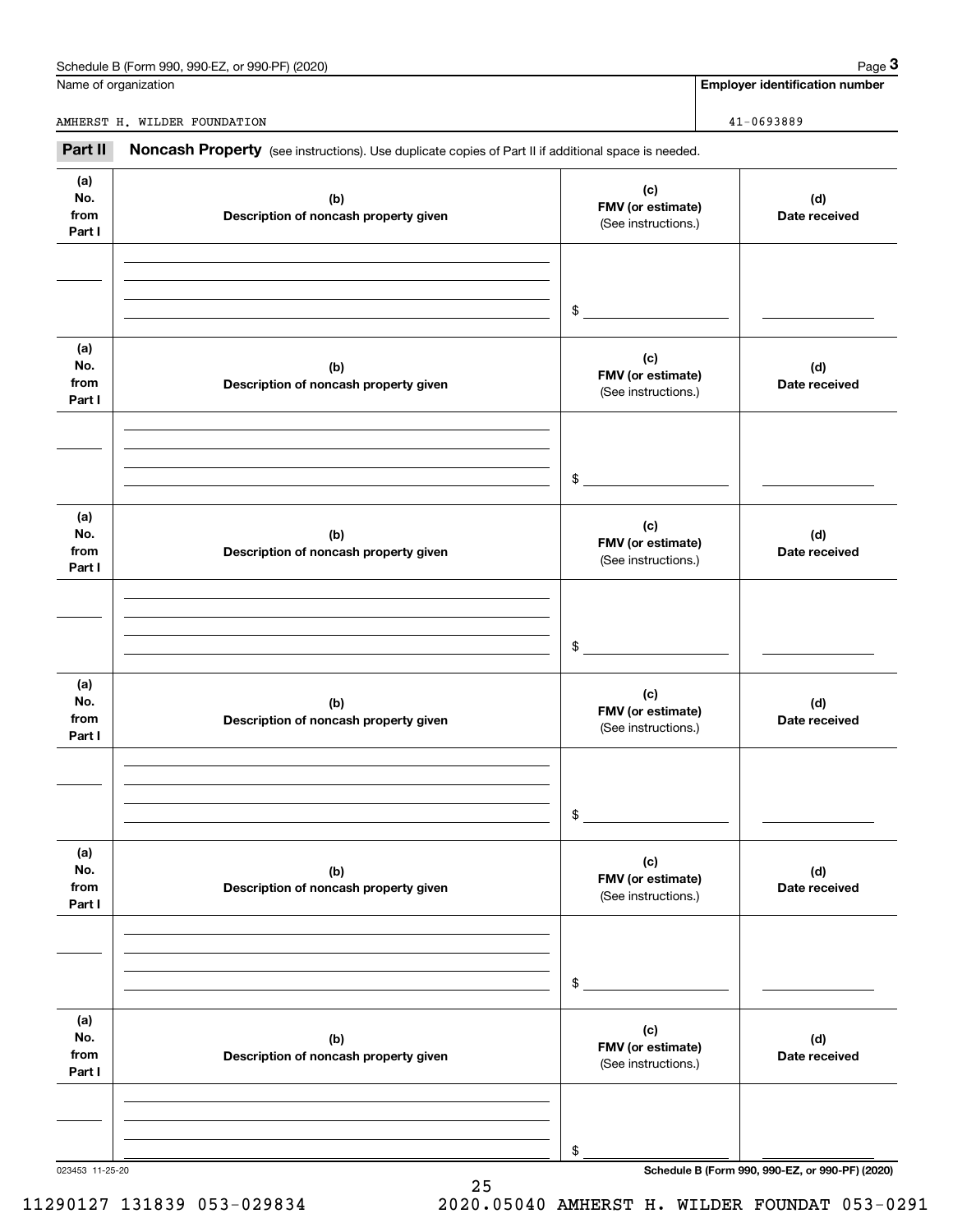|                             | Schedule B (Form 990, 990-EZ, or 990-PF) (2020)                                                                                                                                                                                                                                                 |                      | Page 4                                                                                                                                                         |  |  |  |  |
|-----------------------------|-------------------------------------------------------------------------------------------------------------------------------------------------------------------------------------------------------------------------------------------------------------------------------------------------|----------------------|----------------------------------------------------------------------------------------------------------------------------------------------------------------|--|--|--|--|
| Name of organization        |                                                                                                                                                                                                                                                                                                 |                      | <b>Employer identification number</b>                                                                                                                          |  |  |  |  |
|                             | AMHERST H. WILDER FOUNDATION                                                                                                                                                                                                                                                                    |                      | 41-0693889                                                                                                                                                     |  |  |  |  |
| Part III                    | from any one contributor. Complete columns (a) through (e) and the following line entry. For organizations<br>completing Part III, enter the total of exclusively religious, charitable, etc., contributions of \$1,000 or less for the year. (Enter this info. once.) $\blacktriangleright$ \$ |                      | Exclusively religious, charitable, etc., contributions to organizations described in section 501(c)(7), (8), or (10) that total more than \$1,000 for the year |  |  |  |  |
|                             | Use duplicate copies of Part III if additional space is needed.                                                                                                                                                                                                                                 |                      |                                                                                                                                                                |  |  |  |  |
| $(a)$ No.                   |                                                                                                                                                                                                                                                                                                 |                      |                                                                                                                                                                |  |  |  |  |
| from<br>Part I              | (b) Purpose of gift                                                                                                                                                                                                                                                                             | (c) Use of gift      | (d) Description of how gift is held                                                                                                                            |  |  |  |  |
|                             |                                                                                                                                                                                                                                                                                                 |                      |                                                                                                                                                                |  |  |  |  |
|                             |                                                                                                                                                                                                                                                                                                 | (e) Transfer of gift |                                                                                                                                                                |  |  |  |  |
|                             | Transferee's name, address, and ZIP + 4                                                                                                                                                                                                                                                         |                      | Relationship of transferor to transferee                                                                                                                       |  |  |  |  |
| $(a)$ No.                   |                                                                                                                                                                                                                                                                                                 |                      |                                                                                                                                                                |  |  |  |  |
| from<br>Part I              | (b) Purpose of gift                                                                                                                                                                                                                                                                             | (c) Use of gift      | (d) Description of how gift is held                                                                                                                            |  |  |  |  |
|                             |                                                                                                                                                                                                                                                                                                 |                      |                                                                                                                                                                |  |  |  |  |
|                             | (e) Transfer of gift                                                                                                                                                                                                                                                                            |                      |                                                                                                                                                                |  |  |  |  |
|                             | Transferee's name, address, and ZIP + 4                                                                                                                                                                                                                                                         |                      | Relationship of transferor to transferee                                                                                                                       |  |  |  |  |
|                             |                                                                                                                                                                                                                                                                                                 |                      |                                                                                                                                                                |  |  |  |  |
| $(a)$ No.<br>from<br>Part I | (b) Purpose of gift                                                                                                                                                                                                                                                                             | (c) Use of gift      | (d) Description of how gift is held                                                                                                                            |  |  |  |  |
|                             |                                                                                                                                                                                                                                                                                                 |                      |                                                                                                                                                                |  |  |  |  |
|                             | (e) Transfer of gift                                                                                                                                                                                                                                                                            |                      |                                                                                                                                                                |  |  |  |  |
|                             | Transferee's name, address, and ZIP + 4                                                                                                                                                                                                                                                         |                      | Relationship of transferor to transferee                                                                                                                       |  |  |  |  |
|                             |                                                                                                                                                                                                                                                                                                 |                      |                                                                                                                                                                |  |  |  |  |
| (a) No.<br>from<br>Part I   | (b) Purpose of gift                                                                                                                                                                                                                                                                             | (c) Use of gift      | (d) Description of how gift is held                                                                                                                            |  |  |  |  |
|                             |                                                                                                                                                                                                                                                                                                 |                      |                                                                                                                                                                |  |  |  |  |
|                             |                                                                                                                                                                                                                                                                                                 | (e) Transfer of gift |                                                                                                                                                                |  |  |  |  |
|                             | Transferee's name, address, and ZIP + 4                                                                                                                                                                                                                                                         |                      | Relationship of transferor to transferee                                                                                                                       |  |  |  |  |
|                             |                                                                                                                                                                                                                                                                                                 |                      |                                                                                                                                                                |  |  |  |  |
|                             |                                                                                                                                                                                                                                                                                                 |                      |                                                                                                                                                                |  |  |  |  |

26

023454 11-25-20

**Schedule B (Form 990, 990-EZ, or 990-PF) (2020)**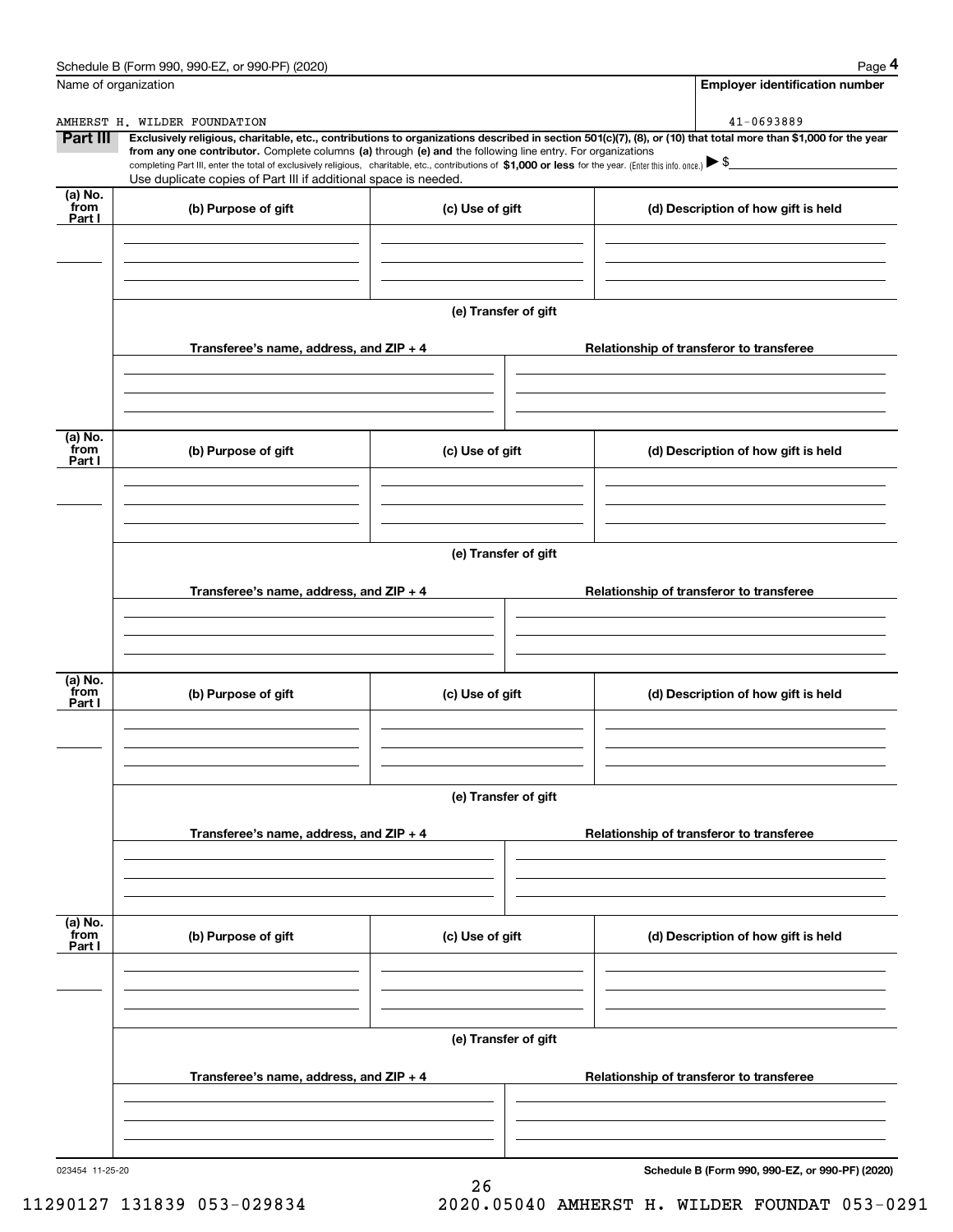| <b>SCHEDULE C</b>                                                                                        | <b>Political Campaign and Lobbying Activities</b>                                                                                                                                                                                                                                                                                                                                                                                                                                                                                                      |         |                                                                             |                          |                                                                                                                                                             |
|----------------------------------------------------------------------------------------------------------|--------------------------------------------------------------------------------------------------------------------------------------------------------------------------------------------------------------------------------------------------------------------------------------------------------------------------------------------------------------------------------------------------------------------------------------------------------------------------------------------------------------------------------------------------------|---------|-----------------------------------------------------------------------------|--------------------------|-------------------------------------------------------------------------------------------------------------------------------------------------------------|
| (Form 990 or 990-EZ)                                                                                     | For Organizations Exempt From Income Tax Under section 501(c) and section 527                                                                                                                                                                                                                                                                                                                                                                                                                                                                          |         |                                                                             |                          |                                                                                                                                                             |
| Department of the Treasury                                                                               | ▶ Complete if the organization is described below. ▶ Attach to Form 990 or Form 990-EZ.                                                                                                                                                                                                                                                                                                                                                                                                                                                                |         |                                                                             |                          | <b>Open to Public</b>                                                                                                                                       |
| Internal Revenue Service                                                                                 | Go to www.irs.gov/Form990 for instructions and the latest information.                                                                                                                                                                                                                                                                                                                                                                                                                                                                                 |         |                                                                             |                          | Inspection                                                                                                                                                  |
|                                                                                                          | If the organization answered "Yes," on Form 990, Part IV, line 3, or Form 990-EZ, Part V, line 46 (Political Campaign Activities), then<br>• Section 501(c)(3) organizations: Complete Parts I-A and B. Do not complete Part I-C.<br>● Section 501(c) (other than section 501(c)(3)) organizations: Complete Parts I-A and C below. Do not complete Part I-B.                                                                                                                                                                                          |         |                                                                             |                          |                                                                                                                                                             |
| • Section 527 organizations: Complete Part I-A only.                                                     |                                                                                                                                                                                                                                                                                                                                                                                                                                                                                                                                                        |         |                                                                             |                          |                                                                                                                                                             |
|                                                                                                          | If the organization answered "Yes," on Form 990, Part IV, line 4, or Form 990-EZ, Part VI, line 47 (Lobbying Activities), then                                                                                                                                                                                                                                                                                                                                                                                                                         |         |                                                                             |                          |                                                                                                                                                             |
|                                                                                                          | • Section 501(c)(3) organizations that have filed Form 5768 (election under section 501(h)): Complete Part II-A. Do not complete Part II-B.                                                                                                                                                                                                                                                                                                                                                                                                            |         |                                                                             |                          |                                                                                                                                                             |
|                                                                                                          | • Section 501(c)(3) organizations that have NOT filed Form 5768 (election under section 501(h)): Complete Part II-B. Do not complete Part II-A.                                                                                                                                                                                                                                                                                                                                                                                                        |         |                                                                             |                          |                                                                                                                                                             |
|                                                                                                          | If the organization answered "Yes," on Form 990, Part IV, line 5 (Proxy Tax) (See separate instructions) or Form 990-EZ, Part V, line 35c (Proxy                                                                                                                                                                                                                                                                                                                                                                                                       |         |                                                                             |                          |                                                                                                                                                             |
| Tax) (See separate instructions), then                                                                   |                                                                                                                                                                                                                                                                                                                                                                                                                                                                                                                                                        |         |                                                                             |                          |                                                                                                                                                             |
|                                                                                                          | • Section 501(c)(4), (5), or (6) organizations: Complete Part III.                                                                                                                                                                                                                                                                                                                                                                                                                                                                                     |         |                                                                             |                          |                                                                                                                                                             |
| Name of organization                                                                                     |                                                                                                                                                                                                                                                                                                                                                                                                                                                                                                                                                        |         |                                                                             |                          | <b>Employer identification number</b>                                                                                                                       |
| Part I-A                                                                                                 | AMHERST H. WILDER FOUNDATION<br>Complete if the organization is exempt under section 501(c) or is a section 527 organization.                                                                                                                                                                                                                                                                                                                                                                                                                          |         |                                                                             |                          | 41-0693889                                                                                                                                                  |
|                                                                                                          |                                                                                                                                                                                                                                                                                                                                                                                                                                                                                                                                                        |         |                                                                             |                          |                                                                                                                                                             |
|                                                                                                          |                                                                                                                                                                                                                                                                                                                                                                                                                                                                                                                                                        |         |                                                                             |                          |                                                                                                                                                             |
|                                                                                                          | 1 Provide a description of the organization's direct and indirect political campaign activities in Part IV.                                                                                                                                                                                                                                                                                                                                                                                                                                            |         |                                                                             | $\blacktriangleright$ \$ |                                                                                                                                                             |
| <b>2</b> Political campaign activity expenditures<br>3 Volunteer hours for political campaign activities |                                                                                                                                                                                                                                                                                                                                                                                                                                                                                                                                                        |         |                                                                             |                          |                                                                                                                                                             |
|                                                                                                          |                                                                                                                                                                                                                                                                                                                                                                                                                                                                                                                                                        |         |                                                                             |                          |                                                                                                                                                             |
| Part I-B                                                                                                 | Complete if the organization is exempt under section 501(c)(3).                                                                                                                                                                                                                                                                                                                                                                                                                                                                                        |         |                                                                             |                          |                                                                                                                                                             |
|                                                                                                          | 1 Enter the amount of any excise tax incurred by the organization under section 4955                                                                                                                                                                                                                                                                                                                                                                                                                                                                   |         |                                                                             |                          |                                                                                                                                                             |
|                                                                                                          |                                                                                                                                                                                                                                                                                                                                                                                                                                                                                                                                                        |         |                                                                             |                          |                                                                                                                                                             |
|                                                                                                          |                                                                                                                                                                                                                                                                                                                                                                                                                                                                                                                                                        |         |                                                                             |                          | Yes<br>No                                                                                                                                                   |
|                                                                                                          |                                                                                                                                                                                                                                                                                                                                                                                                                                                                                                                                                        |         |                                                                             |                          | Yes<br>No                                                                                                                                                   |
| <b>b</b> If "Yes," describe in Part IV.                                                                  |                                                                                                                                                                                                                                                                                                                                                                                                                                                                                                                                                        |         |                                                                             |                          |                                                                                                                                                             |
|                                                                                                          | Part I-C Complete if the organization is exempt under section 501(c), except section 501(c)(3).                                                                                                                                                                                                                                                                                                                                                                                                                                                        |         |                                                                             |                          |                                                                                                                                                             |
|                                                                                                          | 1 Enter the amount directly expended by the filing organization for section 527 exempt function activities                                                                                                                                                                                                                                                                                                                                                                                                                                             |         |                                                                             | $\blacktriangleright$ \$ |                                                                                                                                                             |
|                                                                                                          | 2 Enter the amount of the filing organization's funds contributed to other organizations for section 527                                                                                                                                                                                                                                                                                                                                                                                                                                               |         |                                                                             |                          |                                                                                                                                                             |
| exempt function activities                                                                               |                                                                                                                                                                                                                                                                                                                                                                                                                                                                                                                                                        |         |                                                                             | $\blacktriangleright$ \$ |                                                                                                                                                             |
|                                                                                                          | 3 Total exempt function expenditures. Add lines 1 and 2. Enter here and on Form 1120-POL,                                                                                                                                                                                                                                                                                                                                                                                                                                                              |         |                                                                             |                          |                                                                                                                                                             |
|                                                                                                          |                                                                                                                                                                                                                                                                                                                                                                                                                                                                                                                                                        |         |                                                                             | $\blacktriangleright$ \$ |                                                                                                                                                             |
|                                                                                                          | Did the filing organization file Form 1120-POL for this year?                                                                                                                                                                                                                                                                                                                                                                                                                                                                                          |         |                                                                             |                          | Yes<br><b>No</b>                                                                                                                                            |
|                                                                                                          | 5 Enter the names, addresses and employer identification number (EIN) of all section 527 political organizations to which the filing organization<br>made payments. For each organization listed, enter the amount paid from the filing organization's funds. Also enter the amount of political<br>contributions received that were promptly and directly delivered to a separate political organization, such as a separate segregated fund or a<br>political action committee (PAC). If additional space is needed, provide information in Part IV. |         |                                                                             |                          |                                                                                                                                                             |
|                                                                                                          |                                                                                                                                                                                                                                                                                                                                                                                                                                                                                                                                                        |         |                                                                             |                          |                                                                                                                                                             |
| (a) Name                                                                                                 | (b) Address                                                                                                                                                                                                                                                                                                                                                                                                                                                                                                                                            | (c) EIN | (d) Amount paid from<br>filing organization's<br>funds. If none, enter -0-. |                          | (e) Amount of political<br>contributions received and<br>promptly and directly<br>delivered to a separate<br>political organization.<br>If none, enter -0-. |
|                                                                                                          |                                                                                                                                                                                                                                                                                                                                                                                                                                                                                                                                                        |         |                                                                             |                          |                                                                                                                                                             |
|                                                                                                          |                                                                                                                                                                                                                                                                                                                                                                                                                                                                                                                                                        |         |                                                                             |                          |                                                                                                                                                             |
|                                                                                                          |                                                                                                                                                                                                                                                                                                                                                                                                                                                                                                                                                        |         |                                                                             |                          |                                                                                                                                                             |
|                                                                                                          |                                                                                                                                                                                                                                                                                                                                                                                                                                                                                                                                                        |         |                                                                             |                          |                                                                                                                                                             |
|                                                                                                          |                                                                                                                                                                                                                                                                                                                                                                                                                                                                                                                                                        |         |                                                                             |                          |                                                                                                                                                             |
|                                                                                                          |                                                                                                                                                                                                                                                                                                                                                                                                                                                                                                                                                        |         |                                                                             |                          |                                                                                                                                                             |
|                                                                                                          |                                                                                                                                                                                                                                                                                                                                                                                                                                                                                                                                                        |         |                                                                             |                          |                                                                                                                                                             |
|                                                                                                          |                                                                                                                                                                                                                                                                                                                                                                                                                                                                                                                                                        |         |                                                                             |                          |                                                                                                                                                             |
|                                                                                                          |                                                                                                                                                                                                                                                                                                                                                                                                                                                                                                                                                        |         |                                                                             |                          |                                                                                                                                                             |
|                                                                                                          |                                                                                                                                                                                                                                                                                                                                                                                                                                                                                                                                                        |         |                                                                             |                          |                                                                                                                                                             |
|                                                                                                          |                                                                                                                                                                                                                                                                                                                                                                                                                                                                                                                                                        |         |                                                                             |                          |                                                                                                                                                             |

30

**For Paperwork Reduction Act Notice, see the Instructions for Form 990 or 990-EZ. Schedule C (Form 990 or 990-EZ) 2020** LHA

032041 12-02-20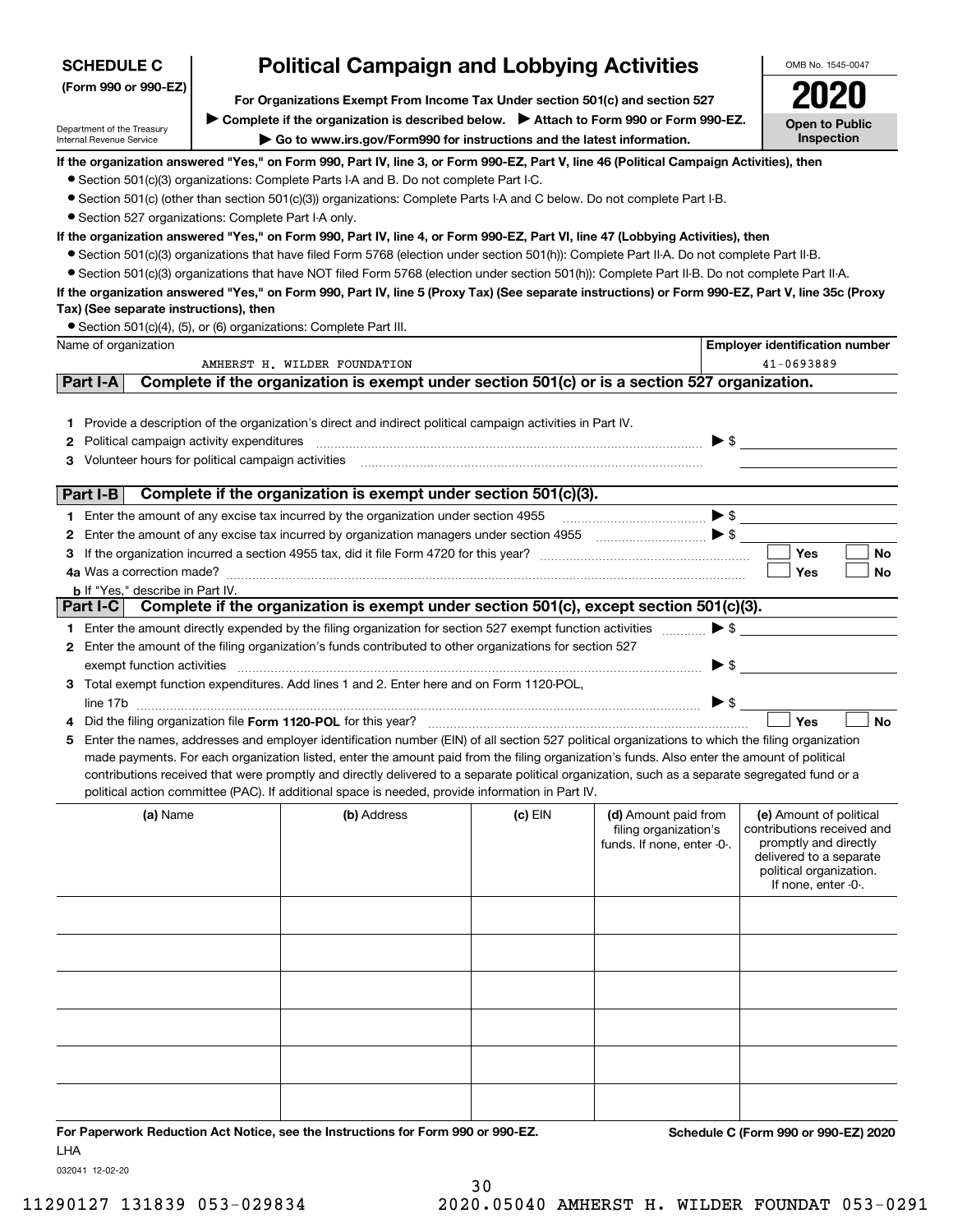|   | Schedule C (Form 990 or 990-EZ) 2020 AMHERST H. WILDER FOUNDATION                                       |                                                       |                                        |              |                                                                                  |                                                                                                                                   |                                        | 41-0693889                     | Page 2    |
|---|---------------------------------------------------------------------------------------------------------|-------------------------------------------------------|----------------------------------------|--------------|----------------------------------------------------------------------------------|-----------------------------------------------------------------------------------------------------------------------------------|----------------------------------------|--------------------------------|-----------|
|   | Part II-A<br>section 501(h)).                                                                           |                                                       |                                        |              |                                                                                  | Complete if the organization is exempt under section 501(c)(3) and filed Form 5768 (election under                                |                                        |                                |           |
|   | A Check $\blacktriangleright$                                                                           |                                                       |                                        |              |                                                                                  | if the filing organization belongs to an affiliated group (and list in Part IV each affiliated group member's name, address, EIN, |                                        |                                |           |
|   |                                                                                                         | expenses, and share of excess lobbying expenditures). |                                        |              |                                                                                  |                                                                                                                                   |                                        |                                |           |
|   | <b>B</b> Check $\blacktriangleright$                                                                    |                                                       |                                        |              | if the filing organization checked box A and "limited control" provisions apply. |                                                                                                                                   |                                        |                                |           |
|   |                                                                                                         |                                                       | <b>Limits on Lobbying Expenditures</b> |              | (The term "expenditures" means amounts paid or incurred.)                        |                                                                                                                                   | (a) Filing<br>organization's<br>totals | (b) Affiliated group<br>totals |           |
|   | 1a Total lobbying expenditures to influence public opinion (grassroots lobbying)                        |                                                       |                                        |              |                                                                                  |                                                                                                                                   |                                        |                                |           |
| b | Total lobbying expenditures to influence a legislative body (direct lobbying)                           |                                                       |                                        |              |                                                                                  |                                                                                                                                   |                                        |                                |           |
|   |                                                                                                         |                                                       |                                        |              |                                                                                  |                                                                                                                                   |                                        |                                |           |
|   | d Other exempt purpose expenditures                                                                     |                                                       |                                        |              |                                                                                  |                                                                                                                                   |                                        |                                |           |
|   |                                                                                                         |                                                       |                                        |              |                                                                                  |                                                                                                                                   |                                        |                                |           |
|   | f Lobbying nontaxable amount. Enter the amount from the following table in both columns.                |                                                       |                                        |              |                                                                                  |                                                                                                                                   |                                        |                                |           |
|   | If the amount on line 1e, column (a) or (b) is:                                                         |                                                       |                                        |              | The lobbying nontaxable amount is:                                               |                                                                                                                                   |                                        |                                |           |
|   | Not over \$500,000                                                                                      |                                                       |                                        |              | 20% of the amount on line 1e.                                                    |                                                                                                                                   |                                        |                                |           |
|   | Over \$500,000 but not over \$1,000,000                                                                 |                                                       |                                        |              | \$100,000 plus 15% of the excess over \$500,000.                                 |                                                                                                                                   |                                        |                                |           |
|   | Over \$1,000,000 but not over \$1,500,000                                                               |                                                       |                                        |              |                                                                                  | \$175,000 plus 10% of the excess over \$1,000,000.                                                                                |                                        |                                |           |
|   | Over \$1,500,000 but not over \$17,000,000                                                              |                                                       |                                        |              | \$225,000 plus 5% of the excess over \$1,500,000.                                |                                                                                                                                   |                                        |                                |           |
|   | Over \$17,000,000                                                                                       |                                                       |                                        | \$1,000,000. |                                                                                  |                                                                                                                                   |                                        |                                |           |
|   |                                                                                                         |                                                       |                                        |              |                                                                                  |                                                                                                                                   |                                        |                                |           |
|   | g Grassroots nontaxable amount (enter 25% of line 1f)                                                   |                                                       |                                        |              |                                                                                  |                                                                                                                                   |                                        |                                |           |
|   | h Subtract line 1g from line 1a. If zero or less, enter -0-                                             |                                                       |                                        |              |                                                                                  |                                                                                                                                   |                                        |                                |           |
|   | Subtract line 1f from line 1c. If zero or less, enter -0-                                               |                                                       |                                        |              |                                                                                  |                                                                                                                                   |                                        |                                |           |
|   | If there is an amount other than zero on either line 1h or line 1i, did the organization file Form 4720 |                                                       |                                        |              |                                                                                  |                                                                                                                                   |                                        |                                |           |
|   | reporting section 4911 tax for this year?                                                               |                                                       |                                        |              |                                                                                  |                                                                                                                                   |                                        | Yes                            | <b>No</b> |
|   |                                                                                                         |                                                       |                                        |              | 4-Year Averaging Period Under Section 501(h)                                     |                                                                                                                                   |                                        |                                |           |
|   |                                                                                                         |                                                       |                                        |              | See the separate instructions for lines 2a through 2f.)                          | (Some organizations that made a section 501(h) election do not have to complete all of the five columns below.                    |                                        |                                |           |
|   |                                                                                                         |                                                       |                                        |              | Lobbying Expenditures During 4-Year Averaging Period                             |                                                                                                                                   |                                        |                                |           |
|   | Calendar year<br>(or fiscal vear beginning in)                                                          |                                                       | (a) $2017$                             |              | (b) 2018                                                                         | $(c)$ 2019                                                                                                                        | $(d)$ 2020                             | (e) Total                      |           |

| Calendar year<br>(or fiscal year beginning in)                                       | (a) $2017$ | $(b)$ 2018 | $(c)$ 2019 | $(d)$ 2020 | (e) Total |
|--------------------------------------------------------------------------------------|------------|------------|------------|------------|-----------|
| 2a Lobbying nontaxable amount                                                        |            |            |            |            |           |
| <b>b</b> Lobbying ceiling amount<br>$(150\% \text{ of line } 2a, \text{ column}(e))$ |            |            |            |            |           |
| c Total lobbying expenditures                                                        |            |            |            |            |           |
| d Grassroots nontaxable amount                                                       |            |            |            |            |           |
| e Grassroots ceiling amount<br>$(150\% \text{ of line } 2d, \text{ column } (e))$    |            |            |            |            |           |
| Grassroots lobbying expenditures                                                     |            |            |            |            |           |

**Schedule C (Form 990 or 990-EZ) 2020**

032042 12-02-20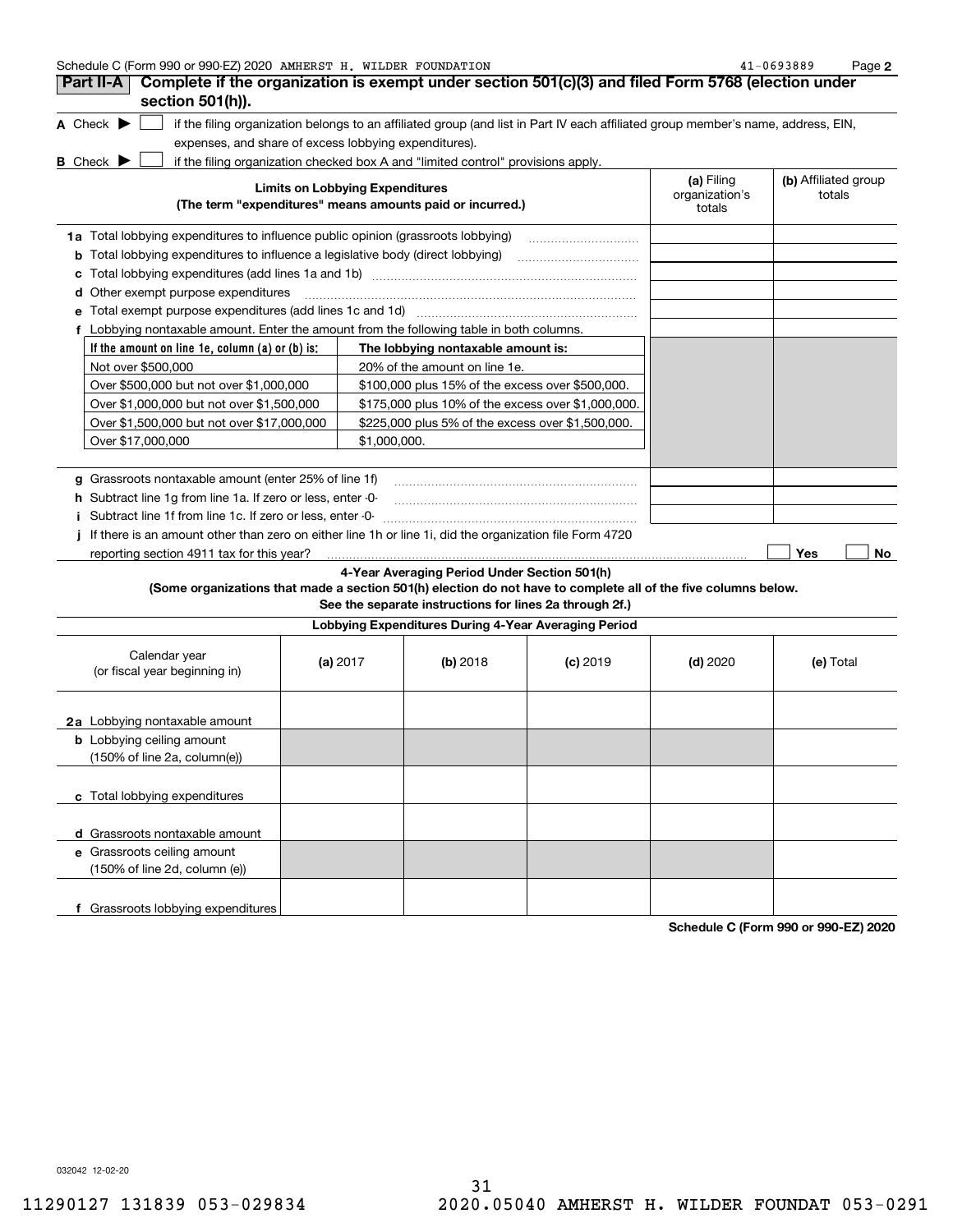#### **Part II-B** Complete if the organization is exempt under section 501(c)(3) and has NOT filed Form 5768 **(election under section 501(h)).**

|    | For each "Yes" response on lines 1a through 1i below, provide in Part IV a detailed description                                                                                                                                      |     | (a)          | (b)    |        |
|----|--------------------------------------------------------------------------------------------------------------------------------------------------------------------------------------------------------------------------------------|-----|--------------|--------|--------|
|    | of the lobbying activity.                                                                                                                                                                                                            | Yes | No           | Amount |        |
| 1. | During the year, did the filing organization attempt to influence foreign, national, state, or<br>local legislation, including any attempt to influence public opinion on a legislative matter<br>or referendum, through the use of: |     | х            |        |        |
|    | <b>b</b> Paid staff or management (include compensation in expenses reported on lines 1c through 1i)?                                                                                                                                | х   |              |        |        |
|    |                                                                                                                                                                                                                                      | х   |              |        |        |
|    |                                                                                                                                                                                                                                      |     | х            |        |        |
|    | <b>e</b> Publications, or published or broadcast statements?                                                                                                                                                                         |     | х            |        |        |
|    | f Grants to other organizations for lobbying purposes?                                                                                                                                                                               |     | х            |        |        |
|    | Direct contact with legislators, their staffs, government officials, or a legislative body?                                                                                                                                          | х   |              |        | 1,634. |
|    | h Rallies, demonstrations, seminars, conventions, speeches, lectures, or any similar means?                                                                                                                                          |     | х<br>X       |        |        |
|    | <i>i</i> Other activities?                                                                                                                                                                                                           |     |              |        | 1,634. |
|    | 2a Did the activities in line 1 cause the organization to be not described in section 501(c)(3)?                                                                                                                                     |     | х            |        |        |
|    |                                                                                                                                                                                                                                      |     |              |        |        |
|    | c If "Yes," enter the amount of any tax incurred by organization managers under section 4912                                                                                                                                         |     |              |        |        |
|    | d If the filing organization incurred a section 4912 tax, did it file Form 4720 for this year?                                                                                                                                       |     |              |        |        |
|    | Complete if the organization is exempt under section 501(c)(4), section 501(c)(5), or section<br><b>Part III-A</b>                                                                                                                   |     |              |        |        |
|    | $501(c)(6)$ .                                                                                                                                                                                                                        |     |              |        |        |
|    |                                                                                                                                                                                                                                      |     |              | Yes    | No     |
| 1  |                                                                                                                                                                                                                                      |     | 1            |        |        |
| 2  |                                                                                                                                                                                                                                      |     | $\mathbf{2}$ |        |        |
| з  | Did the organization agree to carry over lobbying and political campaign activity expenditures from the prior year?<br>Complete if the organization is exempt under section 501(c)(4), section 501(c)(5), or section<br>Part III-B   |     | 3            |        |        |
|    | 501(c)(6) and if either (a) BOTH Part III-A, lines 1 and 2, are answered "No" OR (b) Part III-A, line 3, is<br>answered "Yes."                                                                                                       |     |              |        |        |
|    |                                                                                                                                                                                                                                      |     |              |        |        |
| 1. |                                                                                                                                                                                                                                      |     | 1            |        |        |
| 2  | Section 162(e) nondeductible lobbying and political expenditures (do not include amounts of political<br>expenses for which the section 527(f) tax was paid).                                                                        |     |              |        |        |
|    |                                                                                                                                                                                                                                      |     | 2a           |        |        |
|    |                                                                                                                                                                                                                                      |     | 2b           |        |        |
| c  |                                                                                                                                                                                                                                      |     | 2c           |        |        |
| з  | Aggregate amount reported in section 6033(e)(1)(A) notices of nondeductible section 162(e) dues                                                                                                                                      |     | 3            |        |        |
| 4  | If notices were sent and the amount on line 2c exceeds the amount on line 3, what portion of the excess                                                                                                                              |     |              |        |        |
|    | does the organization agree to carryover to the reasonable estimate of nondeductible lobbying and political                                                                                                                          |     |              |        |        |
|    | expenditure next year?                                                                                                                                                                                                               |     | 4            |        |        |
| 5  | Taxable amount of lobbying and political expenditures (See instructions)<br> Part IV <br><b>Supplemental Information</b>                                                                                                             |     | 5            |        |        |
|    | Provide the descriptions required for Part I-A, line 1; Part I-B, line 4; Part I-C, line 5; Part II-A (affiliated group list); Part II-A, lines 1 and 2 (See                                                                         |     |              |        |        |
|    | instructions); and Part II-B, line 1. Also, complete this part for any additional information.                                                                                                                                       |     |              |        |        |
|    | PART II-B, LINE 1, LOBBYING ACTIVITIES:                                                                                                                                                                                              |     |              |        |        |
|    | THE WILDER FOUNDATION WORKED TO ADVANCE A SET OF LEGISLATIVE PRIORITY                                                                                                                                                                |     |              |        |        |
|    |                                                                                                                                                                                                                                      |     |              |        |        |
|    | ISSUES IN 2021 AT BOTH THE STATE AND FEDERAL LEVELS. PRIORITY ISSUES                                                                                                                                                                 |     |              |        |        |
|    | INCLUDED HEALTH CARE, HOUSING, EDUCATION, AND OTHER HUMAN                                                                                                                                                                            |     |              |        |        |
|    | SERVICE-RELATED ISSUES. ACTIVITIES INCLUDED EDUCATING AND LOBBYING                                                                                                                                                                   |     |              |        |        |
|    | ELECTED OFFICIALS AND THEIR STAFF IN BOTH THE EXECUTIVE AND LEGISLATIVE                                                                                                                                                              |     |              |        |        |

032043 12-02-20

**Schedule C (Form 990 or 990-EZ) 2020**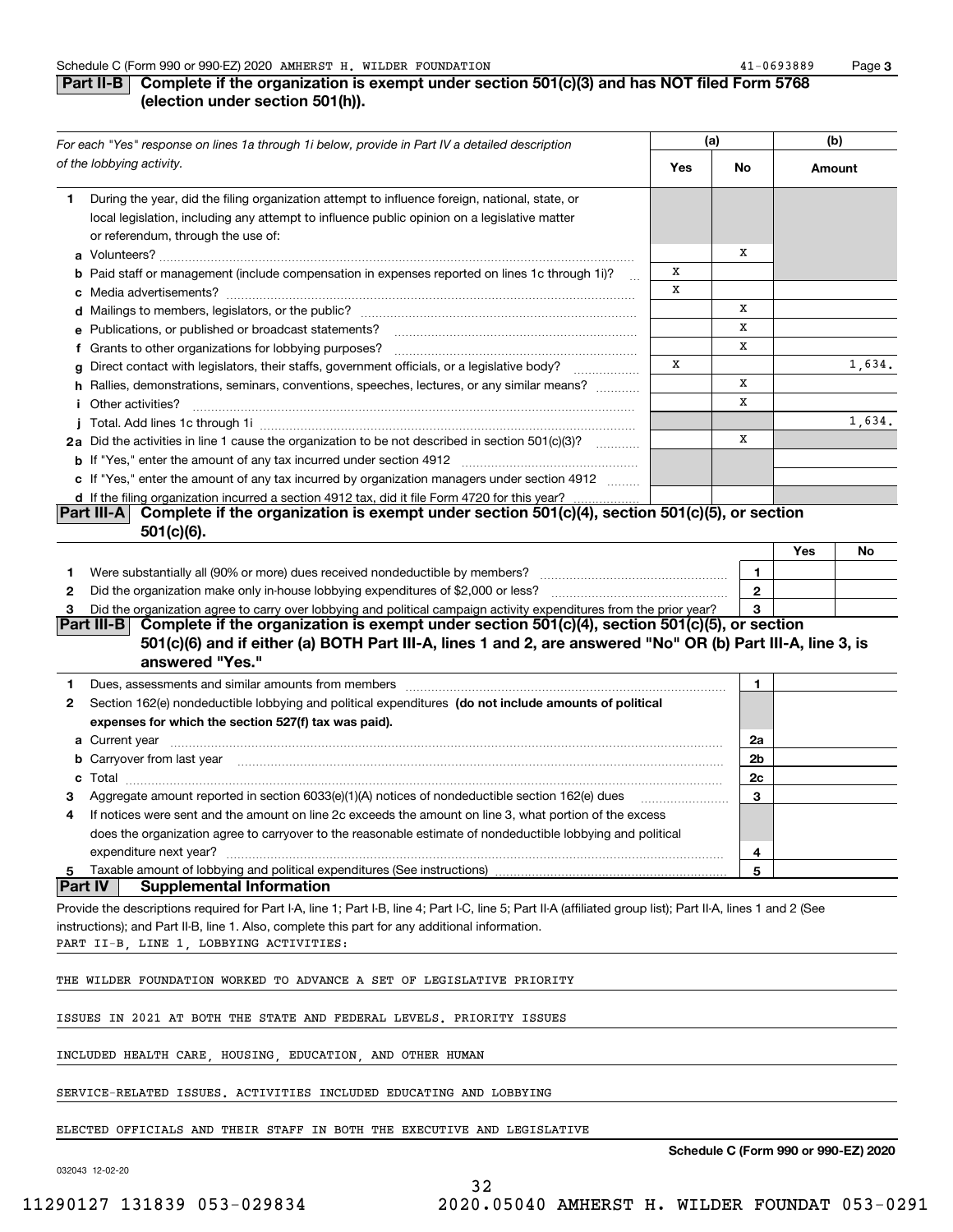*(continued)* **Part IV Supplemental Information** 

# BRANCHES VIA IN-PERSON MEETINGS, COMMITTEE TESTIMONY, PUBLIC SPEAKING,

PHONE CALLS, AND EMAILS STATING A POSITION ON SPECIFIC PROPOSED

LEGISLATION.

**Schedule C (Form 990 or 990-EZ) 2020**

032044 12-02-20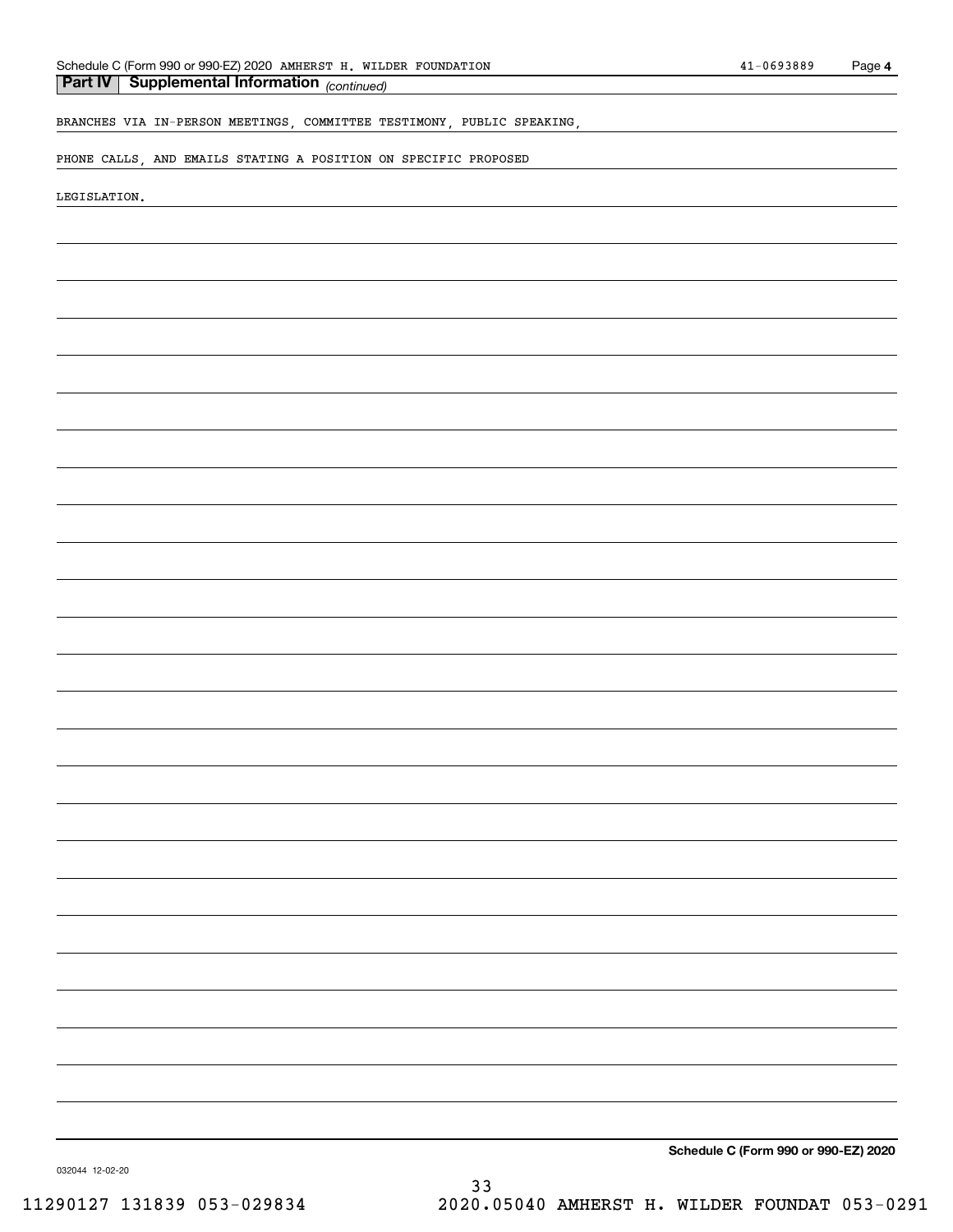| (Form 990) | <b>SCHEDULE D</b><br>Department of the Treasury      |                                                                                                                                                       | <b>Supplemental Financial Statements</b><br>Complete if the organization answered "Yes" on Form 990,<br>Part IV, line 6, 7, 8, 9, 10, 11a, 11b, 11c, 11d, 11e, 11f, 12a, or 12b.<br>Attach to Form 990.<br>► Go to www.irs.gov/Form990 for instructions and the latest information. |                                                    |                          | OMB No. 1545-0047<br><b>Open to Public</b><br><b>Inspection</b> |    |
|------------|------------------------------------------------------|-------------------------------------------------------------------------------------------------------------------------------------------------------|-------------------------------------------------------------------------------------------------------------------------------------------------------------------------------------------------------------------------------------------------------------------------------------|----------------------------------------------------|--------------------------|-----------------------------------------------------------------|----|
|            | Internal Revenue Service<br>Name of the organization |                                                                                                                                                       |                                                                                                                                                                                                                                                                                     |                                                    |                          | <b>Employer identification number</b>                           |    |
|            |                                                      | AMHERST H. WILDER FOUNDATION                                                                                                                          |                                                                                                                                                                                                                                                                                     |                                                    |                          | 41-0693889                                                      |    |
| Part I     |                                                      | Organizations Maintaining Donor Advised Funds or Other Similar Funds or Accounts. Complete if the                                                     |                                                                                                                                                                                                                                                                                     |                                                    |                          |                                                                 |    |
|            |                                                      | organization answered "Yes" on Form 990, Part IV, line 6.                                                                                             |                                                                                                                                                                                                                                                                                     |                                                    |                          |                                                                 |    |
|            |                                                      |                                                                                                                                                       | (a) Donor advised funds                                                                                                                                                                                                                                                             |                                                    |                          | (b) Funds and other accounts                                    |    |
| 1          |                                                      |                                                                                                                                                       |                                                                                                                                                                                                                                                                                     |                                                    |                          |                                                                 |    |
| 2          |                                                      | Aggregate value of contributions to (during year)                                                                                                     |                                                                                                                                                                                                                                                                                     |                                                    |                          |                                                                 |    |
| З          |                                                      |                                                                                                                                                       |                                                                                                                                                                                                                                                                                     |                                                    |                          |                                                                 |    |
| 4          | Aggregate value at end of year                       |                                                                                                                                                       |                                                                                                                                                                                                                                                                                     |                                                    |                          |                                                                 |    |
| 5          |                                                      | Did the organization inform all donors and donor advisors in writing that the assets held in donor advised funds                                      |                                                                                                                                                                                                                                                                                     |                                                    |                          |                                                                 |    |
|            |                                                      |                                                                                                                                                       |                                                                                                                                                                                                                                                                                     |                                                    |                          | Yes                                                             | No |
| 6          |                                                      | Did the organization inform all grantees, donors, and donor advisors in writing that grant funds can be used only                                     |                                                                                                                                                                                                                                                                                     |                                                    |                          |                                                                 |    |
|            |                                                      | for charitable purposes and not for the benefit of the donor or donor advisor, or for any other purpose conferring                                    |                                                                                                                                                                                                                                                                                     |                                                    |                          |                                                                 |    |
|            | impermissible private benefit?                       |                                                                                                                                                       |                                                                                                                                                                                                                                                                                     |                                                    |                          | Yes                                                             | No |
| Part II    |                                                      | Conservation Easements. Complete if the organization answered "Yes" on Form 990, Part IV, line 7.                                                     |                                                                                                                                                                                                                                                                                     |                                                    |                          |                                                                 |    |
| 1          |                                                      | Purpose(s) of conservation easements held by the organization (check all that apply).                                                                 |                                                                                                                                                                                                                                                                                     |                                                    |                          |                                                                 |    |
|            |                                                      | Preservation of land for public use (for example, recreation or education)                                                                            |                                                                                                                                                                                                                                                                                     | Preservation of a historically important land area |                          |                                                                 |    |
|            |                                                      | Protection of natural habitat                                                                                                                         |                                                                                                                                                                                                                                                                                     | Preservation of a certified historic structure     |                          |                                                                 |    |
|            |                                                      | Preservation of open space                                                                                                                            |                                                                                                                                                                                                                                                                                     |                                                    |                          |                                                                 |    |
| 2          |                                                      | Complete lines 2a through 2d if the organization held a qualified conservation contribution in the form of a conservation easement on the last        |                                                                                                                                                                                                                                                                                     |                                                    |                          |                                                                 |    |
|            | day of the tax year.                                 |                                                                                                                                                       |                                                                                                                                                                                                                                                                                     |                                                    |                          | Held at the End of the Tax Year                                 |    |
| а          |                                                      |                                                                                                                                                       |                                                                                                                                                                                                                                                                                     |                                                    | 2a                       |                                                                 |    |
|            |                                                      | Total acreage restricted by conservation easements                                                                                                    |                                                                                                                                                                                                                                                                                     |                                                    | 2 <sub>b</sub>           |                                                                 |    |
|            |                                                      |                                                                                                                                                       |                                                                                                                                                                                                                                                                                     |                                                    | 2c                       |                                                                 |    |
| d          |                                                      | Number of conservation easements included in (c) acquired after 7/25/06, and not on a historic structure                                              |                                                                                                                                                                                                                                                                                     |                                                    |                          |                                                                 |    |
|            |                                                      |                                                                                                                                                       |                                                                                                                                                                                                                                                                                     |                                                    | 2d                       |                                                                 |    |
| З.         |                                                      | Number of conservation easements modified, transferred, released, extinguished, or terminated by the organization during the tax                      |                                                                                                                                                                                                                                                                                     |                                                    |                          |                                                                 |    |
|            | $\vee$ ear $\blacktriangleright$                     |                                                                                                                                                       |                                                                                                                                                                                                                                                                                     |                                                    |                          |                                                                 |    |
| 4          |                                                      | Number of states where property subject to conservation easement is located >                                                                         |                                                                                                                                                                                                                                                                                     |                                                    |                          |                                                                 |    |
| 5          |                                                      | Does the organization have a written policy regarding the periodic monitoring, inspection, handling of                                                |                                                                                                                                                                                                                                                                                     |                                                    |                          |                                                                 |    |
|            |                                                      | violations, and enforcement of the conservation easements it holds?                                                                                   |                                                                                                                                                                                                                                                                                     |                                                    |                          | Yes                                                             | No |
| 6          |                                                      | Staff and volunteer hours devoted to monitoring, inspecting, handling of violations, and enforcing conservation easements during the year             |                                                                                                                                                                                                                                                                                     |                                                    |                          |                                                                 |    |
|            |                                                      |                                                                                                                                                       |                                                                                                                                                                                                                                                                                     |                                                    |                          |                                                                 |    |
| 7          |                                                      | Amount of expenses incurred in monitoring, inspecting, handling of violations, and enforcing conservation easements during the year                   |                                                                                                                                                                                                                                                                                     |                                                    |                          |                                                                 |    |
|            | $\blacktriangleright$ \$                             |                                                                                                                                                       |                                                                                                                                                                                                                                                                                     |                                                    |                          |                                                                 |    |
| 8          |                                                      | Does each conservation easement reported on line 2(d) above satisfy the requirements of section 170(h)(4)(B)(i)                                       |                                                                                                                                                                                                                                                                                     |                                                    |                          |                                                                 |    |
|            |                                                      |                                                                                                                                                       |                                                                                                                                                                                                                                                                                     |                                                    |                          | Yes                                                             | No |
| 9          |                                                      | In Part XIII, describe how the organization reports conservation easements in its revenue and expense statement and                                   |                                                                                                                                                                                                                                                                                     |                                                    |                          |                                                                 |    |
|            |                                                      | balance sheet, and include, if applicable, the text of the footnote to the organization's financial statements that describes the                     |                                                                                                                                                                                                                                                                                     |                                                    |                          |                                                                 |    |
| Part III   |                                                      | organization's accounting for conservation easements.<br>Organizations Maintaining Collections of Art, Historical Treasures, or Other Similar Assets. |                                                                                                                                                                                                                                                                                     |                                                    |                          |                                                                 |    |
|            |                                                      |                                                                                                                                                       |                                                                                                                                                                                                                                                                                     |                                                    |                          |                                                                 |    |
|            |                                                      | Complete if the organization answered "Yes" on Form 990, Part IV, line 8.                                                                             |                                                                                                                                                                                                                                                                                     |                                                    |                          |                                                                 |    |
|            |                                                      | 1a If the organization elected, as permitted under FASB ASC 958, not to report in its revenue statement and balance sheet works                       |                                                                                                                                                                                                                                                                                     |                                                    |                          |                                                                 |    |
|            |                                                      | of art, historical treasures, or other similar assets held for public exhibition, education, or research in furtherance of public                     |                                                                                                                                                                                                                                                                                     |                                                    |                          |                                                                 |    |
|            |                                                      | service, provide in Part XIII the text of the footnote to its financial statements that describes these items.                                        |                                                                                                                                                                                                                                                                                     |                                                    |                          |                                                                 |    |
| b          |                                                      | If the organization elected, as permitted under FASB ASC 958, to report in its revenue statement and balance sheet works of                           |                                                                                                                                                                                                                                                                                     |                                                    |                          |                                                                 |    |
|            |                                                      | art, historical treasures, or other similar assets held for public exhibition, education, or research in furtherance of public service,               |                                                                                                                                                                                                                                                                                     |                                                    |                          |                                                                 |    |
|            |                                                      | provide the following amounts relating to these items:                                                                                                |                                                                                                                                                                                                                                                                                     |                                                    |                          |                                                                 |    |
|            | (i)                                                  | Revenue included on Form 990, Part VIII, line 1 [2000] [2000] [2000] [2000] [3000] [3000] [3000] [3000] [3000                                         |                                                                                                                                                                                                                                                                                     |                                                    | $\blacktriangleright$ \$ |                                                                 |    |
|            |                                                      | (ii) Assets included in Form 990, Part X                                                                                                              |                                                                                                                                                                                                                                                                                     |                                                    |                          |                                                                 |    |
| 2          |                                                      | If the organization received or held works of art, historical treasures, or other similar assets for financial gain, provide                          |                                                                                                                                                                                                                                                                                     |                                                    |                          |                                                                 |    |
|            |                                                      | the following amounts required to be reported under FASB ASC 958 relating to these items:                                                             |                                                                                                                                                                                                                                                                                     |                                                    |                          |                                                                 |    |
| а          |                                                      |                                                                                                                                                       |                                                                                                                                                                                                                                                                                     |                                                    | - \$<br>▶ \$             |                                                                 |    |
|            |                                                      |                                                                                                                                                       |                                                                                                                                                                                                                                                                                     |                                                    |                          |                                                                 |    |

|  | <b>b</b> Assets included in Form 990, Part X                            |
|--|-------------------------------------------------------------------------|
|  | LHA For Paperwork Reduction Act Notice, see the Instructions for Form 9 |
|  | 032051 12-01-20                                                         |

34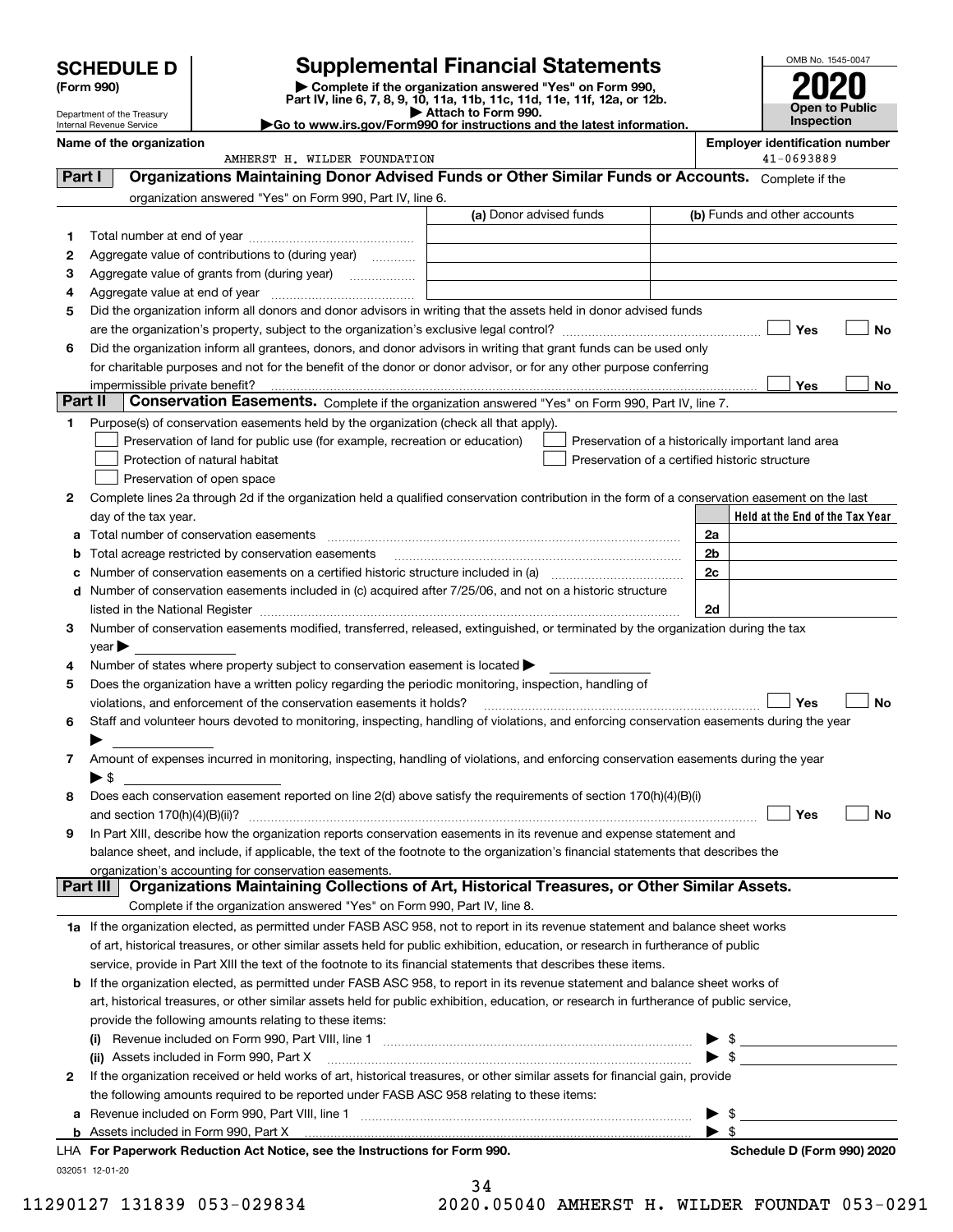|               | Schedule D (Form 990) 2020                                                                                                                                                                                                     | AMHERST H. WILDER FOUNDATION |                |                          |                                                                     | 41-0693889                 |               | Page 2 |
|---------------|--------------------------------------------------------------------------------------------------------------------------------------------------------------------------------------------------------------------------------|------------------------------|----------------|--------------------------|---------------------------------------------------------------------|----------------------------|---------------|--------|
|               | Part III<br>Organizations Maintaining Collections of Art, Historical Treasures, or Other Similar Assets (continued)                                                                                                            |                              |                |                          |                                                                     |                            |               |        |
| 3             | Using the organization's acquisition, accession, and other records, check any of the following that make significant use of its                                                                                                |                              |                |                          |                                                                     |                            |               |        |
|               | collection items (check all that apply):                                                                                                                                                                                       |                              |                |                          |                                                                     |                            |               |        |
| a             | Public exhibition                                                                                                                                                                                                              | d                            |                | Loan or exchange program |                                                                     |                            |               |        |
| b             | Scholarly research                                                                                                                                                                                                             | e                            | Other          |                          |                                                                     |                            |               |        |
| с             | Preservation for future generations                                                                                                                                                                                            |                              |                |                          |                                                                     |                            |               |        |
| 4             | Provide a description of the organization's collections and explain how they further the organization's exempt purpose in Part XIII.                                                                                           |                              |                |                          |                                                                     |                            |               |        |
| 5             | During the year, did the organization solicit or receive donations of art, historical treasures, or other similar assets                                                                                                       |                              |                |                          |                                                                     |                            |               |        |
|               |                                                                                                                                                                                                                                |                              |                |                          |                                                                     | Yes                        |               | No     |
|               | Part IV<br>Escrow and Custodial Arrangements. Complete if the organization answered "Yes" on Form 990, Part IV, line 9, or                                                                                                     |                              |                |                          |                                                                     |                            |               |        |
|               | reported an amount on Form 990, Part X, line 21.                                                                                                                                                                               |                              |                |                          |                                                                     |                            |               |        |
|               | 1a Is the organization an agent, trustee, custodian or other intermediary for contributions or other assets not included                                                                                                       |                              |                |                          |                                                                     |                            |               |        |
|               | on Form 990, Part X? [11] matter and the contract of the contract of the contract of the contract of the contract of the contract of the contract of the contract of the contract of the contract of the contract of the contr |                              |                |                          |                                                                     | Yes                        |               | No     |
|               | b If "Yes," explain the arrangement in Part XIII and complete the following table:                                                                                                                                             |                              |                |                          |                                                                     |                            |               |        |
|               |                                                                                                                                                                                                                                |                              |                |                          |                                                                     |                            |               |        |
|               |                                                                                                                                                                                                                                |                              |                |                          |                                                                     | Amount                     |               |        |
|               | c Beginning balance measurements and the contract of the contract of the contract of the contract of the contract of the contract of the contract of the contract of the contract of the contract of the contract of the contr |                              |                |                          | 1c                                                                  |                            |               |        |
|               | d Additions during the year measurements are all an according to the year measurement of the year measurement                                                                                                                  |                              |                |                          | 1d                                                                  |                            |               |        |
|               | e Distributions during the year manufactured and continuum and contained and the year manufactured and contained and the year manufactured and contained and contained and contained and contained and contained and contained |                              |                |                          | 1e                                                                  |                            |               |        |
|               |                                                                                                                                                                                                                                |                              |                |                          | 1f                                                                  |                            |               |        |
|               | 2a Did the organization include an amount on Form 990, Part X, line 21, for escrow or custodial account liability?                                                                                                             |                              |                |                          |                                                                     | Yes                        |               | No     |
| <b>Part V</b> | b If "Yes," explain the arrangement in Part XIII. Check here if the explanation has been provided on Part XIII<br>Endowment Funds. Complete if the organization answered "Yes" on Form 990, Part IV, line 10.                  |                              |                |                          |                                                                     |                            |               |        |
|               |                                                                                                                                                                                                                                |                              |                |                          |                                                                     |                            |               |        |
|               |                                                                                                                                                                                                                                | (a) Current year             | (b) Prior year |                          | (c) Two years back $ $ (d) Three years back $ $ (e) Four years back |                            |               |        |
|               | <b>1a</b> Beginning of year balance <i>manumumum</i>                                                                                                                                                                           | 88, 524, 126.                | 97,603,906.    | 105,828,503.             | 112, 524, 621.                                                      |                            | 115,083,729.  |        |
| b             |                                                                                                                                                                                                                                | 434,977.                     | 607,679.       | 71,050.                  | 173,671.                                                            |                            | 105,802.      |        |
| c             | Net investment earnings, gains, and losses                                                                                                                                                                                     | 31, 262, 228.                | 1,854,793.     | 5,129,698.               | 8,839,822.                                                          |                            | 15,330,044.   |        |
|               | d Grants or scholarships                                                                                                                                                                                                       |                              |                |                          |                                                                     |                            |               |        |
|               | e Other expenditures for facilities                                                                                                                                                                                            |                              |                |                          |                                                                     |                            |               |        |
|               | and programs                                                                                                                                                                                                                   | 8,101,008.                   | 11,090,000.    | 12,899,109.              | 15,046,086.                                                         |                            | 16, 359, 741. |        |
|               |                                                                                                                                                                                                                                | 494,886.                     | 452,252.       | 526, 236.                | 663,525.                                                            |                            | 1,635,213.    |        |
| g             | End of year balance                                                                                                                                                                                                            | 111, 625, 437.               | 88, 524, 126.  | 97,603,906.              | 105,828,503.                                                        |                            | 112,524,621.  |        |
| 2             | Provide the estimated percentage of the current year end balance (line 1g, column (a)) held as:                                                                                                                                |                              |                |                          |                                                                     |                            |               |        |
| a             | Board designated or quasi-endowment                                                                                                                                                                                            | 1,7850                       | %              |                          |                                                                     |                            |               |        |
|               | 9.5410<br><b>b</b> Permanent endowment $\blacktriangleright$                                                                                                                                                                   | %                            |                |                          |                                                                     |                            |               |        |
|               | 88,6740 %<br>$\mathbf c$ Term endowment $\blacktriangleright$                                                                                                                                                                  |                              |                |                          |                                                                     |                            |               |        |
|               | The percentages on lines 2a, 2b, and 2c should equal 100%.                                                                                                                                                                     |                              |                |                          |                                                                     |                            |               |        |
|               | 3a Are there endowment funds not in the possession of the organization that are held and administered for the organization                                                                                                     |                              |                |                          |                                                                     |                            |               |        |
|               | by:                                                                                                                                                                                                                            |                              |                |                          |                                                                     |                            | Yes           | No     |
|               | (i)                                                                                                                                                                                                                            |                              |                |                          |                                                                     | 3a(i)                      |               | х      |
|               |                                                                                                                                                                                                                                |                              |                |                          |                                                                     | 3a(ii)                     |               | x      |
|               |                                                                                                                                                                                                                                |                              |                |                          |                                                                     | 3b                         |               |        |
| 4             | Describe in Part XIII the intended uses of the organization's endowment funds.                                                                                                                                                 |                              |                |                          |                                                                     |                            |               |        |
|               | <b>Part VI</b><br>Land, Buildings, and Equipment.                                                                                                                                                                              |                              |                |                          |                                                                     |                            |               |        |
|               | Complete if the organization answered "Yes" on Form 990, Part IV, line 11a. See Form 990, Part X, line 10.                                                                                                                     |                              |                |                          |                                                                     |                            |               |        |
|               | Description of property                                                                                                                                                                                                        | (a) Cost or other            |                | (b) Cost or other        | (c) Accumulated                                                     | (d) Book value             |               |        |
|               |                                                                                                                                                                                                                                | basis (investment)           |                | basis (other)            | depreciation                                                        |                            |               |        |
|               |                                                                                                                                                                                                                                |                              |                | 3, 395, 116.             |                                                                     |                            | 3, 395, 116.  |        |
|               |                                                                                                                                                                                                                                |                              |                | 37,053,798.              | 14,752,776.                                                         |                            | 22,301,022.   |        |
|               |                                                                                                                                                                                                                                |                              |                |                          |                                                                     |                            |               |        |
|               |                                                                                                                                                                                                                                |                              |                | 7,906,509.               | 6, 351, 432.                                                        |                            | 1,555,077.    |        |
|               |                                                                                                                                                                                                                                |                              |                | 3,282.                   |                                                                     |                            |               | 3,282. |
|               |                                                                                                                                                                                                                                |                              |                |                          |                                                                     |                            |               |        |
|               |                                                                                                                                                                                                                                |                              |                |                          |                                                                     |                            | 27, 254, 497. |        |
|               |                                                                                                                                                                                                                                |                              |                |                          |                                                                     | Schedule D (Form 990) 2020 |               |        |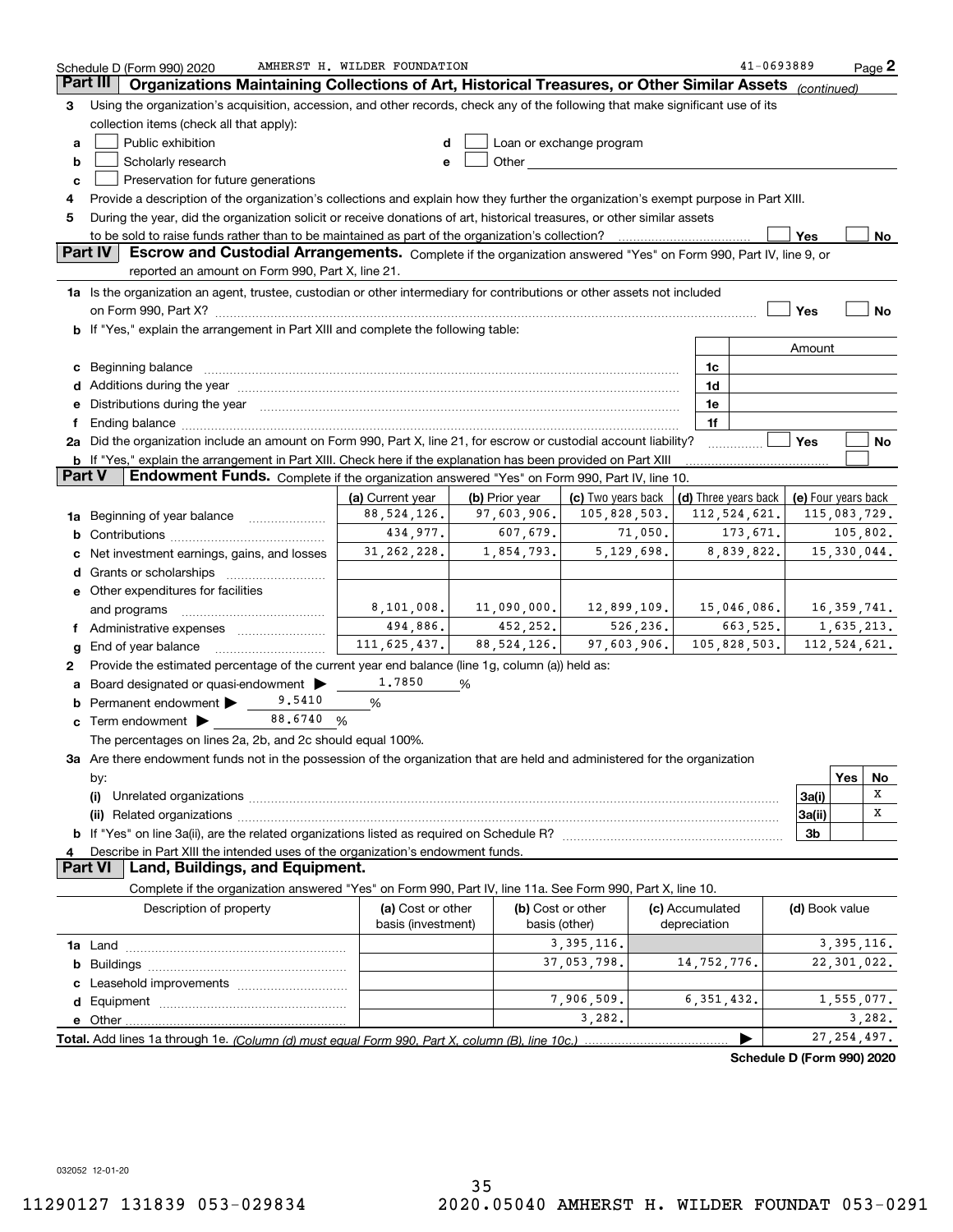#### **3Part VII Investments - Other Securities.**

Complete if the organization answered "Yes" on Form 990, Part IV, line 11b. See Form 990, Part X, line 12.

| (a) Description of security or category (including name of security)       | (b) Book value | (c) Method of valuation: Cost or end-of-year market value |
|----------------------------------------------------------------------------|----------------|-----------------------------------------------------------|
| (1) Financial derivatives                                                  |                |                                                           |
| (2) Closely held equity interests                                          |                |                                                           |
| $(3)$ Other                                                                |                |                                                           |
| REAL ESTATE LIMITED PARTNERSHIPS<br>(A)                                    | 2,523,394.     | END-OF-YEAR MARKET VALUE                                  |
| WILDER REAL ESTATE INVESTMENTS<br>(B)                                      | 1, 184, 572.   | COST                                                      |
| PRIVATE EQUITY LIMITED PARTNERSHIPS<br>(C)                                 | 13, 138, 941.  | END-OF-YEAR MARKET VALUE                                  |
| HEDGE FUNDS<br>(D)                                                         | 25, 148, 120.  | END-OF-YEAR MARKET VALUE                                  |
| SPECIAL OPPORTUNITIES<br>(E)                                               | 5,696,631.     | END-OF-YEAR MARKET VALUE                                  |
| (F)                                                                        |                |                                                           |
| (G)                                                                        |                |                                                           |
| (H)                                                                        |                |                                                           |
| <b>Total.</b> (Col. (b) must equal Form 990, Part X, col. (B) line $12$ .) | 47,691,658.    |                                                           |

#### **Part VIII Investments - Program Related.**

Complete if the organization answered "Yes" on Form 990, Part IV, line 11c. See Form 990, Part X, line 13.

| (a) Description of investment                                                          | (b) Book value | (c) Method of valuation: Cost or end-of-year market value |
|----------------------------------------------------------------------------------------|----------------|-----------------------------------------------------------|
| (1)                                                                                    |                |                                                           |
| (2)                                                                                    |                |                                                           |
| (3)                                                                                    |                |                                                           |
| (4)                                                                                    |                |                                                           |
| (5)                                                                                    |                |                                                           |
| (6)                                                                                    |                |                                                           |
| (7)                                                                                    |                |                                                           |
| (8)                                                                                    |                |                                                           |
| (9)                                                                                    |                |                                                           |
| Total. (Col. (b) must equal Form 990, Part X, col. (B) line 13.) $\blacktriangleright$ |                |                                                           |

#### **Part IX Other Assets.**

Complete if the organization answered "Yes" on Form 990, Part IV, line 11d. See Form 990, Part X, line 15.

| (a) Description | (b) Book value |
|-----------------|----------------|
| (1)             |                |
| (2)             |                |
| (3)             |                |
| (4)             |                |
| (5)             |                |
| (6)             |                |
|                 |                |
| (8)             |                |
| (9)             |                |
|                 |                |

**Part X Other Liabilities.**

Complete if the organization answered "Yes" on Form 990, Part IV, line 11e or 11f. See Form 990, Part X, line 25.

| 1.  | (a) Description of liability | (b) Book value |
|-----|------------------------------|----------------|
| (1) | Federal income taxes         |                |
| (2) | CHARITABLE ANNUITY PAYABLE   | 17,909.        |
| (3) | ASSET RETIREMENT OBLIGATION  | 65,531.        |
| (4) | ACCRUED PENSION COST         | 14,672,490.    |
| (5) | INTEREST RATE SWAP           | 12,555.        |
| (6) | LEASE                        | 96,425.        |
| (7) |                              |                |
| (8) |                              |                |
| (9) |                              |                |
|     |                              | 14,864,910.    |

*(Column (b) must equal Form 990, Part X, col. (B) line 25.)* 

**2.**Liability for uncertain tax positions. In Part XIII, provide the text of the footnote to the organization's financial statements that reports the organization's liability for uncertain tax positions under FASB ASC 740. Check here if the text of the footnote has been provided in Part XIII  $\boxed{\mathbf{X}}$ 

**Schedule D (Form 990) 2020**

032053 12-01-20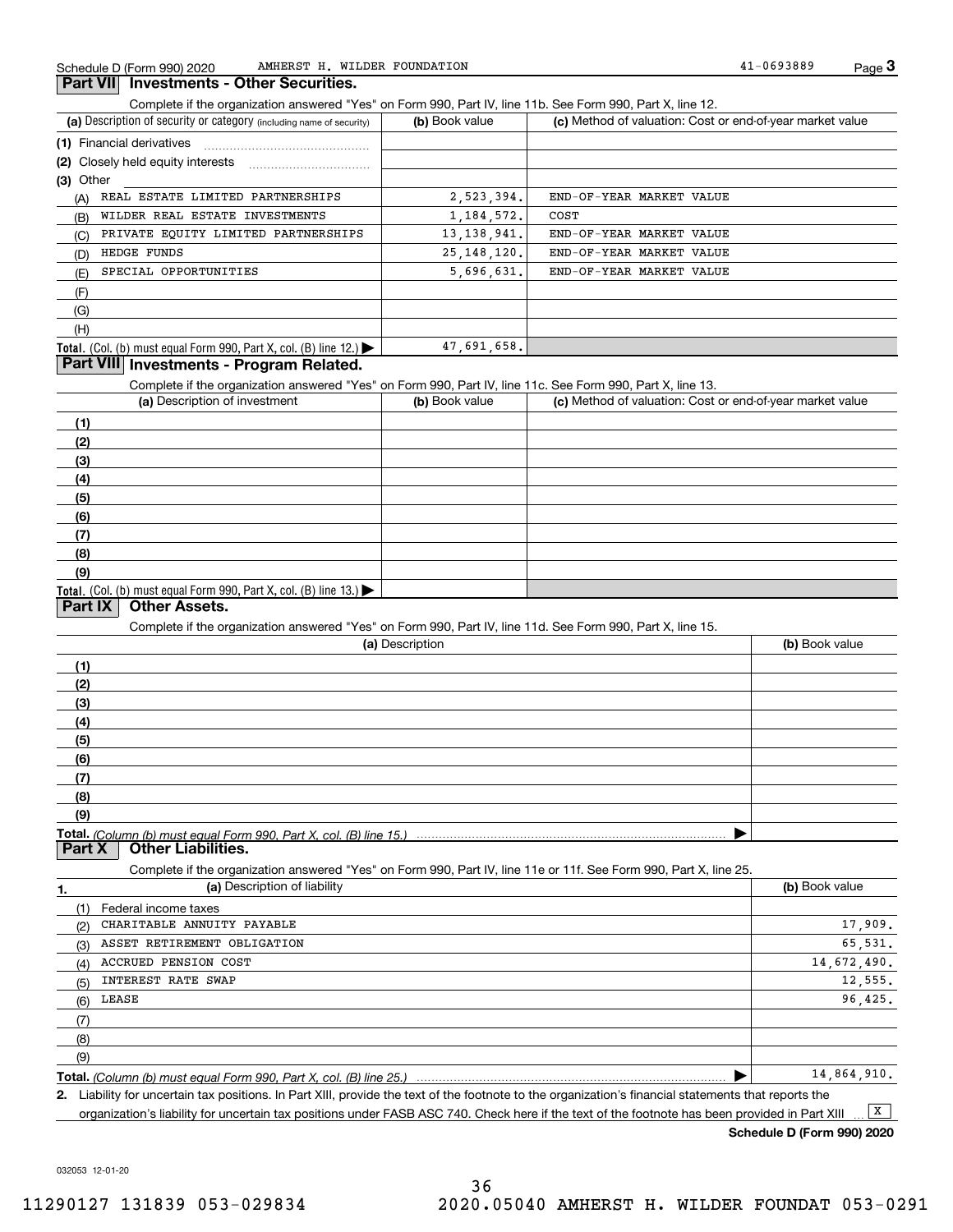|    | AMHERST H. WILDER FOUNDATION<br>Schedule D (Form 990) 2020                                                                                                                                                                          |                |               | 41-0693889  | Page 4        |
|----|-------------------------------------------------------------------------------------------------------------------------------------------------------------------------------------------------------------------------------------|----------------|---------------|-------------|---------------|
|    | Reconciliation of Revenue per Audited Financial Statements With Revenue per Return.<br><b>Part XI</b>                                                                                                                               |                |               |             |               |
|    | Complete if the organization answered "Yes" on Form 990, Part IV, line 12a.                                                                                                                                                         |                |               |             |               |
| 1  | Total revenue, gains, and other support per audited financial statements                                                                                                                                                            |                |               | $\mathbf 1$ | 76, 256, 258. |
| 2  | Amounts included on line 1 but not on Form 990, Part VIII, line 12:                                                                                                                                                                 |                |               |             |               |
| a  | Net unrealized gains (losses) on investments [11] matter contracts and the unrealized gains (losses) on investments                                                                                                                 | 2a             | 26, 145, 470. |             |               |
| b  |                                                                                                                                                                                                                                     | 2 <sub>b</sub> | 2,045.        |             |               |
| c  |                                                                                                                                                                                                                                     | 2c             |               |             |               |
| d  | Other (Describe in Part XIII.) <b>Construction Contract Construction</b> Chern Construction Chern Chern Chern Chern Chern Chern Chern Chern Chern Chern Chern Chern Chern Chern Chern Chern Chern Chern Chern Chern Chern Chern Che | 2d             | 296,554.      |             |               |
| е  | Add lines 2a through 2d                                                                                                                                                                                                             |                |               | 2е          | 26,444,069.   |
| 3  |                                                                                                                                                                                                                                     |                |               | 3           | 49,812,189.   |
| 4  | Amounts included on Form 990, Part VIII, line 12, but not on line 1:                                                                                                                                                                |                |               |             |               |
| a  |                                                                                                                                                                                                                                     | 4a             | 494,886.      |             |               |
| b  | Other (Describe in Part XIII.) <b>Construction Contract Construction</b> Chern Construction Chern Chern Chern Chern Chern Chern Chern Chern Chern Chern Chern Chern Chern Chern Chern Chern Chern Chern Chern Chern Chern Chern Che | 4b             |               |             |               |
| C. | Add lines 4a and 4b                                                                                                                                                                                                                 |                |               | 4с          | 494,886.      |
| 5. |                                                                                                                                                                                                                                     |                |               | 5           | 50,307,075.   |
|    | Part XII Reconciliation of Expenses per Audited Financial Statements With Expenses per Return.                                                                                                                                      |                |               |             |               |
|    | Complete if the organization answered "Yes" on Form 990, Part IV, line 12a.                                                                                                                                                         |                |               |             |               |
| 1  |                                                                                                                                                                                                                                     |                |               | 1.          | 45, 551, 934. |
| 2  | Amounts included on line 1 but not on Form 990, Part IX, line 25:                                                                                                                                                                   |                |               |             |               |
| a  |                                                                                                                                                                                                                                     | 2a             |               |             |               |
| b  |                                                                                                                                                                                                                                     | 2 <sub>b</sub> |               |             |               |
|    | Other losses                                                                                                                                                                                                                        | 2c             |               |             |               |
| d  |                                                                                                                                                                                                                                     | 2d             | 433,109.      |             |               |
| e  |                                                                                                                                                                                                                                     |                |               | 2e          | 433,109.      |
| 3  |                                                                                                                                                                                                                                     |                |               | 3           | 45, 118, 825. |
| 4  | Amounts included on Form 990, Part IX, line 25, but not on line 1:                                                                                                                                                                  |                |               |             |               |
| a  | Investment expenses not included on Form 990, Part VIII, line 7b [11, 111, 111, 111]                                                                                                                                                | 4a             | 494,886.      |             |               |
| b  |                                                                                                                                                                                                                                     | 4 <sub>b</sub> |               |             |               |
|    | Add lines 4a and 4b                                                                                                                                                                                                                 |                |               | 4c          | 494,886.      |
| 5. |                                                                                                                                                                                                                                     |                |               | 5           | 45, 613, 711. |
|    | <b>Part XIII Supplemental Information.</b>                                                                                                                                                                                          |                |               |             |               |
|    | Provide the descriptions required for Part II, lines 3, 5, and 9; Part III, lines 1a and 4; Part IV, lines 1b and 2b; Part V, line 4; Part X, line 2; Part XI,                                                                      |                |               |             |               |

lines 2d and 4b; and Part XII, lines 2d and 4b. Also complete this part to provide any additional information.

PART V, LINE 4:

THE FOUNDATION HAS BOARD DESIGNATED AND DONOR RESTRICTED ENDOWMENT FUNDS

ESTABLISHED FOR THE PURPOSE OF SECURING THE FOUNDATION'S LONG-TERM

FINANCIAL VIABILITY AND CONTINUING TO MEET THE NEEDS OF CHILDREN AND

FAMILIES IN THE COMMUNITY.

PART X, LINE 2:

THE FOUNDATION HAS TAX-EXEMPT STATUS UNDER SECTION 501(C)(3) OF THE

INTERNAL REVENUE CODE (IRC) AND MINNESOTA STATUTES. THE FOUNDATION HAS

BEEN CLASSIFIED AS AN ORGANIZATION THAT IS A PUBLIC CHARITY UNDER THE IRC

AND CHARITABLE CONTRIBUTIONS BY THE DONORS ARE TAX DEDUCTIBLE. INVESTMENT

37

HOLDINGS CAN GENERATE UNRELATED BUSINESS INCOME TAX.

032054 12-01-20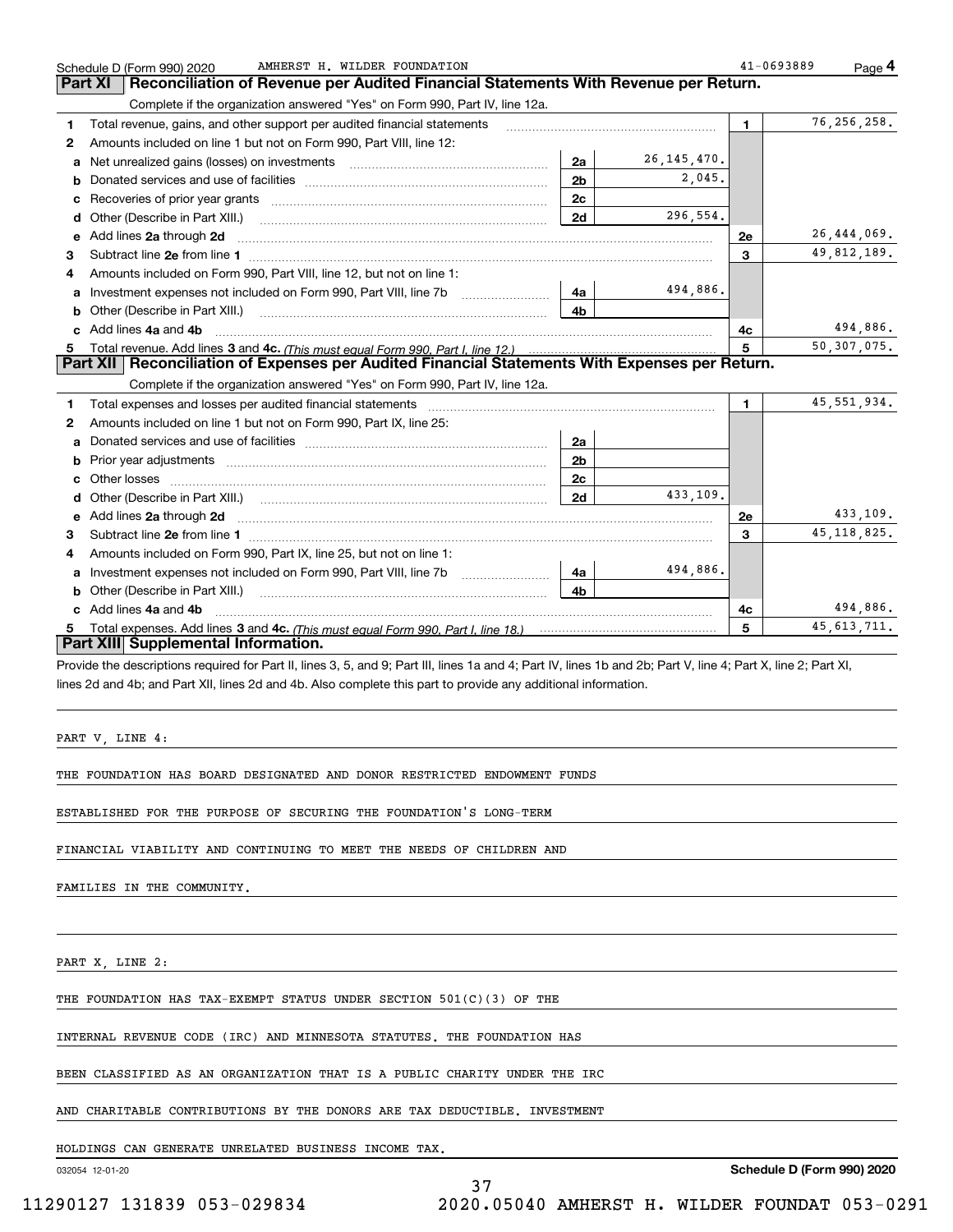| <b>Part XIII Supplemental Information</b> <sub>(continued)</sub>           |              |
|----------------------------------------------------------------------------|--------------|
|                                                                            |              |
| THE FOUNDATION HAS ADOPTED A POLICY THAT CLARIFIES THE ACCOUNTING FOR      |              |
| UNCERTAINTY IN INCOME TAXES RECOGNIZED IN AN ORGANIZATION'S FINANCIAL      |              |
| STATEMENTS. THE POLICY DESCRIBES A RECOGNITION THRESHOLD AND MEASUREMENT   |              |
| PRINCIPLES FOR THE FINANCIAL STATEMENT RECOGNITION AND MEASUREMENT OF TAX  |              |
| POSITIONS TAKEN OR EXPECTED TO BE TAKEN ON A TAX RETURN THAT ARE NOT       |              |
| CERTAIN TO BE REALIZED. THE IMPLEMENTATION OF THIS POLICY HAD NO IMPACT ON |              |
| THE FOUNDATION'S CONSOLIDATED FINANCIAL STATEMENTS.                        |              |
|                                                                            |              |
| PART XI, LINE 2D - OTHER ADJUSTMENTS:                                      |              |
| SPECIAL EVENT EXPENSES                                                     | 24,796.      |
| RENTAL EXPENSES                                                            | 408, 313.    |
| GAIN ON INTEREST RATE SWAP ADJUSTMENT                                      | 64,837.      |
| BOND REFUND WRITEOFF                                                       | $-201, 392.$ |
| TOTAL TO SCHEDULE D, PART XI, LINE 2D                                      | 296,554.     |
|                                                                            |              |
| PART XII, LINE 2D - OTHER ADJUSTMENTS:                                     |              |
| SPECIAL EVENT EXPENSES                                                     | 24,796.      |
| RENTAL EXPENSES                                                            | 408, 313.    |
| TOTAL TO SCHEDULE D, PART XII, LINE 2D                                     | 433,109.     |
|                                                                            |              |
|                                                                            |              |
|                                                                            |              |
|                                                                            |              |
|                                                                            |              |
|                                                                            |              |
|                                                                            |              |
|                                                                            |              |

**Schedule D (Form 990) 2020**

032055 12-01-20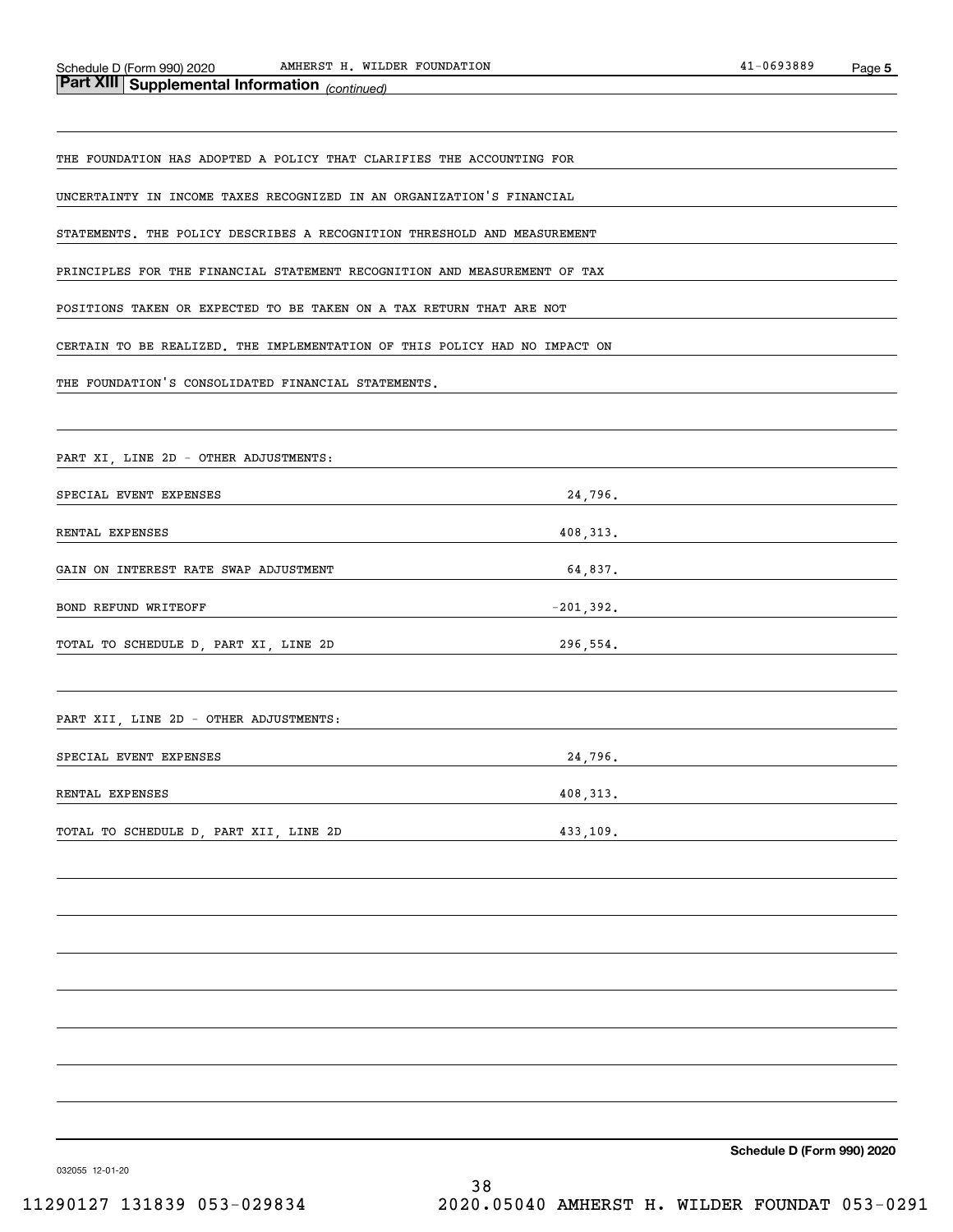|        | Department or the ricasury<br>Internal Revenue Service |                                           |                                                                                           | Go to www.irs.gov/Form990 for instructions and the latest information.                                                                                        |     | Inspection                                                                                                      |                                                                      |
|--------|--------------------------------------------------------|-------------------------------------------|-------------------------------------------------------------------------------------------|---------------------------------------------------------------------------------------------------------------------------------------------------------------|-----|-----------------------------------------------------------------------------------------------------------------|----------------------------------------------------------------------|
|        | Name of the organization                               |                                           |                                                                                           |                                                                                                                                                               |     | <b>Employer identification number</b>                                                                           |                                                                      |
|        | AMHERST H. WILDER FOUNDATION                           |                                           |                                                                                           |                                                                                                                                                               |     | 41-0693889                                                                                                      |                                                                      |
| Part I |                                                        |                                           |                                                                                           | General Information on Activities Outside the United States. Complete if the organization answered "Yes" on                                                   |     |                                                                                                                 |                                                                      |
|        |                                                        | Form 990, Part IV, line 14b.              |                                                                                           |                                                                                                                                                               |     |                                                                                                                 |                                                                      |
| 1.     |                                                        |                                           |                                                                                           | For grantmakers. Does the organization maintain records to substantiate the amount of its grants and other assistance,                                        |     |                                                                                                                 |                                                                      |
|        |                                                        |                                           |                                                                                           | the grantees' eligibility for the grants or assistance, and the selection criteria used to award the grants or assistance?                                    |     |                                                                                                                 | Yes<br>No                                                            |
| 2      | United States.                                         |                                           |                                                                                           | For grantmakers. Describe in Part V the organization's procedures for monitoring the use of its grants and other assistance outside the                       |     |                                                                                                                 |                                                                      |
| З.     |                                                        |                                           |                                                                                           | Activities per Region. (The following Part I, line 3 table can be duplicated if additional space is needed.)                                                  |     |                                                                                                                 |                                                                      |
|        | (a) Region                                             | (b) Number of<br>offices<br>in the region | (c) Number of<br>employees,<br>agents, and<br>independent<br>contractors<br>in the region | (d) Activities conducted in the region<br>(by type) (such as, fundraising, pro-<br>gram services, investments, grants to<br>recipients located in the region) |     | (e) If activity listed in (d)<br>is a program service,<br>describe specific type<br>of service(s) in the region | (f) Total<br>expenditures<br>for and<br>investments<br>in the region |
|        |                                                        |                                           |                                                                                           |                                                                                                                                                               |     |                                                                                                                 |                                                                      |
|        | CENTRAL AMERICA AND                                    |                                           |                                                                                           |                                                                                                                                                               |     |                                                                                                                 |                                                                      |
|        | THE CARRIBEAN                                          | 0                                         | 0                                                                                         | <b>INVESTMENTS</b>                                                                                                                                            | N/A |                                                                                                                 | 42, 201, 737.                                                        |
|        |                                                        |                                           |                                                                                           |                                                                                                                                                               |     |                                                                                                                 |                                                                      |
|        |                                                        |                                           |                                                                                           |                                                                                                                                                               |     |                                                                                                                 |                                                                      |
|        |                                                        |                                           |                                                                                           |                                                                                                                                                               |     |                                                                                                                 |                                                                      |
|        |                                                        |                                           |                                                                                           |                                                                                                                                                               |     |                                                                                                                 |                                                                      |
|        |                                                        |                                           |                                                                                           |                                                                                                                                                               |     |                                                                                                                 |                                                                      |
|        |                                                        |                                           |                                                                                           |                                                                                                                                                               |     |                                                                                                                 |                                                                      |
|        |                                                        |                                           |                                                                                           |                                                                                                                                                               |     |                                                                                                                 |                                                                      |
|        |                                                        |                                           |                                                                                           |                                                                                                                                                               |     |                                                                                                                 |                                                                      |
|        |                                                        |                                           |                                                                                           |                                                                                                                                                               |     |                                                                                                                 |                                                                      |
|        |                                                        |                                           |                                                                                           |                                                                                                                                                               |     |                                                                                                                 |                                                                      |
|        | 3 a Subtotal                                           | $\mathbf 0$                               | $\mathbf 0$                                                                               |                                                                                                                                                               |     |                                                                                                                 | 42, 201, 737.                                                        |
|        | <b>b</b> Total from continuation<br>sheets to Part I   | 0                                         | 0                                                                                         |                                                                                                                                                               |     |                                                                                                                 | 0.                                                                   |
|        | c Totals (add lines 3a<br>and 3b)                      | 0                                         | 0                                                                                         |                                                                                                                                                               |     |                                                                                                                 | 42, 201, 737.                                                        |

**| Complete if the organization answered "Yes" on Form 990, Part IV, line 14b, 15, or 16. | Attach to Form 990.**

**SCHEDULE F Statement of Activities Outside the United States**

**For Paperwork Reduction Act Notice, see the Instructions for Form 990. Schedule F (Form 990) 2020** LHA

032071 12-03-20

Department of the Treasury

**(Form 990)**

OMB No. 1545-0047

**2020**

**Open to Public**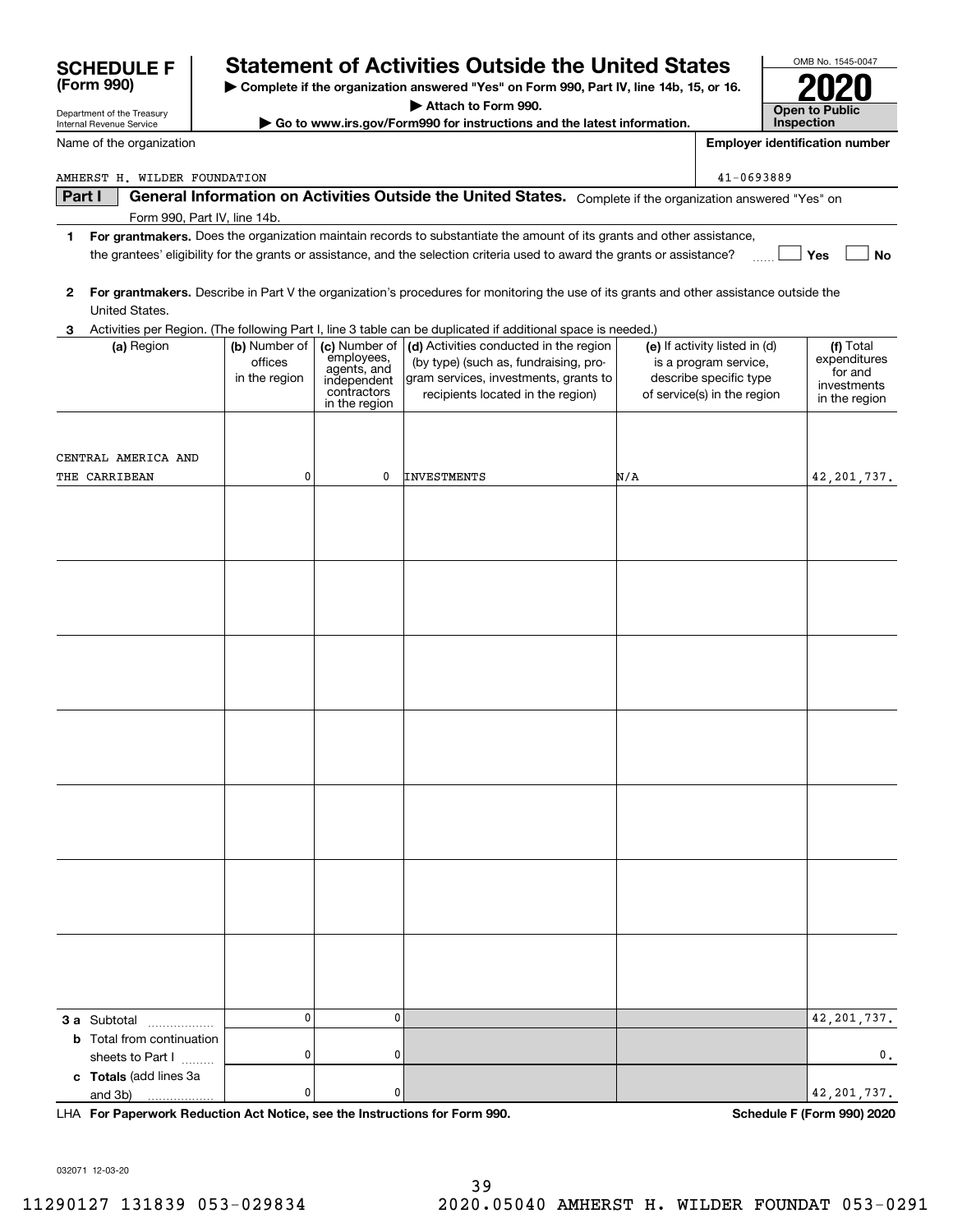#### Part II | Grants and Other Assistance to Organizations or Entities Outside the United States. Complete if the organization answered "Yes" on Form 990, Part IV, line 15, for any recipient who received more than \$5,000. Part II can be duplicated if additional space is needed.

| 1<br>(a) Name of organization                           | (b) IRS code section<br>and EIN (if applicable) | (c) Region | (d) Purpose of<br>grant                                                                                                                   | (e) Amount<br>of cash grant | (f) Manner of<br>cash disbursement | (g) Amount of<br>noncash<br>assistance | (h) Description<br>of noncash<br>assistance | (i) Method of<br>valuation (book, FMV,<br>appraisal, other) |
|---------------------------------------------------------|-------------------------------------------------|------------|-------------------------------------------------------------------------------------------------------------------------------------------|-----------------------------|------------------------------------|----------------------------------------|---------------------------------------------|-------------------------------------------------------------|
|                                                         |                                                 |            |                                                                                                                                           |                             |                                    |                                        |                                             |                                                             |
|                                                         |                                                 |            |                                                                                                                                           |                             |                                    |                                        |                                             |                                                             |
|                                                         |                                                 |            |                                                                                                                                           |                             |                                    |                                        |                                             |                                                             |
|                                                         |                                                 |            |                                                                                                                                           |                             |                                    |                                        |                                             |                                                             |
|                                                         |                                                 |            |                                                                                                                                           |                             |                                    |                                        |                                             |                                                             |
|                                                         |                                                 |            |                                                                                                                                           |                             |                                    |                                        |                                             |                                                             |
|                                                         |                                                 |            |                                                                                                                                           |                             |                                    |                                        |                                             |                                                             |
|                                                         |                                                 |            |                                                                                                                                           |                             |                                    |                                        |                                             |                                                             |
|                                                         |                                                 |            |                                                                                                                                           |                             |                                    |                                        |                                             |                                                             |
|                                                         |                                                 |            |                                                                                                                                           |                             |                                    |                                        |                                             |                                                             |
|                                                         |                                                 |            |                                                                                                                                           |                             |                                    |                                        |                                             |                                                             |
|                                                         |                                                 |            |                                                                                                                                           |                             |                                    |                                        |                                             |                                                             |
|                                                         |                                                 |            |                                                                                                                                           |                             |                                    |                                        |                                             |                                                             |
|                                                         |                                                 |            |                                                                                                                                           |                             |                                    |                                        |                                             |                                                             |
|                                                         |                                                 |            |                                                                                                                                           |                             |                                    |                                        |                                             |                                                             |
|                                                         |                                                 |            |                                                                                                                                           |                             |                                    |                                        |                                             |                                                             |
|                                                         |                                                 |            | 2 Enter total number of recipient organizations listed above that are recognized as charities by the foreign country, recognized as a tax |                             |                                    |                                        |                                             |                                                             |
| 3 Enter total number of other organizations or entities |                                                 |            | exempt 501(c)(3) organization by the IRS, or for which the grantee or counsel has provided a section 501(c)(3) equivalency letter         |                             |                                    |                                        |                                             |                                                             |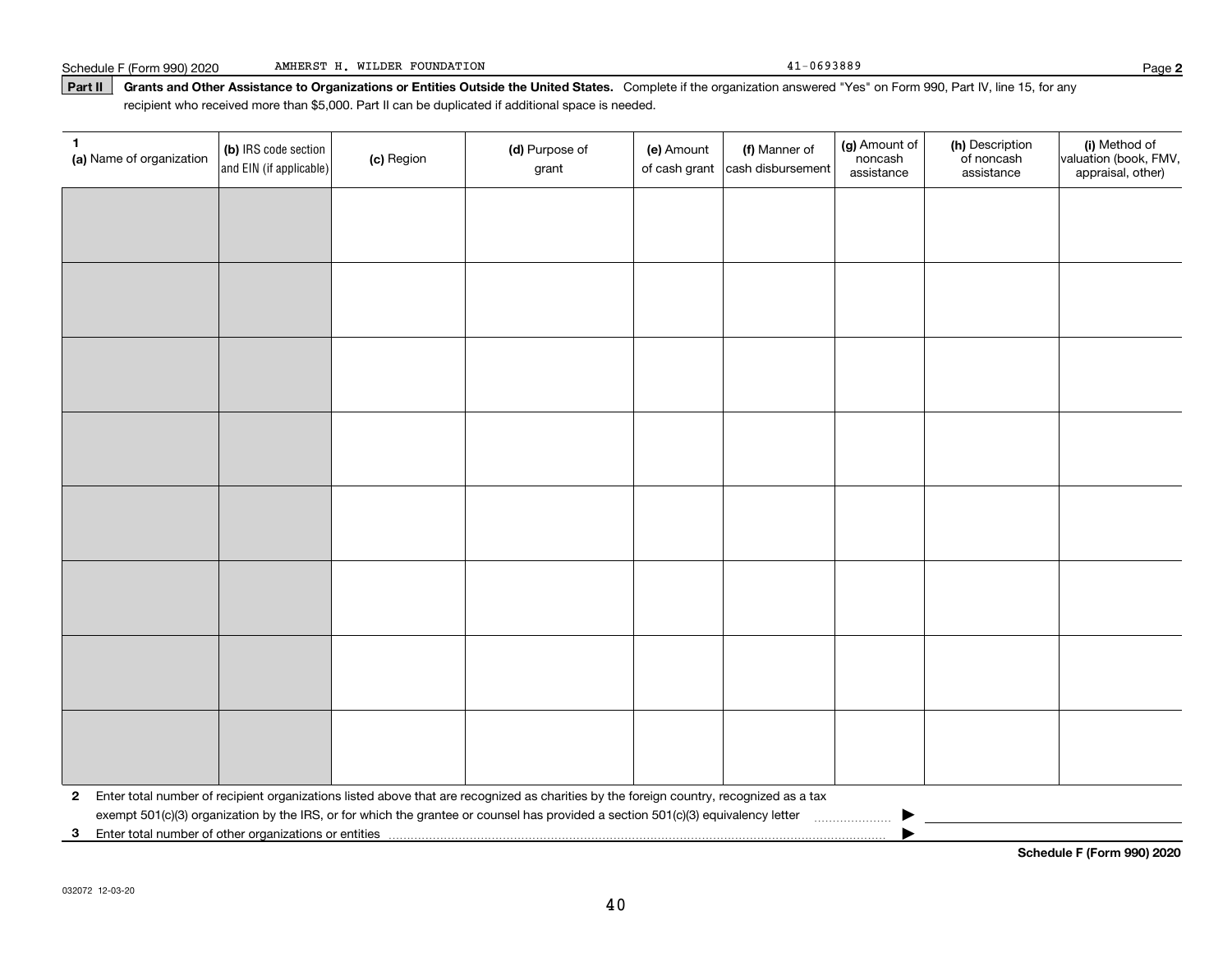**3**

Part III Grants and Other Assistance to Individuals Outside the United States. Complete if the organization answered "Yes" on Form 990, Part IV, line 16. Part III can be duplicated if additional space is needed.

| (a) Type of grant or assistance | (b) Region | (c) Number of<br>recipients | (d) Amount of<br>cash grant | (e) Manner of<br>cash disbursement | (f) Amount of<br>noncash<br>assistance | (g) Description of<br>noncash assistance | (h) Method of<br>valuation<br>(book, FMV,<br>appraisal, other) |
|---------------------------------|------------|-----------------------------|-----------------------------|------------------------------------|----------------------------------------|------------------------------------------|----------------------------------------------------------------|
|                                 |            |                             |                             |                                    |                                        |                                          |                                                                |
|                                 |            |                             |                             |                                    |                                        |                                          |                                                                |
|                                 |            |                             |                             |                                    |                                        |                                          |                                                                |
|                                 |            |                             |                             |                                    |                                        |                                          |                                                                |
|                                 |            |                             |                             |                                    |                                        |                                          |                                                                |
|                                 |            |                             |                             |                                    |                                        |                                          |                                                                |
|                                 |            |                             |                             |                                    |                                        |                                          |                                                                |
|                                 |            |                             |                             |                                    |                                        |                                          |                                                                |
|                                 |            |                             |                             |                                    |                                        |                                          |                                                                |
|                                 |            |                             |                             |                                    |                                        |                                          |                                                                |
|                                 |            |                             |                             |                                    |                                        |                                          |                                                                |

**Schedule F (Form 990) 2020**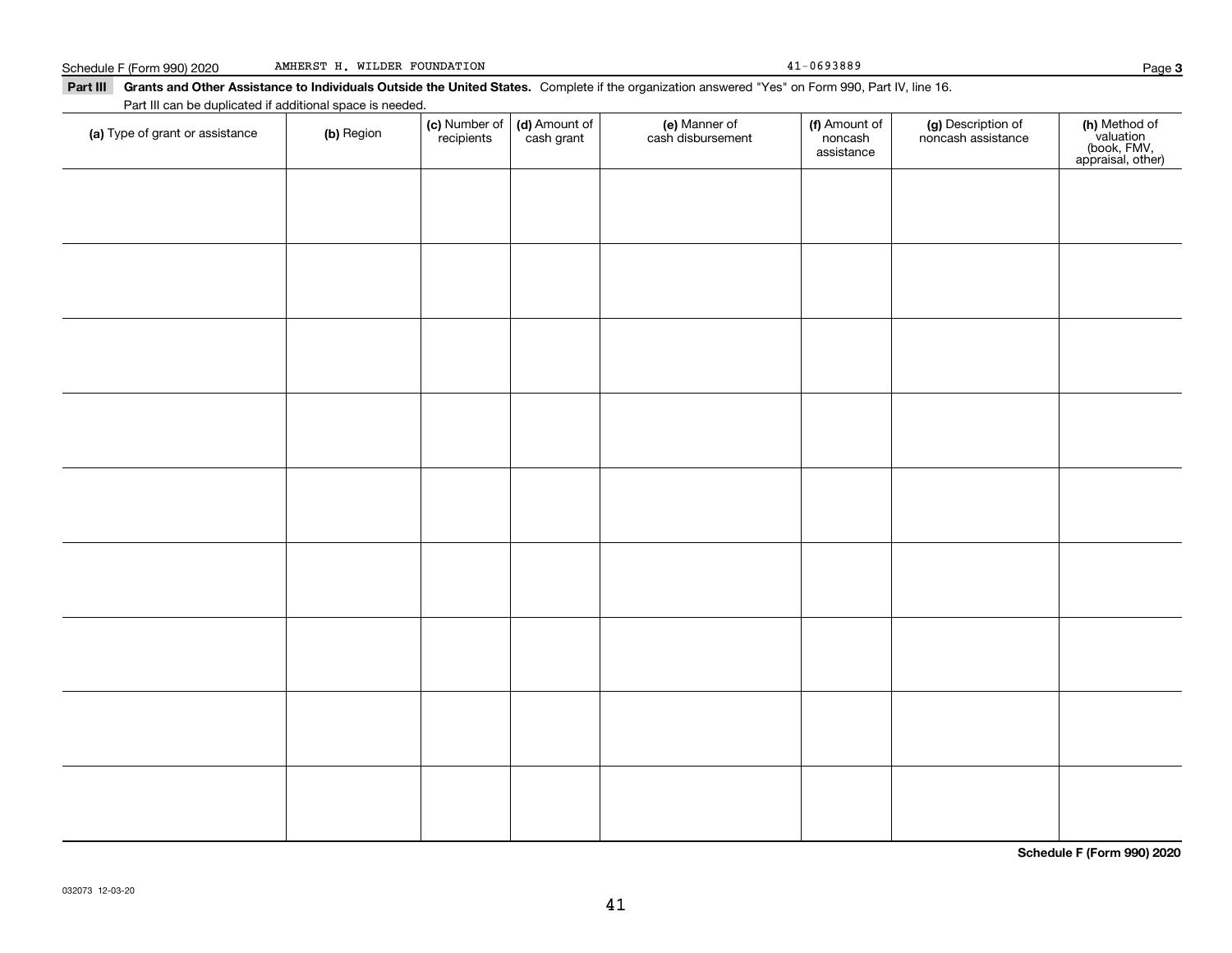| 1.           | Was the organization a U.S. transferor of property to a foreign corporation during the tax year? If "Yes."     |                       |         |
|--------------|----------------------------------------------------------------------------------------------------------------|-----------------------|---------|
|              | the organization may be required to file Form 926, Return by a U.S. Transferor of Property to a Foreign        |                       |         |
|              |                                                                                                                | $\lceil x \rceil$ Yes | Nο      |
| $\mathbf{2}$ | Did the organization have an interest in a foreign trust during the tax year? If "Yes." the organization may   |                       |         |
|              | be required to separately file Form 3520, Annual Return To Report Transactions With Foreign Trusts and         |                       |         |
|              | Receipt of Certain Foreign Gifts, and/or Form 3520-A, Annual Information Return of Foreign Trust With a        |                       |         |
|              |                                                                                                                | Yes                   | x<br>Nο |
|              |                                                                                                                |                       |         |
| 3            | Did the organization have an ownership interest in a foreign corporation during the tax year? If "Yes."        |                       |         |
|              | the organization may be required to file Form 5471, Information Return of U.S. Persons With Respect to         |                       |         |
|              |                                                                                                                | x  <br>Yes            | Nο      |
|              |                                                                                                                |                       |         |
| 4            | Was the organization a direct or indirect shareholder of a passive foreign investment company or a             |                       |         |
|              | qualified electing fund during the tax year? If "Yes," the organization may be required to file Form 8621.     |                       |         |
|              | Information Return by a Shareholder of a Passive Foreign Investment Company or Qualified Electing              |                       |         |
|              | Fund (see Instructions for Form 8621) manufactured control to the control of the control of the control of the | x  <br>Yes            | N٥      |
|              |                                                                                                                |                       |         |
| 5            | Did the organization have an ownership interest in a foreign partnership during the tax year? If "Yes."        |                       |         |
|              | the organization may be required to file Form 8865, Return of U.S. Persons With Respect to Certain             |                       |         |
|              |                                                                                                                | <b>X</b> Yes          | No      |
|              |                                                                                                                |                       |         |
| 6            | Did the organization have any operations in or related to any boycotting countries during the tax year? If     |                       |         |
|              | "Yes," the organization may be required to separately file Form 5713, International Boycott Report (see        |                       |         |
|              |                                                                                                                | Yes                   |         |
|              |                                                                                                                |                       |         |

**Schedule F (Form 990) 2020**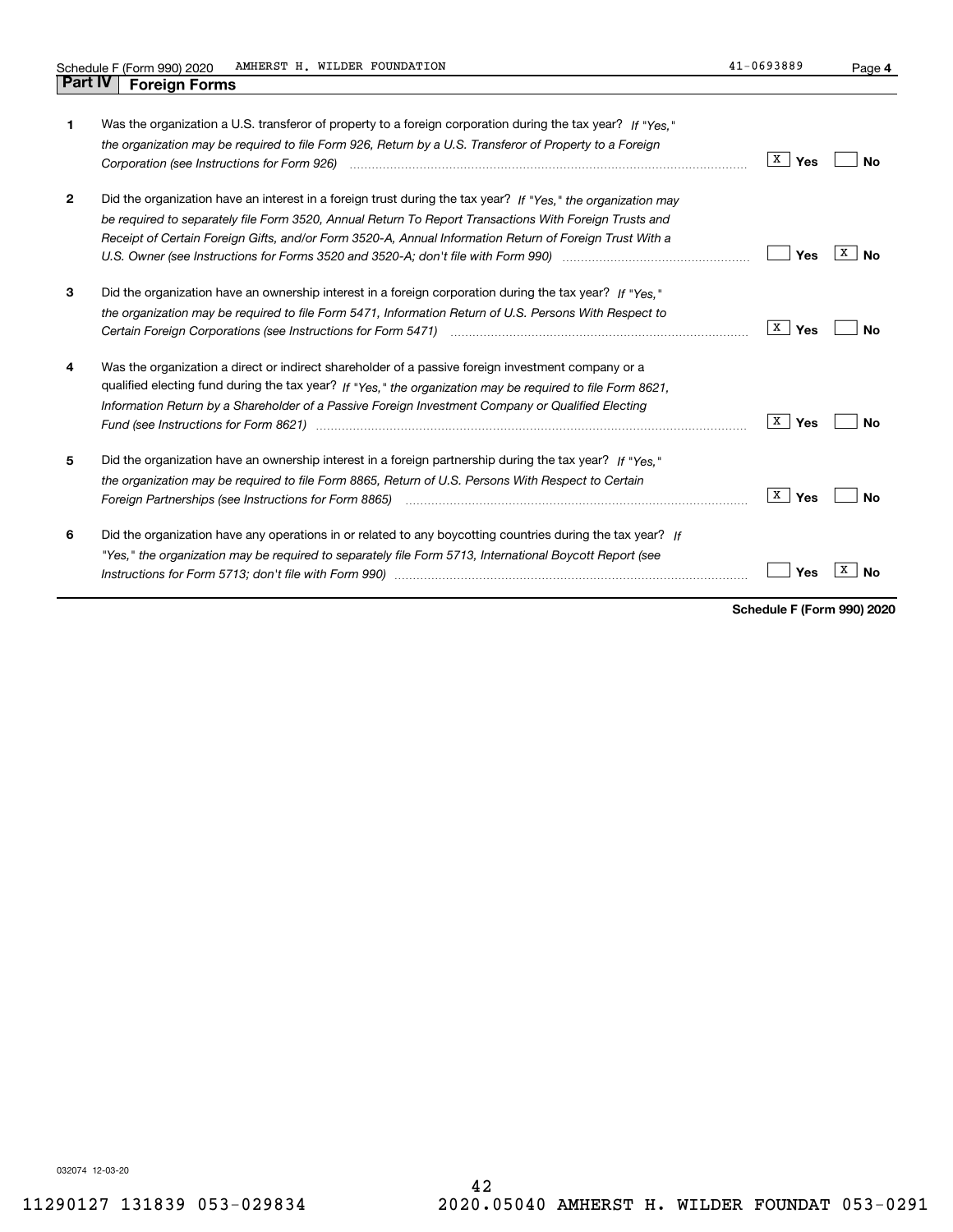032075 12-03-20 **5 Schedule F (Form 990) 2020** Provide the information required by Part I, line 2 (monitoring of funds); Part I, line 3, column (f) (accounting method; amounts of investments vs. expenditures per region); Part II, line 1 (accounting method); Part III (accounting method); and Part III, column (c) (estimated number of recipients), as applicable. Also complete this part to provide any additional information. See instructions. **Part V Supplemental Information** PART I, LINE 3: ACCRUAL 43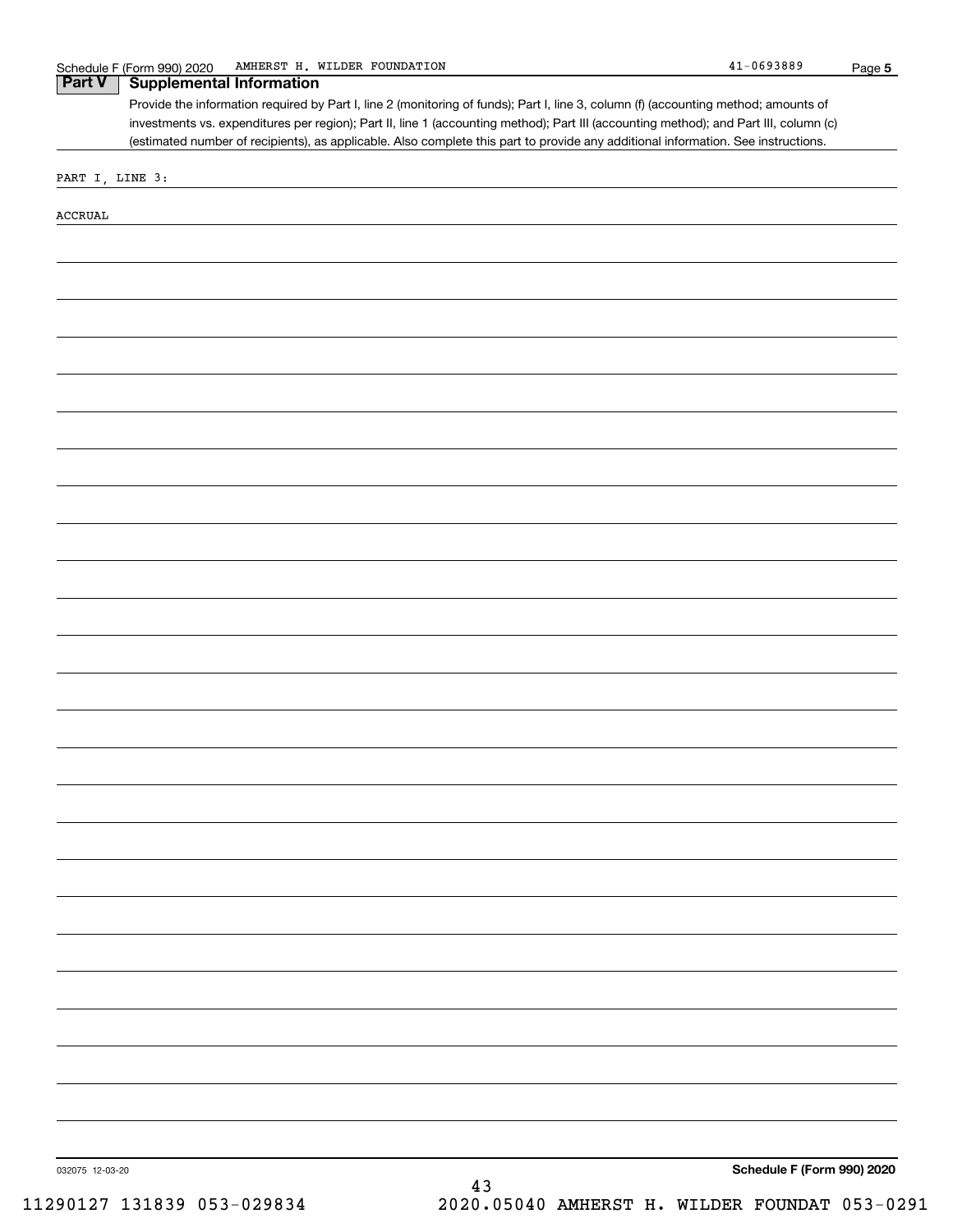| <b>SCHEDULE G</b>                                                                                         |                                  | <b>Supplemental Information Regarding Fundraising or Gaming Activities</b>                                                                                                                                                                                                                                                                                                                                                                                                                                                                |     |                                                                            |                                                                                         |                                                                            | OMB No. 1545-0047                                       |
|-----------------------------------------------------------------------------------------------------------|----------------------------------|-------------------------------------------------------------------------------------------------------------------------------------------------------------------------------------------------------------------------------------------------------------------------------------------------------------------------------------------------------------------------------------------------------------------------------------------------------------------------------------------------------------------------------------------|-----|----------------------------------------------------------------------------|-----------------------------------------------------------------------------------------|----------------------------------------------------------------------------|---------------------------------------------------------|
| (Form 990 or 990-EZ)                                                                                      |                                  | Complete if the organization answered "Yes" on Form 990, Part IV, line 17, 18, or 19, or if the                                                                                                                                                                                                                                                                                                                                                                                                                                           |     |                                                                            |                                                                                         |                                                                            |                                                         |
|                                                                                                           |                                  | organization entered more than \$15,000 on Form 990-EZ, line 6a.<br>Attach to Form 990 or Form 990-EZ.                                                                                                                                                                                                                                                                                                                                                                                                                                    |     |                                                                            |                                                                                         |                                                                            | <b>Open to Public</b>                                   |
| Department of the Treasury<br>Internal Revenue Service                                                    |                                  | Go to www.irs.gov/Form990 for instructions and the latest information.                                                                                                                                                                                                                                                                                                                                                                                                                                                                    |     |                                                                            |                                                                                         |                                                                            | Inspection                                              |
| Name of the organization                                                                                  |                                  |                                                                                                                                                                                                                                                                                                                                                                                                                                                                                                                                           |     |                                                                            |                                                                                         |                                                                            | <b>Employer identification number</b>                   |
|                                                                                                           |                                  | AMHERST H. WILDER FOUNDATION                                                                                                                                                                                                                                                                                                                                                                                                                                                                                                              |     |                                                                            |                                                                                         | 41-0693889                                                                 |                                                         |
| Part I                                                                                                    | required to complete this part.  | Fundraising Activities. Complete if the organization answered "Yes" on Form 990, Part IV, line 17. Form 990-EZ filers are not                                                                                                                                                                                                                                                                                                                                                                                                             |     |                                                                            |                                                                                         |                                                                            |                                                         |
| X<br>Mail solicitations<br>a<br>x<br>b<br>Phone solicitations<br>c<br>X  <br>In-person solicitations<br>d | Internet and email solicitations | 1 Indicate whether the organization raised funds through any of the following activities. Check all that apply.<br>$g X$ Special fundraising events<br>2 a Did the organization have a written or oral agreement with any individual (including officers, directors, trustees, or<br>key employees listed in Form 990, Part VII) or entity in connection with professional fundraising services?<br>b If "Yes," list the 10 highest paid individuals or entities (fundraisers) pursuant to agreements under which the fundraiser is to be |     |                                                                            | $e X$ Solicitation of non-government grants<br>$f[X]$ Solicitation of government grants | $X \mid Y$ es                                                              | <b>No</b>                                               |
| compensated at least \$5,000 by the organization.                                                         |                                  |                                                                                                                                                                                                                                                                                                                                                                                                                                                                                                                                           |     |                                                                            |                                                                                         |                                                                            |                                                         |
| (i) Name and address of individual<br>or entity (fundraiser)                                              |                                  | (ii) Activity                                                                                                                                                                                                                                                                                                                                                                                                                                                                                                                             |     | (iii) Did<br>fundraiser<br>have custody<br>or control of<br>contributions? | (iv) Gross receipts<br>from activity                                                    | (v) Amount paid<br>to (or retained by)<br>fundraiser<br>listed in col. (i) | (vi) Amount paid<br>to (or retained by)<br>organization |
| CINCINNATUS, INC. - 1041                                                                                  |                                  |                                                                                                                                                                                                                                                                                                                                                                                                                                                                                                                                           | Yes | No                                                                         |                                                                                         |                                                                            |                                                         |
| GRAND AVENUE, PMB 229, SAINT                                                                              |                                  | CAMPAIGN CONSULTING                                                                                                                                                                                                                                                                                                                                                                                                                                                                                                                       |     | X                                                                          | 0.                                                                                      | 6,000.                                                                     | 0.                                                      |
| CREATIVE FUNDRAISING ADVISORS                                                                             |                                  |                                                                                                                                                                                                                                                                                                                                                                                                                                                                                                                                           |     |                                                                            |                                                                                         |                                                                            |                                                         |
| - 90 DALE STREET SOUTH, ST                                                                                |                                  | CAMPAIGN COUNSEL                                                                                                                                                                                                                                                                                                                                                                                                                                                                                                                          |     | х                                                                          | 0.                                                                                      | 31,500.                                                                    | 0.                                                      |
|                                                                                                           |                                  |                                                                                                                                                                                                                                                                                                                                                                                                                                                                                                                                           |     |                                                                            |                                                                                         |                                                                            |                                                         |
|                                                                                                           |                                  |                                                                                                                                                                                                                                                                                                                                                                                                                                                                                                                                           |     |                                                                            |                                                                                         |                                                                            |                                                         |
|                                                                                                           |                                  |                                                                                                                                                                                                                                                                                                                                                                                                                                                                                                                                           |     |                                                                            |                                                                                         |                                                                            |                                                         |
| Total                                                                                                     |                                  |                                                                                                                                                                                                                                                                                                                                                                                                                                                                                                                                           |     |                                                                            |                                                                                         | 37,500.                                                                    |                                                         |
| or licensing.                                                                                             |                                  | 3 List all states in which the organization is registered or licensed to solicit contributions or has been notified it is exempt from registration                                                                                                                                                                                                                                                                                                                                                                                        |     |                                                                            |                                                                                         |                                                                            |                                                         |
| CA, CO, FL, IL, MN, NY, NC, OH, OR, WI                                                                    |                                  |                                                                                                                                                                                                                                                                                                                                                                                                                                                                                                                                           |     |                                                                            |                                                                                         |                                                                            |                                                         |
|                                                                                                           |                                  |                                                                                                                                                                                                                                                                                                                                                                                                                                                                                                                                           |     |                                                                            |                                                                                         |                                                                            |                                                         |
|                                                                                                           |                                  |                                                                                                                                                                                                                                                                                                                                                                                                                                                                                                                                           |     |                                                                            |                                                                                         |                                                                            |                                                         |
|                                                                                                           |                                  |                                                                                                                                                                                                                                                                                                                                                                                                                                                                                                                                           |     |                                                                            |                                                                                         |                                                                            |                                                         |
|                                                                                                           |                                  |                                                                                                                                                                                                                                                                                                                                                                                                                                                                                                                                           |     |                                                                            |                                                                                         |                                                                            |                                                         |
|                                                                                                           |                                  |                                                                                                                                                                                                                                                                                                                                                                                                                                                                                                                                           |     |                                                                            |                                                                                         |                                                                            |                                                         |
|                                                                                                           |                                  |                                                                                                                                                                                                                                                                                                                                                                                                                                                                                                                                           |     |                                                                            |                                                                                         |                                                                            |                                                         |
|                                                                                                           |                                  |                                                                                                                                                                                                                                                                                                                                                                                                                                                                                                                                           |     |                                                                            |                                                                                         |                                                                            |                                                         |
|                                                                                                           |                                  |                                                                                                                                                                                                                                                                                                                                                                                                                                                                                                                                           |     |                                                                            |                                                                                         |                                                                            |                                                         |
|                                                                                                           |                                  | LHA For Paperwork Reduction Act Notice, see the Instructions for Form 990 or 990-EZ.                                                                                                                                                                                                                                                                                                                                                                                                                                                      |     |                                                                            |                                                                                         |                                                                            | Schedule G (Form 990 or 990-EZ) 2020                    |

SEE PART IV FOR CONTINUATIONS

032081 11-25-20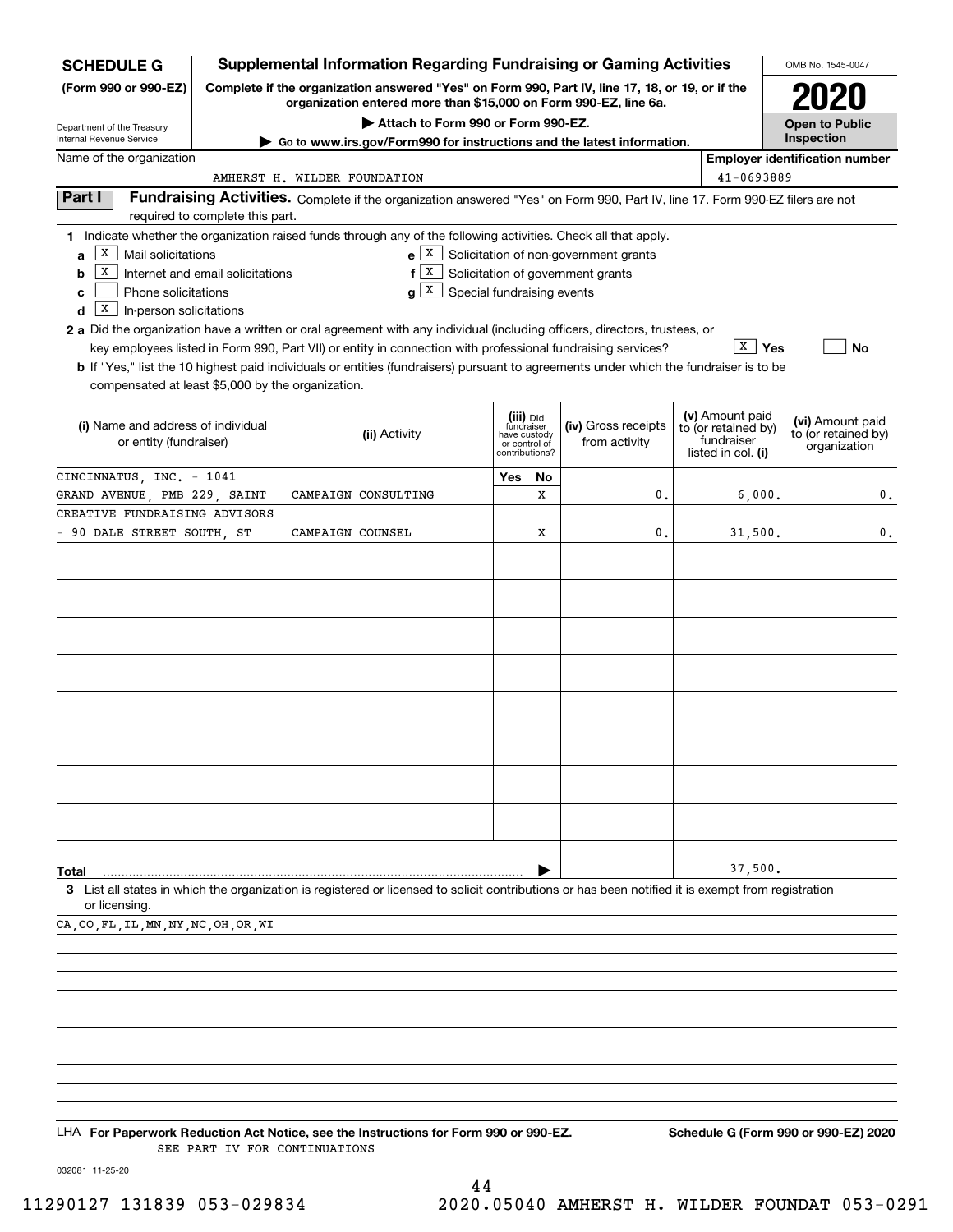#### Schedule G (Form 990 or 990-EZ) 2020 AMHERST H. WILDER FOUNDATION Page

**Part II** | Fundraising Events. Complete if the organization answered "Yes" on Form 990, Part IV, line 18, or reported more than \$15,000 of fundraising event contributions and gross income on Form 990-EZ, lines 1 and 6b. List events with gross receipts greater than \$5,000.

|                 |                  | IT REPORT OF THE CONTRIBUTION OF ALCOHOLOGY IN COLLEGE THAT ON HIGH AND THE COLLEGE OF THE COLLEGE OF COLLEGE THAN A WOOD. |                |                                                  |                                 |                                                     |
|-----------------|------------------|----------------------------------------------------------------------------------------------------------------------------|----------------|--------------------------------------------------|---------------------------------|-----------------------------------------------------|
|                 |                  |                                                                                                                            | (a) Event $#1$ | $(b)$ Event #2                                   | (c) Other events<br><b>NONE</b> | (d) Total events<br>(add col. (a) through           |
|                 |                  |                                                                                                                            | ORDINARY MAGIC |                                                  |                                 | col. (c)                                            |
|                 |                  |                                                                                                                            | (event type)   | (event type)                                     | (total number)                  |                                                     |
|                 |                  |                                                                                                                            |                |                                                  |                                 |                                                     |
| Revenue         | 1.               |                                                                                                                            | 255,874.       |                                                  |                                 | 255,874.                                            |
|                 |                  |                                                                                                                            |                |                                                  |                                 |                                                     |
|                 |                  |                                                                                                                            | 243,384.       |                                                  |                                 | 243,384.                                            |
|                 |                  |                                                                                                                            |                |                                                  |                                 |                                                     |
|                 | 3                | Gross income (line 1 minus line 2)                                                                                         | 12,490.        |                                                  |                                 | 12,490.                                             |
|                 |                  |                                                                                                                            |                |                                                  |                                 |                                                     |
|                 |                  |                                                                                                                            |                |                                                  |                                 |                                                     |
|                 |                  |                                                                                                                            |                |                                                  |                                 |                                                     |
|                 |                  |                                                                                                                            |                |                                                  |                                 |                                                     |
|                 | 5.               |                                                                                                                            |                |                                                  |                                 |                                                     |
|                 |                  |                                                                                                                            |                |                                                  |                                 |                                                     |
|                 | 6                |                                                                                                                            |                |                                                  |                                 |                                                     |
| Direct Expenses |                  |                                                                                                                            |                |                                                  |                                 |                                                     |
|                 | $\overline{7}$   | Food and beverages                                                                                                         | 1,603.         |                                                  |                                 | 1,603.                                              |
|                 |                  |                                                                                                                            |                |                                                  |                                 |                                                     |
|                 | 8                |                                                                                                                            | 4,000.         |                                                  |                                 | 4,000.                                              |
|                 | 9                |                                                                                                                            | 17,597.        |                                                  |                                 | 17,597.                                             |
|                 | 10 <sup>10</sup> | Direct expense summary. Add lines 4 through 9 in column (d)                                                                |                |                                                  |                                 | 23, 200.                                            |
|                 | 11               |                                                                                                                            |                |                                                  |                                 | $-10,710.$                                          |
| Part III        |                  | Gaming. Complete if the organization answered "Yes" on Form 990, Part IV, line 19, or reported more than                   |                |                                                  |                                 |                                                     |
|                 |                  | \$15,000 on Form 990-EZ, line 6a.                                                                                          |                |                                                  |                                 |                                                     |
| Revenue         |                  |                                                                                                                            | (a) Bingo      | (b) Pull tabs/instant<br>bingo/progressive bingo | (c) Other gaming                | (d) Total gaming (add<br>col. (a) through col. (c)) |
|                 |                  |                                                                                                                            |                |                                                  |                                 |                                                     |
|                 | 1.               |                                                                                                                            |                |                                                  |                                 |                                                     |
|                 |                  |                                                                                                                            |                |                                                  |                                 |                                                     |
|                 | $\mathbf{2}$     |                                                                                                                            |                |                                                  |                                 |                                                     |
|                 |                  |                                                                                                                            |                |                                                  |                                 |                                                     |
| Direct Expenses | 3                |                                                                                                                            |                |                                                  |                                 |                                                     |
|                 |                  |                                                                                                                            |                |                                                  |                                 |                                                     |
|                 |                  |                                                                                                                            |                |                                                  |                                 |                                                     |
|                 |                  |                                                                                                                            |                |                                                  |                                 |                                                     |

**9**Enter the state(s) in which the organization conducts gaming activities:

**8**Net gaming income summary. Subtract line 7 from line 1, column (d)

**7**Direct expense summary. Add lines 2 through 5 in column (d)

**6** Volunteer labor  $\ldots$   $\ldots$   $\ldots$   $\ldots$   $\ldots$   $\ldots$   $\ldots$   $\ldots$ 

**a**Is the organization licensed to conduct gaming activities in each of these states? ~~~~~~~~~~~~~~~~~~~~**b**If "No," explain: **Yes**  $\mathcal{L}^{\text{max}}$ 

%

 $\boxed{\blacksquare}$  Yes  $\begin{array}{|c|c|c|c|c|}\hline \textbf{Yes} & \textbf{0} & \textbf{0}\ \hline \end{array}$ 

 $\Box$  No  $\Box$  No  $\Box$ 

**Yes Yes**

~~~~~~~~~~~~~~~~~~~~~~~~

% %

**No No**

**10a** Were any of the organization's gaming licenses revoked, suspended, or terminated during the tax year? \_\_\_\_\_\_\_\_\_\_\_\_\_\_\_\_\_ **b** If "Yes," explain: **Yes**

**Yes**

 $\mathcal{L}^{\text{max}}$ 

 $\mathcal{L}^{\text{max}}$ 

**No**

032082 11-25-20

Other direct expenses

**5**

**Schedule G (Form 990 or 990-EZ) 2020**

 $\blacktriangleright$ 

…… ▶

**No**

**No**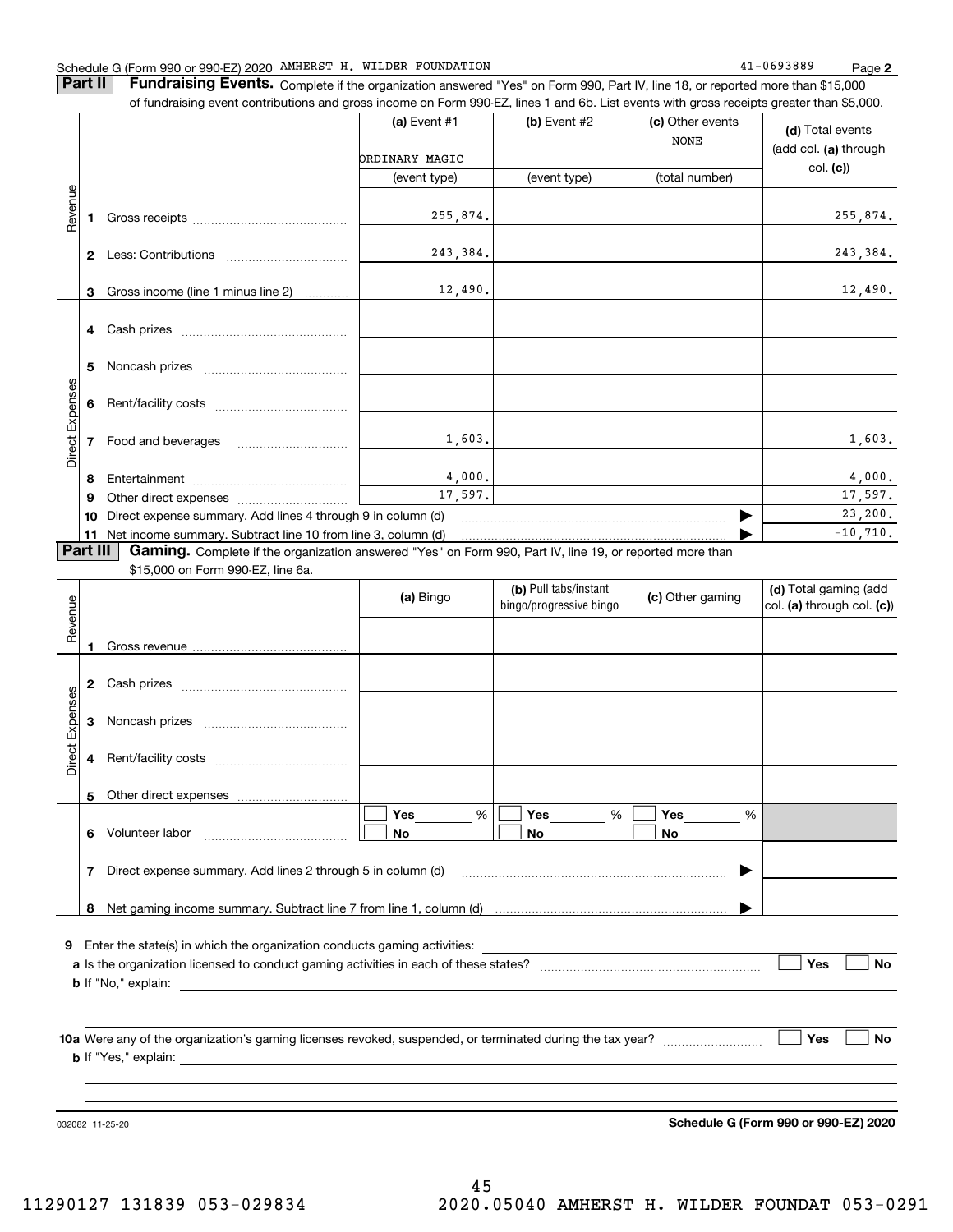| Schedule G (Form 990 or 990-EZ) 2020 AMHERST H. WILDER FOUNDATION                                                                                                                                                                          | 41-0693889                           | Page 3 |
|--------------------------------------------------------------------------------------------------------------------------------------------------------------------------------------------------------------------------------------------|--------------------------------------|--------|
|                                                                                                                                                                                                                                            | Yes                                  | No     |
| 12 Is the organization a grantor, beneficiary or trustee of a trust, or a member of a partnership or other entity formed                                                                                                                   | Yes                                  | No     |
| <b>13</b> Indicate the percentage of gaming activity conducted in:                                                                                                                                                                         |                                      |        |
|                                                                                                                                                                                                                                            | 13а                                  | %      |
| <b>b</b> An outside facility <b>contained a contract and a contract of the contract of the contract of the contract of the contract of the contract of the contract of the contract of the contract of the contract of the contract o</b>  | 13 <sub>b</sub>                      | %      |
| 14 Enter the name and address of the person who prepares the organization's gaming/special events books and records:                                                                                                                       |                                      |        |
|                                                                                                                                                                                                                                            |                                      |        |
|                                                                                                                                                                                                                                            |                                      |        |
| 15a Does the organization have a contract with a third party from whom the organization receives gaming revenue?                                                                                                                           | Yes                                  | No     |
|                                                                                                                                                                                                                                            |                                      |        |
|                                                                                                                                                                                                                                            |                                      |        |
| c If "Yes," enter name and address of the third party:                                                                                                                                                                                     |                                      |        |
| Name $\blacktriangleright$ $\lrcorner$                                                                                                                                                                                                     |                                      |        |
|                                                                                                                                                                                                                                            |                                      |        |
| 16 Gaming manager information:                                                                                                                                                                                                             |                                      |        |
| Name $\blacktriangleright$                                                                                                                                                                                                                 |                                      |        |
| Gaming manager compensation > \$                                                                                                                                                                                                           |                                      |        |
|                                                                                                                                                                                                                                            |                                      |        |
|                                                                                                                                                                                                                                            |                                      |        |
|                                                                                                                                                                                                                                            |                                      |        |
| Director/officer<br>Employee<br>Independent contractor                                                                                                                                                                                     |                                      |        |
| <b>17</b> Mandatory distributions:                                                                                                                                                                                                         |                                      |        |
| a Is the organization required under state law to make charitable distributions from the gaming proceeds to                                                                                                                                |                                      |        |
| retain the state gaming license? <b>Construction and the state of the State State State State Gaming license?</b> No                                                                                                                       |                                      |        |
| <b>b</b> Enter the amount of distributions required under state law to be distributed to other exempt organizations or spent in the                                                                                                        |                                      |        |
| organization's own exempt activities during the tax year $\triangleright$ \$<br>∣Part IV                                                                                                                                                   |                                      |        |
| Supplemental Information. Provide the explanations required by Part I, line 2b, columns (iii) and (v); and Part III, lines 9, 9b, 10b,<br>15b, 15c, 16, and 17b, as applicable. Also provide any additional information. See instructions. |                                      |        |
| SCHEDULE G, PART I, LINE 2B, LIST OF TEN HIGHEST PAID FUNDRAISERS:                                                                                                                                                                         |                                      |        |
|                                                                                                                                                                                                                                            |                                      |        |
| (I) NAME OF FUNDRAISER: CINCINNATUS, INC.                                                                                                                                                                                                  |                                      |        |
| (I) ADDRESS OF FUNDRAISER:                                                                                                                                                                                                                 |                                      |        |
| 1041 GRAND AVENUE, PMB 229, SAINT PAUL, MN 55105                                                                                                                                                                                           |                                      |        |
|                                                                                                                                                                                                                                            |                                      |        |
| (I) NAME OF FUNDRAISER: CREATIVE FUNDRAISING ADVISORS                                                                                                                                                                                      |                                      |        |
| (I) ADDRESS OF FUNDRAISER: 90 DALE STREET SOUTH, ST PAUL, MN<br>55102                                                                                                                                                                      |                                      |        |
|                                                                                                                                                                                                                                            |                                      |        |
| 032083 11-25-20<br>46                                                                                                                                                                                                                      | Schedule G (Form 990 or 990-EZ) 2020 |        |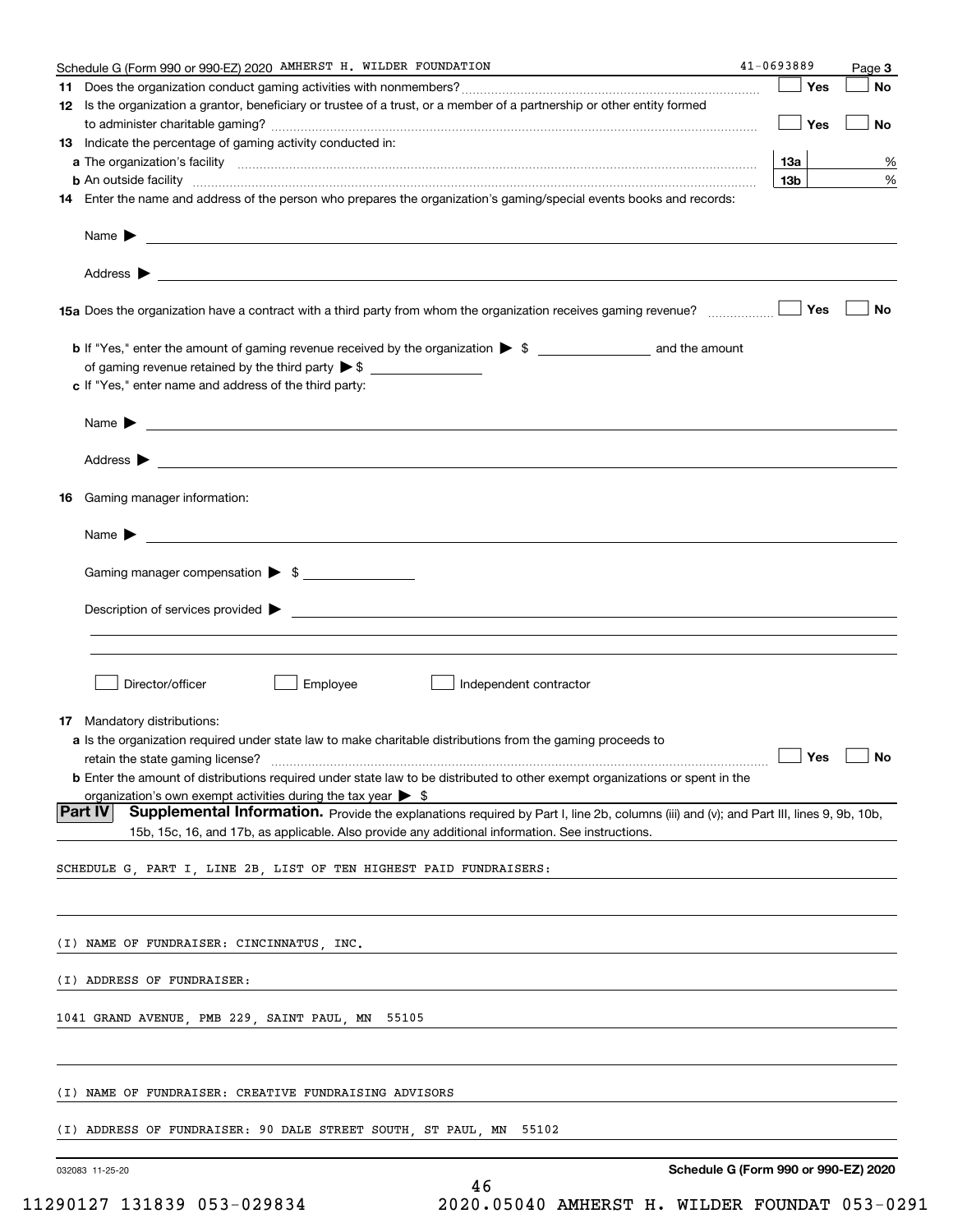| Part IV | <b>Supplemental Information</b> (continued) |  |
|---------|---------------------------------------------|--|
|         |                                             |  |
|         |                                             |  |
|         |                                             |  |
|         |                                             |  |
|         |                                             |  |
|         |                                             |  |
|         |                                             |  |
|         |                                             |  |
|         |                                             |  |
|         |                                             |  |
|         |                                             |  |
|         |                                             |  |
|         |                                             |  |
|         |                                             |  |
|         |                                             |  |
|         |                                             |  |
|         |                                             |  |
|         |                                             |  |
|         |                                             |  |
|         |                                             |  |
|         |                                             |  |
|         |                                             |  |
|         |                                             |  |
|         |                                             |  |
|         |                                             |  |
|         |                                             |  |
|         |                                             |  |
|         |                                             |  |
|         |                                             |  |
|         |                                             |  |
|         |                                             |  |
|         |                                             |  |
|         |                                             |  |
|         |                                             |  |
|         |                                             |  |
|         | Schedule G (Form 990 or 990-EZ)             |  |

032084 04-01-20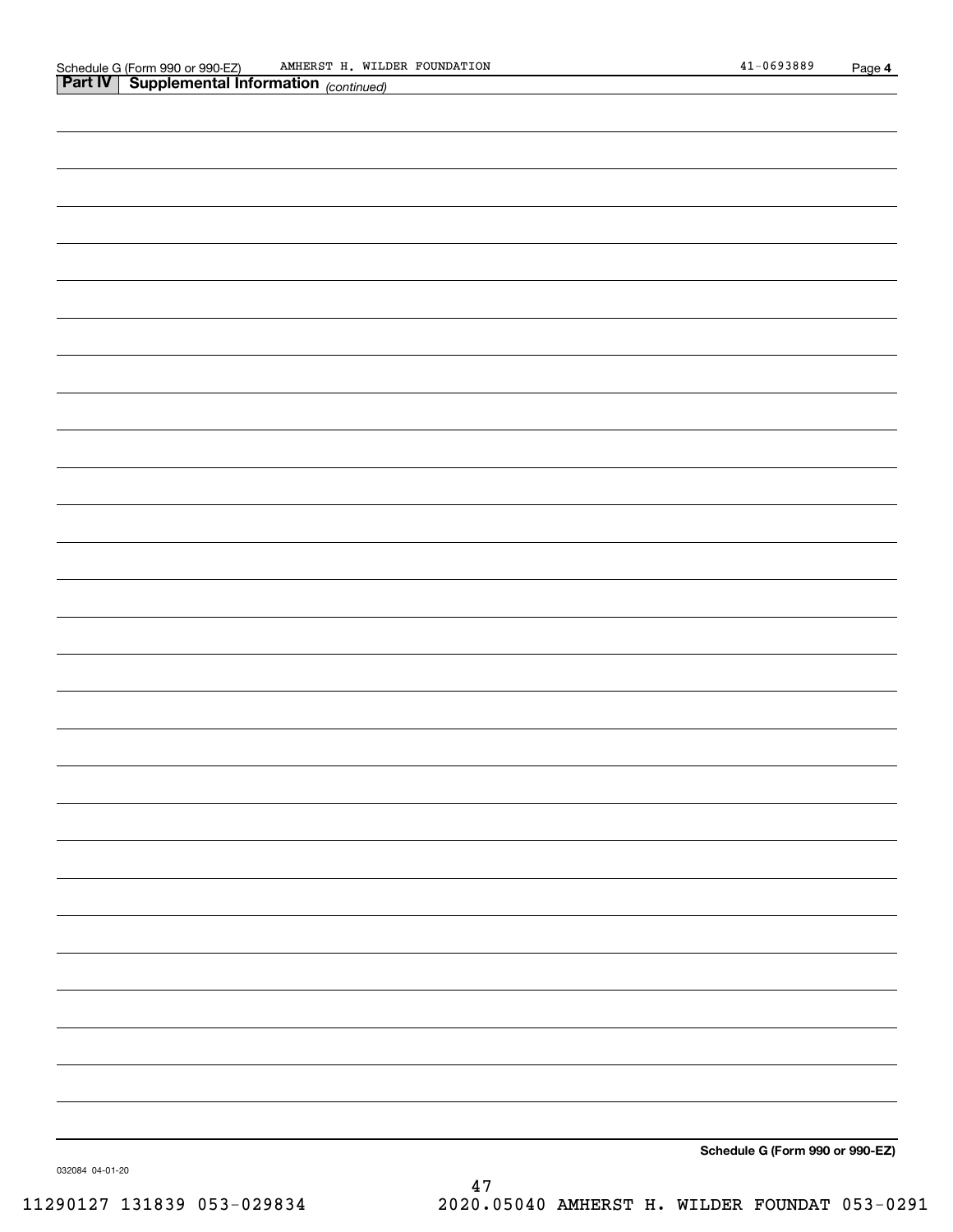| <b>SCHEDULE I</b><br>(Form 990)                        |                                                                                                                                                                          |           | <b>Grants and Other Assistance to Organizations,</b><br>Governments, and Individuals in the United States<br>Complete if the organization answered "Yes" on Form 990, Part IV, line 21 or 22. |                                                                              |                                         |                                               |                                          | OMB No. 1545-0047                                   |
|--------------------------------------------------------|--------------------------------------------------------------------------------------------------------------------------------------------------------------------------|-----------|-----------------------------------------------------------------------------------------------------------------------------------------------------------------------------------------------|------------------------------------------------------------------------------|-----------------------------------------|-----------------------------------------------|------------------------------------------|-----------------------------------------------------|
| Department of the Treasury<br>Internal Revenue Service |                                                                                                                                                                          |           |                                                                                                                                                                                               | Attach to Form 990.<br>Go to www.irs.gov/Form990 for the latest information. |                                         |                                               |                                          | <b>Open to Public</b><br>Inspection                 |
| Name of the organization                               | AMHERST H. WILDER FOUNDATION                                                                                                                                             |           |                                                                                                                                                                                               |                                                                              |                                         |                                               |                                          | <b>Employer identification number</b><br>41-0693889 |
| Part I                                                 | <b>General Information on Grants and Assistance</b>                                                                                                                      |           |                                                                                                                                                                                               |                                                                              |                                         |                                               |                                          |                                                     |
| 1.                                                     | Does the organization maintain records to substantiate the amount of the grants or assistance, the grantees' eligibility for the grants or assistance, and the selection |           |                                                                                                                                                                                               |                                                                              |                                         |                                               |                                          | $\boxed{\texttt{X}}$ Yes<br>No                      |
| $\mathbf{2}$                                           | Describe in Part IV the organization's procedures for monitoring the use of grant funds in the United States.                                                            |           |                                                                                                                                                                                               |                                                                              |                                         |                                               |                                          |                                                     |
| Part II                                                | Grants and Other Assistance to Domestic Organizations and Domestic Governments. Complete if the organization answered "Yes" on Form 990, Part IV, line 21, for any       |           |                                                                                                                                                                                               |                                                                              |                                         |                                               |                                          |                                                     |
|                                                        | recipient that received more than \$5,000. Part II can be duplicated if additional space is needed.                                                                      |           |                                                                                                                                                                                               |                                                                              |                                         | (f) Method of                                 |                                          |                                                     |
|                                                        | 1 (a) Name and address of organization<br>or government                                                                                                                  | $(b)$ EIN | (c) IRC section<br>(if applicable)                                                                                                                                                            | (d) Amount of<br>cash grant                                                  | (e) Amount of<br>non-cash<br>assistance | valuation (book,<br>FMV, appraisal,<br>other) | (g) Description of<br>noncash assistance | (h) Purpose of grant<br>or assistance               |
|                                                        |                                                                                                                                                                          |           |                                                                                                                                                                                               |                                                                              |                                         |                                               |                                          |                                                     |
|                                                        |                                                                                                                                                                          |           |                                                                                                                                                                                               |                                                                              |                                         |                                               |                                          |                                                     |
| 2                                                      | Enter total number of section 501(c)(3) and government organizations listed in the line 1 table                                                                          |           |                                                                                                                                                                                               |                                                                              |                                         |                                               |                                          |                                                     |
| 3<br>LHA.                                              | Enter total number of other organizations listed in the line 1 table<br>For Paperwork Reduction Act Notice, see the Instructions for Form 990.                           |           |                                                                                                                                                                                               |                                                                              |                                         |                                               |                                          | Schedule I (Form 990) 2020                          |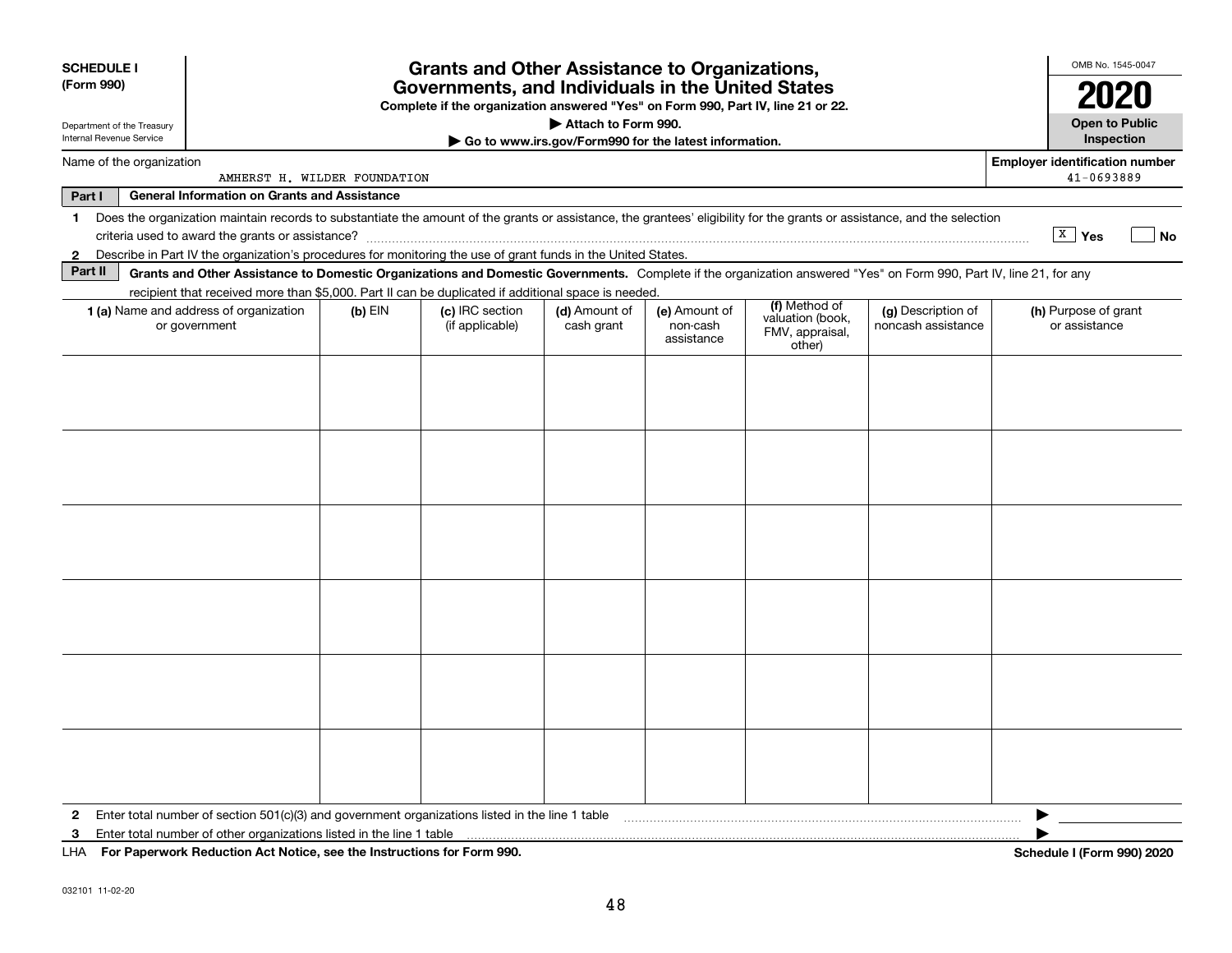**Part III** | Grants and Other Assistance to Domestic Individuals. Complete if the organization answered "Yes" on Form 990, Part IV, line 22. Part III can be duplicated if additional space is needed.

| (a) Type of grant or assistance | (b) Number of<br>recipients | (c) Amount of<br>cash grant | (d) Amount of non-<br>cash assistance | (e) Method of valuation<br>(book, FMV, appraisal, other) | (f) Description of noncash assistance |
|---------------------------------|-----------------------------|-----------------------------|---------------------------------------|----------------------------------------------------------|---------------------------------------|
|                                 |                             |                             |                                       |                                                          |                                       |
| RENT ASSISTANCE                 | 1516                        | 2, 319, 556.                |                                       | 0. N/A                                                   | N/A                                   |
|                                 |                             |                             |                                       |                                                          |                                       |
| TRANSPORTATION ASSISTANCE       | 1540                        | 6,928.                      |                                       | 0. N/A                                                   | N/A                                   |
|                                 |                             |                             |                                       |                                                          |                                       |
| CHILDREN SERVICES ASSISTANCE    | $\mathfrak{D}$              | 344.                        |                                       | 0. N/A                                                   | N/A                                   |
|                                 |                             |                             |                                       |                                                          |                                       |
| HOUSING PLACEMENT ASSISTANCE    | 527                         | 1,474.                      |                                       | 0. N/A                                                   | N/A                                   |
|                                 |                             |                             |                                       |                                                          |                                       |
| OTHER ASSISTANCE                | 1038                        | 723,835.                    |                                       | 0. N/A                                                   | N/A                                   |

Part IV | Supplemental Information. Provide the information required in Part I, line 2; Part III, column (b); and any other additional information.

PART I, LINE 2:

THE FOUNDATION HAS FINANCIAL STAFF ASSIGNED IN EACH OPERATING DIVISION TO

MONITOR GRANT FUNDING USE AND REPORTING. THE FOUNDATION ALSO HAS COMPLIANCE

STAFF MONITORING ELIGIBILITY AND DOCUMENTATION REQUIREMENTS FOR GRANT

FUNDING RECEIVED.

**2**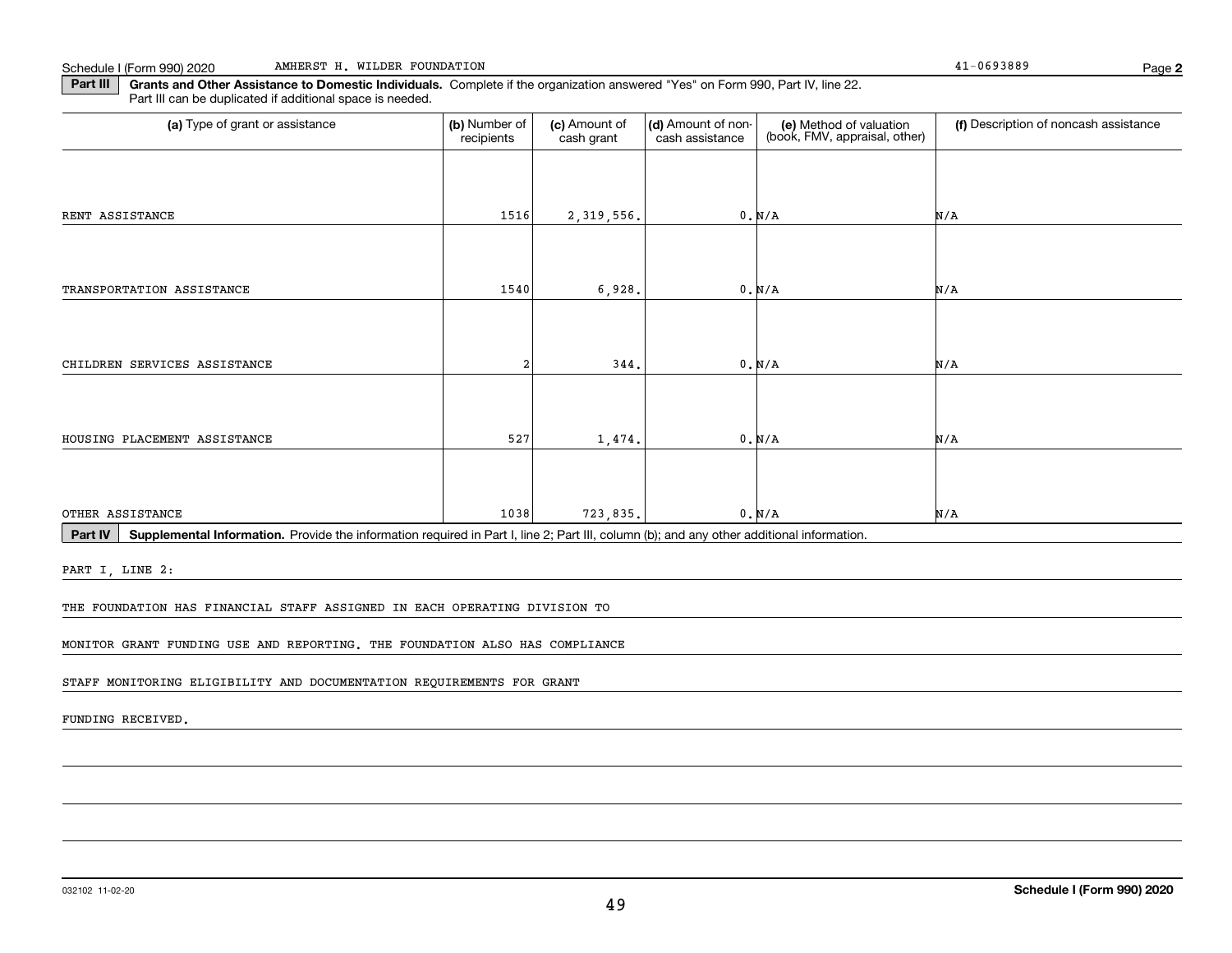| <b>SCHEDULE J</b>                  | <b>Compensation Information</b>                                                                                                                                                                                                          |                                       | OMB No. 1545-0047     |     |    |  |
|------------------------------------|------------------------------------------------------------------------------------------------------------------------------------------------------------------------------------------------------------------------------------------|---------------------------------------|-----------------------|-----|----|--|
| (Form 990)                         | For certain Officers, Directors, Trustees, Key Employees, and Highest                                                                                                                                                                    |                                       |                       |     |    |  |
|                                    | <b>Compensated Employees</b><br>Complete if the organization answered "Yes" on Form 990, Part IV, line 23.                                                                                                                               |                                       | 2020                  |     |    |  |
| Department of the Treasury         | Attach to Form 990.                                                                                                                                                                                                                      |                                       | <b>Open to Public</b> |     |    |  |
| Internal Revenue Service           | ► Go to www.irs.gov/Form990 for instructions and the latest information.                                                                                                                                                                 |                                       | Inspection            |     |    |  |
| Name of the organization           |                                                                                                                                                                                                                                          | <b>Employer identification number</b> |                       |     |    |  |
|                                    | AMHERST H. WILDER FOUNDATION                                                                                                                                                                                                             | 41-0693889                            |                       |     |    |  |
| Part I                             | <b>Questions Regarding Compensation</b>                                                                                                                                                                                                  |                                       |                       |     |    |  |
|                                    |                                                                                                                                                                                                                                          |                                       |                       | Yes | No |  |
|                                    | <b>1a</b> Check the appropriate box(es) if the organization provided any of the following to or for a person listed on Form 990,                                                                                                         |                                       |                       |     |    |  |
|                                    | Part VII, Section A, line 1a. Complete Part III to provide any relevant information regarding these items.                                                                                                                               |                                       |                       |     |    |  |
| First-class or charter travel      | Housing allowance or residence for personal use                                                                                                                                                                                          |                                       |                       |     |    |  |
| Travel for companions              | Payments for business use of personal residence                                                                                                                                                                                          |                                       |                       |     |    |  |
|                                    | Health or social club dues or initiation fees<br>Tax indemnification and gross-up payments                                                                                                                                               |                                       |                       |     |    |  |
|                                    | Discretionary spending account<br>Personal services (such as maid, chauffeur, chef)                                                                                                                                                      |                                       |                       |     |    |  |
|                                    |                                                                                                                                                                                                                                          |                                       |                       |     |    |  |
|                                    | <b>b</b> If any of the boxes on line 1a are checked, did the organization follow a written policy regarding payment or                                                                                                                   |                                       |                       |     |    |  |
|                                    | reimbursement or provision of all of the expenses described above? If "No," complete Part III to explain                                                                                                                                 |                                       | 1b                    |     |    |  |
| 2                                  | Did the organization require substantiation prior to reimbursing or allowing expenses incurred by all directors,                                                                                                                         |                                       |                       |     |    |  |
|                                    |                                                                                                                                                                                                                                          |                                       | $\mathbf{2}$          |     |    |  |
| з                                  |                                                                                                                                                                                                                                          |                                       |                       |     |    |  |
|                                    | Indicate which, if any, of the following the organization used to establish the compensation of the organization's<br>CEO/Executive Director. Check all that apply. Do not check any boxes for methods used by a related organization to |                                       |                       |     |    |  |
|                                    | establish compensation of the CEO/Executive Director, but explain in Part III.                                                                                                                                                           |                                       |                       |     |    |  |
| X  <br>Compensation committee      | Written employment contract                                                                                                                                                                                                              |                                       |                       |     |    |  |
|                                    | x<br>Compensation survey or study<br>Independent compensation consultant                                                                                                                                                                 |                                       |                       |     |    |  |
|                                    | X<br>Form 990 of other organizations<br>Approval by the board or compensation committee                                                                                                                                                  |                                       |                       |     |    |  |
|                                    |                                                                                                                                                                                                                                          |                                       |                       |     |    |  |
| 4                                  | During the year, did any person listed on Form 990, Part VII, Section A, line 1a, with respect to the filing                                                                                                                             |                                       |                       |     |    |  |
|                                    | organization or a related organization:                                                                                                                                                                                                  |                                       |                       |     |    |  |
| a                                  | Receive a severance payment or change-of-control payment?                                                                                                                                                                                |                                       | 4a                    |     | X  |  |
| b                                  | Participate in or receive payment from a supplemental nonqualified retirement plan?                                                                                                                                                      |                                       | 4b                    |     | х  |  |
| с                                  | Participate in or receive payment from an equity-based compensation arrangement?                                                                                                                                                         |                                       | 4c                    |     | х  |  |
|                                    | If "Yes" to any of lines 4a-c, list the persons and provide the applicable amounts for each item in Part III.                                                                                                                            |                                       |                       |     |    |  |
|                                    |                                                                                                                                                                                                                                          |                                       |                       |     |    |  |
|                                    | Only section 501(c)(3), 501(c)(4), and 501(c)(29) organizations must complete lines 5-9.                                                                                                                                                 |                                       |                       |     |    |  |
|                                    | For persons listed on Form 990, Part VII, Section A, line 1a, did the organization pay or accrue any compensation                                                                                                                        |                                       |                       |     |    |  |
| contingent on the revenues of:     |                                                                                                                                                                                                                                          |                                       |                       |     |    |  |
|                                    |                                                                                                                                                                                                                                          |                                       | 5a                    |     | x  |  |
|                                    |                                                                                                                                                                                                                                          |                                       | 5b                    |     | х  |  |
|                                    | If "Yes" on line 5a or 5b, describe in Part III.                                                                                                                                                                                         |                                       |                       |     |    |  |
| 6.                                 | For persons listed on Form 990, Part VII, Section A, line 1a, did the organization pay or accrue any compensation                                                                                                                        |                                       |                       |     |    |  |
| contingent on the net earnings of: |                                                                                                                                                                                                                                          |                                       |                       |     |    |  |
|                                    |                                                                                                                                                                                                                                          |                                       | 6a                    |     | x  |  |
|                                    |                                                                                                                                                                                                                                          |                                       | 6b                    |     | х  |  |
|                                    | If "Yes" on line 6a or 6b, describe in Part III.                                                                                                                                                                                         |                                       |                       |     |    |  |
|                                    | 7 For persons listed on Form 990, Part VII, Section A, line 1a, did the organization provide any nonfixed payments                                                                                                                       |                                       |                       |     |    |  |
|                                    |                                                                                                                                                                                                                                          |                                       | 7                     |     | х  |  |
| 8                                  | Were any amounts reported on Form 990, Part VII, paid or accrued pursuant to a contract that was subject to the                                                                                                                          |                                       |                       |     |    |  |
|                                    | initial contract exception described in Regulations section 53.4958-4(a)(3)? If "Yes," describe in Part III                                                                                                                              |                                       | 8                     |     | х  |  |
| 9                                  | If "Yes" on line 8, did the organization also follow the rebuttable presumption procedure described in                                                                                                                                   |                                       |                       |     |    |  |
|                                    |                                                                                                                                                                                                                                          |                                       | 9                     |     |    |  |
|                                    | LHA For Paperwork Reduction Act Notice, see the Instructions for Form 990.                                                                                                                                                               | Schedule J (Form 990) 2020            |                       |     |    |  |

032111 12-07-20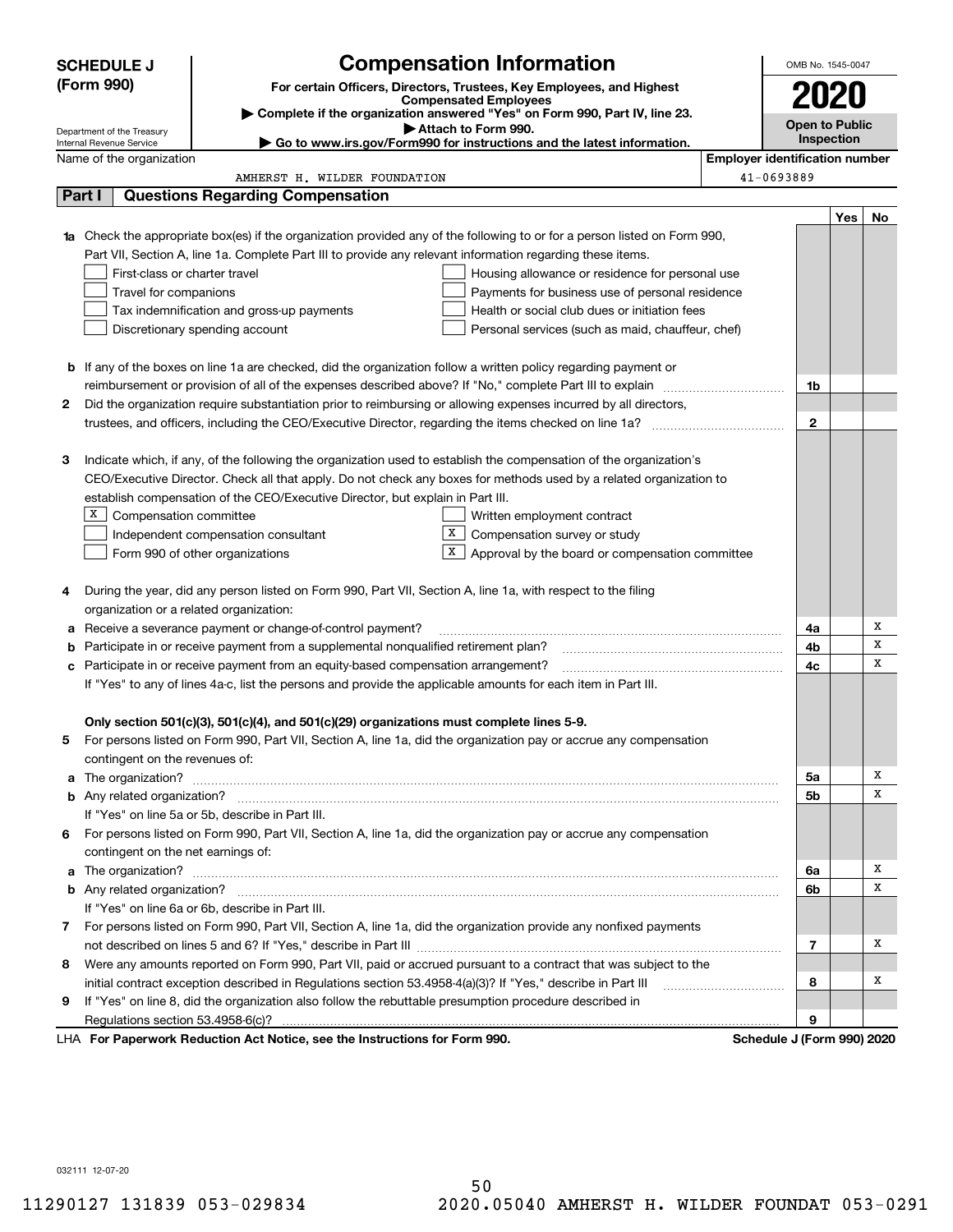41-0693889

# **Part II Officers, Directors, Trustees, Key Employees, and Highest Compensated Employees.**  Schedule J (Form 990) 2020 Page Use duplicate copies if additional space is needed.

For each individual whose compensation must be reported on Schedule J, report compensation from the organization on row (i) and from related organizations, described in the instructions, on row (ii). Do not list any individuals that aren't listed on Form 990, Part VII.

**Note:**  The sum of columns (B)(i)-(iii) for each listed individual must equal the total amount of Form 990, Part VII, Section A, line 1a, applicable column (D) and (E) amounts for that individual.

|                                           |      |                          | (B) Breakdown of W-2 and/or 1099-MISC compensation |                                           | (C) Retirement and             | (D) Nontaxable | (E) Total of columns | (F) Compensation                                           |  |
|-------------------------------------------|------|--------------------------|----------------------------------------------------|-------------------------------------------|--------------------------------|----------------|----------------------|------------------------------------------------------------|--|
| (A) Name and Title                        |      | (i) Base<br>compensation | (ii) Bonus &<br>incentive<br>compensation          | (iii) Other<br>reportable<br>compensation | other deferred<br>compensation | benefits       | $(B)(i)-(D)$         | in column (B)<br>reported as deferred<br>on prior Form 990 |  |
| TOU YANG<br>(1)                           | (i)  | 251,380                  | 12,556.                                            | $\mathbf{0}$ .                            | 8,449                          | 300,           | 272,685              | $0$ .                                                      |  |
| LEAD PSYCHIATRIST                         | (ii) | $\mathbf{0}$ .           | $\mathbf{0}$ .                                     | $\mathbf{0}$ .                            | $\mathbf{0}$ .                 | $\mathbf{0}$ . | $\Omega$             | $\mathbf 0$ .                                              |  |
| PAUL METTESSICH<br>(2)                    | (i)  | 190, 312.                | 5,643.                                             | $\mathbf{0}$ .                            | 7,067.                         | 15,756.        | 218,778              | $\mathbf 0$ .                                              |  |
| EXECUTIVE DIRECTOR OF WILDER RESEARC (ii) |      | 0.                       | $\mathbf{0}$ .                                     | $\mathbf{0}$ .                            | $\mathbf{0}$ .                 | $\mathbf{0}$ . | $\mathbf{0}$         | 0.                                                         |  |
| <b>NONA FERGUSON</b><br>(3)               | (i)  | 163,777.                 | 5,011.                                             | $\mathbf 0$ .                             | 6,276                          | 22,296.        | 197,360              | 0.                                                         |  |
| VP ECON STABILITY AND AGING SVC           | (ii) | 0.                       | $\mathbf{0}$ .                                     | $\mathbf 0$ .                             | 0.                             | 0.             | $\mathbf{0}$         | $\mathbf 0$ .                                              |  |
| PAHOUA YANG<br>(4)                        | (i)  | 175,645                  | 5,073.                                             | $\mathbf 0$ .                             | 6,354                          | 300,           | 187,372              | $\mathbf 0$ .                                              |  |
| VP COMMUNITY MENTAL HEALTH & WELLNES (ii) |      | 0.                       | $\mathbf{0}$ .                                     | $\mathbf 0$ .                             | $\mathbf{0}$ .                 | 0.             | $\mathbf{0}$ .       | $\mathbf 0$ .                                              |  |
| IN-ZU TUAN<br>(5)                         | (i)  | 182,137.                 | 3,753.                                             | $\mathbf 0$ .                             | 1,130                          | 300.           | 187,320              | 0.                                                         |  |
| MEDICAL DIRECTOR                          | (ii) | 0.                       | $\mathbf{0}$ .                                     | $\mathbf 0$ .                             | $\mathbf{0}$ .                 | $\mathbf{0}$ . | $\mathbf{0}$ .       | 0.                                                         |  |
| LINDSAY ANDERSON<br>(6)                   | (i)  | 160,736.                 | 7,800.                                             | $\mathbf 0$ .                             | 5,958                          | 6,887.         | 181,381              | 0.                                                         |  |
| SUPERVISING PMH CNS BC                    | (ii) | 0.                       | $\mathbf{0}$ .                                     | $\mathbf 0$ .                             | 0.                             | 0.             | 0                    | 0.                                                         |  |
| JENNIFER HAWKINS<br>(7)                   | (i)  | 142,672.                 | 4,760.                                             | $\mathbf{0}$ .                            | 5,446                          | 22,290         | 175,168              | 0.                                                         |  |
| CHIEF ADMIN OFFICER                       | (ii) | 0.                       | $\mathbf{0}$ .                                     | $\mathbf{0}$ .                            | $\mathbf 0$ .                  | 0.             | $\mathbf{0}$ .       | 0.                                                         |  |
| AMY HUERTA<br>(8)                         | (i)  | 144,084                  | 7,000.                                             | $\mathbf{0}$ .                            | 1,520                          | 12,684         | 165,288              | 0.                                                         |  |
| ASST TREASURER & CHIEF FINANCIAL OFF (ii) |      | 0.                       | 0.                                                 | $\mathbf{0}$ .                            | $\mathbf{0}$ .                 | $\mathbf{0}$   | $\mathbf{0}$         | 0.                                                         |  |
| MICHELLE MOREHOUSE<br>(9)                 | (i)  | 148,161.                 | 4,357.                                             | $\mathbf{0}$ .                            | 5,456                          | 6,887.         | 164,861              | 0.                                                         |  |
| VP ADVANCEMENT                            | (ii) | 0.                       | $\mathbf 0$ .                                      | $\mathbf{0}$ .                            | $\mathbf{0}$ .                 | 0.             | $\mathbf{0}$         | $\mathbf 0$ .                                              |  |
| (10) JAMES DOCKENDORF                     | (i)  | 145,543                  | 2,342                                              | $\mathbf{0}$ .                            | 5,304                          | 7,244.         | 160,433              | 0.                                                         |  |
| IT DIRECTOR                               | (ii) | 0.                       | $\mathbf{0}$ .                                     | $\mathbf{0}$ .                            | $\mathbf 0$ .                  | $\mathbf{0}$ . | $^{\circ}$           | $\mathbf{0}$ .                                             |  |
| (11) DAWN MUELLER                         | (i)  | 119,568.                 | 5,439.                                             | $\mathbf{0}$ .                            | 4,688                          | 22, 263.       | 151,958.             | 0.                                                         |  |
| TREASURER AND CONTROLLER                  | (ii) | 0.                       | $\mathbf{0}$ .                                     | $\mathbf{0}$ .                            | 0.                             | 0.             | 0.                   | 0.                                                         |  |
|                                           | (i)  |                          |                                                    |                                           |                                |                |                      |                                                            |  |
|                                           | (ii) |                          |                                                    |                                           |                                |                |                      |                                                            |  |
|                                           | (i)  |                          |                                                    |                                           |                                |                |                      |                                                            |  |
|                                           | (ii) |                          |                                                    |                                           |                                |                |                      |                                                            |  |
|                                           | (i)  |                          |                                                    |                                           |                                |                |                      |                                                            |  |
|                                           | (ii) |                          |                                                    |                                           |                                |                |                      |                                                            |  |
|                                           | (i)  |                          |                                                    |                                           |                                |                |                      |                                                            |  |
|                                           | (ii) |                          |                                                    |                                           |                                |                |                      |                                                            |  |
|                                           | (i)  |                          |                                                    |                                           |                                |                |                      |                                                            |  |
|                                           | (ii) |                          |                                                    |                                           |                                |                |                      |                                                            |  |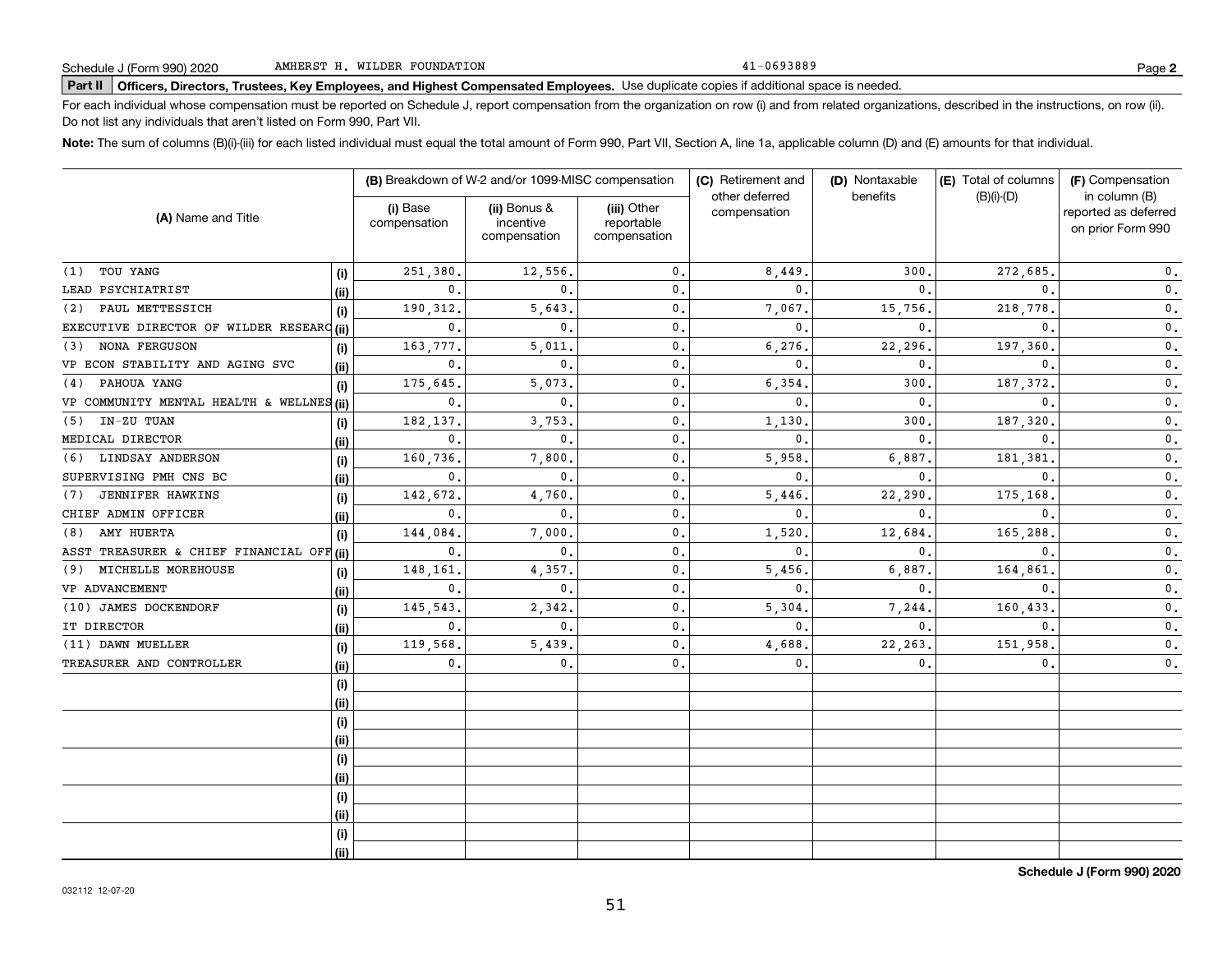Schedule J (Form 990) 2020 MMHERST H. WILDER FOUNDATION<br>
Part III Supplemental Information<br>
Provide the information, explanation, or descriptions required for Part I, lines 1a, 1b, 3, 4a, 4b, 4c, 5a, 5b, 6a, 6b, 7, and 8,

PART I, LINE 3:

HUMAN RESOURCES OBTAINS COMPENSATION SURVEYS ANNUALLY, THEN PROVIDES THIS

DATA TO THE GOVERNANCE COMMITTEE OF THE BOARD. THE COMMITTEE THEN APPROVES

COMPENSATION TARGET AND THEN MOVES TO THE FULL BOARD FOR THEIR APPROVAL.

**Schedule J (Form 990) 2020**

Page 3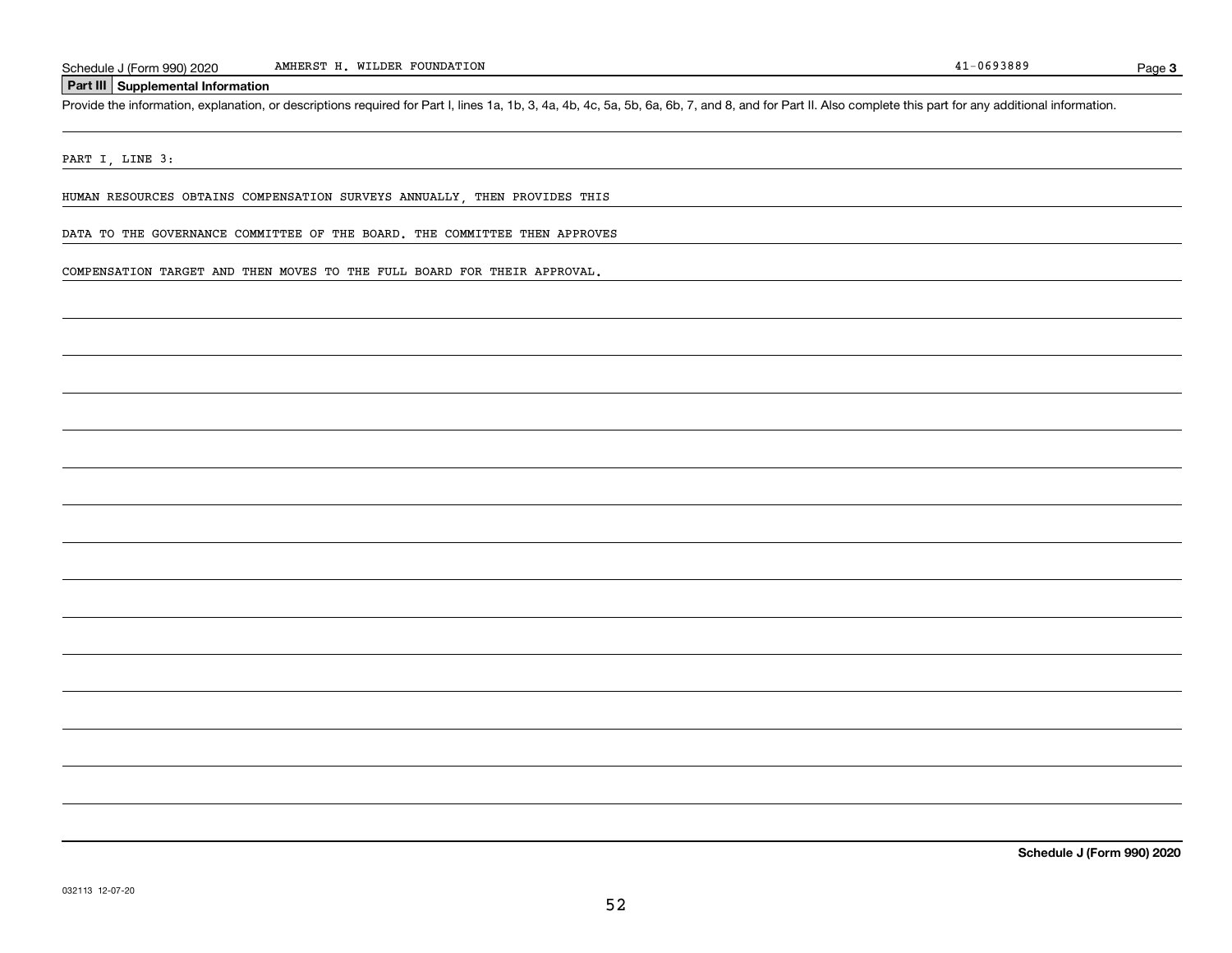| <b>Supplemental Information on Tax-Exempt Bonds</b><br><b>SCHEDULE K</b><br>Complete if the organization answered "Yes" on Form 990, Part IV, line 24a. Provide descriptions,<br>(Form 990)<br>explanations, and any additional information in Part VI.<br>Department of the Treasury<br>▶ Attach to Form 990. ▶ Go to www.irs.gov/Form990 for instructions and the latest information.<br>Internal Revenue Service |                                                                             |                |                                          |                 |                 |                  |                        |                            |     |           |                                       | OMB No. 1545-0047<br>2020<br>Open to Public<br>Inspection |            |    |
|---------------------------------------------------------------------------------------------------------------------------------------------------------------------------------------------------------------------------------------------------------------------------------------------------------------------------------------------------------------------------------------------------------------------|-----------------------------------------------------------------------------|----------------|------------------------------------------|-----------------|-----------------|------------------|------------------------|----------------------------|-----|-----------|---------------------------------------|-----------------------------------------------------------|------------|----|
|                                                                                                                                                                                                                                                                                                                                                                                                                     | Name of the organization                                                    |                |                                          |                 |                 |                  |                        |                            |     |           | <b>Employer identification number</b> |                                                           |            |    |
|                                                                                                                                                                                                                                                                                                                                                                                                                     | AMHERST H. WILDER FOUNDATION                                                |                |                                          |                 |                 |                  |                        |                            |     |           | 41-0693889                            |                                                           |            |    |
| Part I                                                                                                                                                                                                                                                                                                                                                                                                              | <b>Bond Issues</b>                                                          |                | SEE PART VI FOR COLUMN (A) CONTINUATIONS |                 |                 |                  |                        |                            |     |           |                                       |                                                           |            |    |
|                                                                                                                                                                                                                                                                                                                                                                                                                     | (a) Issuer name                                                             | (b) Issuer EIN | $(c)$ CUSIP #                            | (d) Date issued | (e) Issue price |                  |                        | (f) Description of purpose |     |           | (g) Defeased (h) On behalf            |                                                           | (i) Pooled |    |
|                                                                                                                                                                                                                                                                                                                                                                                                                     |                                                                             |                |                                          |                 |                 |                  |                        |                            |     |           | of issuer                             |                                                           | financing  |    |
|                                                                                                                                                                                                                                                                                                                                                                                                                     |                                                                             |                |                                          |                 |                 |                  |                        |                            | Yes | <b>No</b> | Yes                                   | No                                                        | Yes        | No |
|                                                                                                                                                                                                                                                                                                                                                                                                                     | HOUSING AND REDEVELOPMENT AUTHORITY                                         |                |                                          |                 |                 |                  | REFUNDING BOND, SERIES |                            |     |           |                                       |                                                           |            |    |
|                                                                                                                                                                                                                                                                                                                                                                                                                     | A OF THE CITY OF SAINT PAUL, MINNESOTA 52-1440935                           |                | 792893HX0                                | 11/18/20        |                 | 19,668,646.2020A |                        |                            |     | X         |                                       | X                                                         |            | x  |
|                                                                                                                                                                                                                                                                                                                                                                                                                     |                                                                             |                |                                          |                 |                 |                  |                        |                            |     |           |                                       |                                                           |            |    |
| В                                                                                                                                                                                                                                                                                                                                                                                                                   |                                                                             |                |                                          |                 |                 |                  |                        |                            |     |           |                                       |                                                           |            |    |
|                                                                                                                                                                                                                                                                                                                                                                                                                     |                                                                             |                |                                          |                 |                 |                  |                        |                            |     |           |                                       |                                                           |            |    |
| C                                                                                                                                                                                                                                                                                                                                                                                                                   |                                                                             |                |                                          |                 |                 |                  |                        |                            |     |           |                                       |                                                           |            |    |
|                                                                                                                                                                                                                                                                                                                                                                                                                     |                                                                             |                |                                          |                 |                 |                  |                        |                            |     |           |                                       |                                                           |            |    |
| D<br>Part II                                                                                                                                                                                                                                                                                                                                                                                                        | <b>Proceeds</b>                                                             |                |                                          |                 |                 |                  |                        |                            |     |           |                                       |                                                           |            |    |
|                                                                                                                                                                                                                                                                                                                                                                                                                     |                                                                             |                |                                          | A               |                 |                  | B                      | C                          |     |           |                                       | D                                                         |            |    |
|                                                                                                                                                                                                                                                                                                                                                                                                                     |                                                                             |                |                                          |                 |                 |                  |                        |                            |     |           |                                       |                                                           |            |    |
|                                                                                                                                                                                                                                                                                                                                                                                                                     | Amount of bonds retired                                                     |                |                                          |                 |                 |                  |                        |                            |     |           |                                       |                                                           |            |    |
| 3                                                                                                                                                                                                                                                                                                                                                                                                                   |                                                                             |                |                                          |                 | 19,668,646.     |                  |                        |                            |     |           |                                       |                                                           |            |    |
| 4                                                                                                                                                                                                                                                                                                                                                                                                                   |                                                                             |                |                                          |                 | 1,504,514.      |                  |                        |                            |     |           |                                       |                                                           |            |    |
| 5                                                                                                                                                                                                                                                                                                                                                                                                                   |                                                                             |                |                                          |                 |                 |                  |                        |                            |     |           |                                       |                                                           |            |    |
| 6                                                                                                                                                                                                                                                                                                                                                                                                                   | Proceeds in refunding escrows                                               |                |                                          |                 |                 |                  |                        |                            |     |           |                                       |                                                           |            |    |
| $\overline{7}$                                                                                                                                                                                                                                                                                                                                                                                                      | Issuance costs from proceeds                                                |                |                                          |                 | 385.618.        |                  |                        |                            |     |           |                                       |                                                           |            |    |
| 8                                                                                                                                                                                                                                                                                                                                                                                                                   | Credit enhancement from proceeds                                            |                |                                          |                 |                 |                  |                        |                            |     |           |                                       |                                                           |            |    |
| 9                                                                                                                                                                                                                                                                                                                                                                                                                   |                                                                             |                |                                          |                 |                 |                  |                        |                            |     |           |                                       |                                                           |            |    |
| 10                                                                                                                                                                                                                                                                                                                                                                                                                  |                                                                             |                |                                          |                 | 17,726,527.     |                  |                        |                            |     |           |                                       |                                                           |            |    |
| 11                                                                                                                                                                                                                                                                                                                                                                                                                  | Other spent proceeds                                                        |                |                                          |                 | 51,987.         |                  |                        |                            |     |           |                                       |                                                           |            |    |
| 12                                                                                                                                                                                                                                                                                                                                                                                                                  | Other unspent proceeds                                                      |                |                                          |                 |                 |                  |                        |                            |     |           |                                       |                                                           |            |    |
| 13                                                                                                                                                                                                                                                                                                                                                                                                                  |                                                                             |                |                                          |                 | 2020            |                  |                        |                            |     |           |                                       |                                                           |            |    |
|                                                                                                                                                                                                                                                                                                                                                                                                                     |                                                                             |                |                                          | Yes             | No              | <b>Yes</b>       | No                     | Yes                        | No  |           | Yes                                   |                                                           | No         |    |
| 14                                                                                                                                                                                                                                                                                                                                                                                                                  | Were the bonds issued as part of a refunding issue of tax-exempt bonds (or, |                |                                          |                 |                 |                  |                        |                            |     |           |                                       |                                                           |            |    |
|                                                                                                                                                                                                                                                                                                                                                                                                                     |                                                                             |                |                                          | X               |                 |                  |                        |                            |     |           |                                       |                                                           |            |    |
| 15                                                                                                                                                                                                                                                                                                                                                                                                                  | Were the bonds issued as part of a refunding issue of taxable bonds (or, if |                |                                          |                 |                 |                  |                        |                            |     |           |                                       |                                                           |            |    |
|                                                                                                                                                                                                                                                                                                                                                                                                                     |                                                                             |                |                                          |                 | $\mathbf{x}$    |                  |                        |                            |     |           |                                       |                                                           |            |    |
| 16                                                                                                                                                                                                                                                                                                                                                                                                                  |                                                                             |                |                                          | $\mathbf x$     |                 |                  |                        |                            |     |           |                                       |                                                           |            |    |
| 17                                                                                                                                                                                                                                                                                                                                                                                                                  | Does the organization maintain adequate books and records to support the    |                |                                          |                 |                 |                  |                        |                            |     |           |                                       |                                                           |            |    |
|                                                                                                                                                                                                                                                                                                                                                                                                                     | final allocation of proceeds?                                               | x              |                                          |                 |                 |                  |                        |                            |     |           |                                       |                                                           |            |    |

**For Paperwork Reduction Act Notice, see the Instructions for Form 990. Schedule K (Form 990) 2020** LHA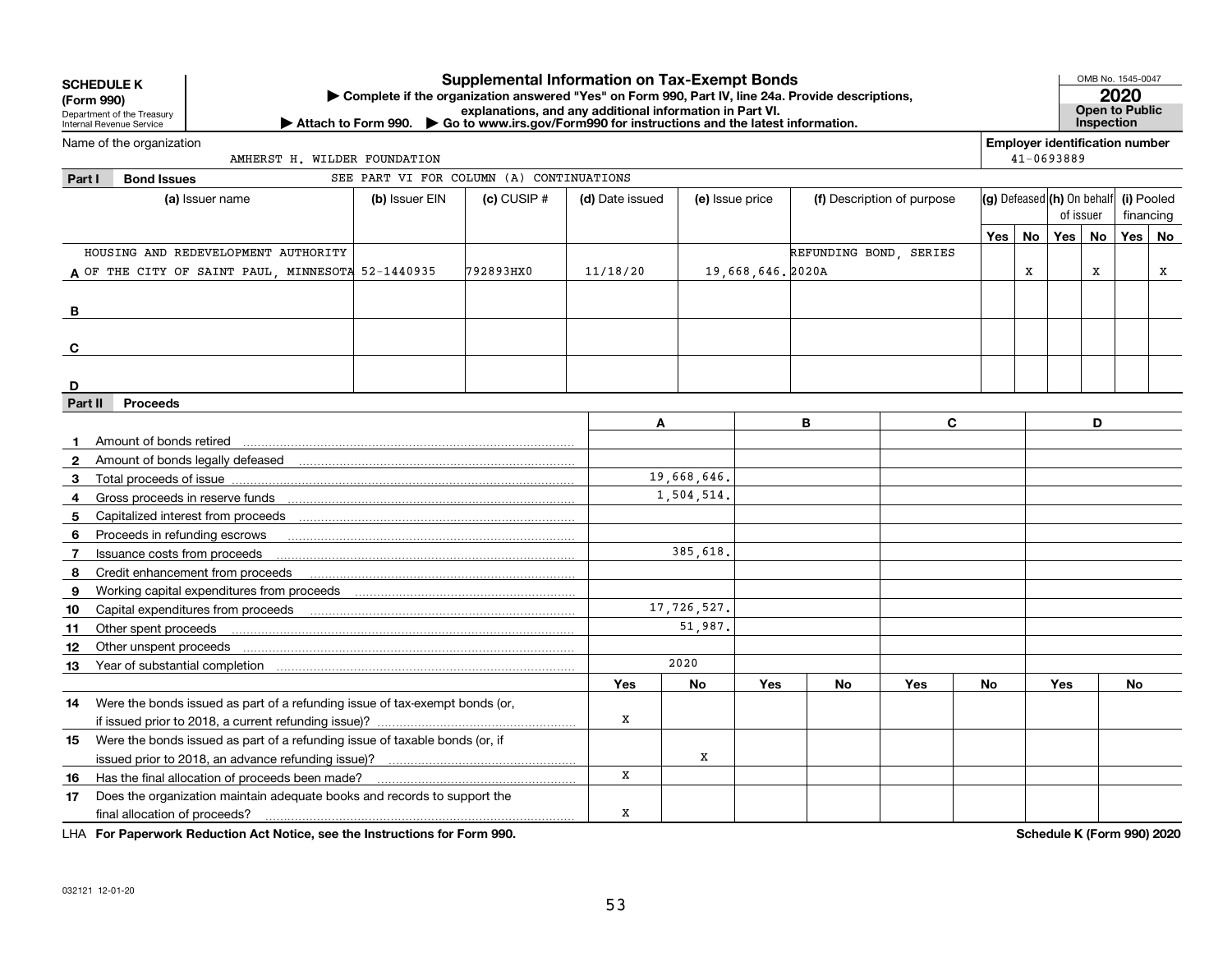#### Schedule K (Form 990) 2020 Page AMHERST H. WILDER FOUNDATION 41-0693889

|  | 41-0693889 |  |  |  |  |
|--|------------|--|--|--|--|
|  |            |  |  |  |  |

**2**

| <b>Private Business Use</b><br>Part III                                                            |            |                             |   |            |           |            |           |     |    |
|----------------------------------------------------------------------------------------------------|------------|-----------------------------|---|------------|-----------|------------|-----------|-----|----|
|                                                                                                    | A<br>в     |                             |   |            | C.        |            | D         |     |    |
| Was the organization a partner in a partnership, or a member of an LLC,<br>1                       | Yes        | <b>No</b>                   |   | <b>Yes</b> | No        | <b>Yes</b> | <b>No</b> | Yes | No |
|                                                                                                    |            | x                           |   |            |           |            |           |     |    |
| 2 Are there any lease arrangements that may result in private business use of                      |            |                             |   |            |           |            |           |     |    |
|                                                                                                    | X          |                             |   |            |           |            |           |     |    |
| 3a Are there any management or service contracts that may result in private                        |            |                             |   |            |           |            |           |     |    |
|                                                                                                    |            | x                           |   |            |           |            |           |     |    |
| <b>b</b> If "Yes" to line 3a, does the organization routinely engage bond counsel or other outside |            |                             |   |            |           |            |           |     |    |
| counsel to review any management or service contracts relating to the financed property?           |            |                             |   |            |           |            |           |     |    |
| c Are there any research agreements that may result in private business use of                     |            |                             |   |            |           |            |           |     |    |
|                                                                                                    |            | X                           |   |            |           |            |           |     |    |
| d If "Yes" to line 3c, does the organization routinely engage bond counsel or other                |            |                             |   |            |           |            |           |     |    |
| outside counsel to review any research agreements relating to the financed property?               |            |                             |   |            |           |            |           |     |    |
| Enter the percentage of financed property used in a private business use by entities<br>4          |            |                             |   |            |           |            |           |     |    |
| other than a section 501(c)(3) organization or a state or local government $\ldots$ $\ldots$       |            | 2,00                        | % |            | %         |            | %         |     | %  |
| 5<br>Enter the percentage of financed property used in a private business use as a                 |            |                             |   |            |           |            |           |     |    |
| result of unrelated trade or business activity carried on by your organization,                    |            |                             |   |            |           |            |           |     |    |
|                                                                                                    |            | .00                         | % |            | %         |            | %         |     | %  |
|                                                                                                    |            | 2,00<br>%<br>%              |   | %          | %         |            |           |     |    |
| $\overline{7}$                                                                                     |            | X                           |   |            |           |            |           |     |    |
| 8a Has there been a sale or disposition of any of the bond-financed property to a non-             |            |                             |   |            |           |            |           |     |    |
| governmental person other than a 501(c)(3) organization since the bonds were issued?               |            | $\mathbf X$                 |   |            |           |            |           |     |    |
| <b>b</b> If "Yes" to line 8a, enter the percentage of bond-financed property sold or               |            |                             |   |            |           |            |           |     |    |
|                                                                                                    |            |                             | % |            | %         |            | %         |     | %  |
| disposed of <u>www.communications.communications.communications.com</u>                            |            |                             |   |            |           |            |           |     |    |
| c If "Yes" to line 8a, was any remedial action taken pursuant to Regulations                       |            |                             |   |            |           |            |           |     |    |
|                                                                                                    |            |                             |   |            |           |            |           |     |    |
| 9 Has the organization established written procedures to ensure that all                           |            |                             |   |            |           |            |           |     |    |
| nonqualified bonds of the issue are remediated in accordance with the                              | X          |                             |   |            |           |            |           |     |    |
| requirements under Regulations sections 1.141-12 and 1.145-2?                                      |            |                             |   |            |           |            |           |     |    |
| Part IV Arbitrage                                                                                  |            |                             |   |            |           |            |           |     |    |
|                                                                                                    |            | A                           |   | B          |           |            | C         |     | D  |
| Has the issuer filed Form 8038-T, Arbitrage Rebate, Yield Reduction and<br>1                       | <b>Yes</b> | No<br>X                     |   | <b>Yes</b> | <b>No</b> | <b>Yes</b> | <b>No</b> | Yes | No |
| Penalty in Lieu of Arbitrage Rebate?                                                               |            |                             |   |            |           |            |           |     |    |
| 2 If "No" to line 1, did the following apply?                                                      | X          |                             |   |            |           |            |           |     |    |
|                                                                                                    |            |                             |   |            |           |            |           |     |    |
|                                                                                                    |            | $\mathbf X$<br>$\mathbf{x}$ |   |            |           |            |           |     |    |
|                                                                                                    |            |                             |   |            |           |            |           |     |    |
| If "Yes" to line 2c, provide in Part VI the date the rebate computation was                        |            |                             |   |            |           |            |           |     |    |
|                                                                                                    |            |                             |   |            |           |            |           |     |    |
| 3                                                                                                  |            | x                           |   |            |           |            |           |     |    |

032122 12-01-20

**Schedule K (Form 990) 2020**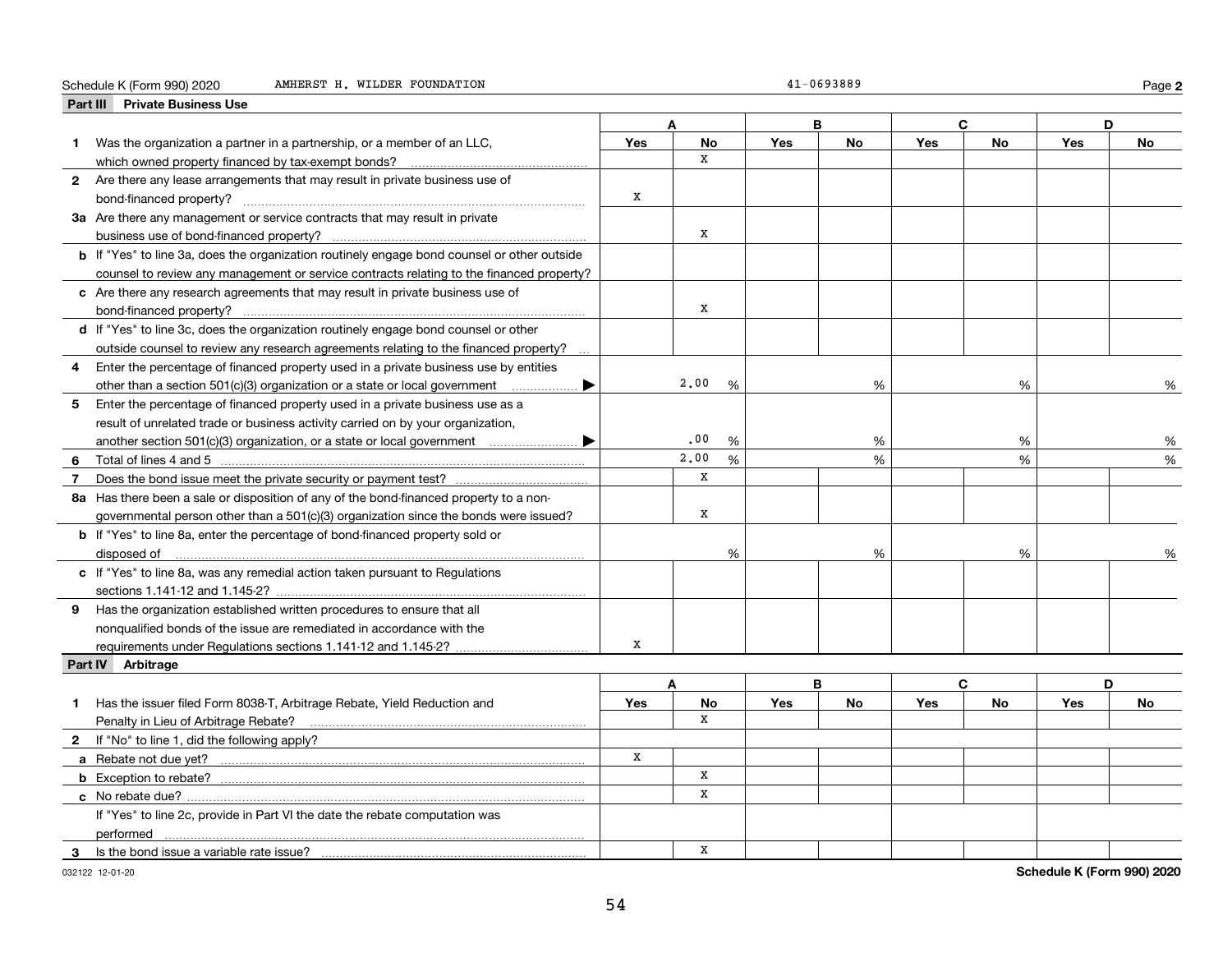#### Schedule K (Form 990) 2020 Page AMHERST H. WILDER FOUNDATION 41-0693889

|        | Part IV Arbitrage (continued)                                                                                                |     |           |     |           |     |           |     |           |
|--------|------------------------------------------------------------------------------------------------------------------------------|-----|-----------|-----|-----------|-----|-----------|-----|-----------|
|        |                                                                                                                              | А   |           |     | B         | C   |           | D   |           |
|        | 4a Has the organization or the governmental issuer entered into a qualified                                                  | Yes | <b>No</b> | Yes | <b>No</b> | Yes | <b>No</b> | Yes | <b>No</b> |
|        |                                                                                                                              |     | X         |     |           |     |           |     |           |
|        |                                                                                                                              |     |           |     |           |     |           |     |           |
|        |                                                                                                                              |     |           |     |           |     |           |     |           |
|        |                                                                                                                              |     |           |     |           |     |           |     |           |
|        |                                                                                                                              |     |           |     |           |     |           |     |           |
|        | 5a Were gross proceeds invested in a guaranteed investment contract (GIC)?                                                   |     | x         |     |           |     |           |     |           |
|        |                                                                                                                              |     |           |     |           |     |           |     |           |
|        |                                                                                                                              |     |           |     |           |     |           |     |           |
|        | d Was the regulatory safe harbor for establishing the fair market value of the GIC satisfied?                                |     |           |     |           |     |           |     |           |
| 6      |                                                                                                                              |     | x         |     |           |     |           |     |           |
| 7      | Has the organization established written procedures to monitor the                                                           |     |           |     |           |     |           |     |           |
|        | requirements of section 148?                                                                                                 | х   |           |     |           |     |           |     |           |
| Part V | <b>Procedures To Undertake Corrective Action</b>                                                                             |     |           |     |           |     |           |     |           |
|        |                                                                                                                              |     |           |     |           |     |           |     |           |
|        |                                                                                                                              | A   |           |     | B         | C   |           | D   |           |
|        | Has the organization established written procedures to ensure that violations                                                | Yes | <b>No</b> | Yes | <b>No</b> | Yes | <b>No</b> | Yes | <b>No</b> |
|        | of federal tax requirements are timely identified and corrected through the                                                  |     |           |     |           |     |           |     |           |
|        | voluntary closing agreement program if self-remediation isn't available under                                                |     |           |     |           |     |           |     |           |
|        | applicable regulations?                                                                                                      | X   |           |     |           |     |           |     |           |
|        | Part VI Supplemental Information. Provide additional information for responses to questions on Schedule K. See instructions. |     |           |     |           |     |           |     |           |
|        | SCHEDULE K, PART I, BOND ISSUES:                                                                                             |     |           |     |           |     |           |     |           |
|        | (A) ISSUER NAME:                                                                                                             |     |           |     |           |     |           |     |           |
|        | HOUSING AND REDEVELOPMENT AUTHORITY OF THE CITY OF SAINT PAUL, MINNESOTA                                                     |     |           |     |           |     |           |     |           |
|        |                                                                                                                              |     |           |     |           |     |           |     |           |
|        |                                                                                                                              |     |           |     |           |     |           |     |           |
|        |                                                                                                                              |     |           |     |           |     |           |     |           |
|        |                                                                                                                              |     |           |     |           |     |           |     |           |
|        |                                                                                                                              |     |           |     |           |     |           |     |           |
|        |                                                                                                                              |     |           |     |           |     |           |     |           |

**3**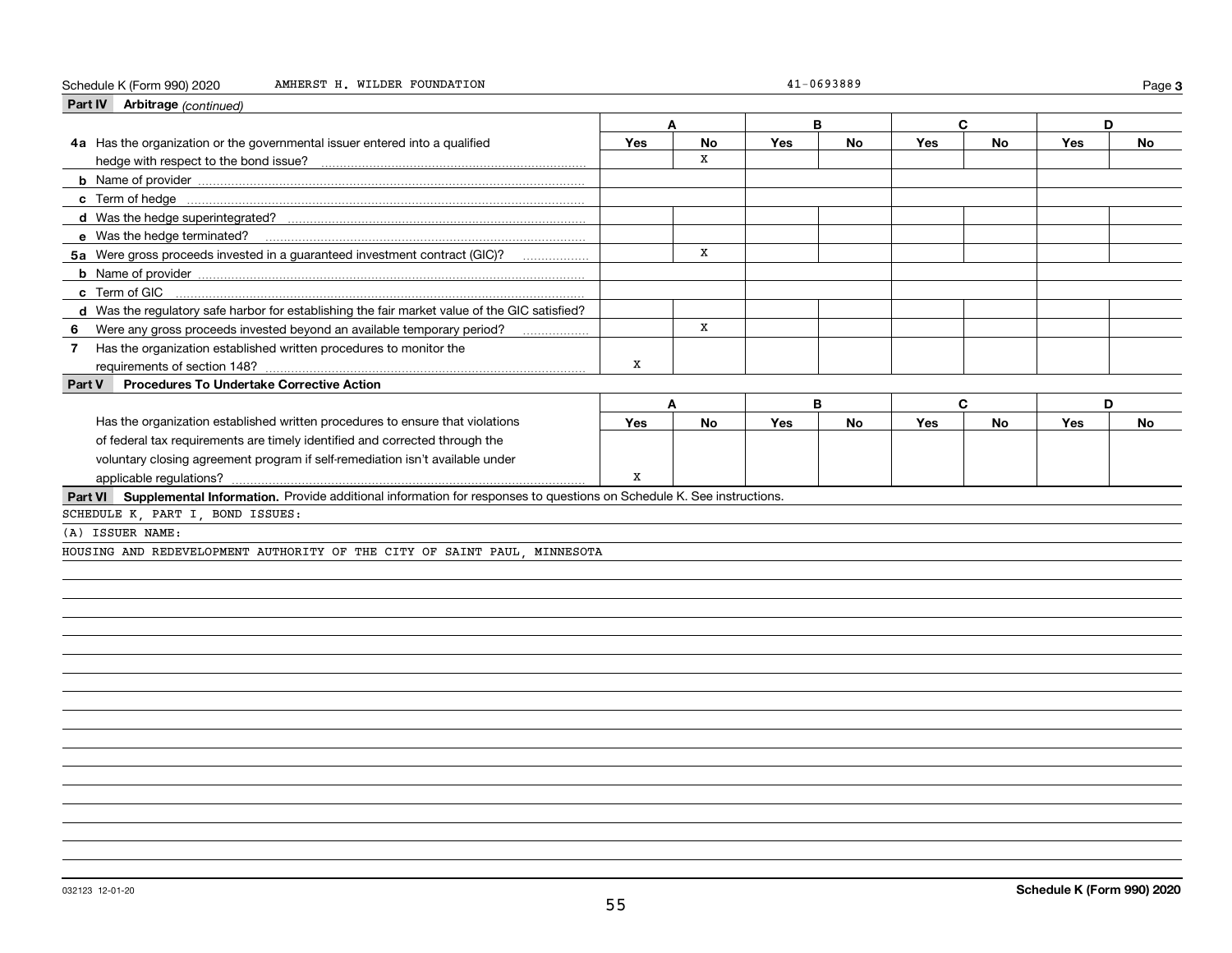#### **SCHEDULE M (Form 990)**

## **Noncash Contributions**

OMB No. 1545-0047

Department of the Treasury Internal Revenue Service

**Complete if the organizations answered "Yes" on Form 990, Part IV, lines 29 or 30.** <sup>J</sup>**2020 Attach to Form 990.** J

 **Go to www.irs.gov/Form990 for instructions and the latest information.** J

**Open to Public Inspection**

| Name of the organization |  |                              |
|--------------------------|--|------------------------------|
|                          |  | AMHERST H. WILDER FOUNDATION |

| <b>Employer identification number</b> |  |  |  |  |
|---------------------------------------|--|--|--|--|
|                                       |  |  |  |  |

| $41 - 0693889$ |  |
|----------------|--|
|----------------|--|

| Part I | <b>Types of Property</b>                                                                                                       |                               |                                      |                                                                                                      |                              |                              |     |            |    |
|--------|--------------------------------------------------------------------------------------------------------------------------------|-------------------------------|--------------------------------------|------------------------------------------------------------------------------------------------------|------------------------------|------------------------------|-----|------------|----|
|        |                                                                                                                                | (a)<br>Check if<br>applicable | (b)<br>Number of<br>contributions or | (c)<br>Noncash contribution<br>amounts reported on<br>items contributed Form 990, Part VIII, line 1g | noncash contribution amounts | (d)<br>Method of determining |     |            |    |
| 1.     |                                                                                                                                |                               |                                      |                                                                                                      |                              |                              |     |            |    |
| 2      | Art - Historical treasures                                                                                                     |                               |                                      |                                                                                                      |                              |                              |     |            |    |
| З      | Art - Fractional interests                                                                                                     |                               |                                      |                                                                                                      |                              |                              |     |            |    |
| 4      | Books and publications                                                                                                         |                               |                                      |                                                                                                      |                              |                              |     |            |    |
| 5      | Clothing and household goods                                                                                                   | X                             |                                      |                                                                                                      | 7.999. ESTIMATED VALUE       |                              |     |            |    |
| 6      |                                                                                                                                |                               |                                      |                                                                                                      |                              |                              |     |            |    |
| 7      |                                                                                                                                |                               |                                      |                                                                                                      |                              |                              |     |            |    |
| 8      | Intellectual property                                                                                                          |                               |                                      |                                                                                                      |                              |                              |     |            |    |
| 9      | Securities - Publicly traded                                                                                                   | X                             | 13                                   |                                                                                                      | 118,096. STOCK MARKET QUOTES |                              |     |            |    |
| 10     | Securities - Closely held stock                                                                                                |                               |                                      |                                                                                                      |                              |                              |     |            |    |
|        |                                                                                                                                |                               |                                      |                                                                                                      |                              |                              |     |            |    |
| 11     | Securities - Partnership, LLC, or<br>trust interests                                                                           |                               |                                      |                                                                                                      |                              |                              |     |            |    |
| 12     | Securities Miscellaneous                                                                                                       |                               |                                      |                                                                                                      |                              |                              |     |            |    |
| 13     | Qualified conservation contribution -                                                                                          |                               |                                      |                                                                                                      |                              |                              |     |            |    |
|        | Historic structures                                                                                                            |                               |                                      |                                                                                                      |                              |                              |     |            |    |
| 14     | Qualified conservation contribution - Other                                                                                    |                               |                                      |                                                                                                      |                              |                              |     |            |    |
| 15     | Real estate - Residential                                                                                                      |                               |                                      |                                                                                                      |                              |                              |     |            |    |
| 16     |                                                                                                                                |                               |                                      |                                                                                                      |                              |                              |     |            |    |
|        |                                                                                                                                |                               |                                      |                                                                                                      |                              |                              |     |            |    |
| 17     |                                                                                                                                |                               |                                      |                                                                                                      |                              |                              |     |            |    |
| 18     |                                                                                                                                |                               |                                      |                                                                                                      |                              |                              |     |            |    |
| 19     |                                                                                                                                |                               |                                      |                                                                                                      |                              |                              |     |            |    |
| 20     | Drugs and medical supplies                                                                                                     |                               |                                      |                                                                                                      |                              |                              |     |            |    |
| 21     |                                                                                                                                |                               |                                      |                                                                                                      |                              |                              |     |            |    |
| 22     | <b>Historical artifacts</b>                                                                                                    |                               |                                      |                                                                                                      |                              |                              |     |            |    |
| 23     |                                                                                                                                |                               |                                      |                                                                                                      |                              |                              |     |            |    |
| 24     | Archeological artifacts                                                                                                        |                               |                                      |                                                                                                      |                              |                              |     |            |    |
| 25     | SCHOOL SUPPLI<br>Other $\blacktriangleright$                                                                                   | Х                             | 34                                   |                                                                                                      | 42,420. ESTIMATED VALUE      |                              |     |            |    |
| 26     | PROGRAM USE<br>Other<br>▶                                                                                                      | Х                             | 20                                   |                                                                                                      | 9,181. ESTIMATED VALUE       |                              |     |            |    |
| 27     | <b>AUCTION BASKE</b><br>Other<br>▶                                                                                             | х                             | 46                                   |                                                                                                      | 8,898. ESTIMATED VALUE       |                              |     |            |    |
| 28     | GIFT CARDS<br>Other<br>▶                                                                                                       | x                             | 23                                   |                                                                                                      | 5,171. FACE VALUE            |                              |     |            |    |
| 29     | Number of Forms 8283 received by the organization during the tax year for contributions                                        |                               |                                      |                                                                                                      |                              |                              |     |            |    |
|        | for which the organization completed Form 8283, Part V, Donee Acknowledgement                                                  |                               |                                      | 29                                                                                                   |                              |                              |     | 0          |    |
|        |                                                                                                                                |                               |                                      |                                                                                                      |                              |                              |     | <b>Yes</b> | No |
|        | 30a During the year, did the organization receive by contribution any property reported in Part I, lines 1 through 28, that it |                               |                                      |                                                                                                      |                              |                              |     |            |    |
|        | must hold for at least three years from the date of the initial contribution, and which isn't required to be used for          |                               |                                      |                                                                                                      |                              |                              |     |            |    |
|        | exempt purposes for the entire holding period?                                                                                 |                               |                                      |                                                                                                      |                              |                              | 30a |            | х  |
|        | <b>b</b> If "Yes," describe the arrangement in Part II.                                                                        |                               |                                      |                                                                                                      |                              |                              |     |            |    |
| 31     | Does the organization have a gift acceptance policy that requires the review of any nonstandard contributions?                 |                               |                                      |                                                                                                      |                              |                              | 31  | x          |    |
|        | 32a Does the organization hire or use third parties or related organizations to solicit, process, or sell noncash              |                               |                                      |                                                                                                      |                              |                              |     |            |    |
|        | contributions?                                                                                                                 |                               |                                      |                                                                                                      |                              |                              | 32a | x          |    |
|        | <b>b</b> If "Yes," describe in Part II.                                                                                        |                               |                                      |                                                                                                      |                              |                              |     |            |    |
| 33     | If the organization didn't report an amount in column (c) for a type of property for which column (a) is checked,              |                               |                                      |                                                                                                      |                              |                              |     |            |    |
|        | describe in Part II.                                                                                                           |                               |                                      |                                                                                                      |                              |                              |     |            |    |
| LHA    | For Paperwork Reduction Act Notice, see the Instructions for Form 990.                                                         |                               |                                      |                                                                                                      |                              | Schedule M (Form 990) 2020   |     |            |    |

032141 11-23-20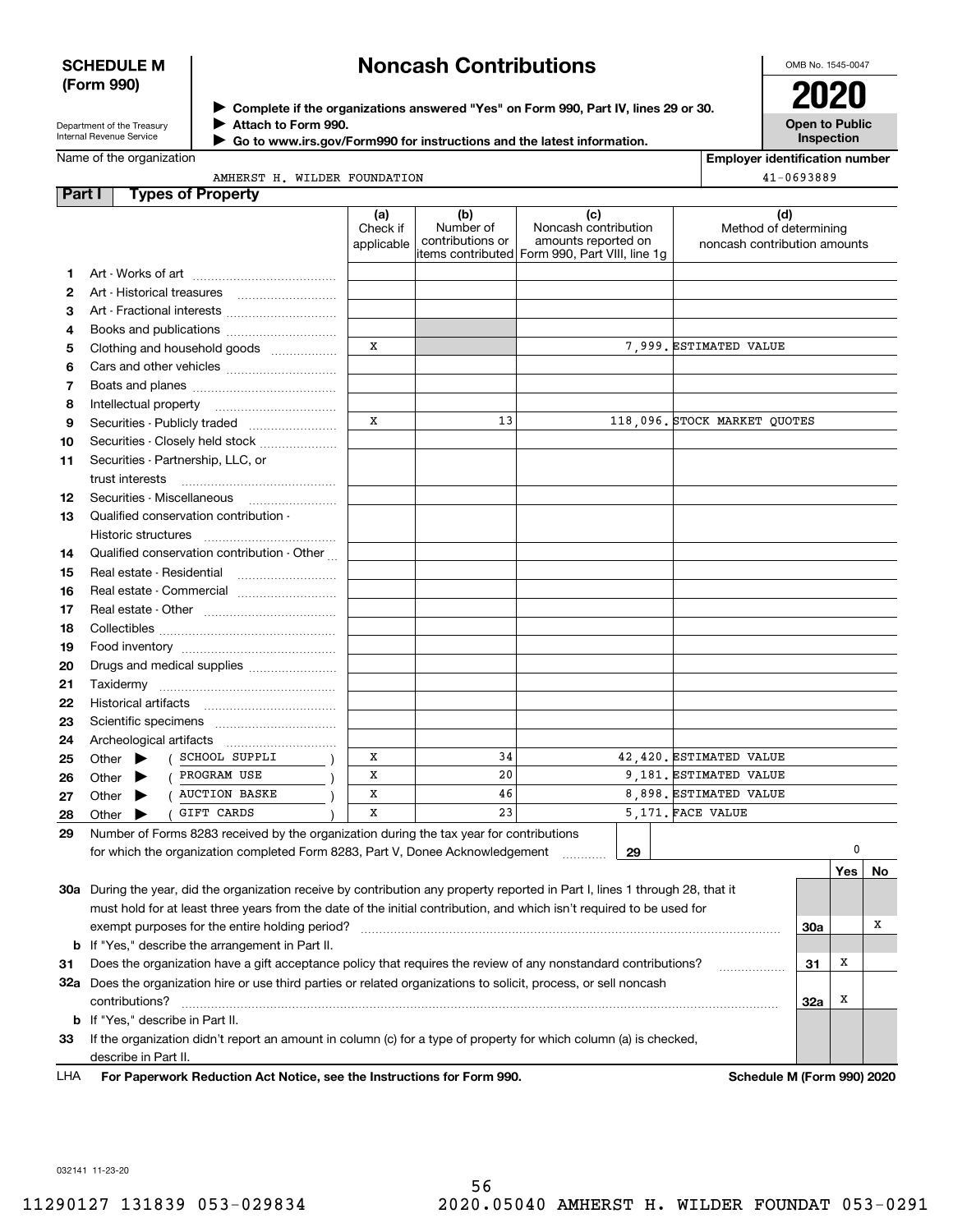| Schedule N<br><sup>1</sup> (Form<br>$\mathbf{u}$ | AMHERST V<br>990) 2020<br>. | WILDER | FOUNDATION | .-0693889<br>. . | Paɑe |  |
|--------------------------------------------------|-----------------------------|--------|------------|------------------|------|--|
|--------------------------------------------------|-----------------------------|--------|------------|------------------|------|--|

Part II | Supplemental Information. Provide the information required by Part I, lines 30b, 32b, and 33, and whether the organization is reporting in Part I, column (b), the number of contributions, the number of items received, or a combination of both. Also complete this part for any additional information.

PART I, OTHER TYPES OF PROPERTY:

AUCTION TICKETS

(A) CHECK IF APPLICABLE = X

(B) NUMBER OF CONTRIBUTIONS = 7

(C) REVENUE REPORTED ON FORM 990, PART VIII \$ 640.

(D) METHOD OF DETERMINING REVENUE: VALUE OF TICKETS

SCHEDULE M, PART I, COLUMN (B):

COLUMN (B) REPORTS NUMBER OF CONTRIBUTORS.

SCHEDULE M, LINE 32B:

FLADBOE - ONLINE AUCTION VEHICLE, CINCINNATUS-COUNCIL AND SUPPORT FOR

CAMPAIGN FOR FAMILIES

**Schedule M (Form 990) 2020**

032142 11-23-20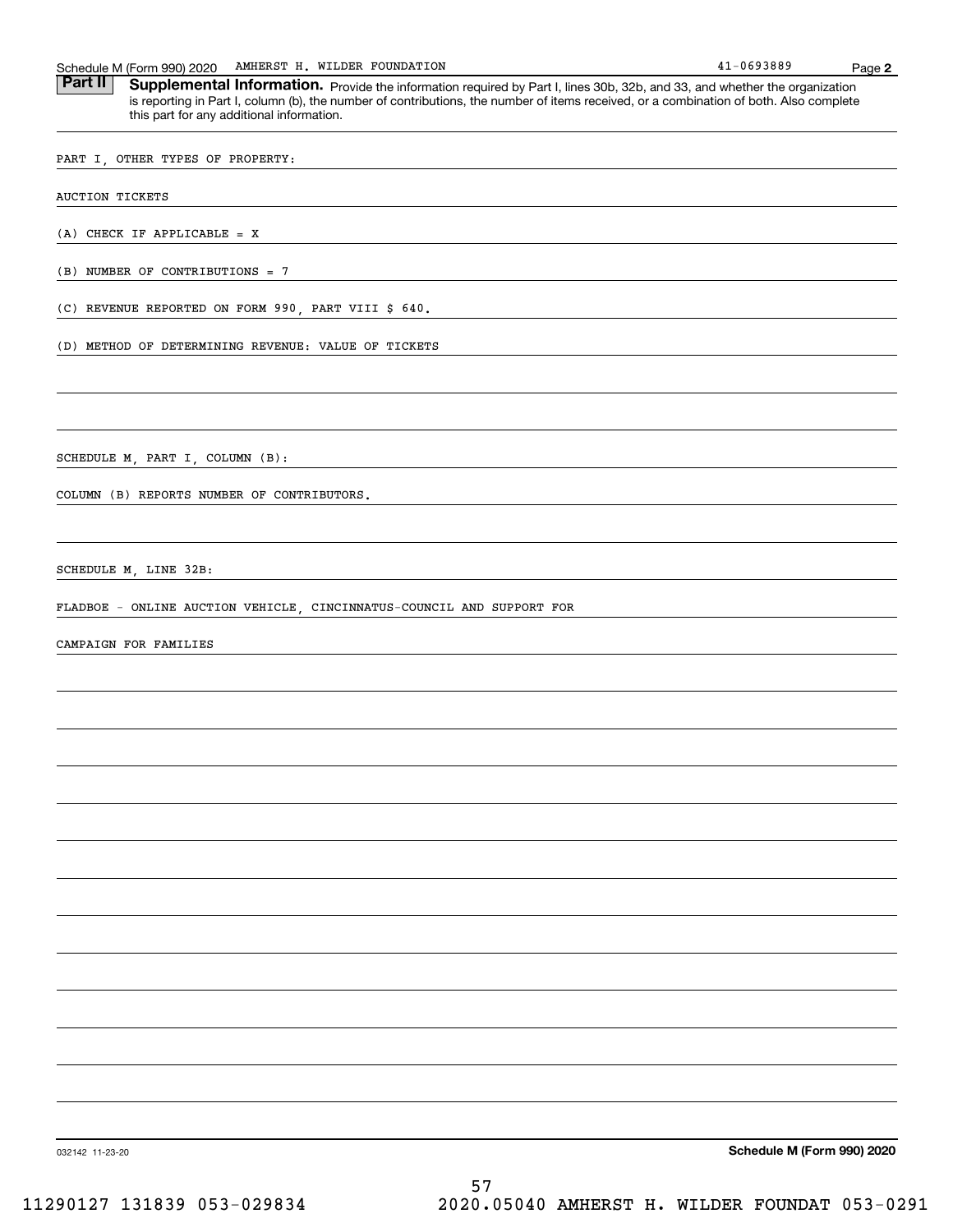**(Form 990 or 990-EZ)**

Department of the Treasury Internal Revenue Service Name of the organization

### **SCHEDULE O Supplemental Information to Form 990 or 990-EZ**

**Complete to provide information for responses to specific questions on Form 990 or 990-EZ or to provide any additional information. | Attach to Form 990 or 990-EZ. | Go to www.irs.gov/Form990 for the latest information.**



**Employer identification number** AMHERST H. WILDER FOUNDATION  $41-0693889$ 

FORM 990, PART III, LINE 4A, PROGRAM SERVICE ACCOMPLISHMENTS:

AND 475 FAMILIES ASSISTED THROUGH COVID HOUSING ASSISTANCE. IN

ADDITION, 1,180 STUDENTS AND THEIR FAMILIES WERE SERVED BY ACHIEVEMENT

PLUS DURING THE 2020-2021 SCHOOL YEAR.

FORM 990, PART III, LINE 4C, PROGRAM SERVICE ACCOMPLISHMENTS:

LEADERSHIP PROGRAM FOCUSED ON SUPPORTING PEOPLE IDENTIFYING AS BLACK,

INDIGENOUS AND PEOPLE OF COLOR (BIPOC) TO BECOME MORE ENGAGED WITH THE

LEGISLATIVE PROCESS.

FORM 990, PART VI, SECTION A, LINE 1:

THE BOARD OF DIRECTORS DOES NOT HAVE AN EXECUTIVE COMMITTEE WITH BROAD

AUTHORITY TO ACT ON ITS BEHALF. HOWEVER IT DOES HAVE BOARD COMMITTEES THAT

HAVE BEEN DELEGATED SPECIFIC RESPONSIBILITIES AND AUTHORITY TO ACT ON

BEHALF OF THE FULL BOARD. COMMITTEE AUTHORITY TO ACT IS LIMITED TO THOSE

AREAS SPECIFICALLY DELEGATED TO THEM.

DIRECTORS AND NON-DIRECTORS ARE ASSIGNED TO A COMMITTEE BASED ON THEIR

EXPERTISE AND INTEREST. THE BOARD CHAIR RECOMMENDS COMMITTEE ASSIGNMENTS TO

THE FULL BOARD FOR APPROVAL.

FORM 990, PART VI, SECTION B, LINE 11B:

THE FORM 990 IS PREPARED BY THE FOUNDATION'S AUDITORS WITH ASSISTANCE FROM

FINANCIAL SERVICES AND CORPORATE COMPLIANCE STAFF, OTHER DEPARTMENTS MAY BE

CALLED UPON TO PROVIDE ADDITIONAL INFORMATION OR ASSISTANCE AS REQUIRED.

PREPARATION OF THE FORM 990 BEGINS AFTER COMPLETION OF THE FOUNDATION'S

032211 11-20-20 LHA For Paperwork Reduction Act Notice, see the Instructions for Form 990 or 990-EZ. Schedule O (Form 990 or 990-EZ) 2020

58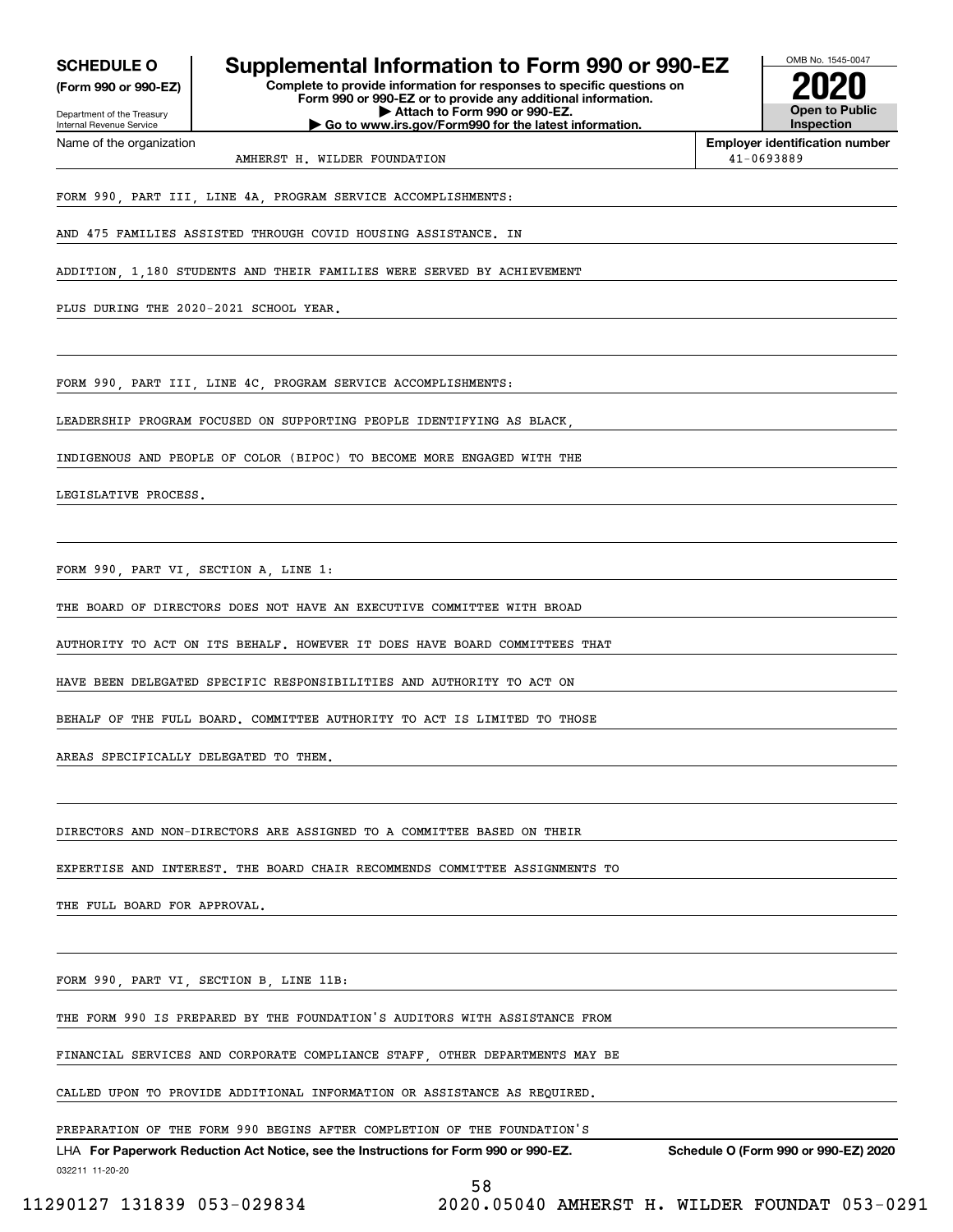AMHERST H. WILDER FOUNDATION  $41-0693889$ 

**2**Echedule O (Form 990 or 990-EZ) 2020<br>Name of the organization **number** Name of the organization **pumber** 

JUNE 30 FISCAL YEAR-END AUDIT.

A DRAFT OF THE DOCUMENT IS REVIEWED BY FOUNDATION STAFF (FINANCIAL SERVICES

AND CORPORATE COMPLIANCE) AND IS THEN PRESENTED TO THE AUDIT AND COMPLIANCE

COMMITTEE OF THE BOARD OF DIRECTORS FOR REVIEW AND APPROVAL.

ONCE THE AUDIT AND COMPLIANCE COMMITTEE HAS REVIEWED AND APPROVED THE

DRAFT, THE FORM 990 IS THEN SUBMITTED TO THE FULL BOARD FOR APPROVAL AND

SUBMISSION TO THE IRS, THE STATE OF MINNESOTA AND ANY OTHER STATES AS

REQUIRED.

FORM 990, PART VI, SECTION B, LINE 12C:

IT IS THE POLICY OF THE FOUNDATION TO IDENTIFY, ADDRESS AND ACTIVELY MANAGE

ISSUES OF ACTUAL, POTENTIAL AND PERCEIVED CONFLICTS OF INTEREST INVOLVING

ALL TRUSTEES, OFFICERS, AND EMPLOYEES. COVERED INDIVIDUALS ARE REQUIRED TO

COMPLETE, AND UPDATE AS NEEDED, AN ANNUAL CONFLICT OF INTEREST DISCLOSURE

FORM. ANY POTENTIAL CONFLICT INVOLVING A MEMBER OF BOARD, CORPORATE

OFFICER, SENIOR MANAGEMENT OR KEY EMPLOYEE IS REVIEWED BY THE CHAIR OF THE

BOARD, THE PRESIDENT AND THE COMPLIANCE DIRECTOR. WHEN AN APPEARANCE OF

IMPROPRIETY OR ACTUAL CONFLICT OF INTEREST EXISTS, APPROPRIATE ACTION IS

TAKEN, WHICH VARIES DEPENDING UPON THE PARTICULAR FACTS. THE INDIVIDUAL

INVOLVED IN THE CONFLICT SITUATION WORKS COOPERATIVELY WITH THE APPROPRIATE

FOUNDATION PERSONNEL TO ACHIEVE A RESOLUTION OF THE CONFLICT ISSUES IN THE

BEST INTERESTS OF THE FOUNDATION. THIS MAY INCLUDE REMOVING THE INDIVIDUAL

FROM A POSITION OF DECISION-MAKING AUTHORITY WITH RESPECT TO THE CONFLICT

SITUATION OR OTHER MORE SERIOUS ACTIONS, DEPENDING UPON THE NATURE OF THE

CONFLICT. IF THE CONFLICT INVOLVES A CONTRACT OR AGREEMENT BEING ENTERED

INTO, THE CONFLICT MUST BE DISCLOSED AND THE STEPS TAKEN TO ADDRESS THE

59

032212 11-20-20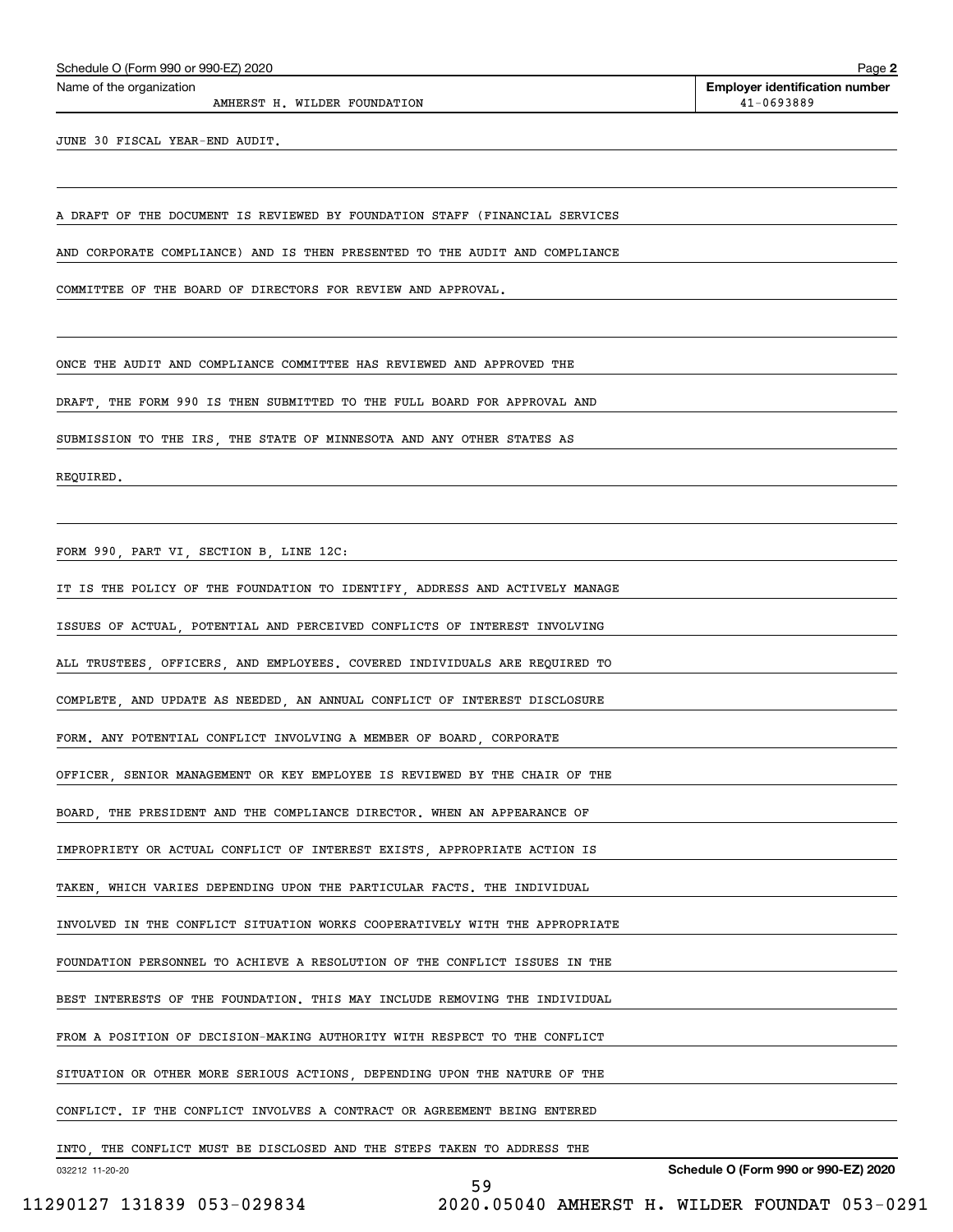| AMHERST H. WILDER FOUNDATION                                                | 41-0693889                           |
|-----------------------------------------------------------------------------|--------------------------------------|
| CONFLICT DOCUMENTED. THIS DOCUMENTATION IS PROVIDED AND KEPT ON FILE IN THE |                                      |
| CORPORATE COMPLIANCE DEPARTMENT.                                            |                                      |
|                                                                             |                                      |
| FORM 990, PART VI, SECTION B, LINE 15:                                      |                                      |
| THE GOVERNANCE COMMITTEE SET FORTH THAT THE ORGANIZATION WOULD OBTAIN AND   |                                      |
| USE APPROPRIATE COMPENSATION DATA TO SET EXECUTIVE COMPENSATION LEVELS THAT |                                      |
| ARE ALIGNED WITH THE ORGANIZATION'S MISSION AND VALUES. ANNUALLY, THE HUMAN |                                      |
| RESOURCES COMMITTEE OF THE BOARD DISCUSSES RESULTS OF A RECENT REVIEW OF    |                                      |
| OFFICER COMPENSATION RELATED TO FISCAL YEAR SALARY RANGES. THE RANGES ARE   |                                      |
| DETERMINED BY USING COMPARABLE MARKET DATA. THROUGH THIS PROCESS, THE PAY   |                                      |
| RANGE FOR THE PRESIDENT/CEO POSITION IS DETERMINED AND RECOMMENDED BY THE   |                                      |
| HUMAN RESOURCES COMMITTEE OF THE BOARD TO THE FULL BOARD FOR APPROVAL.      |                                      |
| AFTER THE FISCAL YEAR BASE PAY SALARY RANGE IS APPROVED FOR THE POSITION    |                                      |
| THE GOVERNANCE COMMITTEE REVIEWS THE MARKET SALARY ANALYSIS AND RECOMMENDS  |                                      |
| MARKET PAY MOVEMENT FOR THE PRESIDENT FOR APPROVAL BY THE BOARD OF          |                                      |
| DIRECTORS. THE PRESIDENT'S PERFORMANCE REVIEW IS ALSO CONDUCTED ANNUALLY IN |                                      |
| A SEPARATE PROCESS, REVIEWED BY THE GOVERNANCE COMMITTEE, AND APPROVED BY   |                                      |
| THE BOARD OF DIRECTORS. THE PROCESS INCLUDES A CLEAR DETERMINATION OF THE   |                                      |
| PERFORMANCE OBJECTIVES FOR THE CURRENT FISCAL YEAR; A REVIEW AND ANALYSIS   |                                      |
| OF THE PERFORMANCE OBJECTIVES OUTCOMES FOLLOWING THE END OF THE FISCAL      |                                      |
| YEAR; AND A FINAL DETERMINATION OF PERFORMANCE PAY FOR THE POSITION. THIS   |                                      |
| PROCESS WAS CONDUCTED TO DETERMINE THE FISCAL YEAR 2021 COMPENSATION FOR    |                                      |
| THE PRESIDENT.                                                              |                                      |
|                                                                             |                                      |
| THE METHOD USED FOR DETERMINING THE COMPENSATION LEVELS FOR ALL OFFICERS OF |                                      |
| THE ORGANIZATION, WITH THE EXCEPTION OF THE PRESIDENT, IS SUBJECT TO REVIEW |                                      |
| BY THE HUMAN RESOURCES COMMITTEE AND APPROVAL BY THE BOARD OF DIRECTORS. IN |                                      |
| DETERMINING REASONABLE COMPENSATION, CONSIDERATION IS GIVEN TO THE AMOUNT   |                                      |
| 032212 11-20-20<br>60                                                       | Schedule O (Form 990 or 990-EZ) 2020 |

Echedule O (Form 990 or 990-EZ) 2020<br>Name of the organization **number** Name of the organization **pumber** 

11290127 131839 053-029834 2020.05040 AMHERST H. WILDER FOUNDAT 053-0291

**2**

۰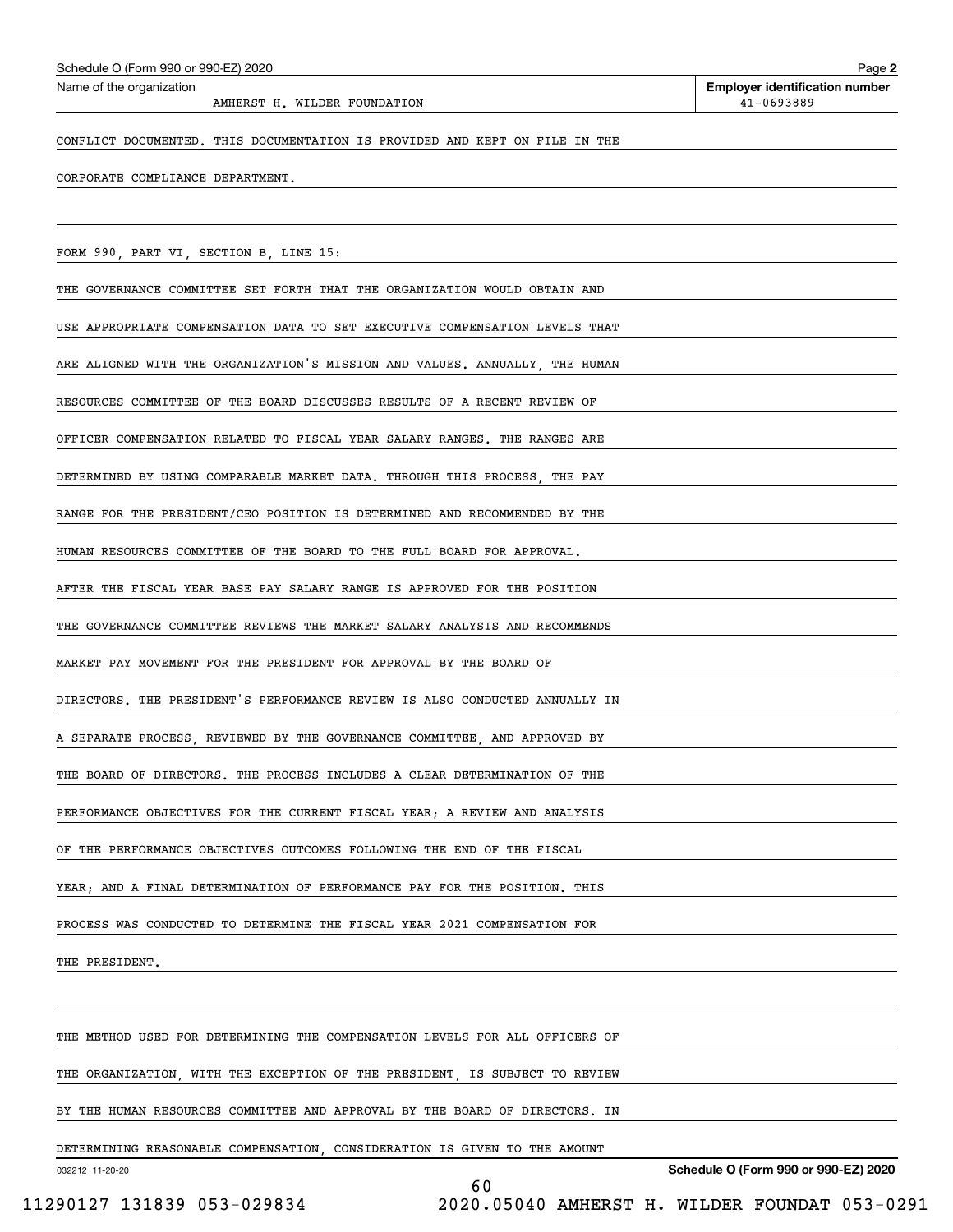| Schedule O (Form 990 or 990-EZ) 2020                                       |            | Page 2                                              |
|----------------------------------------------------------------------------|------------|-----------------------------------------------------|
| Name of the organization<br>AMHERST H. WILDER FOUNDATION                   |            | <b>Employer identification number</b><br>41-0693889 |
|                                                                            |            |                                                     |
| ORDINARILY COMPENSATED FOR LIKE SERVICES, BY LIKE ENTERPRISES (WHETHER     |            |                                                     |
| TAXABLE OR TAX EXEMPT), AND UNDER LIKE CIRCUMSTANCES. THIS PROCESS WAS     |            |                                                     |
| CONDUCTED TO DETERMINE THE FISCAL YEAR 2021 COMPENSATION RANGE OF THE VICE |            |                                                     |
| PRESIDENTS, CFO, TREASURER, ASSISTANT TREASURER, ASSISTANT SECRETARY, AND  |            |                                                     |
| KEY EXECUTIVES OF THE FOUNDATION.                                          |            |                                                     |
|                                                                            |            |                                                     |
| FORM 990, PART VI, SECTION C, LINE 19:                                     |            |                                                     |
|                                                                            |            |                                                     |
| THE FOUNDATION MAKES ITS GOVERNING DOCUMENTS, CONFLICT OF INTEREST POLICY, |            |                                                     |
| AND FINANCIAL STATEMENTS AVAILABLE TO THE PUBLIC UPON REQUEST.             |            |                                                     |
|                                                                            |            |                                                     |
| FORM 990, PART XI, LINE 9, CHANGES IN NET ASSETS:                          |            |                                                     |
| PENSION ADDITIONAL MINIMUM LIABILITY                                       | 6,140,446. |                                                     |
| GAIN ON INTEREST RATE SWAP ADJUSTMENT                                      |            | 64,837.                                             |
| BOND REFUND WRITEOFF                                                       |            | $-201,392.$                                         |
| TOTAL TO FORM 990, PART XI, LINE 9 6,003,891.                              |            |                                                     |
|                                                                            |            |                                                     |
|                                                                            |            |                                                     |
| FORM 990, PART XII, LINE 2C:                                               |            |                                                     |
| THE PROCESS FOR OVERSIGHT AND SELECTION OF AN INDEPENDENT ACCOUNTANT       |            |                                                     |
| HAS NOT CHANGED FROM THE PRIOR YEAR.                                       |            |                                                     |
|                                                                            |            |                                                     |
|                                                                            |            |                                                     |
|                                                                            |            |                                                     |
|                                                                            |            |                                                     |
|                                                                            |            |                                                     |
|                                                                            |            |                                                     |
|                                                                            |            |                                                     |
|                                                                            |            |                                                     |
|                                                                            |            |                                                     |
|                                                                            |            |                                                     |

032212 11-20-20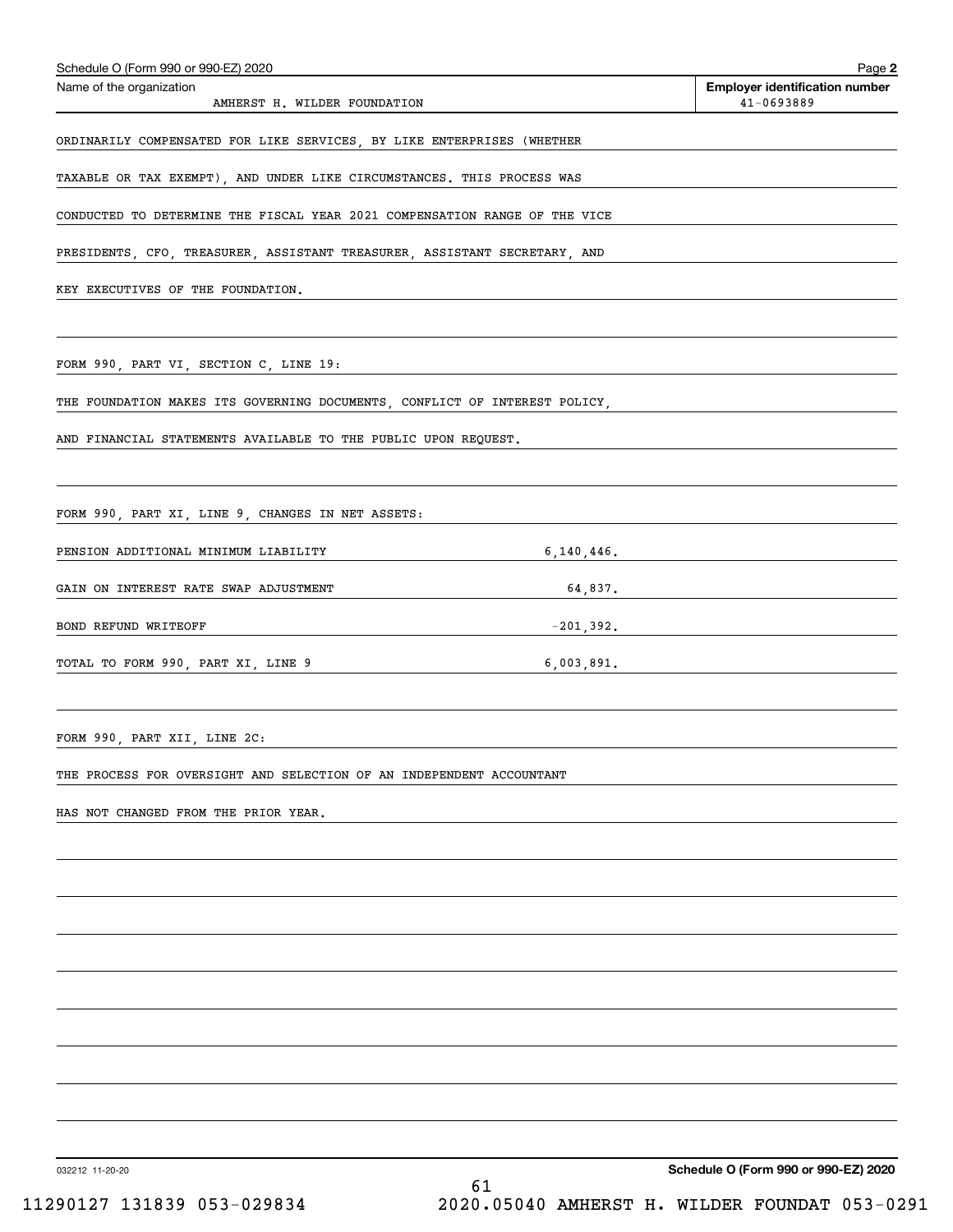032161 10-28-20 LHA

### **Related Organizations and Unrelated Partnerships**

**Complete if the organization answered "Yes" on Form 990, Part IV, line 33, 34, 35b, 36, or 37.** |

**Attach to Form 990.**  |

#### Name of the organization

AMHERST H. WILDER FOUNDATION

**Part I Identification of Disregarded Entities.**  Complete if the organization answered "Yes" on Form 990, Part IV, line 33.

| (a)                                    | (b)                  | (c)                      | (d)          | (e)                | (f)                  |
|----------------------------------------|----------------------|--------------------------|--------------|--------------------|----------------------|
| Name, address, and EIN (if applicable) | Primary activity     | Legal domicile (state or | Total income | End-of-year assets | Direct controlling   |
| of disregarded entity                  |                      | foreign country)         |              |                    | entity               |
| AHW CORPORATION - 41-1385628           |                      |                          |              |                    |                      |
| 451 LEXINGTON PARKWAY NORTH            | ST. PAUL ENERGY PARK |                          |              |                    |                      |
| ST. PAUL, MN 55104                     | PROJECTS             | MINNESOTA                | 0.           |                    | 0. WILDER FOUNDATION |
|                                        |                      |                          |              |                    |                      |
|                                        |                      |                          |              |                    |                      |
|                                        |                      |                          |              |                    |                      |
|                                        |                      |                          |              |                    |                      |
|                                        |                      |                          |              |                    |                      |
|                                        |                      |                          |              |                    |                      |
|                                        |                      |                          |              |                    |                      |
|                                        |                      |                          |              |                    |                      |
|                                        |                      |                          |              |                    |                      |

#### **Identification of Related Tax-Exempt Organizations.** Complete if the organization answered "Yes" on Form 990, Part IV, line 34, because it had one or more related tax-exempt **Part II** organizations during the tax year.

| (a)<br>Name, address, and EIN<br>of related organization | (b)<br>Primary activity | (c)<br>Legal domicile (state or<br>foreign country) | (d)<br><b>Exempt Code</b><br>section | (e)<br>Public charity<br>status (if section | (f)<br>Direct controlling<br>entity |     | $(g)$<br>Section 512(b)(13)<br>controlled<br>entity? |
|----------------------------------------------------------|-------------------------|-----------------------------------------------------|--------------------------------------|---------------------------------------------|-------------------------------------|-----|------------------------------------------------------|
|                                                          |                         |                                                     |                                      | 501(c)(3))                                  |                                     | Yes | No                                                   |
|                                                          |                         |                                                     |                                      |                                             |                                     |     |                                                      |
|                                                          |                         |                                                     |                                      |                                             |                                     |     |                                                      |
|                                                          |                         |                                                     |                                      |                                             |                                     |     |                                                      |
|                                                          |                         |                                                     |                                      |                                             |                                     |     |                                                      |
|                                                          |                         |                                                     |                                      |                                             |                                     |     |                                                      |
|                                                          |                         |                                                     |                                      |                                             |                                     |     |                                                      |
|                                                          |                         |                                                     |                                      |                                             |                                     |     |                                                      |
|                                                          |                         |                                                     |                                      |                                             |                                     |     |                                                      |
|                                                          |                         |                                                     |                                      |                                             |                                     |     |                                                      |
|                                                          |                         |                                                     |                                      |                                             |                                     |     |                                                      |
|                                                          |                         |                                                     |                                      |                                             |                                     |     |                                                      |
|                                                          |                         |                                                     |                                      |                                             |                                     |     |                                                      |

62

**For Paperwork Reduction Act Notice, see the Instructions for Form 990. Schedule R (Form 990) 2020**

OMB No. 1545-0047

**Open to Public 2020**

**Employer identification number**

41-0693889

### **(Form 990)**

Department of the Treasury Internal Revenue Service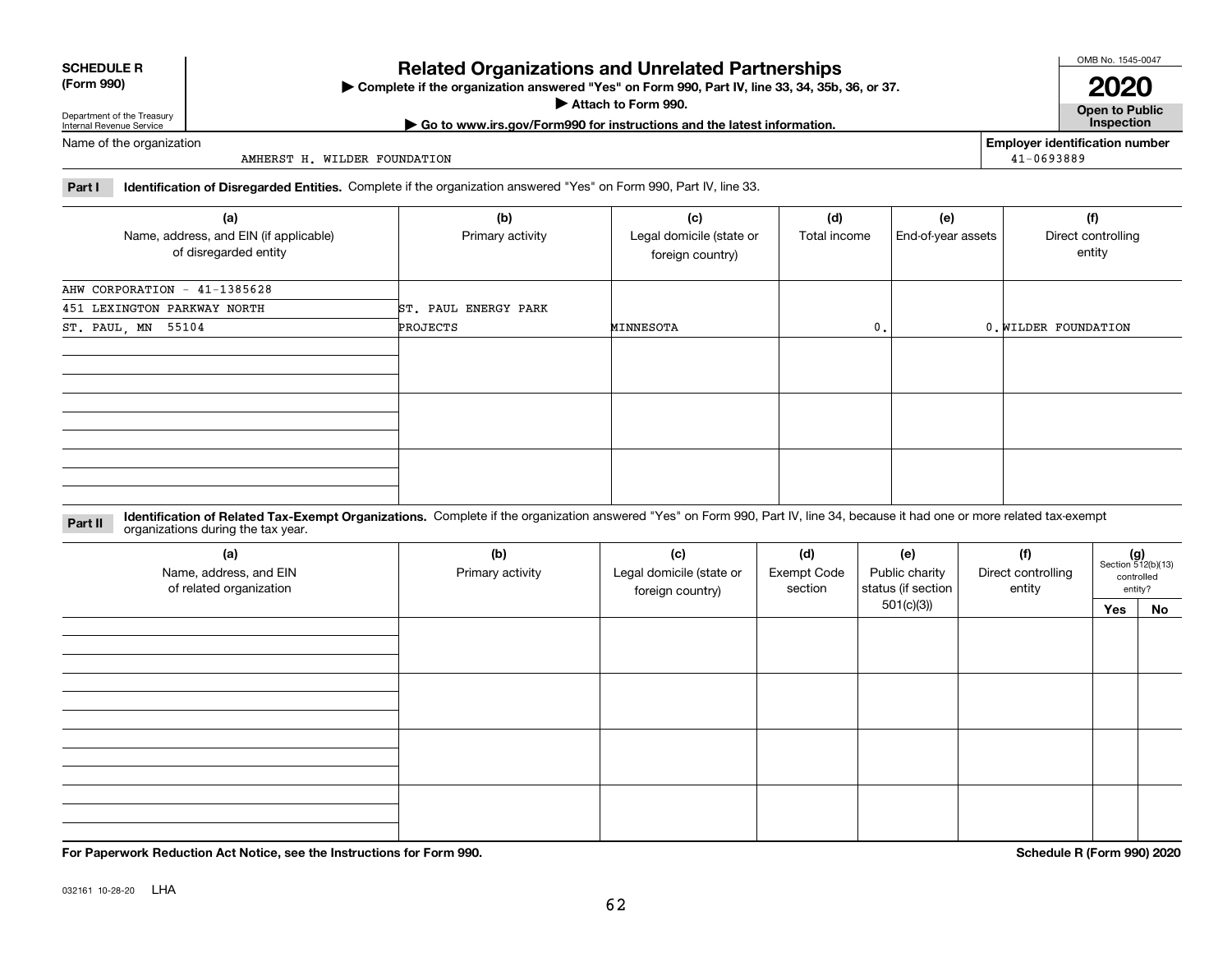**Identification of Related Organizations Taxable as a Partnership.** Complete if the organization answered "Yes" on Form 990, Part IV, line 34, because it had one or more related **Part III** organizations treated as a partnership during the tax year.

| (a)                                               | (b)              | (c)                                       | (d)                                                                                                                                                                                                                            | (e) | (f) | (g) |     | (h) | (i)                                      | (j) | (k)                                         |
|---------------------------------------------------|------------------|-------------------------------------------|--------------------------------------------------------------------------------------------------------------------------------------------------------------------------------------------------------------------------------|-----|-----|-----|-----|-----|------------------------------------------|-----|---------------------------------------------|
| Name, address, and EIN<br>of related organization | Primary activity | Legal<br>domicile<br>(state or<br>foreign | Direct controlling<br>Predominant income<br>Share of total<br>Share of<br>Disproportionate<br>related, unrelated,<br>excluded from tax under<br>sections 512-514)<br>entity<br>end-of-year<br>income<br>allocations?<br>assets |     |     |     |     |     | Code V-UBI<br>amount in box              |     | General or Percentage<br>managing ownership |
|                                                   |                  | country)                                  |                                                                                                                                                                                                                                |     |     |     | Yes | No  | 20 of Schedule<br>K-1 (Form 1065) Yes No |     |                                             |
|                                                   |                  |                                           |                                                                                                                                                                                                                                |     |     |     |     |     |                                          |     |                                             |
|                                                   |                  |                                           |                                                                                                                                                                                                                                |     |     |     |     |     |                                          |     |                                             |
|                                                   |                  |                                           |                                                                                                                                                                                                                                |     |     |     |     |     |                                          |     |                                             |
|                                                   |                  |                                           |                                                                                                                                                                                                                                |     |     |     |     |     |                                          |     |                                             |
|                                                   |                  |                                           |                                                                                                                                                                                                                                |     |     |     |     |     |                                          |     |                                             |
|                                                   |                  |                                           |                                                                                                                                                                                                                                |     |     |     |     |     |                                          |     |                                             |
|                                                   |                  |                                           |                                                                                                                                                                                                                                |     |     |     |     |     |                                          |     |                                             |
|                                                   |                  |                                           |                                                                                                                                                                                                                                |     |     |     |     |     |                                          |     |                                             |
|                                                   |                  |                                           |                                                                                                                                                                                                                                |     |     |     |     |     |                                          |     |                                             |
|                                                   |                  |                                           |                                                                                                                                                                                                                                |     |     |     |     |     |                                          |     |                                             |
|                                                   |                  |                                           |                                                                                                                                                                                                                                |     |     |     |     |     |                                          |     |                                             |
|                                                   |                  |                                           |                                                                                                                                                                                                                                |     |     |     |     |     |                                          |     |                                             |
|                                                   |                  |                                           |                                                                                                                                                                                                                                |     |     |     |     |     |                                          |     |                                             |
|                                                   |                  |                                           |                                                                                                                                                                                                                                |     |     |     |     |     |                                          |     |                                             |
|                                                   |                  |                                           |                                                                                                                                                                                                                                |     |     |     |     |     |                                          |     |                                             |
|                                                   |                  |                                           |                                                                                                                                                                                                                                |     |     |     |     |     |                                          |     |                                             |

**Identification of Related Organizations Taxable as a Corporation or Trust.** Complete if the organization answered "Yes" on Form 990, Part IV, line 34, because it had one or more related **Part IV** organizations treated as a corporation or trust during the tax year.

| (a)                                               | (b)               | (c)                                    | (d)                          | (e)                                             | (f)                      | (g)                               | (h)                     |         | (i)<br>Section                      |
|---------------------------------------------------|-------------------|----------------------------------------|------------------------------|-------------------------------------------------|--------------------------|-----------------------------------|-------------------------|---------|-------------------------------------|
| Name, address, and EIN<br>of related organization | Primary activity  | Legal domicile<br>(state or<br>foreign | Direct controlling<br>entity | Type of entity<br>(C corp, S corp,<br>or trust) | Share of total<br>income | Share of<br>end-of-year<br>assets | Percentage<br>ownership |         | 512(b)(13)<br>controlled<br>entity? |
|                                                   |                   | country)                               |                              |                                                 |                          |                                   |                         | Yes $ $ | No                                  |
| HOLCOMB CORPORATION $-41-1511508$                 |                   |                                        |                              |                                                 |                          |                                   |                         |         |                                     |
| 451 LEXINGTON PARKWAY NORTH                       | ENERGY PARK       |                                        | WILDER                       |                                                 |                          |                                   |                         |         |                                     |
| ST. PAUL, MN 55104                                | RELATIONSHIP MGMT | MN                                     | FOUNDATION                   | C CORP                                          | 0.                       | 0.                                | 100%                    | х       |                                     |
| 46 EAST FOURTH STREET - 27-2912297                |                   |                                        |                              |                                                 |                          |                                   |                         |         |                                     |
| 451 LEXINGTON PARKWAY NORTH                       | MN PLACE HOUSING  |                                        | WILDER                       |                                                 |                          |                                   |                         |         |                                     |
| ST. PAUL, MN 55104                                | PROJECT           | ΜN                                     | FOUNDATION                   | C CORP                                          | 0.                       | 400,307.                          | 100%                    | x       |                                     |
|                                                   |                   |                                        | WILDER                       |                                                 |                          |                                   |                         |         |                                     |
| CHARITABLE REMAINDER UNITRUSTS (2)                | <b>INVESTMENT</b> | ΜN                                     | FOUNDATION                   | TRUST                                           |                          |                                   | .00%                    | x       |                                     |
|                                                   |                   |                                        |                              |                                                 |                          |                                   |                         |         |                                     |
|                                                   |                   |                                        |                              |                                                 |                          |                                   |                         |         |                                     |
|                                                   |                   |                                        |                              |                                                 |                          |                                   |                         |         |                                     |
|                                                   |                   |                                        |                              |                                                 |                          |                                   |                         |         |                                     |
|                                                   |                   |                                        |                              |                                                 |                          |                                   |                         |         |                                     |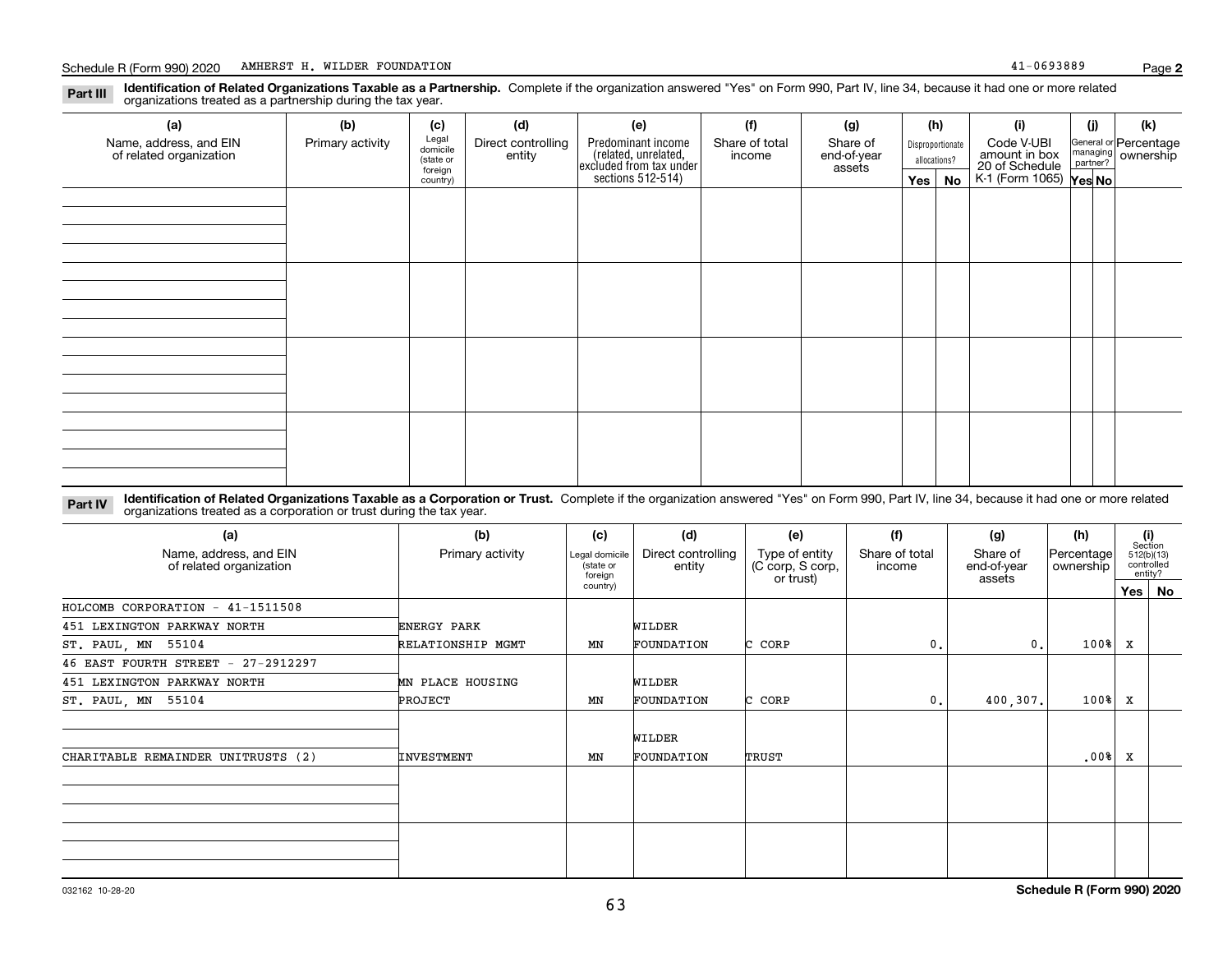**Part V** T**ransactions With Related Organizations.** Complete if the organization answered "Yes" on Form 990, Part IV, line 34, 35b, or 36.

| Note: Complete line 1 if any entity is listed in Parts II, III, or IV of this schedule.                                                                                                                                        |                | Yes   No |   |
|--------------------------------------------------------------------------------------------------------------------------------------------------------------------------------------------------------------------------------|----------------|----------|---|
| During the tax year, did the organization engage in any of the following transactions with one or more related organizations listed in Parts II-IV?                                                                            |                |          |   |
|                                                                                                                                                                                                                                | 1a             |          | x |
| b Gift, grant, or capital contribution to related organization(s) manufaction contracts and contribution to related organization(s)                                                                                            | 1 <sub>b</sub> |          | x |
|                                                                                                                                                                                                                                | 1c             |          | x |
| d Loans or loan guarantees to or for related organization(s) material content to consume the content of the state of the content of the content of the content of the content of the content of the content of the content of  | 1d             |          | x |
| e Loans or loan guarantees by related organization(s) enconversement contracts and controlled to the control of the control of the control of the control of the control of the control of the control of the control of the c | 1e             |          | x |
|                                                                                                                                                                                                                                |                |          |   |
| Dividends from related organization(s) CONSECTED MAGNETIC CONSECTED MAGNETIC CONSECTED MAGNETIC CONSECTED MAGNETIC CONSECTED MAGNETIC CONSECTED MAGNETIC CONSECTED MAGNETIC CONSECTED MAGNETIC CONSECTED MAGNETIC CONSECTED MA | 1f             |          | x |
| g Sale of assets to related organization(s) www.assettion.com/www.assettion.com/www.assettion.com/www.assettion.com/www.assettion.com/www.assettion.com/www.assettion.com/www.assettion.com/www.assettion.com/www.assettion.co | 1 <sub>q</sub> |          | x |
| h Purchase of assets from related organization(s) www.assettion.com/www.assettion.com/www.assettion.com/www.assettion.com/www.assettion.com/www.assettion.com/www.assettion.com/www.assettion.com/www.assettion.com/www.assett | 1 <sub>h</sub> |          | х |
|                                                                                                                                                                                                                                | 1i             |          | x |
| Lease of facilities, equipment, or other assets to related organization(s) contained and contained and contained and contained and contained and capacitation of the set of facilities, equipment, or other assets to related  | 1j             |          | x |
|                                                                                                                                                                                                                                |                |          |   |
| k Lease of facilities, equipment, or other assets from related organization(s) manufaction content and content to content and an analyzing content and an analyzing content and an analyzing content and content and content a | 1k             |          | х |
| Performance of services or membership or fundraising solicitations for related organization(s) [11] processors content to the service or membership or fundraising solicitations for related organization(s) [11] processors c | 11             |          | X |
|                                                                                                                                                                                                                                | 1 <sub>m</sub> |          | X |
|                                                                                                                                                                                                                                | 1n             |          | X |
| <b>o</b> Sharing of paid employees with related organization(s)                                                                                                                                                                | 1o             |          | X |
|                                                                                                                                                                                                                                |                |          |   |
| p Reimbursement paid to related organization(s) for expenses [11111] [12] reasonal content of the separation (s) for expenses [11111] [12] reasonal content in the separation (s) for expenses [1111] [12] reasonal content in | 1p             |          | x |
|                                                                                                                                                                                                                                | 1q             |          | x |
|                                                                                                                                                                                                                                |                |          |   |
| r Other transfer of cash or property to related organization(s)                                                                                                                                                                | 1r             |          | X |
| r Other transfer of cash or property to related organization(s) www.communities.communities content transfer of cash or property from related organization(s) www.communities.communities content transfer of cash or property | 1s             |          | X |
| 2 If the answer to any of the above is "Yes," see the instructions for information on who must complete this line, including covered relationships and transaction thresholds.                                                 |                |          |   |

| (a)<br>Name of related organization | (b)<br>Transaction<br>type (a-s) | (c)<br>Amount involved | (d)<br>Method of determining amount involved |
|-------------------------------------|----------------------------------|------------------------|----------------------------------------------|
| (1)                                 |                                  |                        |                                              |
| (2)                                 |                                  |                        |                                              |
| (3)                                 |                                  |                        |                                              |
| (4)                                 |                                  |                        |                                              |
| (5)                                 |                                  |                        |                                              |
| (6)                                 |                                  |                        |                                              |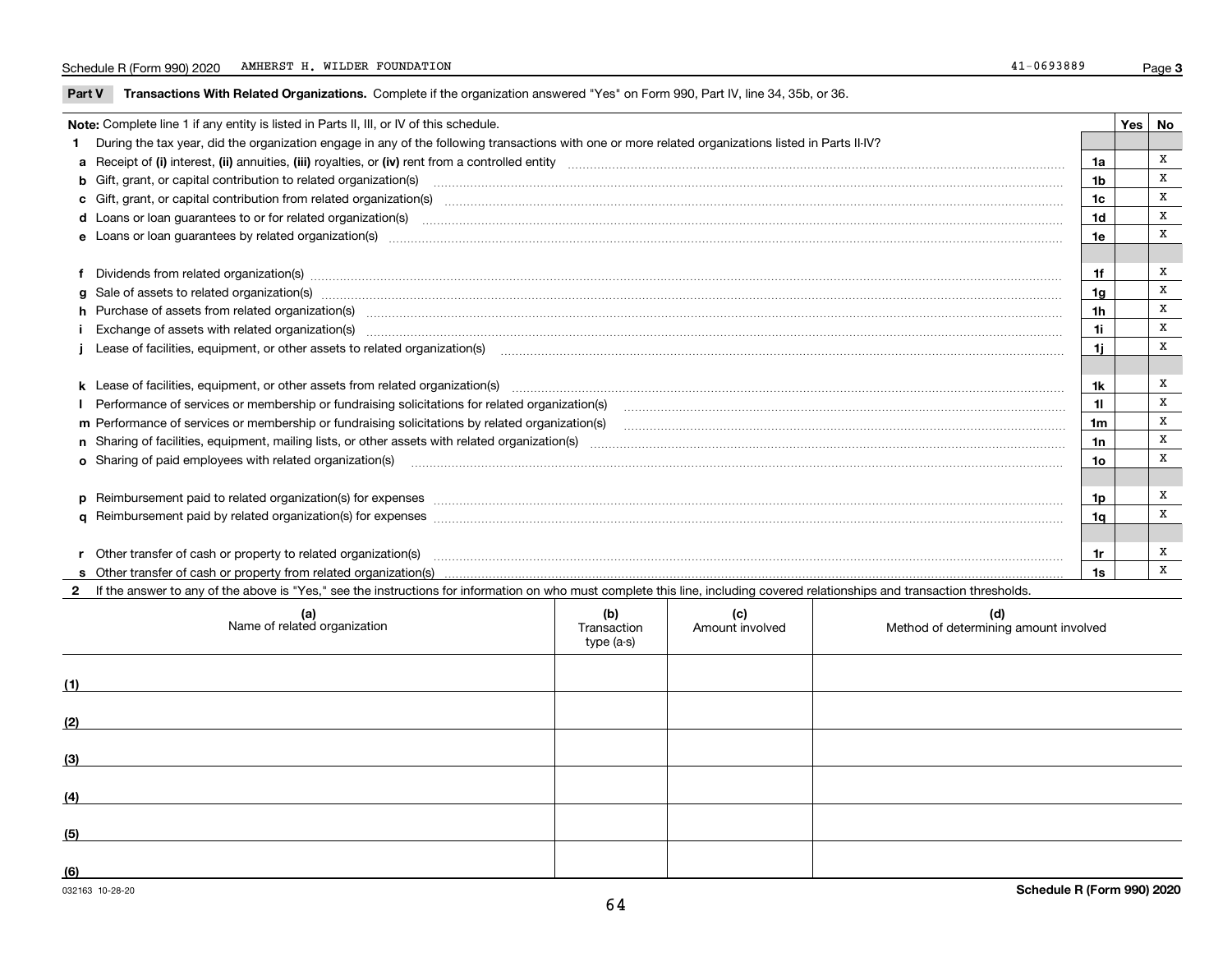#### Schedule R (Form 990) 2020 Page AMHERST H. WILDER FOUNDATION 41-0693889

**Part VI Unrelated Organizations Taxable as a Partnership. Complete if the organization answered "Yes" on Form 990, Part IV, line 37.** 

Provide the following information for each entity taxed as a partnership through which the organization conducted more than five percent of its activities (measured by total assets or gross revenue) that was not a related organization. See instructions regarding exclusion for certain investment partnerships.

| (a)<br>Name, address, and EIN | anom ooo monachono roge<br>(b)<br>Primary activity | (c)<br>Legal domicile         | (d)                                                                                        | $\begin{array}{c} \textbf{(e)}\\ \text{Are all} \\ \text{partners sec.}\\ 501(c)(3)\\ \text{orgs.?} \end{array}$ |  | (f)<br>Share of | (g)<br>Share of       | (h)<br>Dispropor-<br>tionate | (i)                                                                                          | (i) | (k) |
|-------------------------------|----------------------------------------------------|-------------------------------|--------------------------------------------------------------------------------------------|------------------------------------------------------------------------------------------------------------------|--|-----------------|-----------------------|------------------------------|----------------------------------------------------------------------------------------------|-----|-----|
| of entity                     |                                                    | (state or foreign<br>country) | Predominant income<br>(related, unrelated,<br>excluded from tax under<br>sections 512-514) | Yes No                                                                                                           |  | total<br>income | end-of-year<br>assets | allocations?<br>Yes No       | Code V-UBI<br>amount in box 20 managing<br>of Schedule K-1 partner?<br>(Form 1065)<br>ves No |     |     |
|                               |                                                    |                               |                                                                                            |                                                                                                                  |  |                 |                       |                              |                                                                                              |     |     |
|                               |                                                    |                               |                                                                                            |                                                                                                                  |  |                 |                       |                              |                                                                                              |     |     |
|                               |                                                    |                               |                                                                                            |                                                                                                                  |  |                 |                       |                              |                                                                                              |     |     |
|                               |                                                    |                               |                                                                                            |                                                                                                                  |  |                 |                       |                              |                                                                                              |     |     |
|                               |                                                    |                               |                                                                                            |                                                                                                                  |  |                 |                       |                              |                                                                                              |     |     |
|                               |                                                    |                               |                                                                                            |                                                                                                                  |  |                 |                       |                              |                                                                                              |     |     |
|                               |                                                    |                               |                                                                                            |                                                                                                                  |  |                 |                       |                              |                                                                                              |     |     |
|                               |                                                    |                               |                                                                                            |                                                                                                                  |  |                 |                       |                              |                                                                                              |     |     |
|                               |                                                    |                               |                                                                                            |                                                                                                                  |  |                 |                       |                              |                                                                                              |     |     |
|                               |                                                    |                               |                                                                                            |                                                                                                                  |  |                 |                       |                              |                                                                                              |     |     |
|                               |                                                    |                               |                                                                                            |                                                                                                                  |  |                 |                       |                              |                                                                                              |     |     |
|                               |                                                    |                               |                                                                                            |                                                                                                                  |  |                 |                       |                              |                                                                                              |     |     |
|                               |                                                    |                               |                                                                                            |                                                                                                                  |  |                 |                       |                              |                                                                                              |     |     |
|                               |                                                    |                               |                                                                                            |                                                                                                                  |  |                 |                       |                              |                                                                                              |     |     |
|                               |                                                    |                               |                                                                                            |                                                                                                                  |  |                 |                       |                              |                                                                                              |     |     |
|                               |                                                    |                               |                                                                                            |                                                                                                                  |  |                 |                       |                              |                                                                                              |     |     |
|                               |                                                    |                               |                                                                                            |                                                                                                                  |  |                 |                       |                              |                                                                                              |     |     |
|                               |                                                    |                               |                                                                                            |                                                                                                                  |  |                 |                       |                              |                                                                                              |     |     |
|                               |                                                    |                               |                                                                                            |                                                                                                                  |  |                 |                       |                              |                                                                                              |     |     |
|                               |                                                    |                               |                                                                                            |                                                                                                                  |  |                 |                       |                              |                                                                                              |     |     |
|                               |                                                    |                               |                                                                                            |                                                                                                                  |  |                 |                       |                              |                                                                                              |     |     |
|                               |                                                    |                               |                                                                                            |                                                                                                                  |  |                 |                       |                              |                                                                                              |     |     |
|                               |                                                    |                               |                                                                                            |                                                                                                                  |  |                 |                       |                              |                                                                                              |     |     |
|                               |                                                    |                               |                                                                                            |                                                                                                                  |  |                 |                       |                              |                                                                                              |     |     |
|                               |                                                    |                               |                                                                                            |                                                                                                                  |  |                 |                       |                              |                                                                                              |     |     |
|                               |                                                    |                               |                                                                                            |                                                                                                                  |  |                 |                       |                              |                                                                                              |     |     |

**Schedule R (Form 990) 2020**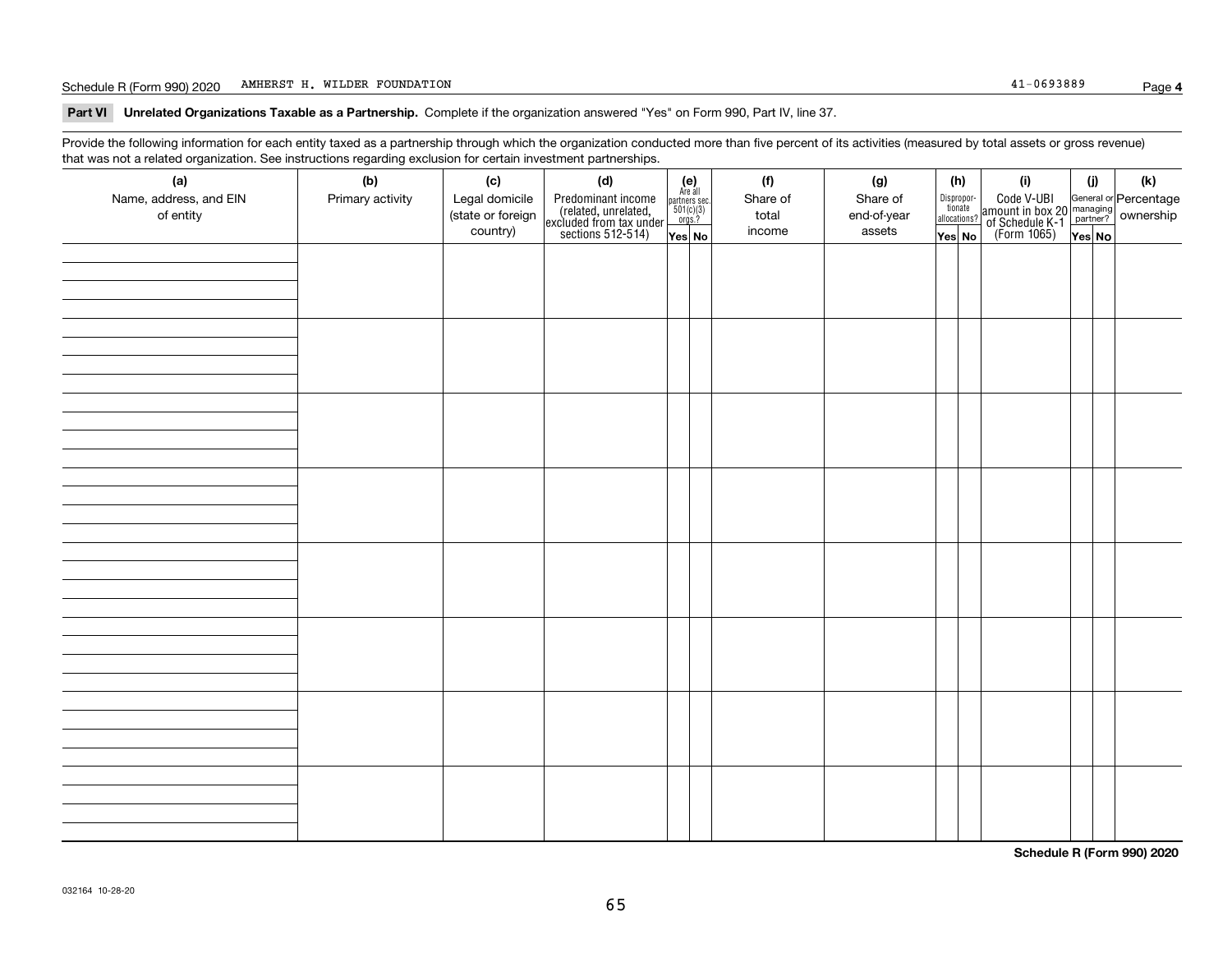### **Part VII Supplemental Information**

Provide additional information for responses to questions on Schedule R. See instructions.

032165 10-28-20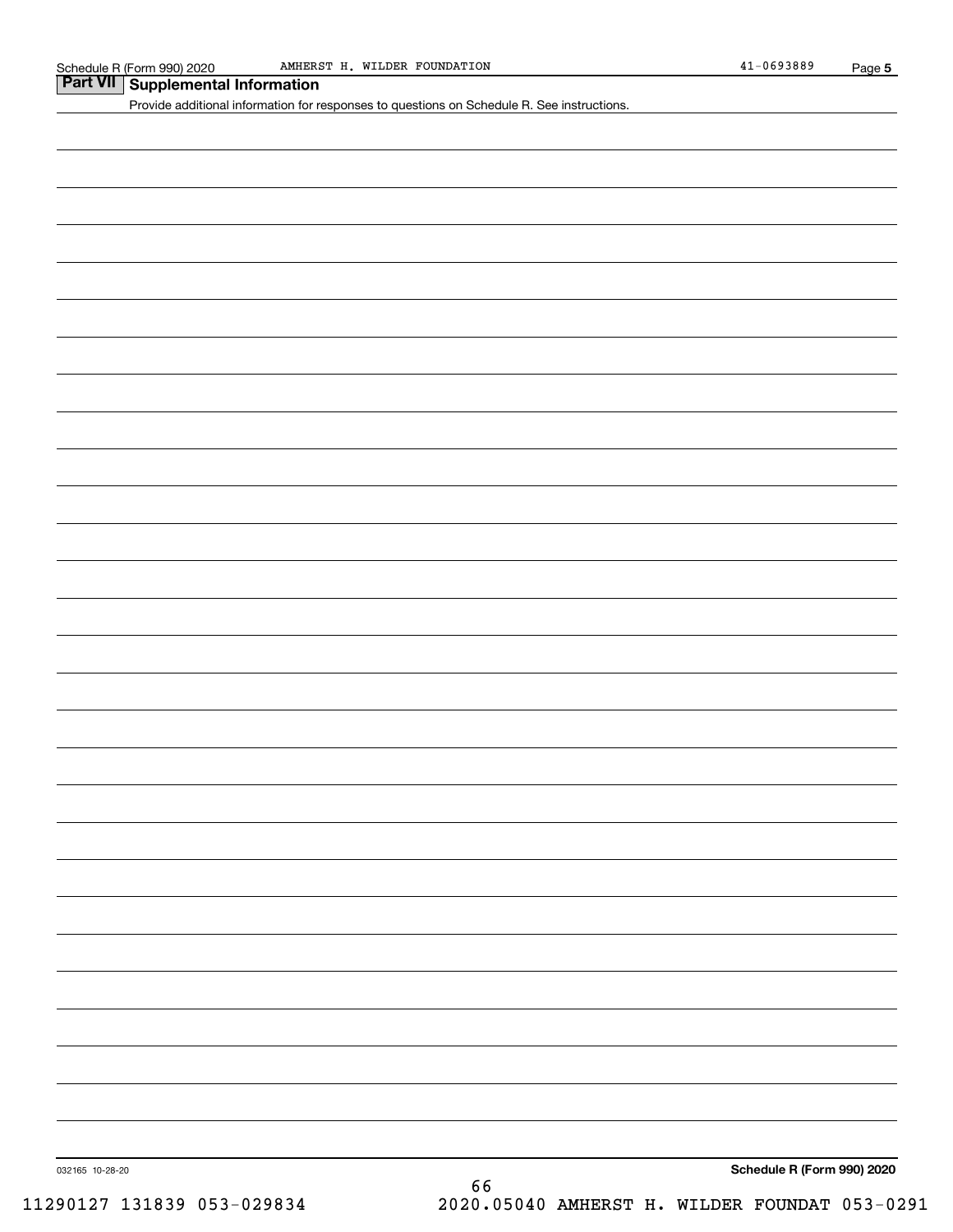|                          | Form 990-T                                             |            | <b>Exempt Organization Business Income Tax Return</b><br>(and proxy tax under section 6033(e))                                                                                                                                                                                                                                                                                                                                                                                        |                                                | OMB No. 1545-0047                                             |  |  |  |
|--------------------------|--------------------------------------------------------|------------|---------------------------------------------------------------------------------------------------------------------------------------------------------------------------------------------------------------------------------------------------------------------------------------------------------------------------------------------------------------------------------------------------------------------------------------------------------------------------------------|------------------------------------------------|---------------------------------------------------------------|--|--|--|
|                          |                                                        |            | For calendar year 2020 or other tax year beginning JUL 1, 2020<br>, and ending $JUN$ 30, 2021                                                                                                                                                                                                                                                                                                                                                                                         |                                                | 2020                                                          |  |  |  |
|                          | Department of the Treasury<br>Internal Revenue Service |            | Go to www.irs.gov/Form990T for instructions and the latest information.<br>bo not enter SSN numbers on this form as it may be made public if your organization is a $501(c)(3)$ .                                                                                                                                                                                                                                                                                                     |                                                | Open to Public Inspection for<br>501(c)(3) Organizations Only |  |  |  |
|                          | Check box if<br>address changed.                       |            | Name of organization $($<br>Check box if name changed and see instructions.)                                                                                                                                                                                                                                                                                                                                                                                                          |                                                | DEmployer identification number                               |  |  |  |
|                          | <b>B</b> Exempt under section                          | Print      | AMHERST H. WILDER FOUNDATION                                                                                                                                                                                                                                                                                                                                                                                                                                                          |                                                | 41-0693889                                                    |  |  |  |
| x                        | 501(c) 3<br>220(e)<br>408(e)                           | 0ľ<br>Type | Number, street, and room or suite no. If a P.O. box, see instructions.<br>451 LEXINGTON PARKWAY NORTH                                                                                                                                                                                                                                                                                                                                                                                 | E Group exemption number<br>(see instructions) |                                                               |  |  |  |
|                          | 408A<br> 530(a) <br>529(a)<br><b>529S</b>              |            | City or town, state or province, country, and ZIP or foreign postal code<br>ST. PAUL, MN 55104                                                                                                                                                                                                                                                                                                                                                                                        | F                                              | Check box if                                                  |  |  |  |
|                          |                                                        |            | 197,075,723.<br>C Book value of all assets at end of year                                                                                                                                                                                                                                                                                                                                                                                                                             |                                                | an amended return.                                            |  |  |  |
| G                        |                                                        |            | Check organization type $\triangleright$ $\lfloor x \rfloor$ 501(c) corporation<br>$501(c)$ trust<br>Other trust<br>$401(a)$ trust                                                                                                                                                                                                                                                                                                                                                    |                                                | Applicable reinsurance entity                                 |  |  |  |
| н.                       | Check if filing only to $\blacktriangleright$          |            | Claim credit from Form 8941<br>Claim a refund shown on Form 2439                                                                                                                                                                                                                                                                                                                                                                                                                      |                                                |                                                               |  |  |  |
| ı                        |                                                        |            |                                                                                                                                                                                                                                                                                                                                                                                                                                                                                       |                                                |                                                               |  |  |  |
| J                        |                                                        |            | Enter the number of attached Schedules A (Form 990-T)                                                                                                                                                                                                                                                                                                                                                                                                                                 |                                                | 1                                                             |  |  |  |
| K.                       |                                                        |            | During the tax year, was the corporation a subsidiary in an affiliated group or a parent-subsidiary controlled group?<br>If "Yes," enter the name and identifying number of the parent corporation.                                                                                                                                                                                                                                                                                   | ▶                                              | $\sqrt{X}$ No<br>Yes                                          |  |  |  |
|                          | The books are in care of $\triangleright$ DAWN MUELLER |            | Telephone number $\triangleright$ 651-280-2419                                                                                                                                                                                                                                                                                                                                                                                                                                        |                                                |                                                               |  |  |  |
| Part I                   |                                                        |            | <b>Total Unrelated Business Taxable Income</b>                                                                                                                                                                                                                                                                                                                                                                                                                                        |                                                |                                                               |  |  |  |
| 1                        |                                                        |            | Total of unrelated business taxable income computed from all unrelated trades or businesses (see                                                                                                                                                                                                                                                                                                                                                                                      |                                                |                                                               |  |  |  |
|                          | instructions)                                          |            |                                                                                                                                                                                                                                                                                                                                                                                                                                                                                       | 1                                              | $-125,496.$                                                   |  |  |  |
| 2                        | Reserved                                               |            |                                                                                                                                                                                                                                                                                                                                                                                                                                                                                       | $\mathbf{2}$                                   |                                                               |  |  |  |
| 3                        | Add lines 1 and 2                                      |            |                                                                                                                                                                                                                                                                                                                                                                                                                                                                                       | 3                                              | $-125,496.$                                                   |  |  |  |
| 4                        |                                                        |            | Charitable contributions (see instructions for limitation rules)                                                                                                                                                                                                                                                                                                                                                                                                                      | 4                                              | 0.                                                            |  |  |  |
| 5                        |                                                        |            |                                                                                                                                                                                                                                                                                                                                                                                                                                                                                       | 5                                              | $-125,496.$                                                   |  |  |  |
| 6                        |                                                        |            | Deduction for net operating loss. See instructions                                                                                                                                                                                                                                                                                                                                                                                                                                    | 6                                              | 0.                                                            |  |  |  |
| $\overline{\phantom{a}}$ |                                                        |            | Total of unrelated business taxable income before specific deduction and section 199A deduction.                                                                                                                                                                                                                                                                                                                                                                                      |                                                |                                                               |  |  |  |
|                          | Subtract line 6 from line 5                            |            |                                                                                                                                                                                                                                                                                                                                                                                                                                                                                       | 7                                              | $-125,496.$                                                   |  |  |  |
| 8                        |                                                        |            | Specific deduction (generally \$1,000, but see instructions for exceptions) manufactured in the substitution of                                                                                                                                                                                                                                                                                                                                                                       | 8                                              | 1,000.                                                        |  |  |  |
| 9                        |                                                        |            | <b>Trusts.</b> Section 199A deduction. See instructions<br>$\overline{a_1, \ldots, a_n, \ldots, a_n, \ldots, a_n, \ldots, a_n, \ldots, a_n, \ldots, a_n, \ldots, a_n, \ldots, a_n, \ldots, a_n, \ldots, a_n, \ldots, a_n, \ldots, a_n, \ldots, a_n, \ldots, a_n, \ldots, a_n, \ldots, a_n, \ldots, a_n, \ldots, a_n, \ldots, a_n, \ldots, a_n, \ldots, a_n, \ldots, a_n, \ldots, a_n, \ldots, a_n, \ldots, a_n, \ldots, a_n, \ldots, a_n, \ldots, a_n, \ldots, a_n, \ldots, a_n, \ld$ | 9                                              |                                                               |  |  |  |
| 10                       | <b>Total deductions.</b> Add lines 8 and 9             |            |                                                                                                                                                                                                                                                                                                                                                                                                                                                                                       | 10                                             | 1,000.                                                        |  |  |  |
| 11                       |                                                        |            | Unrelated business taxable income. Subtract line 10 from line 7. If line 10 is greater than line 7.                                                                                                                                                                                                                                                                                                                                                                                   |                                                |                                                               |  |  |  |
|                          | enter zero<br>Part II                                  |            |                                                                                                                                                                                                                                                                                                                                                                                                                                                                                       | 11                                             | 0.                                                            |  |  |  |
|                          | <b>Tax Computation</b>                                 |            |                                                                                                                                                                                                                                                                                                                                                                                                                                                                                       |                                                |                                                               |  |  |  |
|                          |                                                        |            | Organizations taxable as corporations. Multiply Part I, line 11 by 21% (0.21)                                                                                                                                                                                                                                                                                                                                                                                                         | 1.                                             | $\mathfrak o$ .                                               |  |  |  |
| 2                        |                                                        |            | Trusts taxable at trust rates. See instructions for tax computation. Income tax on the amount on                                                                                                                                                                                                                                                                                                                                                                                      |                                                |                                                               |  |  |  |
|                          | Part I, line 11 from:                                  |            | Tax rate schedule or                                                                                                                                                                                                                                                                                                                                                                                                                                                                  | $\mathbf{2}$                                   |                                                               |  |  |  |
| з                        | Proxy tax. See instructions                            |            |                                                                                                                                                                                                                                                                                                                                                                                                                                                                                       | 3                                              |                                                               |  |  |  |
| 4                        | Other tax amounts. See instructions                    |            |                                                                                                                                                                                                                                                                                                                                                                                                                                                                                       | 4                                              |                                                               |  |  |  |
| 5                        | Alternative minimum tax (trusts only)                  |            |                                                                                                                                                                                                                                                                                                                                                                                                                                                                                       | 5                                              |                                                               |  |  |  |
| 6                        |                                                        |            | Tax on noncompliant facility income. See instructions                                                                                                                                                                                                                                                                                                                                                                                                                                 | 6                                              |                                                               |  |  |  |
| 7                        |                                                        |            | Total. Add lines 3 through 6 to line 1 or 2, whichever applies                                                                                                                                                                                                                                                                                                                                                                                                                        | $\overline{\phantom{a}}$                       | 0.                                                            |  |  |  |
| LHA                      |                                                        |            | For Paperwork Reduction Act Notice, see instructions.                                                                                                                                                                                                                                                                                                                                                                                                                                 |                                                | Form 990-T (2020)                                             |  |  |  |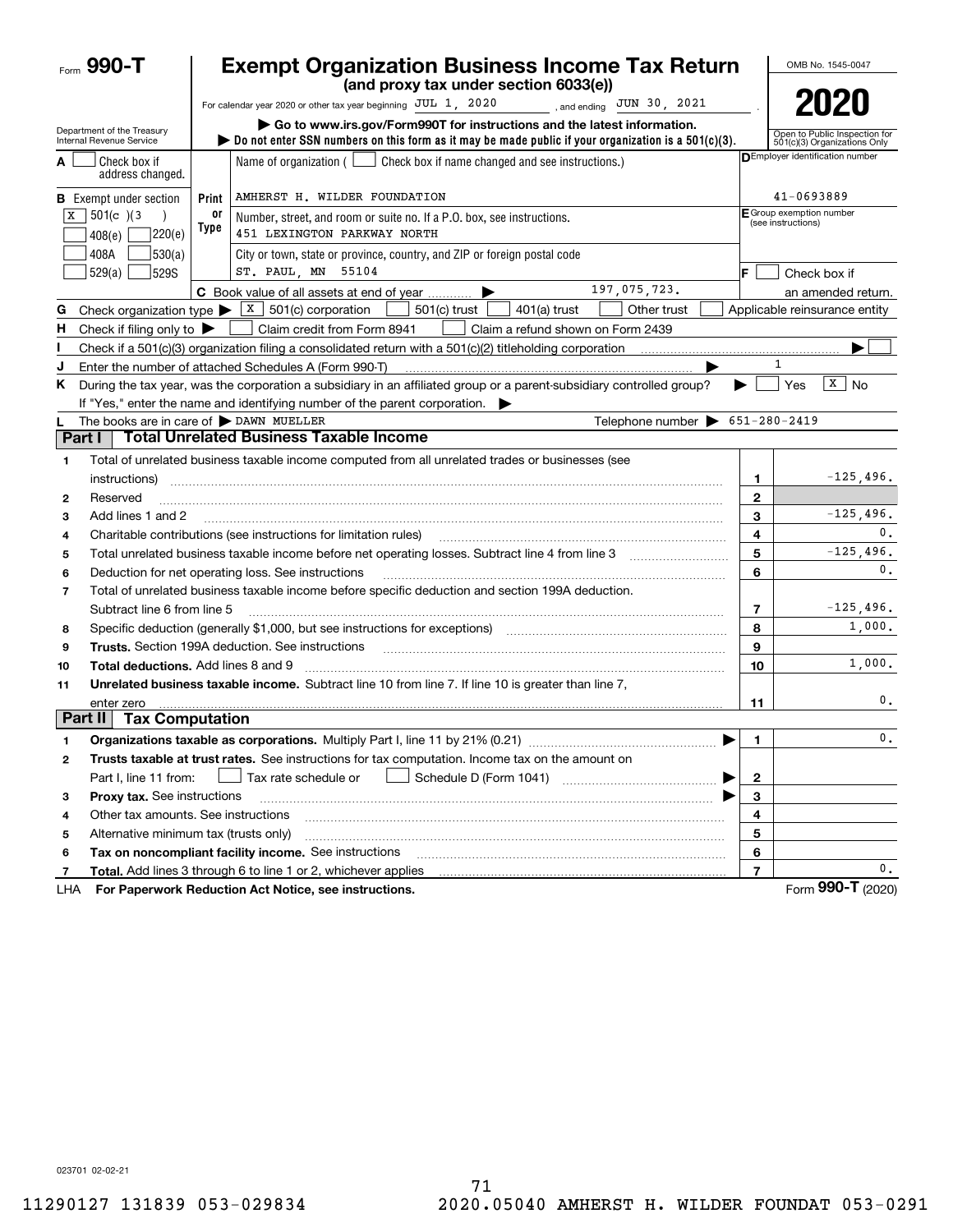|          | Form 990-T (2020)                                                                                                                                                        |                |     | Page 2         |
|----------|--------------------------------------------------------------------------------------------------------------------------------------------------------------------------|----------------|-----|----------------|
| Part III | <b>Tax and Payments</b>                                                                                                                                                  |                |     |                |
| 1a       | Foreign tax credit (corporations attach Form 1118; trusts attach Form 1116)<br>1a                                                                                        |                |     |                |
| b        | Other credits (see instructions)<br>1b                                                                                                                                   |                |     |                |
| c        | 1c                                                                                                                                                                       |                |     |                |
| d        | 1 <sub>d</sub>                                                                                                                                                           |                |     |                |
| e        |                                                                                                                                                                          | 1e             |     |                |
| 2        | Subtract line 1e from Part II, line 7                                                                                                                                    | $\mathbf 2$    |     | 0.             |
| з        | Form 8611   Form 8697<br>Form 4255<br>Form 8866<br>Other taxes. Check if from:<br>$\Box$                                                                                 |                |     |                |
|          | Other (attach statement)                                                                                                                                                 | 3              |     |                |
| 4        | Total tax. Add lines 2 and 3 (see instructions).<br>Check if includes tax previously deferred under                                                                      |                |     |                |
|          | section 1294. Enter tax amount here                                                                                                                                      | 4              |     | 0.             |
| 5        | 2020 net 965 tax liability paid from Form 965-A or Form 965-B, Part II, column (k), line 4                                                                               | 5              |     | $\mathbf{0}$ . |
| 6a       | Payments: A 2019 overpayment credited to 2020 [11] [11] maximum materials and Payments: A 2019 overpayment credited to 2020 [11] maximum materials and Payments: A<br>6а |                |     |                |
| b        | 2020 estimated tax payments. Check if section 643(g) election applies<br>6b                                                                                              |                |     |                |
| c        | Tax deposited with Form 8868<br>6с                                                                                                                                       |                |     |                |
| d        | Foreign organizations: Tax paid or withheld at source (see instructions) [<br>6d                                                                                         |                |     |                |
| е        | 6e                                                                                                                                                                       |                |     |                |
| f        | Credit for small employer health insurance premiums (attach Form 8941)<br>6f                                                                                             |                |     |                |
| g        | Other credits, adjustments, and payments:   Form 2439                                                                                                                    |                |     |                |
|          | Other $\overline{\hspace{1cm}}$ Total $\overline{\hspace{1cm}}$ $\overline{\hspace{1cm}}$ Gg<br>Form 4136                                                                |                |     |                |
| 7        |                                                                                                                                                                          | $\overline{7}$ |     |                |
| 8        | Estimated tax penalty (see instructions). Check if Form 2220 is attached                                                                                                 | 8              |     |                |
| 9        | Tax due. If line 7 is smaller than the total of lines 4, 5, and 8, enter amount owed <i>manumenon conduction</i>                                                         | 9              |     |                |
| 10       |                                                                                                                                                                          | 10             |     |                |
| 11       | Enter the amount of line 10 you want: Credited to 2021 estimated tax $\blacktriangleright$<br>Refunded $\blacktriangleright$                                             | 11             |     |                |
| Part IV  | <b>Statements Regarding Certain Activities and Other Information</b> (see instructions)                                                                                  |                |     |                |
| 1        | At any time during the 2020 calendar year, did the organization have an interest in or a signature or other authority                                                    |                | Yes | No             |
|          | over a financial account (bank, securities, or other) in a foreign country? If "Yes," the organization may have to file                                                  |                |     |                |
|          | FinCEN Form 114, Report of Foreign Bank and Financial Accounts. If "Yes," enter the name of the foreign country                                                          |                |     |                |
|          | here $\blacktriangleright$                                                                                                                                               |                |     | х              |
| 2        | During the tax year, did the organization receive a distribution from, or was it the grantor of, or transferor to, a                                                     |                |     |                |
|          |                                                                                                                                                                          |                |     | х              |
|          | If "Yes," see instructions for other forms the organization may have to file.                                                                                            |                |     |                |
| 3        | $\blacktriangleright$ \$<br>Enter the amount of tax-exempt interest received or accrued during the tax year manufactured in the amount.                                  |                |     |                |
| 4a       | Did the organization change its method of accounting? (see instructions)                                                                                                 |                |     | Х              |
| b        | If 4a is "Yes," has the organization described the change on Form 990, 990-EZ, 990-PF, or Form 1128? If "No,"                                                            |                |     |                |
|          | explain in Part V                                                                                                                                                        |                |     |                |
| Part V   | <b>Supplemental Information</b>                                                                                                                                          |                |     |                |

Provide the explanation required by Part IV, line 4b. Also, provide any other additional information. See instructions.

| Sign            |                                                                            | Under penalties of perjury, I declare that I have examined this return, including accompanying schedules and statements, and to the best of my knowledge and belief, it is true,<br>correct, and complete. Declaration of preparer (other than taxpayer) is based on all information of which preparer has any knowledge. |                 |               |                                                                       |  |  |
|-----------------|----------------------------------------------------------------------------|---------------------------------------------------------------------------------------------------------------------------------------------------------------------------------------------------------------------------------------------------------------------------------------------------------------------------|-----------------|---------------|-----------------------------------------------------------------------|--|--|
| Here            |                                                                            |                                                                                                                                                                                                                                                                                                                           | PRESIDENT & CEO |               | May the IRS discuss this return with<br>the preparer shown below (see |  |  |
|                 | Signature of officer                                                       | Date                                                                                                                                                                                                                                                                                                                      | Title           |               | instructions)?<br>l x<br>Yes<br>No                                    |  |  |
|                 | Print/Type preparer's name                                                 | Preparer's signature                                                                                                                                                                                                                                                                                                      | Date            | Check         | PTIN<br>if                                                            |  |  |
| Paid            |                                                                            |                                                                                                                                                                                                                                                                                                                           |                 | self-employed |                                                                       |  |  |
| Preparer        | RACHEL FLANDERS                                                            | RACHEL FLANDERS                                                                                                                                                                                                                                                                                                           | 01/27/22        |               | P01591790                                                             |  |  |
| <b>Use Only</b> | Firm's name CLIFTONLARSONALLEN LLP                                         |                                                                                                                                                                                                                                                                                                                           |                 |               | $41 - 0746749$<br>Firm's $EIN$                                        |  |  |
|                 | 220<br>S                                                                   | 6TH STREET, SUITE 300                                                                                                                                                                                                                                                                                                     |                 |               |                                                                       |  |  |
|                 | MINNEAPOLIS, MN 55402<br>Firm's address $\blacktriangleright$<br>Phone no. |                                                                                                                                                                                                                                                                                                                           |                 |               | $612 - 376 - 4500$                                                    |  |  |
|                 |                                                                            |                                                                                                                                                                                                                                                                                                                           |                 |               | Form $990 - T$ (2020)                                                 |  |  |

023711 02-02-21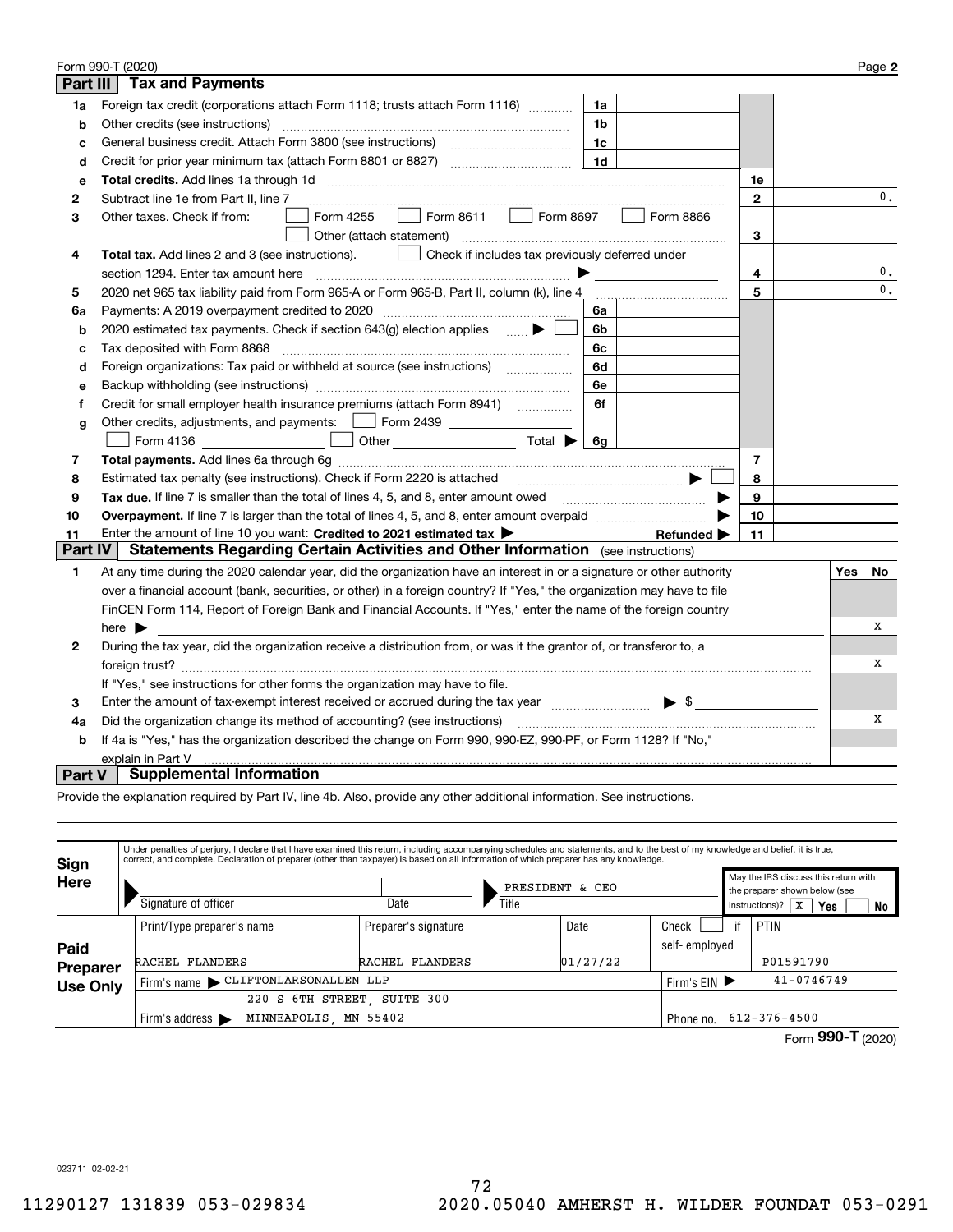| <b>SCHEDULE A</b> |
|-------------------|
| (Form 990-T)      |

Department of the Treasury Internal Revenue Service

### **Unrelated Business Taxable Income From an Unrelated Trade or Business**

**| Go to www.irs.gov/Form990T for instructions and the latest information.**

**Do not enter SSN numbers on this form as it may be made public if your organization is a 501(c)(3). |** 

OMB No. 1545-0047

ENTITY

# **2020**

Open to Public Inspection for 501(c)(3) Organizations Only

|    | <b>A</b> Name of the organization                             | <b>B</b> Employer identification number |  |    |  |  |  |
|----|---------------------------------------------------------------|-----------------------------------------|--|----|--|--|--|
|    | AMHERST H. WILDER FOUNDATION                                  | $41 - 0693889$                          |  |    |  |  |  |
|    |                                                               |                                         |  |    |  |  |  |
| C. | 525990<br>Unrelated business activity code (see instructions) | <b>D</b> Sequence:                      |  | റf |  |  |  |

**E**Describe the unrelated trade or business | RENTAL INCOME

|    | <b>Unrelated Trade or Business Income</b><br>Part I                               |                  | (A) Income | (B) Expenses | (C) Net     |  |
|----|-----------------------------------------------------------------------------------|------------------|------------|--------------|-------------|--|
| 1a | Gross receipts or sales                                                           |                  |            |              |             |  |
| b  | Less returns and allowances $\qquad \qquad c \quad$ Balance $\blacktriangleright$ | 1c               |            |              |             |  |
| 2  |                                                                                   | $\mathbf{2}$     |            |              |             |  |
| 3  |                                                                                   | 3                |            |              |             |  |
| 4а | Capital gain net income (attach Sch D (Form 1041 or Form                          |                  |            |              |             |  |
|    |                                                                                   | 4a               |            |              |             |  |
| b  | Net gain (loss) (Form 4797) (attach Form 4797) (see instructions)                 | 4b.              |            |              |             |  |
| c  |                                                                                   | 4c               |            |              |             |  |
| 5  | Income (loss) from a partnership or an S corporation (attach                      |                  |            |              |             |  |
|    | statement)                                                                        | 5                |            |              |             |  |
| 6  |                                                                                   | 6                |            |              |             |  |
| 7  |                                                                                   | $\overline{7}$   | 283,567.   | 408, 313.    | $-124,746.$ |  |
| 8  | Interest, annuities, royalties, and rents from a controlled                       |                  |            |              |             |  |
|    |                                                                                   | 8                |            |              |             |  |
| 9  | Investment income of section 501(c)(7), (9), or (17)                              |                  |            |              |             |  |
|    |                                                                                   | 9                |            |              |             |  |
| 10 |                                                                                   | 10 <sup>10</sup> |            |              |             |  |
| 11 |                                                                                   | 11               |            |              |             |  |
| 12 | Other income (see instructions; attach statement)                                 | 12               |            |              |             |  |
| 13 |                                                                                   | 13               | 283,567.   | 408, 313.    | $-124,746.$ |  |

directly connected with the unrelated business income

|     |                                                                                                                                                                                                                                  | $\mathbf{1}$ |              |                              |
|-----|----------------------------------------------------------------------------------------------------------------------------------------------------------------------------------------------------------------------------------|--------------|--------------|------------------------------|
| 2   | Salaries and wages with the continuum contract of the contract of the contract of the contract of the contract of the contract of the contract of the contract of the contract of the contract of the contract of the contract   |              | $\mathbf{2}$ |                              |
| 3   | Repairs and maintenance material continuum contracts and maintenance material contracts and maintenance material contracts and maintenance material contracts and maintenance material contracts and an except and an except a   |              | 3            |                              |
| 4   |                                                                                                                                                                                                                                  |              | 4            |                              |
| 5   |                                                                                                                                                                                                                                  |              | 5            |                              |
| 6   | Taxes and licenses <b>construction and construction of the construction</b> and construction of the construction of the                                                                                                          |              | 6            |                              |
| 7   | Depreciation (attach Form 4562) (see instructions) maturities contains 1                                                                                                                                                         |              |              |                              |
| 8   | Less depreciation claimed in Part III and elsewhere on return $\frac{1}{1}$ 80 $\frac{1}{2}$ 8a                                                                                                                                  |              | 8b           |                              |
| 9   |                                                                                                                                                                                                                                  |              | 9            |                              |
| 10  | Contributions to deferred compensation plans                                                                                                                                                                                     |              | 10           |                              |
| 11  |                                                                                                                                                                                                                                  |              | 11           |                              |
| 12  |                                                                                                                                                                                                                                  |              | 12           |                              |
| 13  | Excess readership costs (Part IX) [11] [2000] [2000] [2010] [3000] [3000] [3000] [3000] [3000] [3000] [3000] [                                                                                                                   |              | 13           |                              |
| 14  | Other deductions (attach statement)<br>manufacture and the statement of the statement of the statement of the statement of the statement of the statement of the statement of the statement of the statement of the statement of |              | 14           | 750.                         |
| 15  |                                                                                                                                                                                                                                  |              | 15           | 750.                         |
| 16  | Unrelated business income before net operating loss deduction. Subtract line 15 from Part I, line 13,                                                                                                                            |              |              |                              |
|     | column (C)                                                                                                                                                                                                                       |              | 16           | $-125,496.$                  |
| 17  |                                                                                                                                                                                                                                  |              | 17           | 0 <sub>1</sub>               |
| 18  |                                                                                                                                                                                                                                  |              | 18           | $-125,496.$                  |
| LHA | For Paperwork Reduction Act Notice, see instructions.                                                                                                                                                                            |              |              | Schedule A (Form 990-T) 2020 |

023741 12-23-20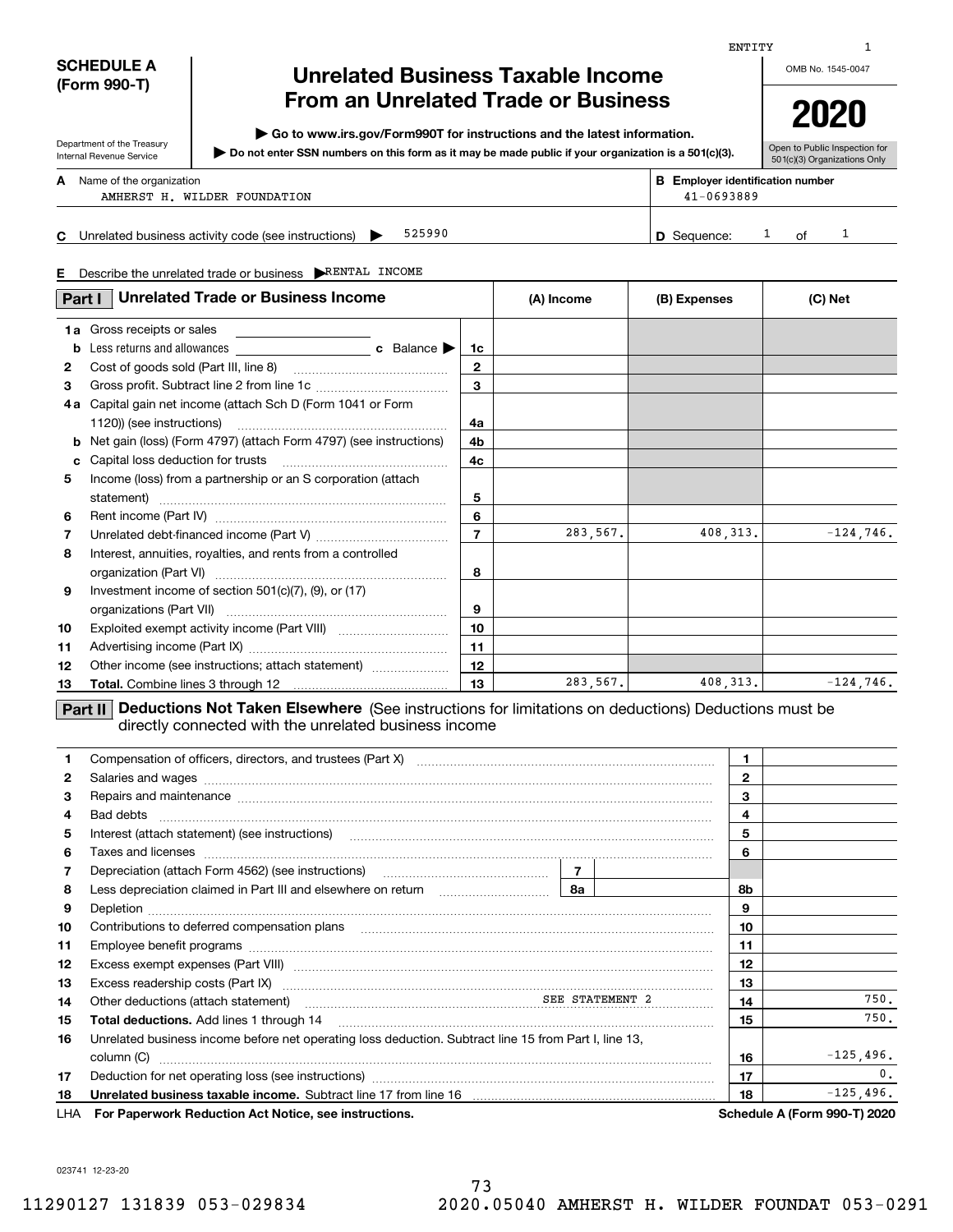| FORM $990-T (A)$                      | OTHER DEDUCTIONS | STATEMENT 2   |
|---------------------------------------|------------------|---------------|
| DESCRIPTION                           |                  | <b>AMOUNT</b> |
| TAX PREP FEE                          |                  | 750.          |
| TOTAL TO SCHEDULE A, PART II, LINE 14 |                  | 750.          |

~~~~~~~~~~~~~~

}}}}}}}}}}}}}}}}}}}}}}}}}}}} }}}}}}}}}}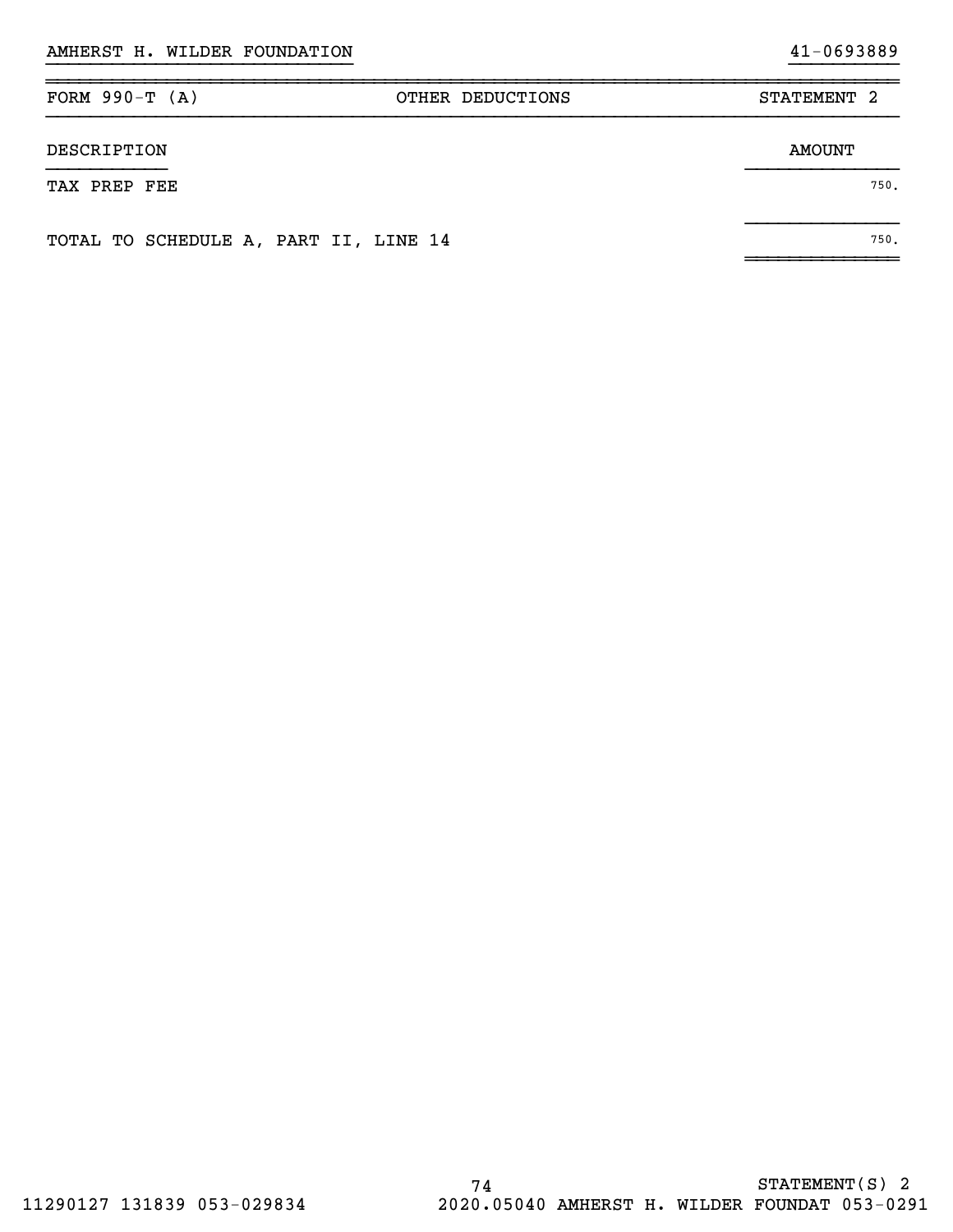|          | Schedule A (Form 990-T) 2020                                                                                                                                                                                                   |                                     |   |                                             | Page 2        |
|----------|--------------------------------------------------------------------------------------------------------------------------------------------------------------------------------------------------------------------------------|-------------------------------------|---|---------------------------------------------|---------------|
| Part III | <b>Cost of Goods Sold</b>                                                                                                                                                                                                      | Enter method of inventory valuation |   |                                             |               |
| 1        | Inventory at beginning of year                                                                                                                                                                                                 |                                     |   | 1.                                          |               |
| 2        |                                                                                                                                                                                                                                |                                     |   | $\mathbf{2}$                                |               |
| З        |                                                                                                                                                                                                                                |                                     |   | 3                                           |               |
| 4        | Additional section 263A costs (attach statement) material content and according to the Additional section 263A                                                                                                                 | 4                                   |   |                                             |               |
| 5        | Other costs (attach statement) manufactured and contract and contract and contract and contract and contract and contract and contract and contract and contract and contract and contract and contract and contract and contr |                                     |   | 5                                           |               |
| 6        | Total. Add lines 1 through 5 [11] manual contract contract and the manual contract of the manual contract of the manual contract of the manual contract of the manual contract of the manual contract of the manual contract o |                                     |   | 6                                           |               |
| 7        | Inventory at end of year                                                                                                                                                                                                       |                                     |   | $\overline{7}$                              |               |
| 8        | Cost of goods sold. Subtract line 7 from line 6. Enter here and in Part I, line 2                                                                                                                                              |                                     |   | 8                                           |               |
| 9        | Do the rules of section 263A (with respect to property produced or acquired for resale) apply to the organization?                                                                                                             |                                     |   |                                             | Yes<br>No     |
| Part IV  | Rent Income (From Real Property and Personal Property Leased with Real Property)                                                                                                                                               |                                     |   |                                             |               |
| 1        | Description of property (property street address, city, state, ZIP code). Check if a dual-use (see instructions)                                                                                                               |                                     |   |                                             |               |
|          | A                                                                                                                                                                                                                              |                                     |   |                                             |               |
|          | B                                                                                                                                                                                                                              |                                     |   |                                             |               |
|          | C                                                                                                                                                                                                                              |                                     |   |                                             |               |
|          | D                                                                                                                                                                                                                              |                                     |   |                                             |               |
|          |                                                                                                                                                                                                                                | Α                                   | В | C                                           | D             |
| 2        | Rent received or accrued                                                                                                                                                                                                       |                                     |   |                                             |               |
| a        | From personal property (if the percentage of                                                                                                                                                                                   |                                     |   |                                             |               |
|          | rent for personal property is more than 10%                                                                                                                                                                                    |                                     |   |                                             |               |
|          |                                                                                                                                                                                                                                |                                     |   |                                             |               |
| b        | From real and personal property (if the                                                                                                                                                                                        |                                     |   |                                             |               |
|          |                                                                                                                                                                                                                                |                                     |   |                                             |               |
|          | percentage of rent for personal property exceeds                                                                                                                                                                               |                                     |   |                                             |               |
|          | 50% or if the rent is based on profit or income)<br>$\ldots$<br>Total rents received or accrued by property.                                                                                                                   |                                     |   |                                             |               |
| с        | Add lines 2a and 2b, columns A through D                                                                                                                                                                                       |                                     |   |                                             |               |
| 4<br>5   | in lines 2(a) and 2(b) (attach statement)                                                                                                                                                                                      |                                     |   |                                             | 0.            |
| Part V   | <b>Unrelated Debt-Financed Income</b> (see instructions)                                                                                                                                                                       |                                     |   |                                             |               |
| 1        | Description of debt-financed property (street address, city, state, ZIP code). Check if a dual-use (see instructions)                                                                                                          |                                     |   |                                             |               |
|          | WILDER CENTER<br>A                                                                                                                                                                                                             |                                     |   | 451 LEXINGTON PARKWAY, SAINT PAUL, MN 55104 |               |
|          | В                                                                                                                                                                                                                              |                                     |   |                                             |               |
|          | C                                                                                                                                                                                                                              |                                     |   |                                             |               |
|          | D                                                                                                                                                                                                                              |                                     |   |                                             |               |
|          |                                                                                                                                                                                                                                | Α                                   | В | $\mathbf c$                                 | D             |
| 2        | Gross income from or allocable to debt-financed                                                                                                                                                                                |                                     |   |                                             |               |
|          | property                                                                                                                                                                                                                       | 283,567.                            |   |                                             |               |
| з        | Deductions directly connected with or allocable                                                                                                                                                                                |                                     |   |                                             |               |
|          | to debt-financed property                                                                                                                                                                                                      |                                     |   |                                             |               |
| a        | Straight line depreciation (attach statement)                                                                                                                                                                                  | 0.                                  |   |                                             |               |
| b        | STMT 3<br>Other deductions (attach statement)                                                                                                                                                                                  | 408, 313.                           |   |                                             |               |
| c        | Total deductions (add lines 3a and 3b,                                                                                                                                                                                         |                                     |   |                                             |               |
|          |                                                                                                                                                                                                                                | 408, 313.                           |   |                                             |               |
| 4        | Amount of average acquisition debt on or allocable                                                                                                                                                                             |                                     |   |                                             |               |
|          | to debt-financed property (attach statement) STMT 4                                                                                                                                                                            | 27, 546, 673.                       |   |                                             |               |
| 5        | Average adjusted basis of or allocable to debt-                                                                                                                                                                                |                                     |   |                                             |               |
|          | financed property (attach statement) STMT 5                                                                                                                                                                                    | 19,579,061.                         |   |                                             |               |
| 6        |                                                                                                                                                                                                                                | 100.00%                             | % | %                                           | $\%$          |
| 7        | Gross income reportable. Multiply line 2 by line 6                                                                                                                                                                             | 283,567.                            |   |                                             |               |
| 8        | Total gross income (add line 7, columns A through D). Enter here and on Part I, line 7, column (A)                                                                                                                             |                                     |   |                                             | 283,567.      |
|          |                                                                                                                                                                                                                                |                                     |   |                                             |               |
| 9        | Allocable deductions. Multiply line 3c by line 6                                                                                                                                                                               | 408, 313.                           |   |                                             |               |
| 10       | Total allocable deductions. Add line 9, columns A through D. Enter here and on Part I, line 7, column (B)                                                                                                                      |                                     |   |                                             | 408, 313.     |
| 11       | Total dividends-received deductions included in line 10                                                                                                                                                                        |                                     |   |                                             | $\mathbf 0$ . |

023721 12-23-20

ENTITY 1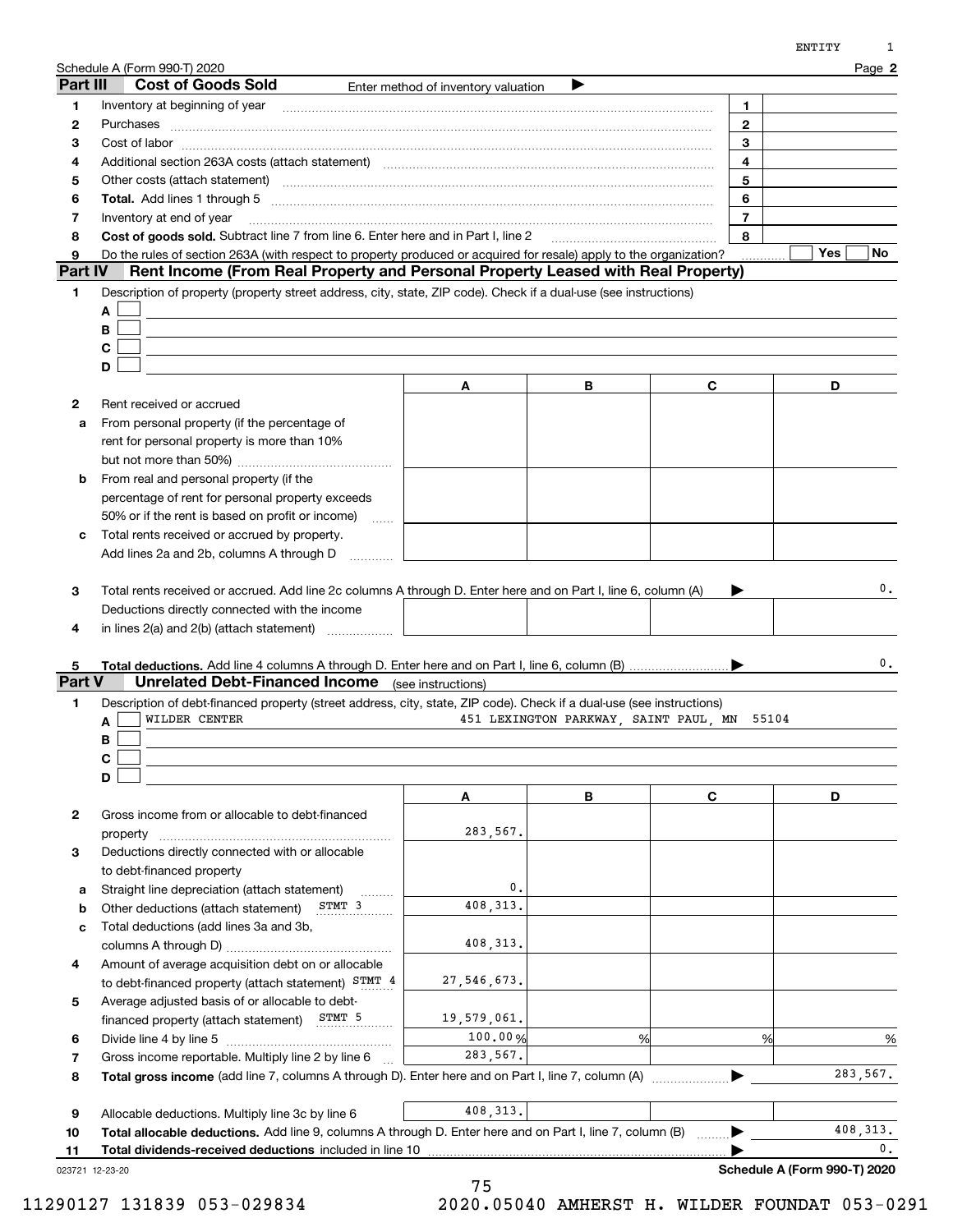### AMHERST H. WILDER FOUNDATION 41-0693889

| FORM $990-T (A)$                                   | PART V - OTHER DEDUCTIONS                                             |                                  |               | STATEMENT 3   |
|----------------------------------------------------|-----------------------------------------------------------------------|----------------------------------|---------------|---------------|
| DESCRIPTION                                        |                                                                       | <b>ACTIVITY</b><br><b>NUMBER</b> | <b>AMOUNT</b> | TOTAL         |
| DIRECT RENTAL EXPENSES                             | - SUBTOTAL -                                                          | $\mathbf{1}$                     | 408, 313.     | 408, 313.     |
| TOTAL OF FORM 990-T, SCHEDULE A, PART V, LINE 3(B) |                                                                       |                                  |               | 408, 313.     |
| FORM $990-T (A)$                                   | AVERAGE ACQUISITION DEBT ON OR<br>ALLOCABLE TO DEBT-FINANCED PROPERTY |                                  |               | STATEMENT 4   |
| DESCRIPTION                                        |                                                                       | <b>ACTIVITY</b><br><b>NUMBER</b> | <b>AMOUNT</b> | TOTAL         |
| AVERAGE ACQUISITION INDEBTEDNESS                   | - SUBTOTAL -                                                          | $\mathbf{1}$                     | 27, 546, 673. | 27, 546, 673. |
| TOTAL OF FORM 990-T, SCHEDULE A, PART V, LINE 4    |                                                                       |                                  |               | 27, 546, 673. |
| FORM $990-T (A)$                                   | AVERAGE ADJUSTED BASIS OF OR<br>ALLOCABLE TO DEBT-FINANCED PROPERTY   |                                  |               | STATEMENT 5   |
| DESCRIPTION                                        |                                                                       | <b>ACTIVITY</b><br><b>NUMBER</b> | <b>AMOUNT</b> | TOTAL         |
| AVERAGE ADJUSTED BASIS                             | - SUBTOTAL -                                                          | $\mathbf{1}$                     | 19,579,061.   | 19,579,061.   |
| TOTAL OF FORM 990-T, SCHEDULE A, PART V, LINE 5    |                                                                       |                                  |               | 19,579,061.   |

~~~~~~~~~~~~~

}}}}}}}}}}}}}}}}}}}}}}}}}}}} }}}}}}}}}}

~~~~~~~~~~~~~~~~~~~~~~~~~~~~~~~~~~~~~~~~~~~~~~~~~~~~~~~~~~~~~~~~~~~~~~~~~~~~~~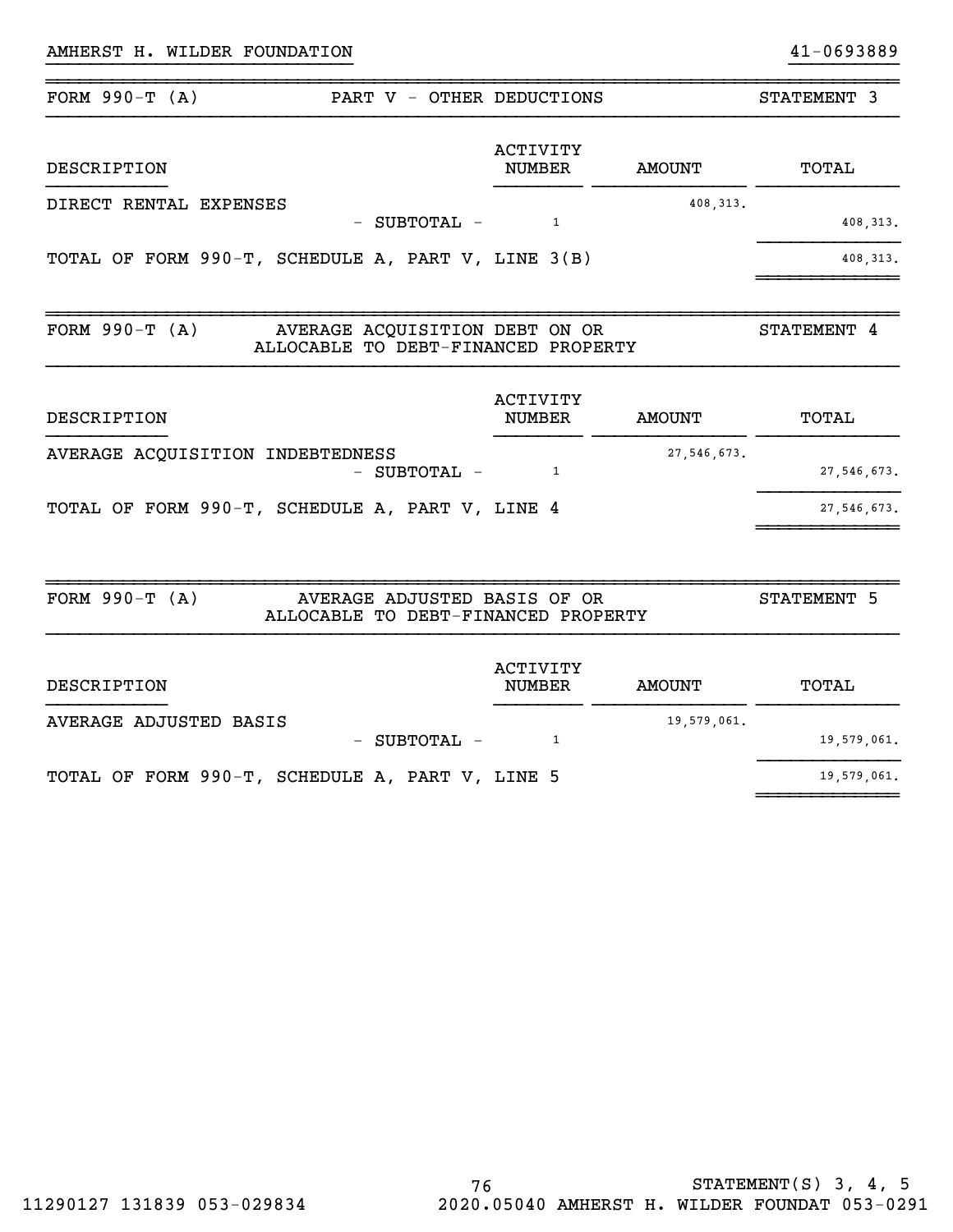|                                                                                  | Schedule A (Form 990-T) 2020       |                                                                                                                                                 |                                        |                                                                                  |                                                                                                      |                                                           |                                                                                                |                                                                  |              | 1214 T T T<br>Page 3                                                                                 |
|----------------------------------------------------------------------------------|------------------------------------|-------------------------------------------------------------------------------------------------------------------------------------------------|----------------------------------------|----------------------------------------------------------------------------------|------------------------------------------------------------------------------------------------------|-----------------------------------------------------------|------------------------------------------------------------------------------------------------|------------------------------------------------------------------|--------------|------------------------------------------------------------------------------------------------------|
| 1. Name of controlled<br>2. Employer<br>organization<br>identification<br>number |                                    | Part VI Interest, Annuities, Royalties, and Rents from Controlled Organizations<br>(see instructions)<br><b>Exempt Controlled Organizations</b> |                                        |                                                                                  |                                                                                                      |                                                           |                                                                                                |                                                                  |              |                                                                                                      |
|                                                                                  |                                    |                                                                                                                                                 |                                        | 3. Net unrelated<br>income (loss)<br>(see instructions)                          |                                                                                                      | 4. Total of specified<br>payments made                    | 5. Part of column 4<br>that is included in the<br>controlling organiza-<br>tion's gross income |                                                                  |              | 6. Deductions directly<br>connected with<br>income in column 5                                       |
| (1)                                                                              |                                    |                                                                                                                                                 |                                        |                                                                                  |                                                                                                      |                                                           |                                                                                                |                                                                  |              |                                                                                                      |
| (2)                                                                              |                                    |                                                                                                                                                 |                                        |                                                                                  |                                                                                                      |                                                           |                                                                                                |                                                                  |              |                                                                                                      |
| (3)                                                                              |                                    |                                                                                                                                                 |                                        |                                                                                  |                                                                                                      |                                                           |                                                                                                |                                                                  |              |                                                                                                      |
| $\left(4\right)$                                                                 |                                    |                                                                                                                                                 |                                        |                                                                                  |                                                                                                      |                                                           |                                                                                                |                                                                  |              |                                                                                                      |
|                                                                                  |                                    |                                                                                                                                                 |                                        | Nonexempt Controlled Organizations                                               |                                                                                                      |                                                           |                                                                                                |                                                                  |              |                                                                                                      |
|                                                                                  | 7. Taxable Income                  | 8. Net unrelated<br>income (loss)<br>(see instructions)                                                                                         | 9. Total of specified<br>payments made |                                                                                  | <b>10.</b> Part of column 9<br>that is included in the<br>controlling organization's<br>gross income |                                                           |                                                                                                | 11. Deductions directly<br>connected with<br>income in column 10 |              |                                                                                                      |
| (1)                                                                              |                                    |                                                                                                                                                 |                                        |                                                                                  |                                                                                                      |                                                           |                                                                                                |                                                                  |              |                                                                                                      |
| (2)                                                                              |                                    |                                                                                                                                                 |                                        |                                                                                  |                                                                                                      |                                                           |                                                                                                |                                                                  |              |                                                                                                      |
| (3)                                                                              |                                    |                                                                                                                                                 |                                        |                                                                                  |                                                                                                      |                                                           |                                                                                                |                                                                  |              |                                                                                                      |
| $\left( 4\right)$                                                                |                                    |                                                                                                                                                 |                                        |                                                                                  |                                                                                                      |                                                           |                                                                                                |                                                                  |              |                                                                                                      |
| Totals<br><b>Part VII</b>                                                        |                                    | Investment Income of a Section 501(c)(7), (9), or (17) Organization                                                                             |                                        |                                                                                  |                                                                                                      | line $8$ , column $(A)$                                   |                                                                                                | 0.<br>(see instructions)                                         |              | line $8$ , column $(B)$<br>$\mathbf 0$ .                                                             |
|                                                                                  |                                    | 1. Description of income                                                                                                                        |                                        | 2. Amount of<br>income                                                           |                                                                                                      | 3. Deductions<br>directly connected<br>(attach statement) |                                                                                                | 4. Set-asides<br>(attach statement)                              |              | 5. Total deductions<br>and set-asides<br>(add cols 3 and 4)                                          |
| (1)                                                                              |                                    |                                                                                                                                                 |                                        |                                                                                  |                                                                                                      |                                                           |                                                                                                |                                                                  |              |                                                                                                      |
| (2)                                                                              |                                    |                                                                                                                                                 |                                        |                                                                                  |                                                                                                      |                                                           |                                                                                                |                                                                  |              |                                                                                                      |
| (3)                                                                              |                                    |                                                                                                                                                 |                                        |                                                                                  |                                                                                                      |                                                           |                                                                                                |                                                                  |              |                                                                                                      |
| (4)                                                                              |                                    |                                                                                                                                                 |                                        |                                                                                  |                                                                                                      |                                                           |                                                                                                |                                                                  |              |                                                                                                      |
| Totals                                                                           |                                    |                                                                                                                                                 |                                        | Add amounts in<br>column 2. Enter<br>here and on Part I,<br>line 9, column $(A)$ | 0.                                                                                                   |                                                           |                                                                                                |                                                                  |              | Add amounts in<br>column 5. Enter<br>here and on Part I.<br>line $9$ , column $(B)$<br>$\mathbf 0$ . |
| <b>Part VIII</b>                                                                 |                                    | <b>Exploited Exempt Activity Income, Other Than Advertising Income</b>                                                                          |                                        |                                                                                  |                                                                                                      |                                                           |                                                                                                | (see instructions)                                               |              |                                                                                                      |
| 1                                                                                | Description of exploited activity: |                                                                                                                                                 |                                        |                                                                                  |                                                                                                      |                                                           |                                                                                                |                                                                  |              |                                                                                                      |
| 2                                                                                |                                    | Gross unrelated business income from trade or business. Enter here and on Part I, line 10, column (A)                                           |                                        |                                                                                  |                                                                                                      |                                                           |                                                                                                |                                                                  | $\mathbf{2}$ |                                                                                                      |
| 3                                                                                |                                    | Expenses directly connected with production of unrelated business income. Enter here and on Part I,                                             |                                        |                                                                                  |                                                                                                      |                                                           |                                                                                                |                                                                  |              |                                                                                                      |
|                                                                                  |                                    |                                                                                                                                                 |                                        |                                                                                  |                                                                                                      |                                                           |                                                                                                |                                                                  | 3            |                                                                                                      |
| 4                                                                                |                                    | Net income (loss) from unrelated trade or business. Subtract line 3 from line 2. If a gain, complete                                            |                                        |                                                                                  |                                                                                                      |                                                           |                                                                                                |                                                                  |              |                                                                                                      |
|                                                                                  |                                    |                                                                                                                                                 |                                        |                                                                                  |                                                                                                      |                                                           |                                                                                                |                                                                  | 4            |                                                                                                      |
| 5                                                                                |                                    |                                                                                                                                                 |                                        |                                                                                  |                                                                                                      |                                                           |                                                                                                |                                                                  | 5            |                                                                                                      |
| 6                                                                                |                                    | Expenses attributable to income entered on line 5 [111] [12] manufacture attributable to income entered on line 5                               |                                        |                                                                                  |                                                                                                      |                                                           |                                                                                                |                                                                  | 6            |                                                                                                      |
| 7                                                                                |                                    | Excess exempt expenses. Subtract line 5 from line 6, but do not enter more than the amount on line                                              |                                        |                                                                                  |                                                                                                      |                                                           |                                                                                                |                                                                  |              |                                                                                                      |
|                                                                                  |                                    |                                                                                                                                                 |                                        |                                                                                  |                                                                                                      |                                                           |                                                                                                |                                                                  | 7            |                                                                                                      |

**Schedule A (Form 990-T) 2020**

023731 12-23-20